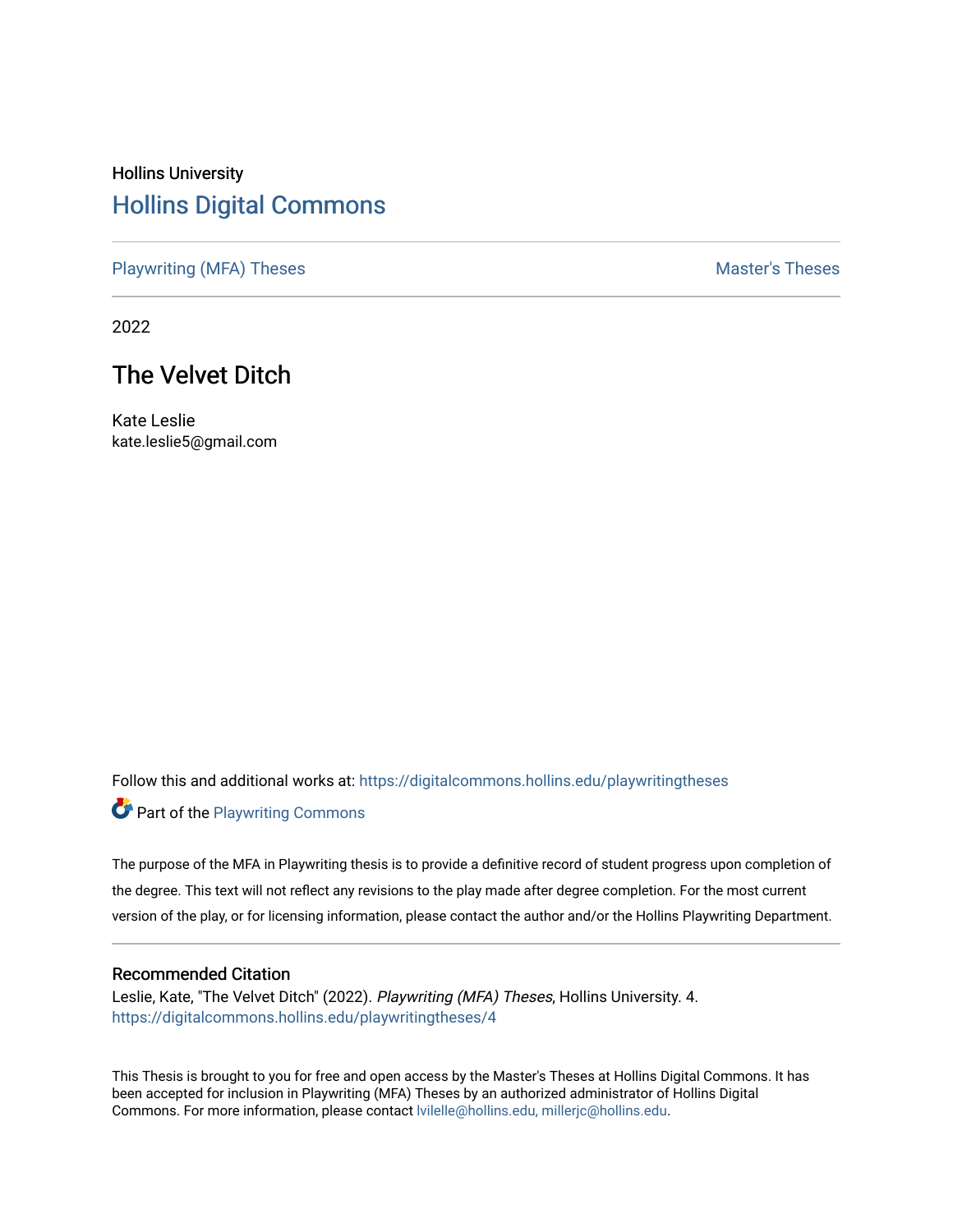# The Velvet Ditch

by

Kate Leslie

# B.A. in Theatre Arts, University of the South 2008

Presented in partial fulfillment of the requirements for the degree of Master of Fine Arts in Playwriting

> Hollins University Roanoke, VA May, 2022

Director of Thesis:

 $M_{\tau}$ 

Megan Gogerty

Department: Hollins M.F.A. Program in Playwriting

Second Reader: 1500  $15$ Todd Ristau

Department: Hollins M.F.A. Program in Playwriting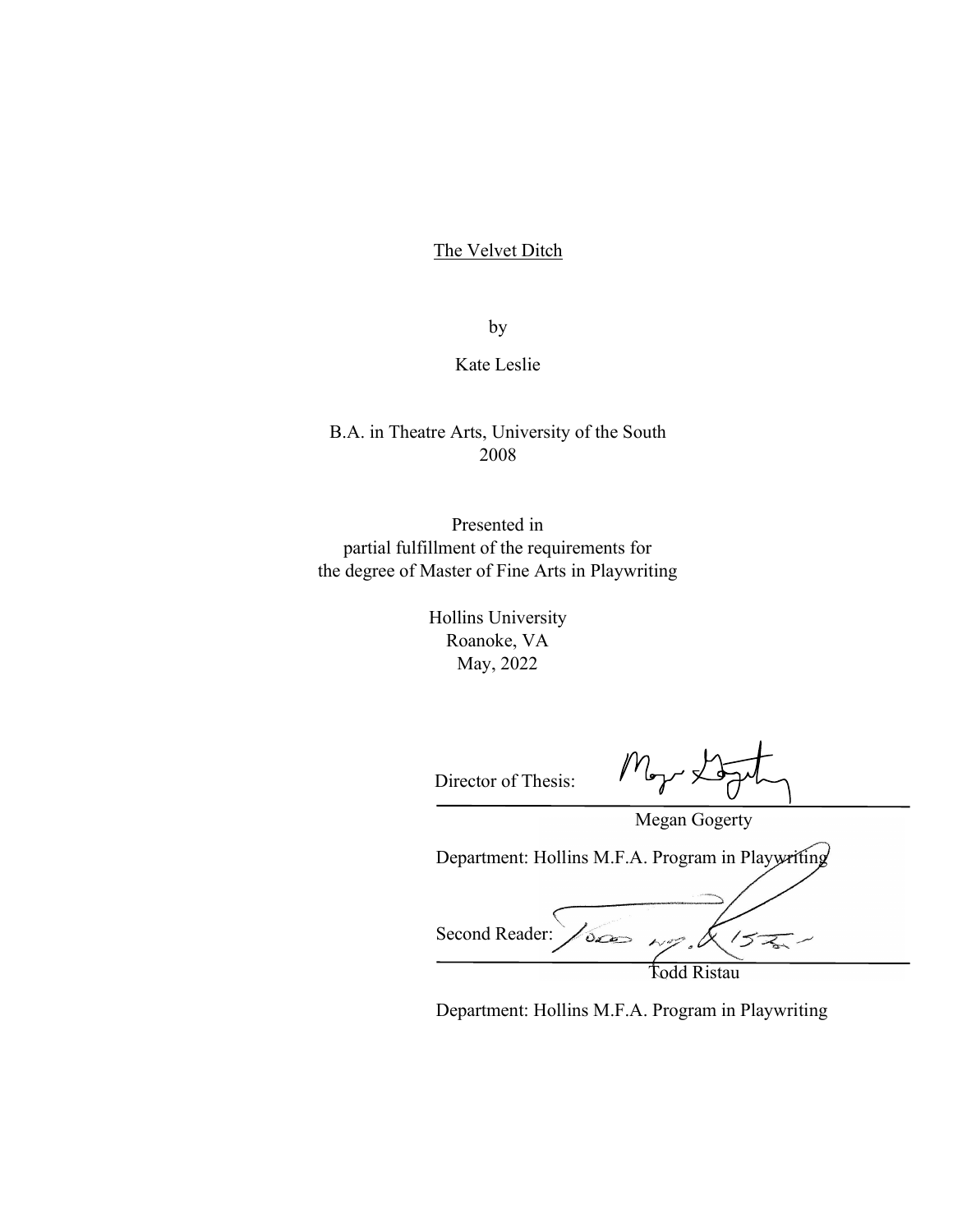Fiona finds herself living in her hometown after graduating from college. So she spends her weekends like everyone else, attending late night house parties after all the bars shut down. But no matter how much fun each party might be, Fiona eventually must face her past and her future.

A play about nostalgia and what it feels like to be lost.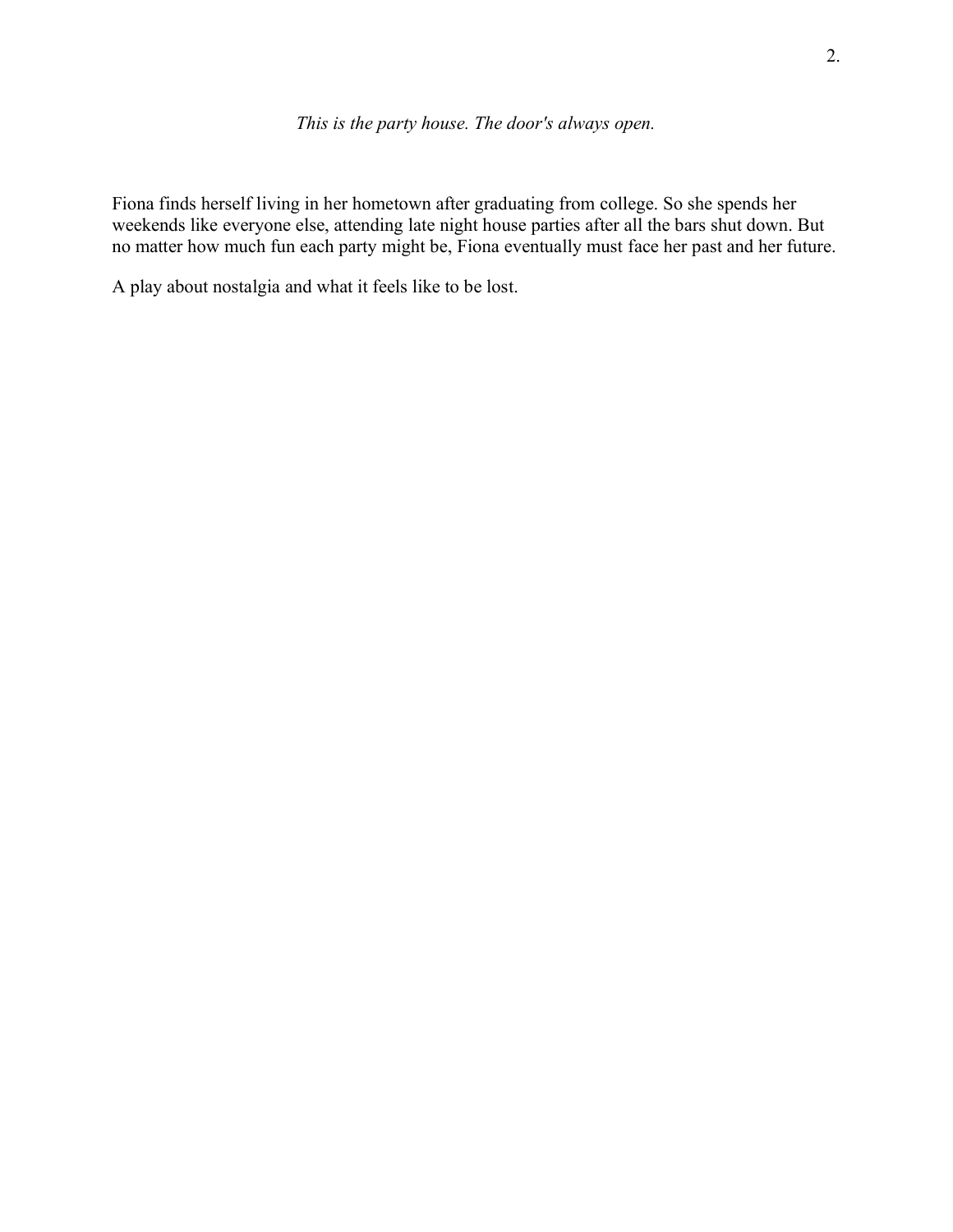# AUTHOR'S BIO

Kate Leslie is an M.F.A. Playwriting candidate at Hollins University. She currently works in Chicago as a director, playwright, and teaching artist. Her ten minute play, Ashes to Dust, was a national finalist for the Gary Garrison Award at the Kennedy Center American College Theatre Festival in 2019. In 2020, her full length play The Love Code received the David L. Shelton Award as well the National Partners of the American Theatre Playwriting award.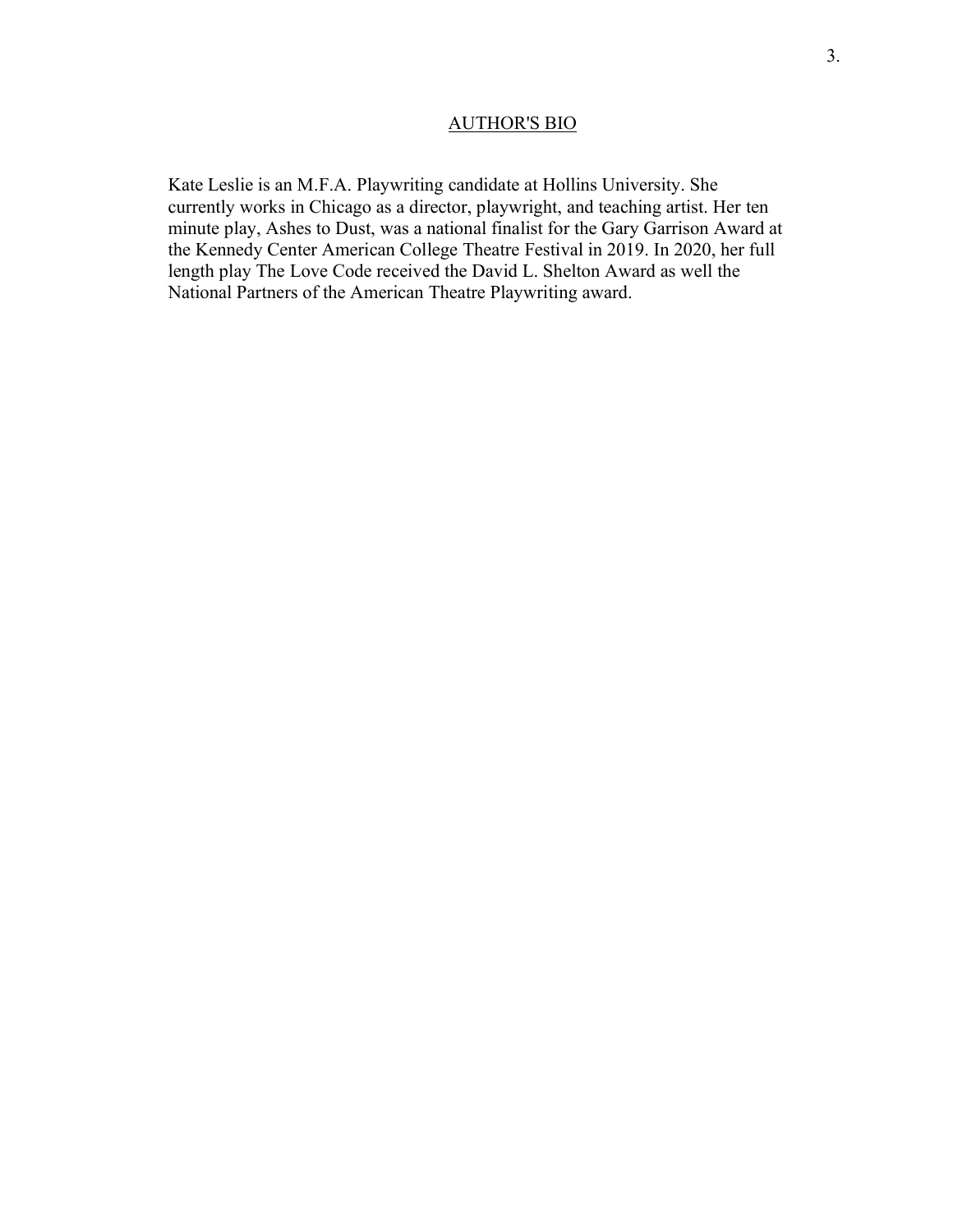# **CHARACTERS**

| <b>FIONA MCDOWELL</b>   | Hometown girl; went away to college $(22 - 28)$                                                                                                                                                                                                                                                                              |  |
|-------------------------|------------------------------------------------------------------------------------------------------------------------------------------------------------------------------------------------------------------------------------------------------------------------------------------------------------------------------|--|
| <b>CHARLIE HARRISON</b> | Fiona's ex boyfriend; a hometown hot shot $(22 - 28)$                                                                                                                                                                                                                                                                        |  |
| <b>MARY JO</b>          | Fiona's best hometown friend (22 - 28)                                                                                                                                                                                                                                                                                       |  |
| <b>DUKE</b>             | Charlie's roommate and friend. down to party (22 - 28)                                                                                                                                                                                                                                                                       |  |
| <b>PARTY CHORUS:</b>    | An ensemble of actors who step in and out of different<br>characters as needed. They are always present at the party to<br>provide a party atmosphere unless otherwise indicated.<br>Characters played by the Party Chorus are listed below,<br>although you may choose to add additional characters to the<br>Party Chorus. |  |
|                         | <b>WILLOW/AMBER</b>                                                                                                                                                                                                                                                                                                          |  |
|                         | <b>TOMMY/BURKE</b>                                                                                                                                                                                                                                                                                                           |  |
|                         | <b>STEVEN</b>                                                                                                                                                                                                                                                                                                                |  |
|                         | <b>JAMIE/ ROBERT</b>                                                                                                                                                                                                                                                                                                         |  |
|                         | <b>ANNABELLE/KENDRA</b>                                                                                                                                                                                                                                                                                                      |  |
|                         | <b>NATALIE/ SARAH JANE</b>                                                                                                                                                                                                                                                                                                   |  |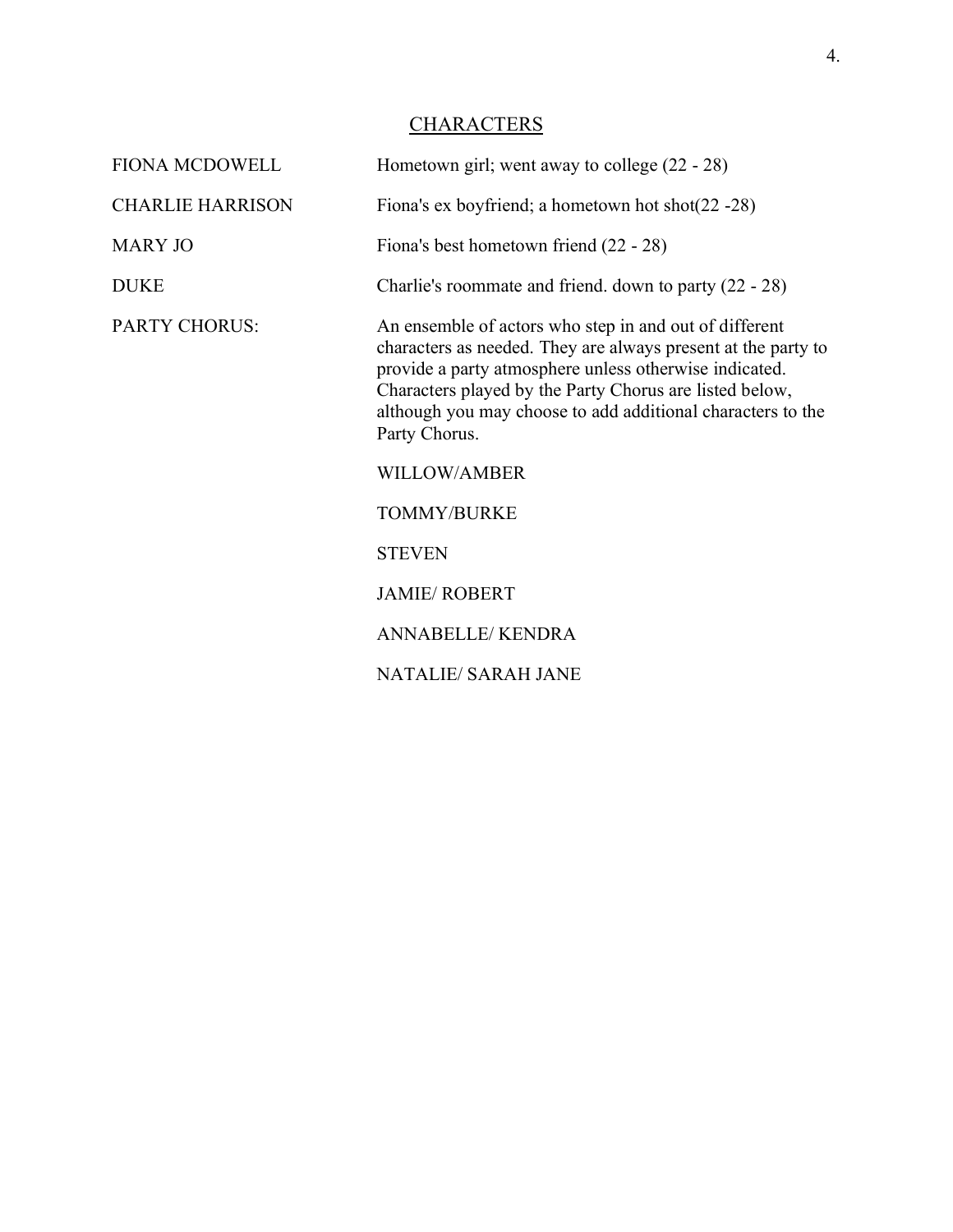# 5.

# SETTING

Multiple house parties in a small college town in Mississippi.

The kind of town where everybody knows almost everybody, and the bars are closed on Sunday.

# TIME

A number of parties taking place from Spring 2008 to Spring 2014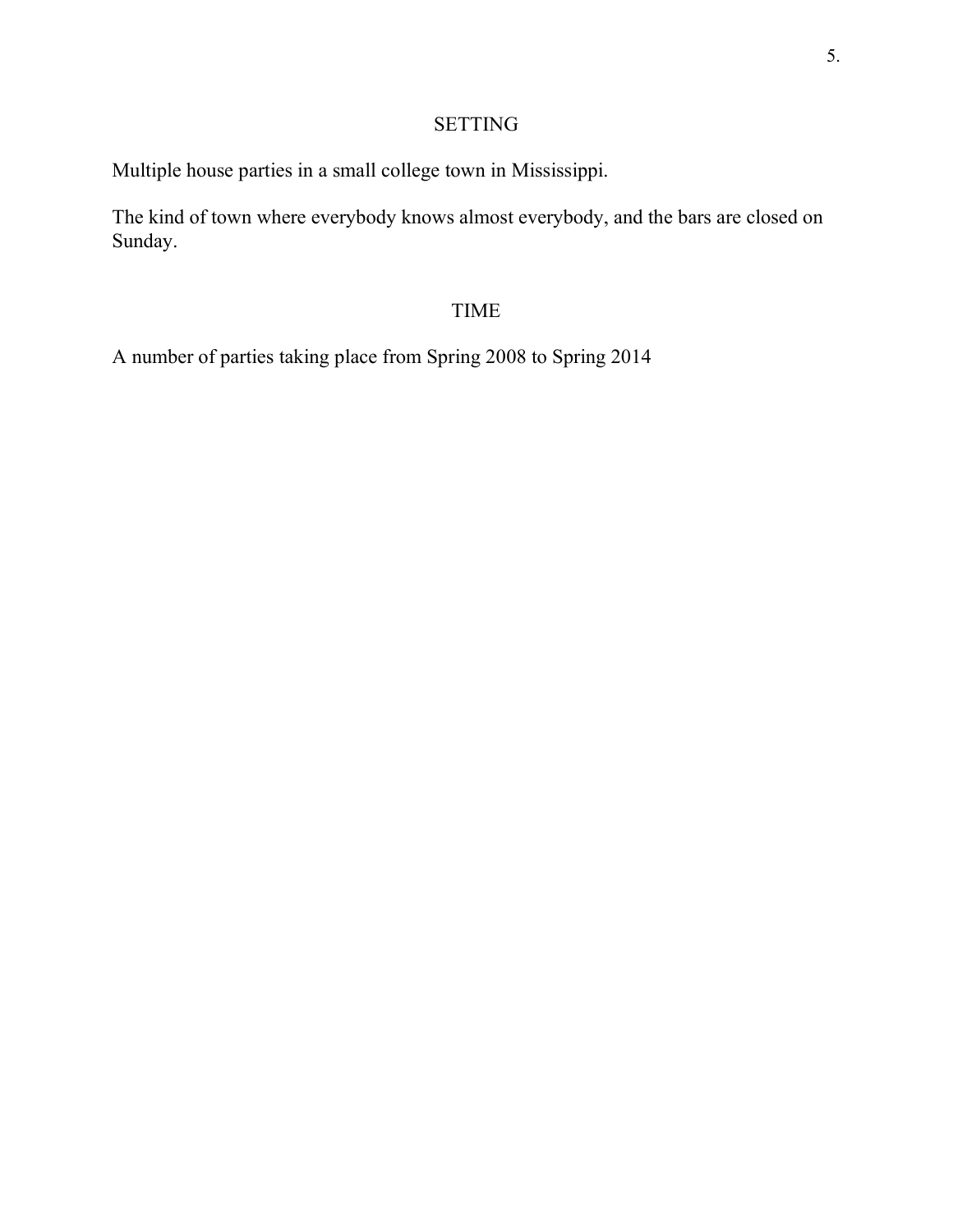# A NOTE FROM THE PLAYWRIGHT

This play takes place at a party. Many scenes are heightened - stay away from realism.

// - indicates when the next line should start speaking.

While I have indicated some specific overlaps in the text, I encourage you to find the natural and casual rhythms of conversation at the party. Things should accelerate from moment one

I have not indicated race/ethnicity for these characters. The Mississippi I grew up in was diverse, and I would expect the cast of this play to reflect that. My hope would be that at least 50% of the cast would be BIPOC.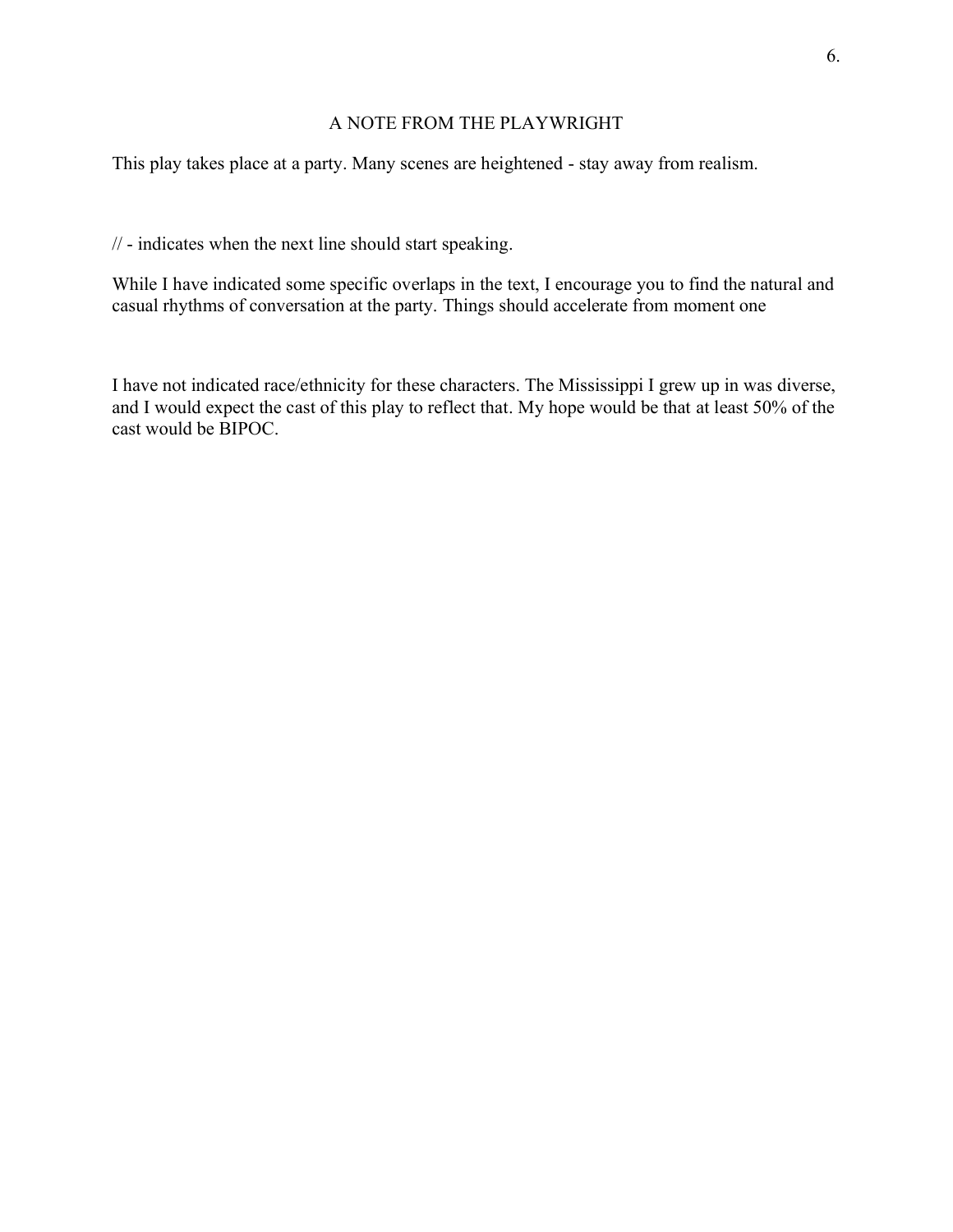|                                                                   | The sounds of a Mississippi summer night. Crickets and<br>cicadas roar. The stage is illuminated by fireflies.        |                  |  |
|-------------------------------------------------------------------|-----------------------------------------------------------------------------------------------------------------------|------------------|--|
|                                                                   | Fiona enters with an empty mason jar. She removes the lid<br>and looks through the holes she's already punched there. |                  |  |
|                                                                   | She catches a firefly in her mason jar and closes the lid.                                                            |                  |  |
|                                                                   | Fiona is lost in a memory. The company begin to enter -<br>slowly at first. Their voices competing with the cicadas.  |                  |  |
| We should late night!                                             |                                                                                                                       | <b>MARY JO</b>   |  |
| Duke - where we goin?                                             |                                                                                                                       | <b>NATALIE</b>   |  |
| Late night at my place! Tell everybody.                           |                                                                                                                       | <b>DUKE</b>      |  |
| I'll bring tequila.                                               |                                                                                                                       | <b>WILLOW</b>    |  |
| Late night!                                                       |                                                                                                                       | <b>STEVEN</b>    |  |
| Who's doing the beer run?                                         |                                                                                                                       | <b>DUKE</b>      |  |
| Last call!                                                        |                                                                                                                       | <b>JAMIE</b>     |  |
| Fiona takes her mason jar and finds a place to set it<br>onstage. |                                                                                                                       |                  |  |
| I'll text Charlie.                                                |                                                                                                                       | <b>TOMMY</b>     |  |
| I gotta close out my tab!                                         |                                                                                                                       | <b>ANNABELLE</b> |  |
| Mary Jo, you're coming, right?                                    |                                                                                                                       | <b>WILLOW</b>    |  |
| Hell yeah!                                                        |                                                                                                                       | <b>MARY JO</b>   |  |

Mary Jo pulls out a flip phone from 2007.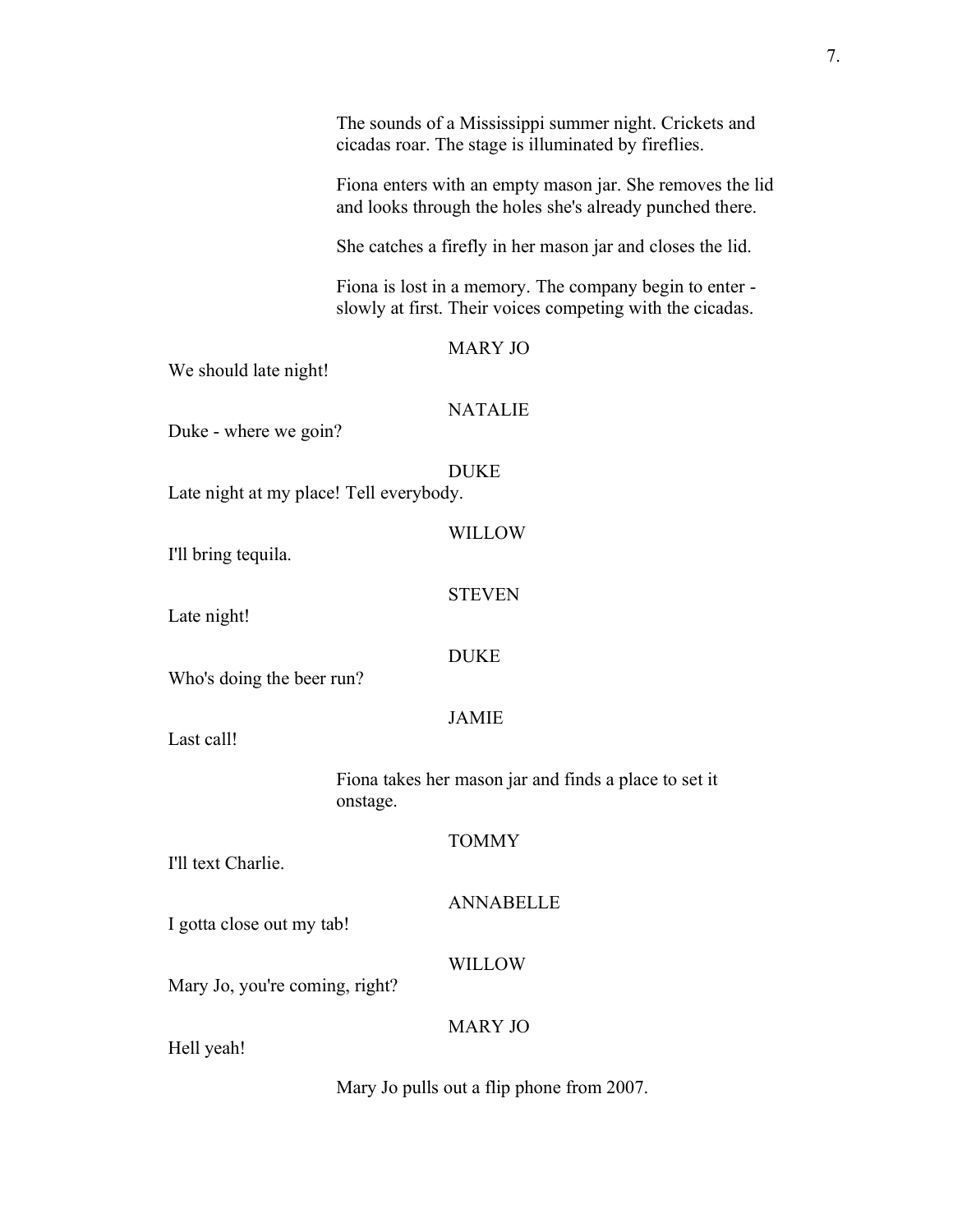# MARY JO (*while texting*) Late night at Duke's! You should come!!

Fiona's cell phone beeps.

# FIONA

Late night?

The lights snap into focus. The fireflies are gone.

Fiona stands in the middle of a party.

Now we are in Duke's living room - the living room of guys in their early 20s. It's disgusting.

#### DUKE

Fiona! What are you doing here?

## FIONA

Hey (*they hug*) Mary Jo texted and said to come by - I knocked on the door // but I guess no one heard ...

#### DUKE

It's the party house! The door's always open.

#### **STEVEN**

(*Interjecting from across the room*) Late night!

#### DUKE

(*In response to Steven*) Late night!

# FIONA

I thought maybe ... you wouldn't want me to come because --

#### DUKE

What? No way. You want// a drink?

#### FIONA

But is Charlie here?

#### DUKE

He's doing a beer run.

FIONA

Cool. (*beat*) ... I just don't want things to get like ... weird // cause I'm here ...

#### DUKE

No, no. You're good! Not weird.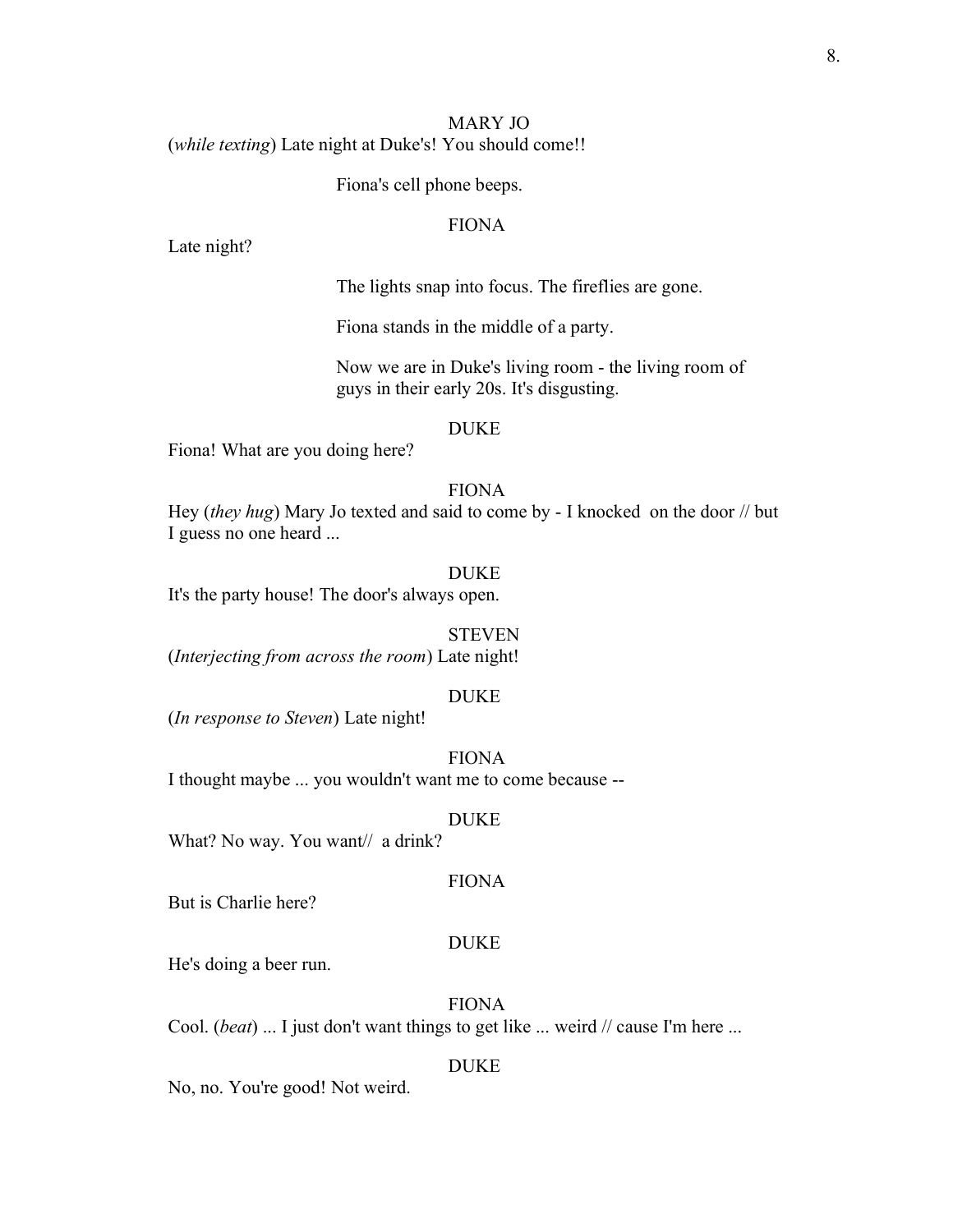Mary Jo comes forward and hugs Fiona aggressively.

# MARY JO

Fi Fi! You're here!

#### FIONA

I've been looking // for you ...

MARY JO

Duke look who's here!!

#### DUKE

I // can see.

# MARY JO

Fiona has returned! (*to Fiona*) Back for a week and I've barely seen you. I was starting to think you were ignoring me// me or something ...

# FIONA

I'm not // ignoring you ...

#### DUKE

Whoa. You're back-back? Like to to live?

# FIONA

For the summer. I have an internship.

MARY JO She's working with Lindsay's dad at Magnolia publishing.

#### DUKE

This town has a publishing company?

#### FIONA

A very small one.

#### DUKE

Fancy.

# MARY JO

This summer is going to be amazing. Easy jobs. Fiona is here. We graduated!! // I'm so over school.

## DUKE

Class of 2008.

# FIONA

Woo!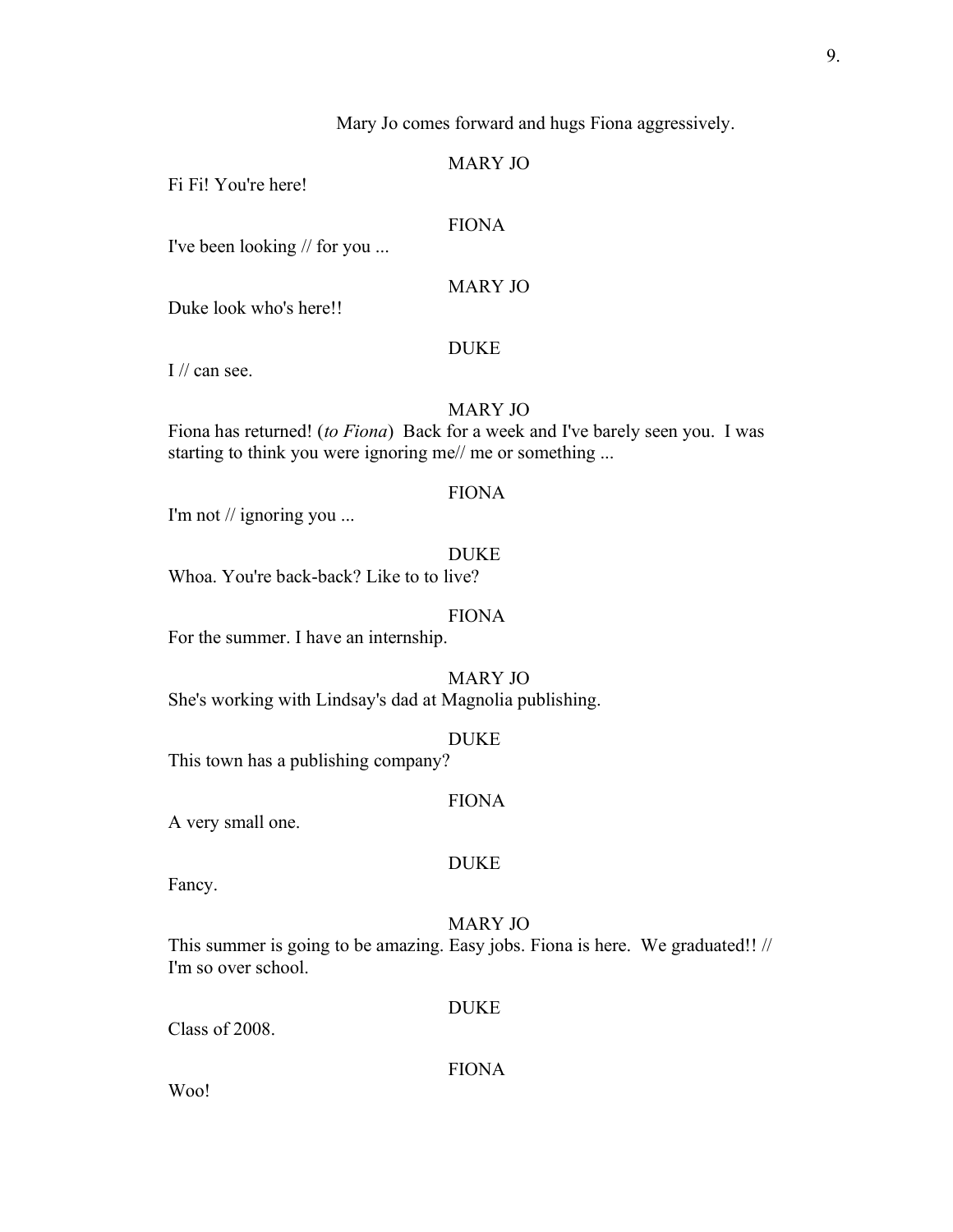Willow comes forward with shot glasses.

#### WILLOW

(*to Fiona*) Want a shot?

## FIONA

I'm good ...

# MARY JO

Don't be a pussy, Fiona!

#### WILLOW

Yeah, don't be a pussy, Fiona. Sorry. We just met - I don't usually yell pussy at a stranger. (*She pours Fiona's shot.*) Just have one.

MARY JO (*to Willow*) Fiona went to high school with us.

#### WILLOW

(*as she pours*) I'm Willow.

#### FIONA

Do you have any limes?

#### DUKE

Maybe ... // in the kitchen.

#### WILLOW

Don't need 'em.

#### MARY JO

Eventually you have to learn how to do shots.

#### FIONA

I've taken shots // before.

#### MARY JO

Really?

# FIONA Everyone does limes with tequila. That's like, how you shoot tequila.

#### WILLOW

Just open your throat - toss it back.

## Mary Jo raises a shot glass to toast Fiona.

# MARY JO

You're done with school - we have to celebrate.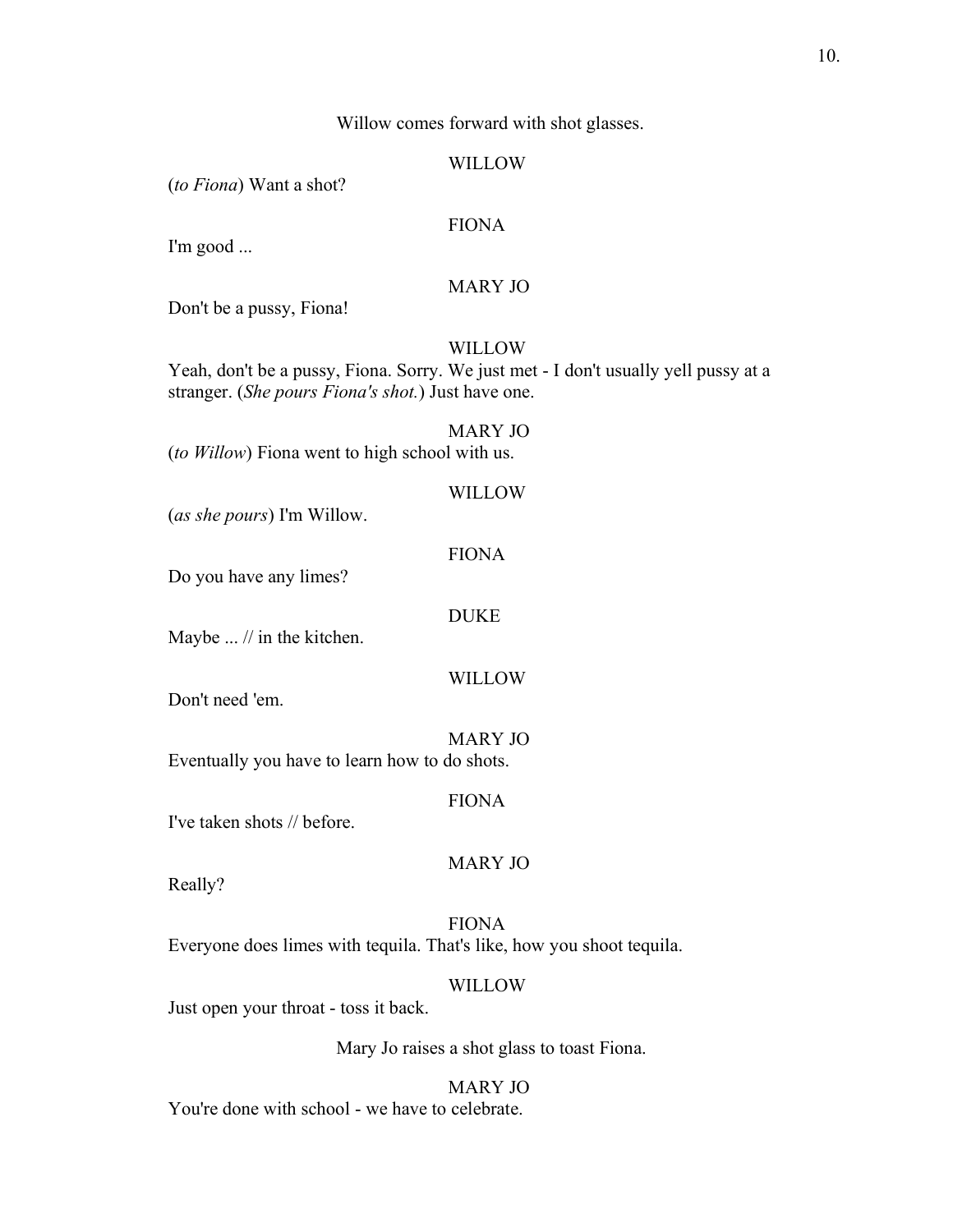# DUKE

Fuck yeah.

# WILLOW

Fuck yeah!

They all drink. Fiona tries to hide a sour face.

DUKE (*Passing Fiona his beer*) Here. Take a sip.

| You're so bad at that!                                                  | <b>MARY JO</b>                                                                              |  |
|-------------------------------------------------------------------------|---------------------------------------------------------------------------------------------|--|
| I have a sensitive gag reflex.                                          | <b>FIONA</b>                                                                                |  |
| That's a real shame.                                                    | <b>MARY JO</b>                                                                              |  |
| (To Fiona) You just graduated?                                          | <b>WILLOW</b>                                                                               |  |
| From Northwestern.                                                      | <b>FIONA</b>                                                                                |  |
|                                                                         | <b>WILLOW</b>                                                                               |  |
| In Senatobia?                                                           | <b>FIONA</b>                                                                                |  |
| Northwestern University. It's outside of Chicago.                       |                                                                                             |  |
| Fiona's a real smartypants.                                             | <b>MARY JO</b>                                                                              |  |
| Chicago. That's far.                                                    | <b>WILLOW</b>                                                                               |  |
| So far! But she's back. Best friends since the third grade. Right here. | <b>MARY JO</b>                                                                              |  |
| That's sweet.                                                           | <b>WILLOW</b>                                                                               |  |
|                                                                         | <b>MARY JO</b><br>It's gonna be so great. Home for the whole summer. Just like high school. |  |
|                                                                         | <b>DUKE</b>                                                                                 |  |

Better than high school.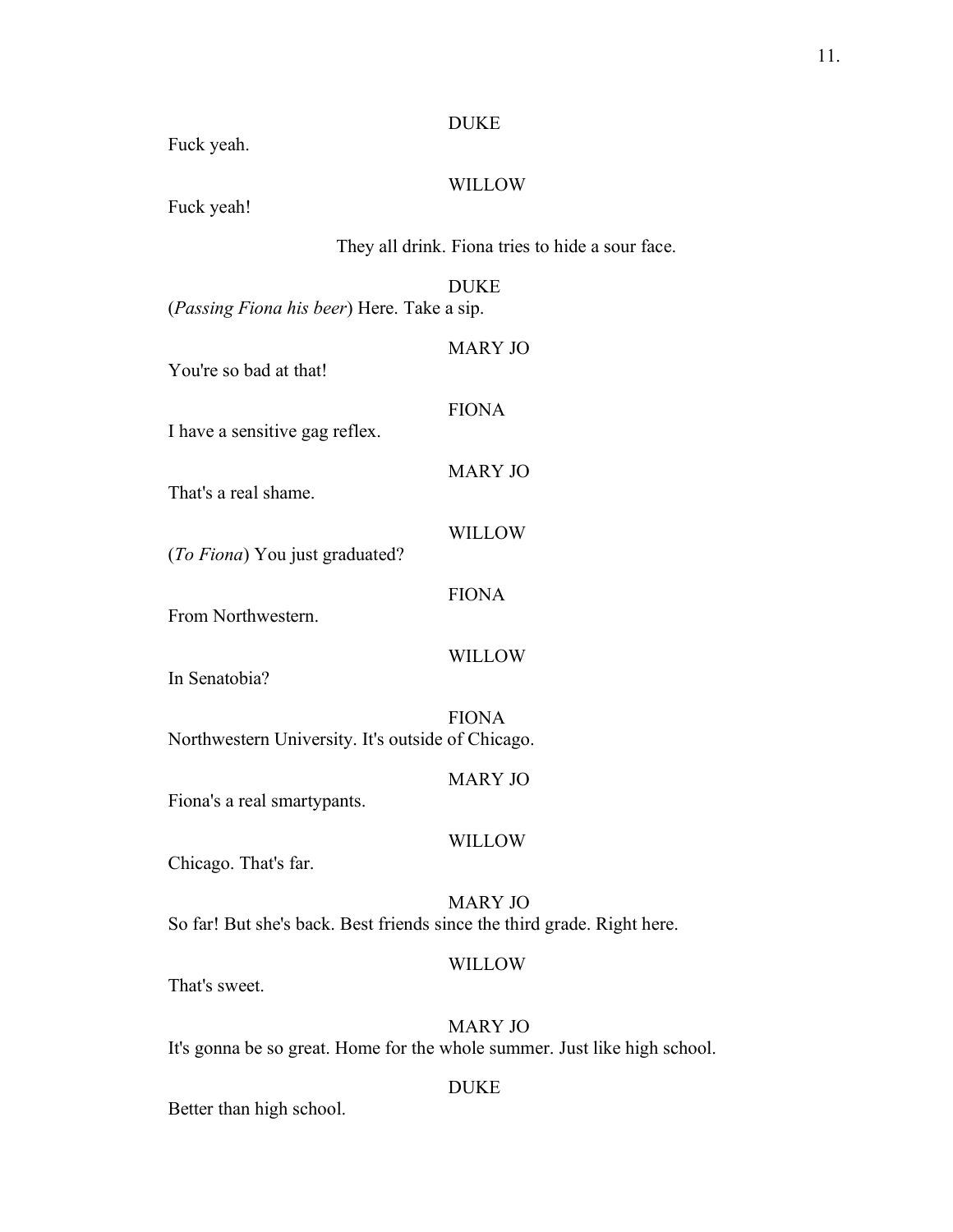# WILLOW

(*to Fiona*) What happens at the end of the summer?

#### MARY JO

I'll get a teaching job or something - I'll be, like the best third grade teacher in town. And Fiona will go off and do something cool and interesting and I'll always come to visit, right.

## FIONA

Yeah.

# MARY JO

Let's do another shot!

# WILLOW

(*pouring*) On it!

# FIONA

I don't think I can drink more tequila.

# DUKE

We'll find you something else.

The sound of a car pulling up outside.

# STEVEN

Car! Car!

## DUKE

(*overlapping*) Shhh--shhh--shhh!

The music cuts off.

## ANNABELLE

I thought your neighbors // were cool?

#### **STEVEN**

Is it the cops?

## WILLOW

If you're under 21 - follow me to the kitchen!

Willow and a few members of the party chorus exit.

#### MARY JO

You don't really think it's the cops, do you?

# TOMMY

They're coming to the door.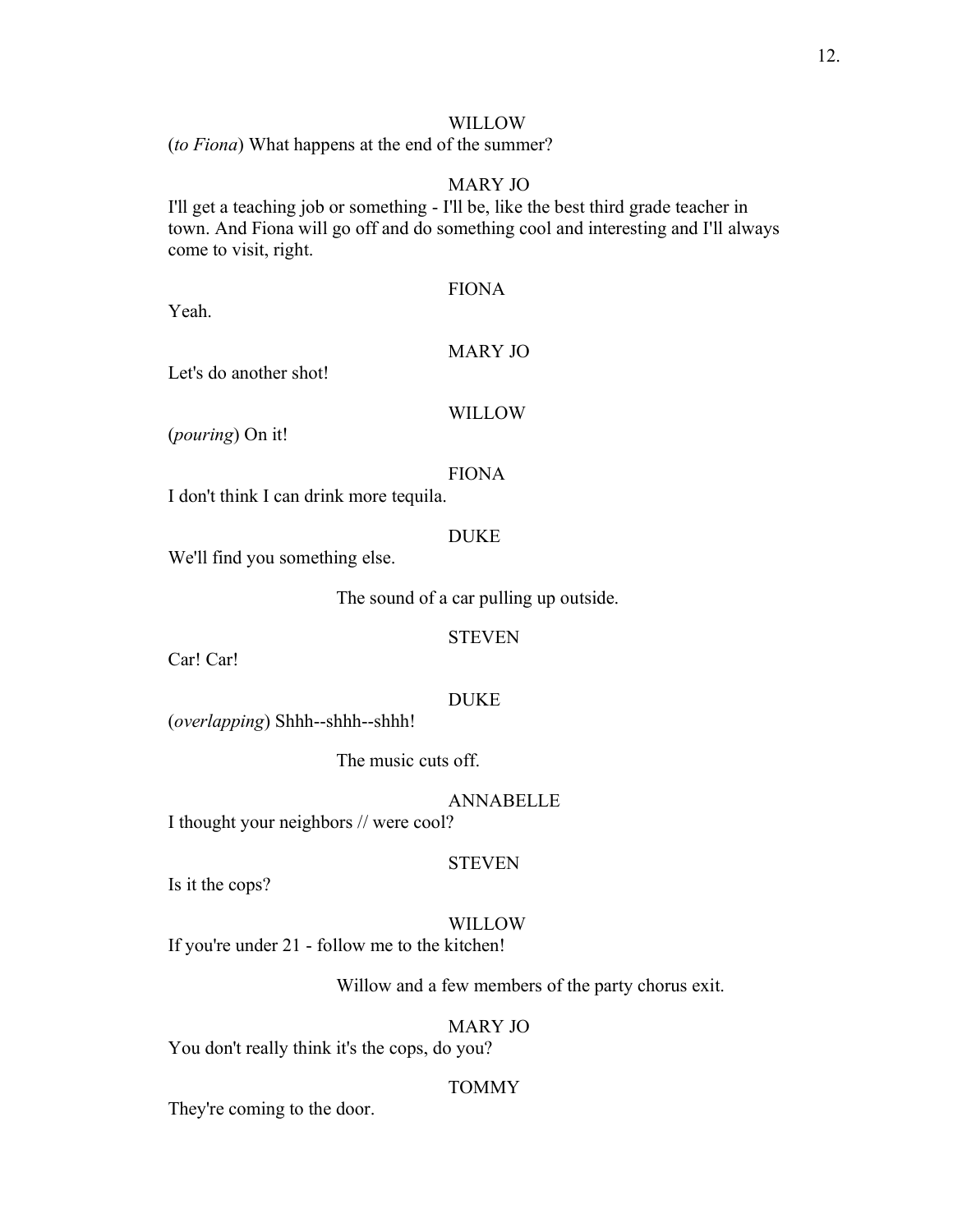Everybody waits in tense silence.

Charlie enters holding two cases of beer.

**CHARLIE** 

Who killed the party?

DUKE

Look who decided // to show up!

ANNABELLE We thought you were the cops.

Hey! Charlie! (*ad lib, etc.*)

**CHARLIE** 

PARTY CHORUS

You said we needed beer!

# DUKE

That was like an hour ago.

CHARLIE After midnight. I had to drive to the next county.

**TOMMY** 

You better have ice.

# CHARLIE

I got you.

Willow and other members of the party chorus enter with empty coolers.

Tommy grabs ice from off stage.

# MARY JO

Charlie, look who's here!

Charlie sees Fiona.

Time stops. The only sound is Fiona's heartbeat.

Slowly, sounds of the party begin to layer on top of Fiona's heartbeat.

Tommy throws a bag of ice on the floor and creates a rhythm. Someone else drums on a cooler. Solo cups slap a table. The party chorus stomps their feet.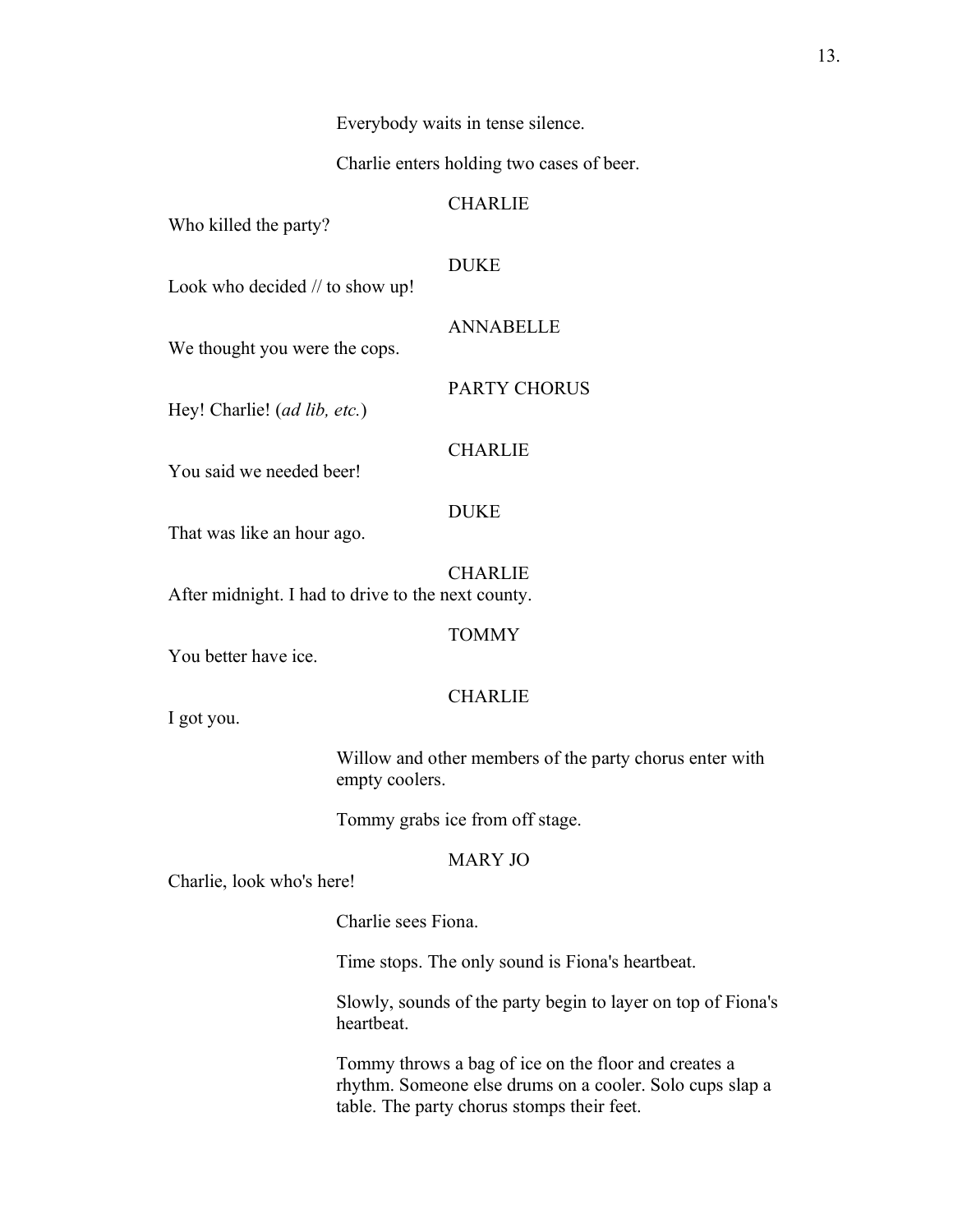# The rhythm continues to build until --

## **CHARLIE**

Hey Fiona.

Time restores to normal. Music plays.

Fiona turns to Tommy.

FIONA

Do you have cigarettes?

Yeah...

Can I bum one?

TOMMY

FIONA

#### **TOMMY**

Okay...

Fiona and Tommy move away from the group.

# **CHARLIE**

Where's the music?

The music comes on and party continues.

Tommy and Fiona are now on the porch outside the party.

Tommy hands Fiona a cigarette.

FIONA

TOMMY

Thanks. I just ... (*a lie*) ran out.

Sure thing.

#### FIONA

I'm Fiona.

# TOMMY

Tommy. But I think we've met before.

FIONA Maybe... I went to high school with Mary Jo and Duke -

# TOMMY

And Charlie?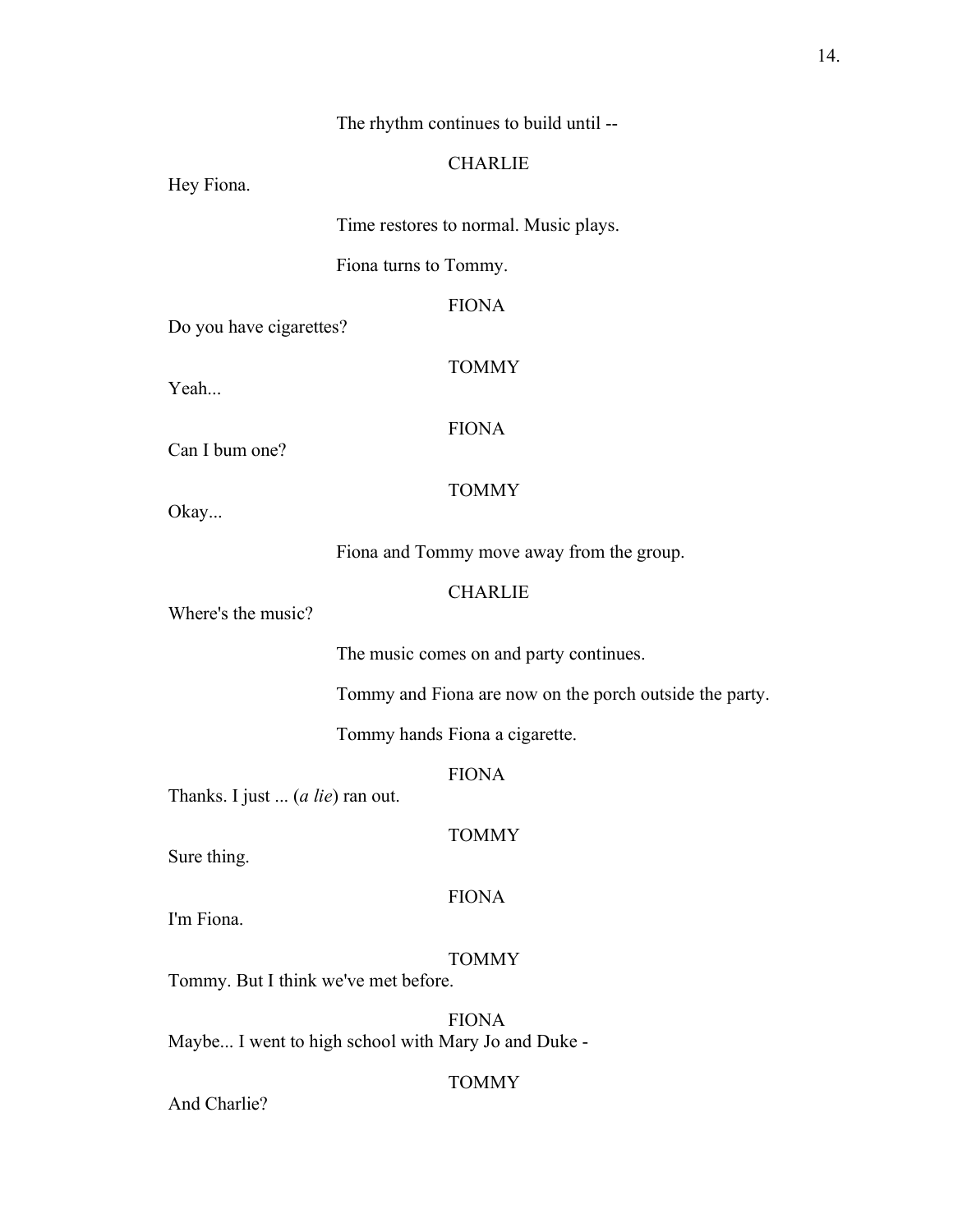## FIONA

Yeah

A split scene. Inside the party.

# DUKE

Took you long enough!

# **CHARLIE**

Stop complaining.

# JAMIE

Hey Duke! I put a couple a beers in the freezer to get cold faster. Don't let me forget!

On the porch.

# **TOMMY**

Uh oh. Did I stick my foot in my mouth? I do that sometimes.

#### FIONA

It's fine. Ancient history.

# TOMMY

High school sweethearts?

FIONA We broke up a while ago... You know Charlie?

TOMMY Everyone knows Charlie. We're both theatre majors //

#### FIONA

Oh yeah! I **do** know you!

#### TOMMY

(*continuous*) that's how I met him //

FIONA Mercutio! You were Mercutio. Two years ago? You were really good.

Inside the party.

**STEVEN** How come they say it's a dry county if they still sell booze?

## JAMIE

Do they call it // a dry county?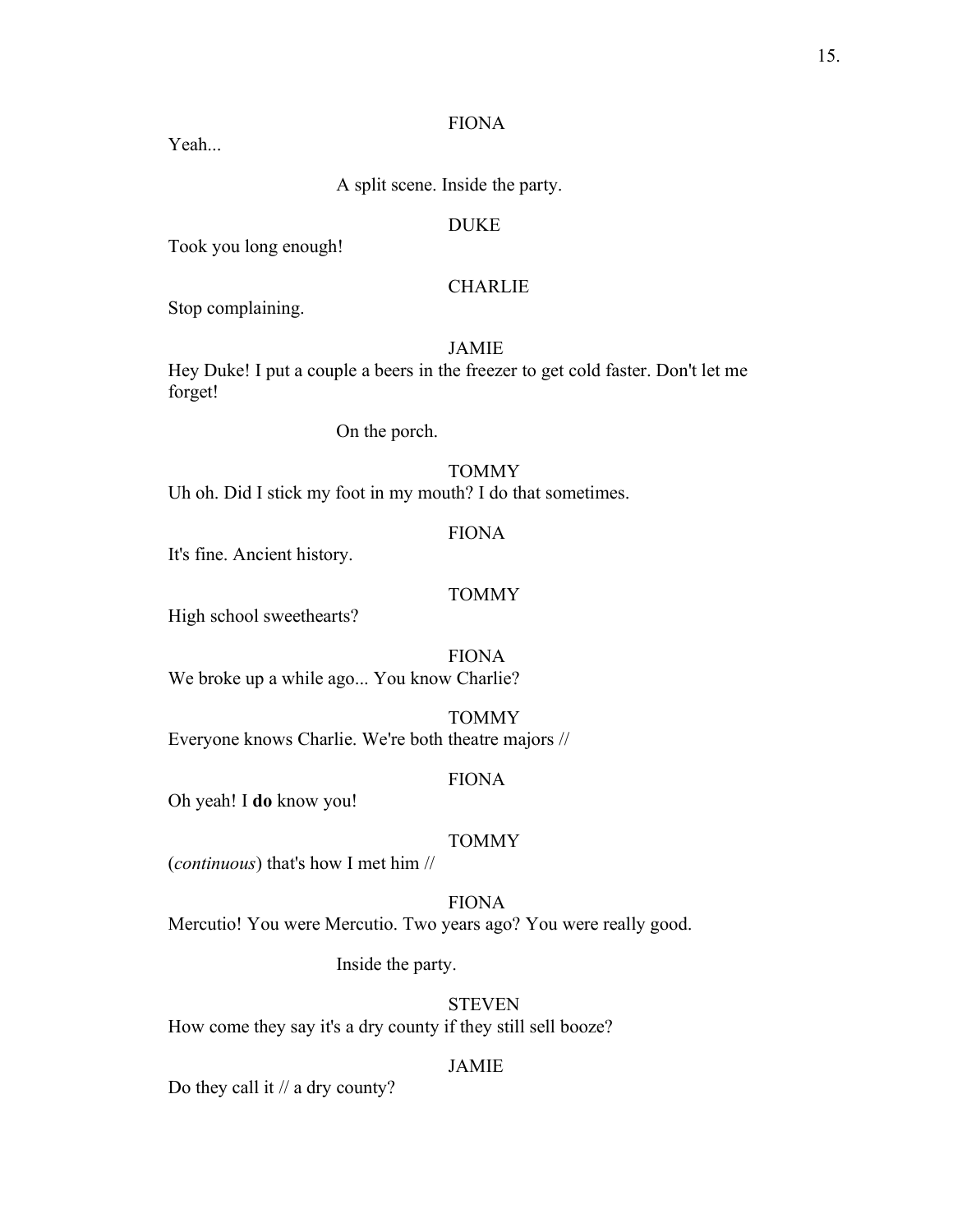#### DUKE

They can sell it - just not cold.

#### STEVEN

So, it's just a room temperature county?

#### JAMIE

So dumb. People in this town love to drink.

# **CHARLIE**

(*mocking*) Except on Sunday! Sundays are for church. And it's officially (*looking at his watch*) 12:45 so ... Praise the Lord.

He raises his drink.

#### DUKE

Amen.

On the porch.

#### TOMMY

Are you a theatre major, too?

## FIONA

No way. I haven't been in a play since high school. I just graduated. English major.

# **TOMMY**

Oooh. Are you a writer?

#### FIONA

Maybe ... We'll see. My dad wanted me to study accounting or something. But I insisted on English. I'll be poor forever.

#### TOMMY

Hello! I'm studying acting.

#### FIONA

But you're really good ...

#### TOMMY

You're sweet.

Inside the party.

#### DUKE

Isn't Sunday the day of rest? If you ask me, it's the perfect day to sit back, crack open a Bud, and enjoy the fruits of your labor.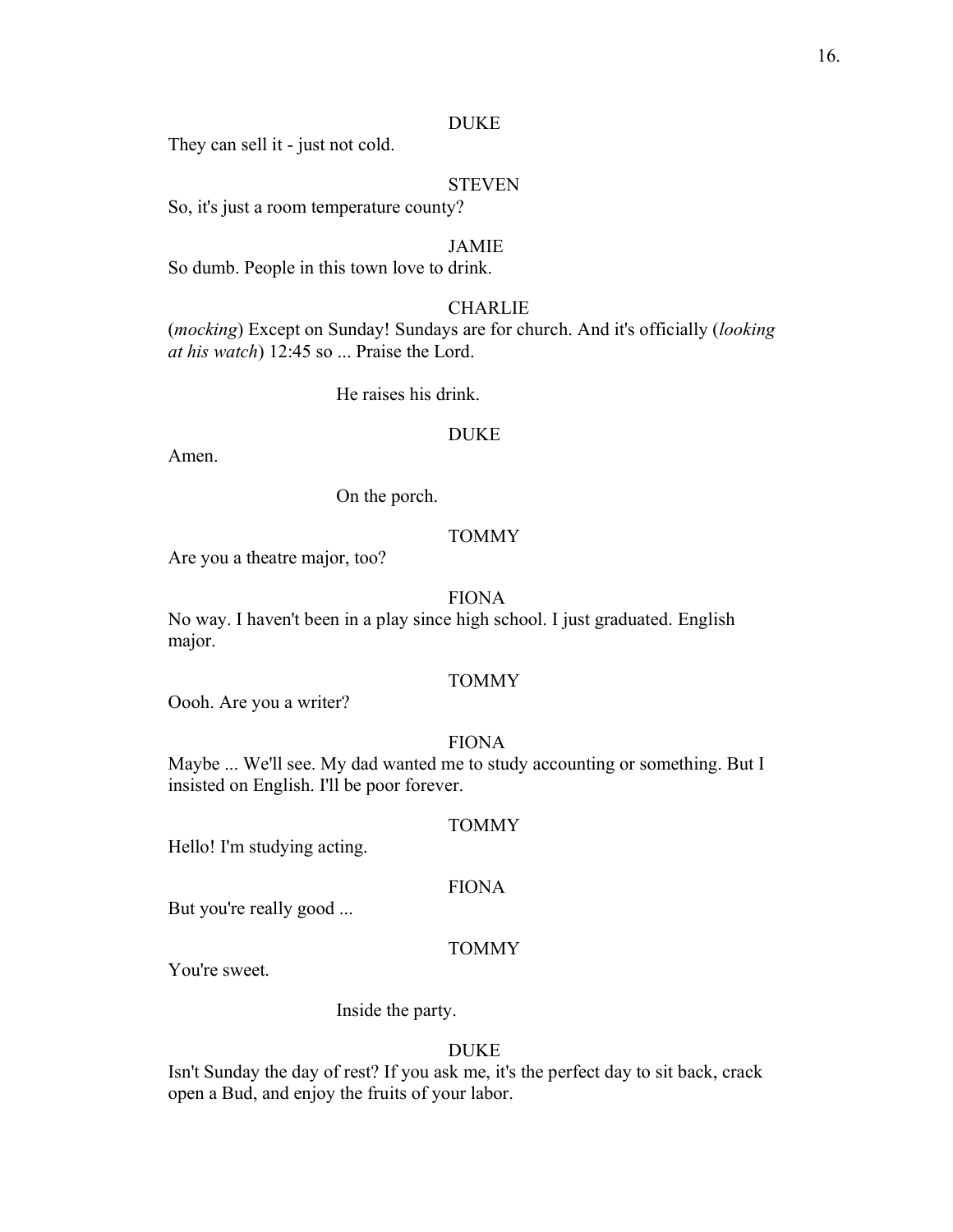#### **CHARLIE**

What 'labor' have you ever done?

# DUKE

It's not easy being me.

# JAMIE

(*caressing the case of beer*) And God saw it. And God said 'it was good'.

On the porch.

# FIONA

You taking classes this summer?

TOMMY Nah. But I'll be around. It's better than going back home.

## FIONA

I get that.

Inside the party.

# JAMIE

No way. Jesus liked to drink **wine**.

Mary Jo interrupts them.

MARY JO

CHARLIE

Where did Fiona go?

Maybe she left.

MARY JO

Did you say something?

# **CHARLIE**

No.

Mary Jo rolls her eyes and leaves.

# CHARLIE

Did you know she was coming?

#### DUKE

Fiona? She's in town for the summer.

On the porch. Mary Jo finds Tommy and Fiona.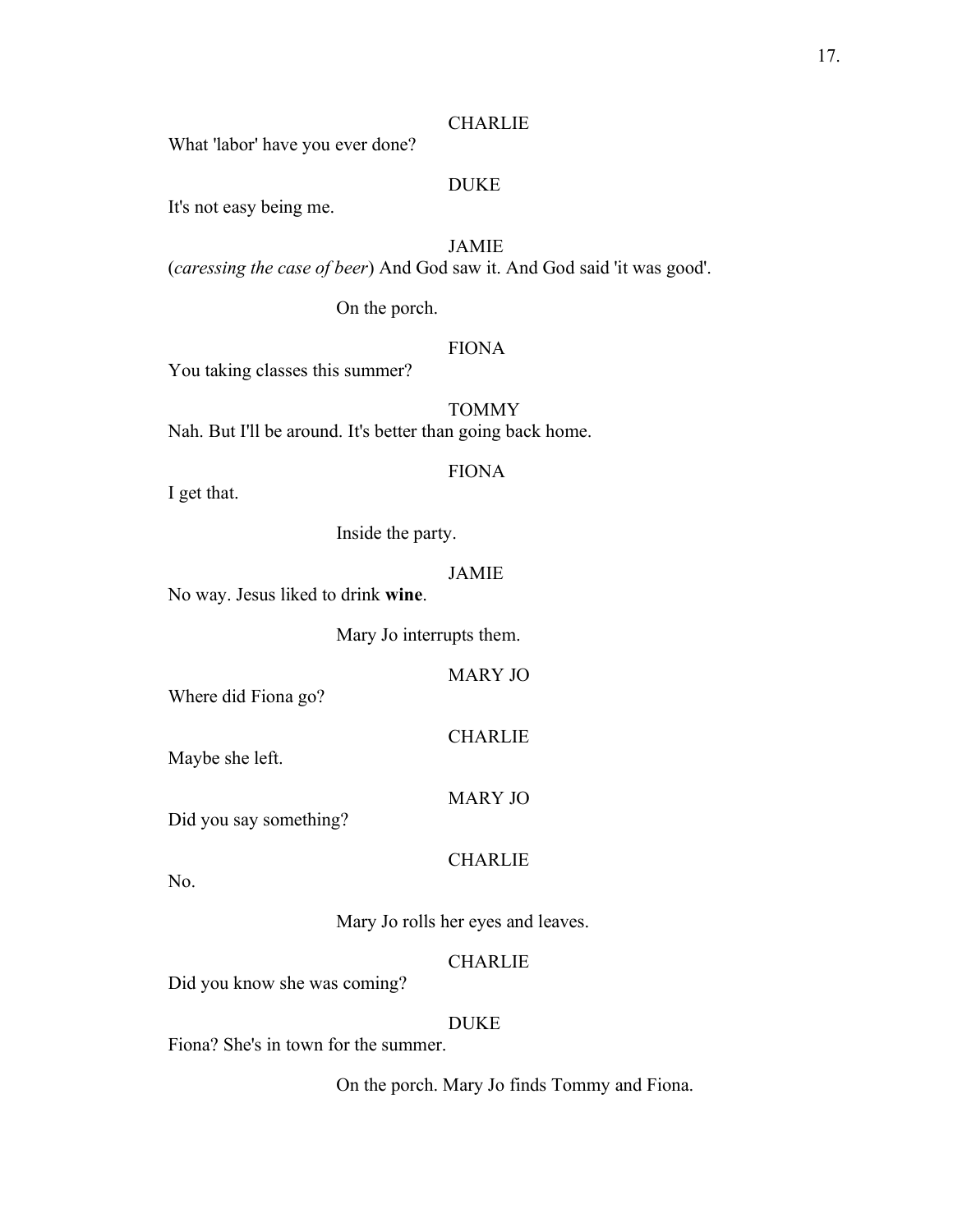#### MARY JO

Fi-Fi, I've been lookin for you!

# TOMMY

She's a big girl.

# MARY JO

Tom - Tom - Tommy Tom! (*She hugs him forcefully.*) I didn't know you were here!

#### TOMMY

Where else would I be? I'm always here.

## MARY JO

Isn't Fiona the best?

## **TOMMY**

Uh huh. She was just about to fill me in on the Charlie drama.

# FIONA

No, I don't want to talk about him.

## TOMMY

Fine. Just tell me if he's a good kisser or not.

# MARY JO

Tommy! Don't be weird.

# TOMMY

I just want some insider info. That boy is so-cute but in a kinda dirty wannabehippie sorta way.

## MARY JO

And he's straight.

#### TOMMY

Are we sure about that?

In the party.

NATALIE

Steven - I can't take anymore of this sad white boy music.

## STEVEN

It's not sad white // boy music.

# NATALIE

You're killing the party!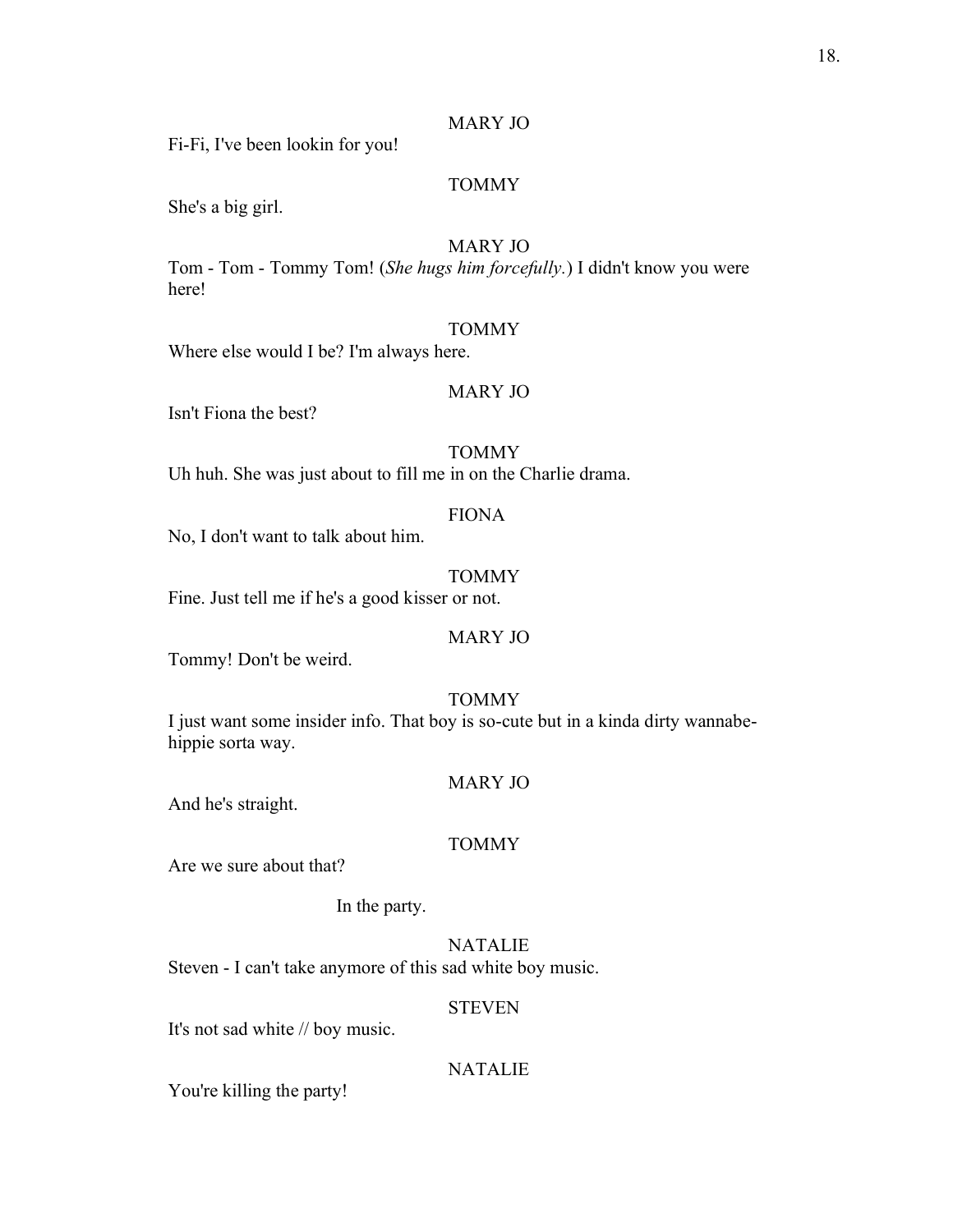# **CHARLIE**

Steven, we've talked about this. Step aside young ones. I'll DJ.

Charlie pulls an iPod out of his pocket and changes the song.

Natalie and Annabelle start to dance.

On the porch.

#### TOMMY

What if I text Claire and ask. (*looking through his phone*) Claire, darling, would you say Charlie is 100% straight or is there still hope ...

#### MARY JO

Don't text her. They broke up.

# **TOMMY**

Says who?

# MARY JO

She was ready to move to New York and since he has to ... (*she cuts herself off)*

## FIONA

He has to what?

# MARY JO

I always thought she was kind of a bitch.

#### TOMMY

Shade! What'd she do to you?

# MARY JO

She was kinda snooty. Like that one time we were all at Rosie's... it was Thursday // PBR and a shot of whiskey. Four dollars!

#### TOMMY

Yes! Love Rosie's on Thursdays!

# MARY JO

And Claire ordered a glass of **red wine**. Like, who do you think you are?

#### FIONA

You don't drink wine?

## MARY JO

No, I do// Sometimes. But like, not at Rosie's.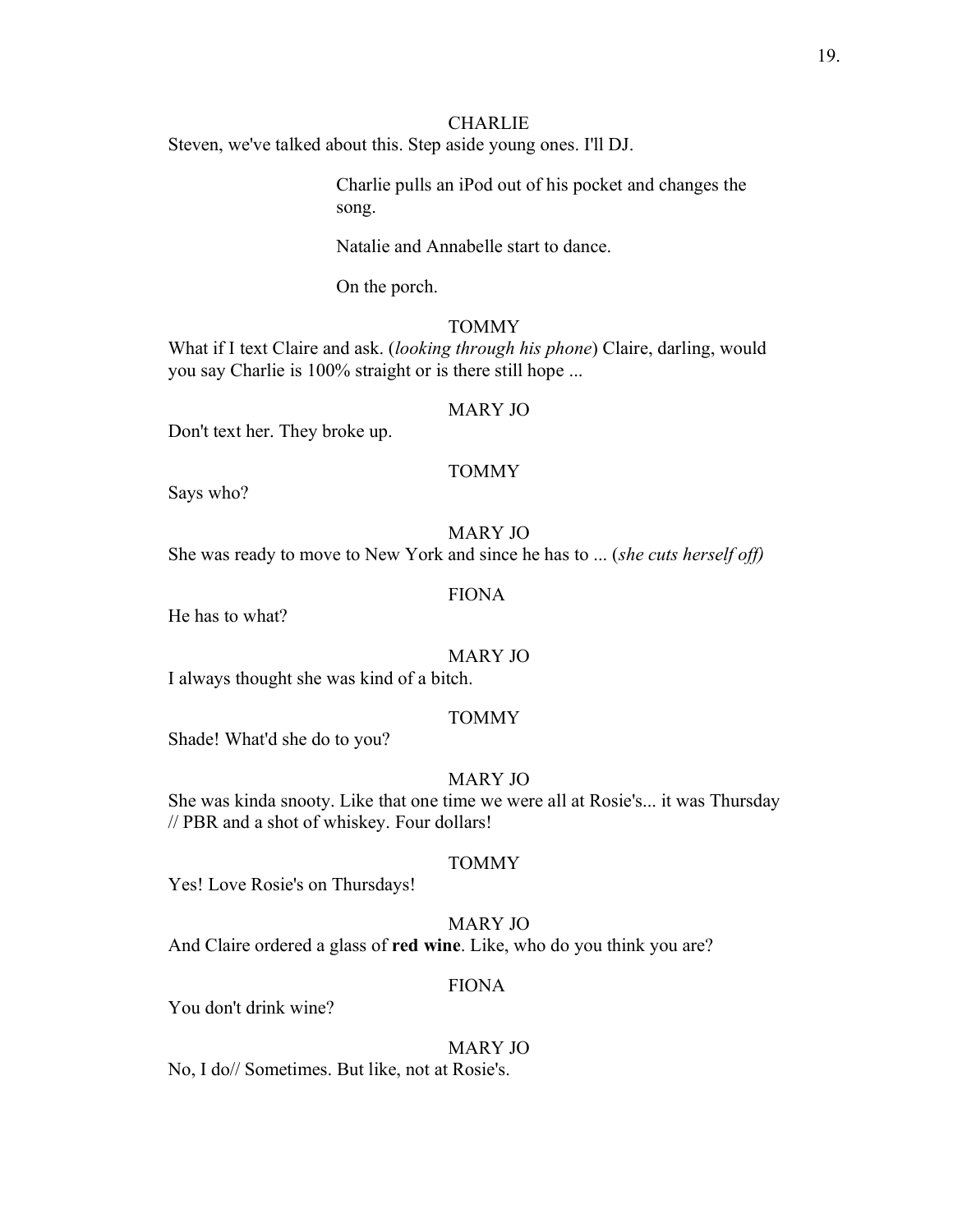#### TOMMY

For the right occasion.

#### MARY JO

But like, not at Rosie's.

# TOMMY

Exactly.

Inside the party, a new song plays.

## TOMMY

Y'all hear that! This is my jam!! Let's go.

Tommy moves inside the party.

The party chorus cheers.

## MARY JO

Come dance with me.

## FIONA

Maybe I should // get going

#### MARY JO

Uh uh. No way. // you are not leaving

#### FIONA

But it's weird that I'm here, right? Did you see how he was looking at me?

# MARY JO

Fuck him! You're my best friend! I will not let him ruin our fun.

Mary Jo drags Fiona by the hand back into the party.

Music volume increases. The Chorus sways.

Everyone dances except Fiona. She is surrounded by party chaos.

After a moment, Mary Jo sees Fiona isn't dancing.

#### FIONA

I didn't know it was a dance party.

#### MARY JO

It just happens sometimes. Come on!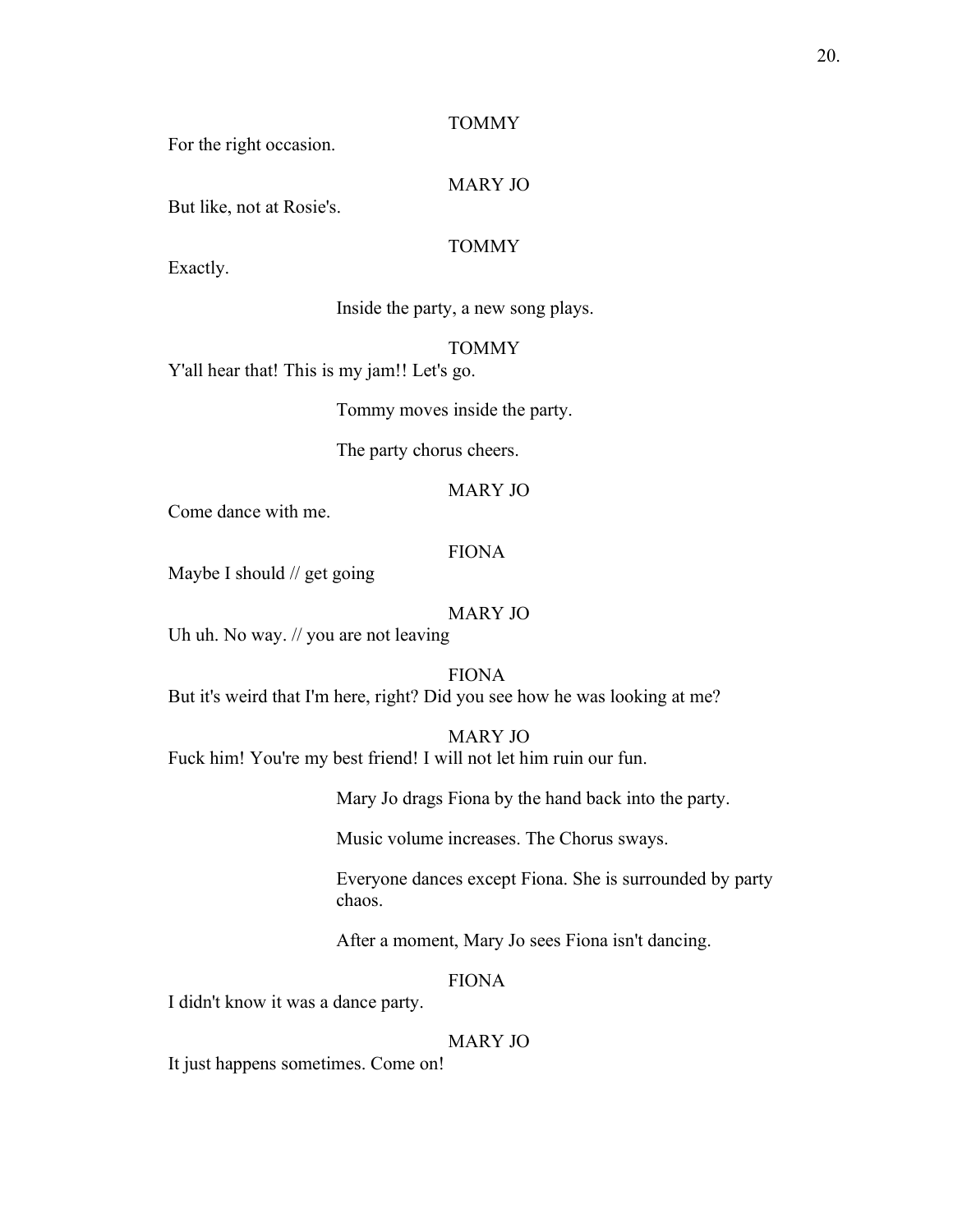## FIONA

Nah!

# MARY JO

Just start dancing - Let's bust a move.

# FIONA

Did you just say 'bust a move'?

# MARY JO

I sure did.

Fiona dances stiffly. She feels inhibited by everyone around her, even though no one is looking at her.

#### MARY JO

What's going on with your shoulders?

FIONA I dunno. That's just my shoulders. This is how they look.

#### MARY JO

ohmygod. Relax. Re. Lax.

# FIONA

I suck at this.

#### MARY JO

Then you need another drink. (*shouting*) Duke!

Duke appears with a shot.

Fiona takes it.

The music gets louder. Everybody dances.

For one whole minute the ensemble live inside of the song. There is only bass, drums, guitar, and vocals. And dancing.

As the group moves, Fiona finds herself face to face with Charlie as others dance around them.

Time stops. The only sound is Fiona's heartbeat.

Charlie and Fiona look at each other.

**CHARLIE** (*Shouting as if the music is still playing*) I THOUGHT MAYBE YOU LEFT.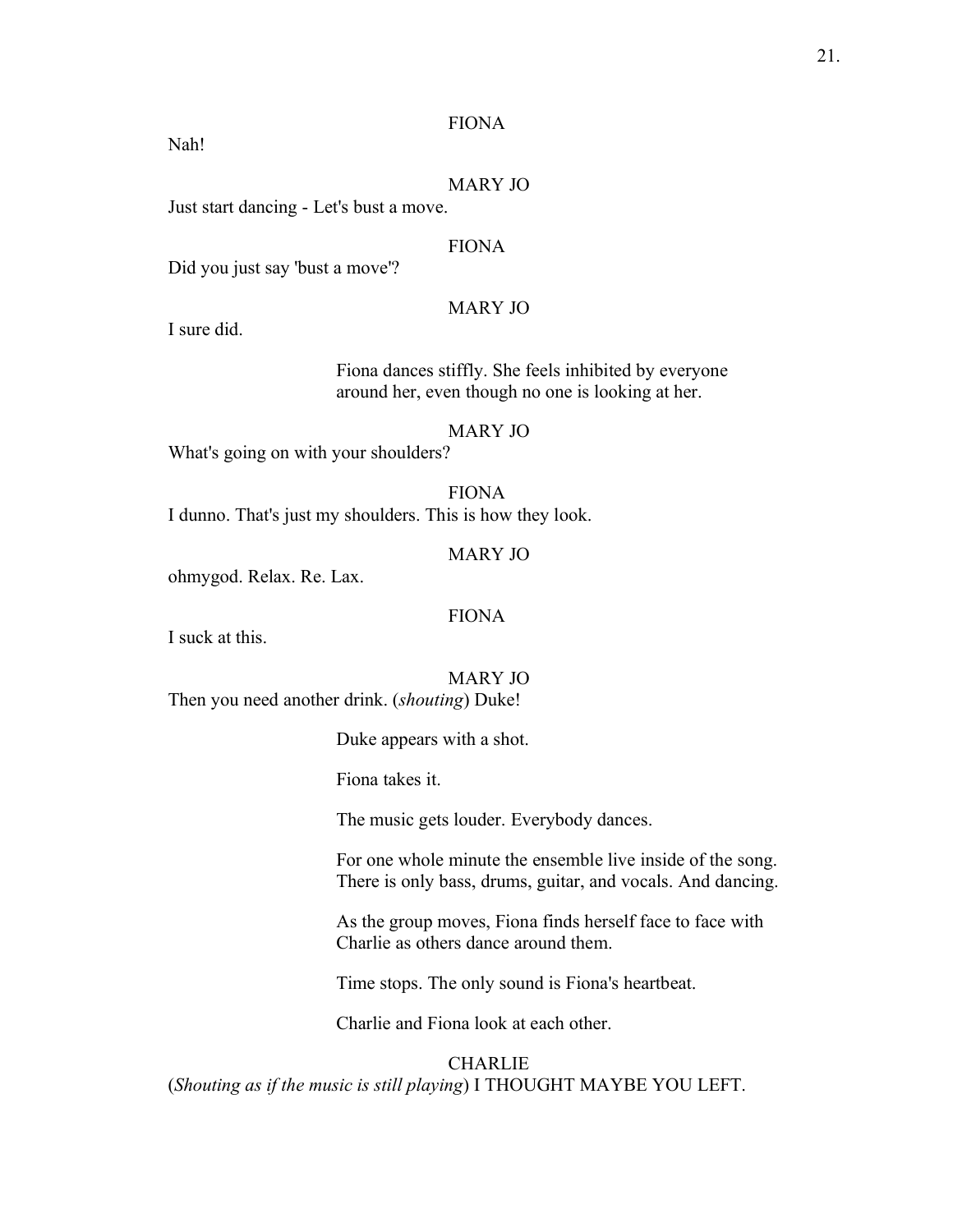## FIONA

I'm here.

**CHARLIE** I DIDN'T KNOW YOU WERE IN TOWN.

# FIONA

I miss you.

# **CHARLIE**

WHAT?

# FIONA

I think about you.

#### **CHARLIE**

# I CAN'T HEAR YOU! THE MUSIC --

# FIONA

I think I still love you.

# **CHARLIE** YOU WANT A BEER? THERE'S MORE IN THE COOLER!

Time restores and the music is back.

Fiona's heartbeat is gone.

# FIONA

(*shouting and nodding*) THANKS!

Fiona crosses to the cooler to get a beer while everyone dances.

Fireflies appear above the ensemble. Only Fiona can see them. The sound of crickets and cicadas compete with the dance music.

The song ends. Everyone collapses exhausted.

# NATALIE

It's so hot.

#### **STEVEN**

Open a window.

#### DUKE

No! You'll let the cold air out.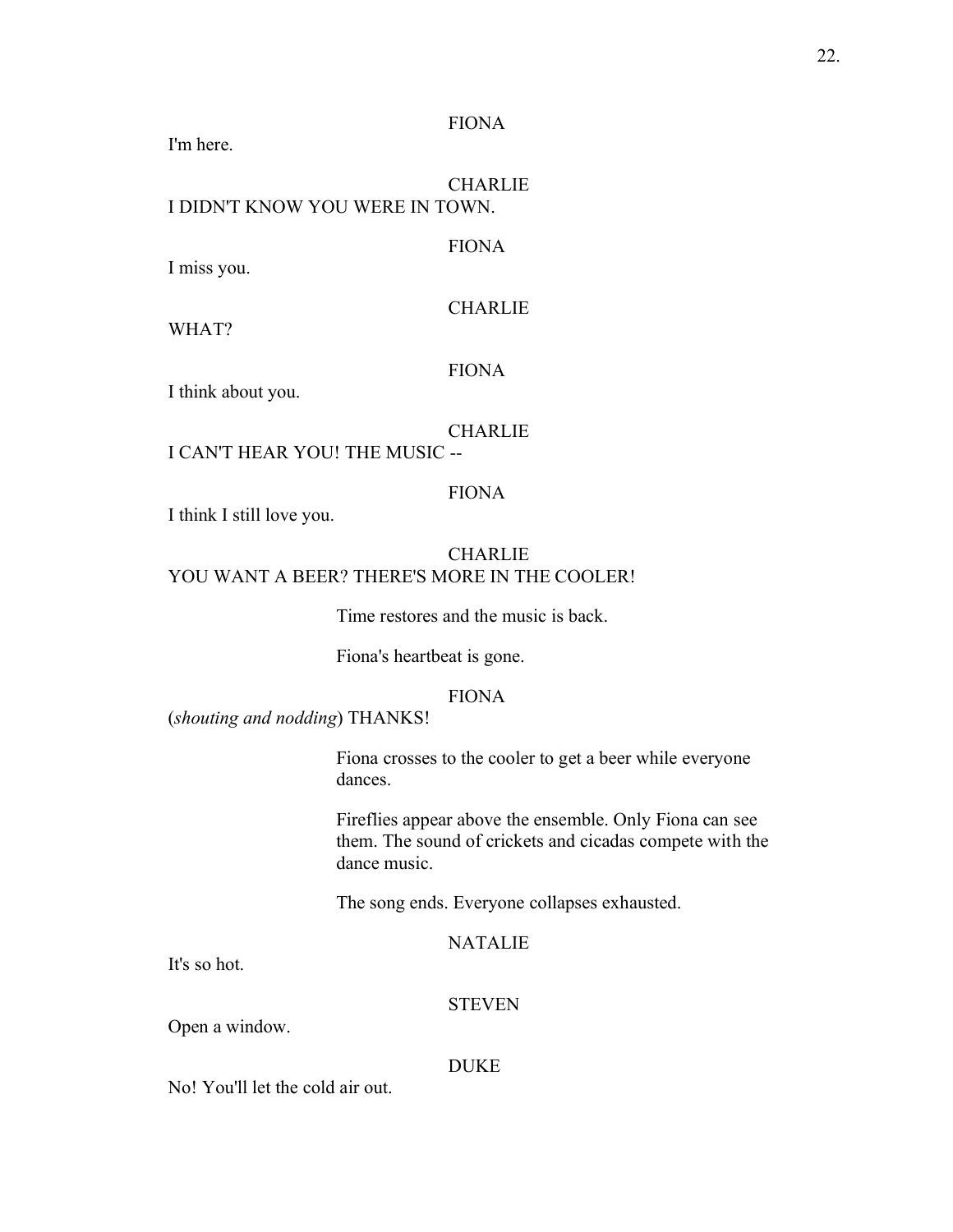# MARY JO

I'm so sweaty.

# ANNABELLE

Mississippi heat in July is basically a crime.

#### WILLOW

I need a fan.

# FIONA

It really feels like summer.

Fiona is lost in a memory.

Fiona watches the fireflies. She stands on the cooler to get a better look. She tries to catch one in her hand.

Charlie approaches Fiona.

# **CHARLIE**

What are you doing?

# FIONA

Tryin' to catch a lightning bug. (*She tries again. Nothing*) Did you ever do that? Like when you were little?

#### **CHARLIE**

I would put 'em in a mason jar.

### FIONA

Me too.

CHARLIE And sometimes, I would squish them and wipe that glowy goo on my shirt //

#### FIONA

Eewww!

# **CHARLIE**

Or my face // so I could glow in the dark.

# FIONA

That's gross. (*beat*) I liked to hold them in my hands - watch the light glow between my fingers. Like some kind of magic no one knew that I had. But I always let them go. Squishing them seems kinda cruel.

## CHARLIE

They're just bugs. And I didn't squish all of them.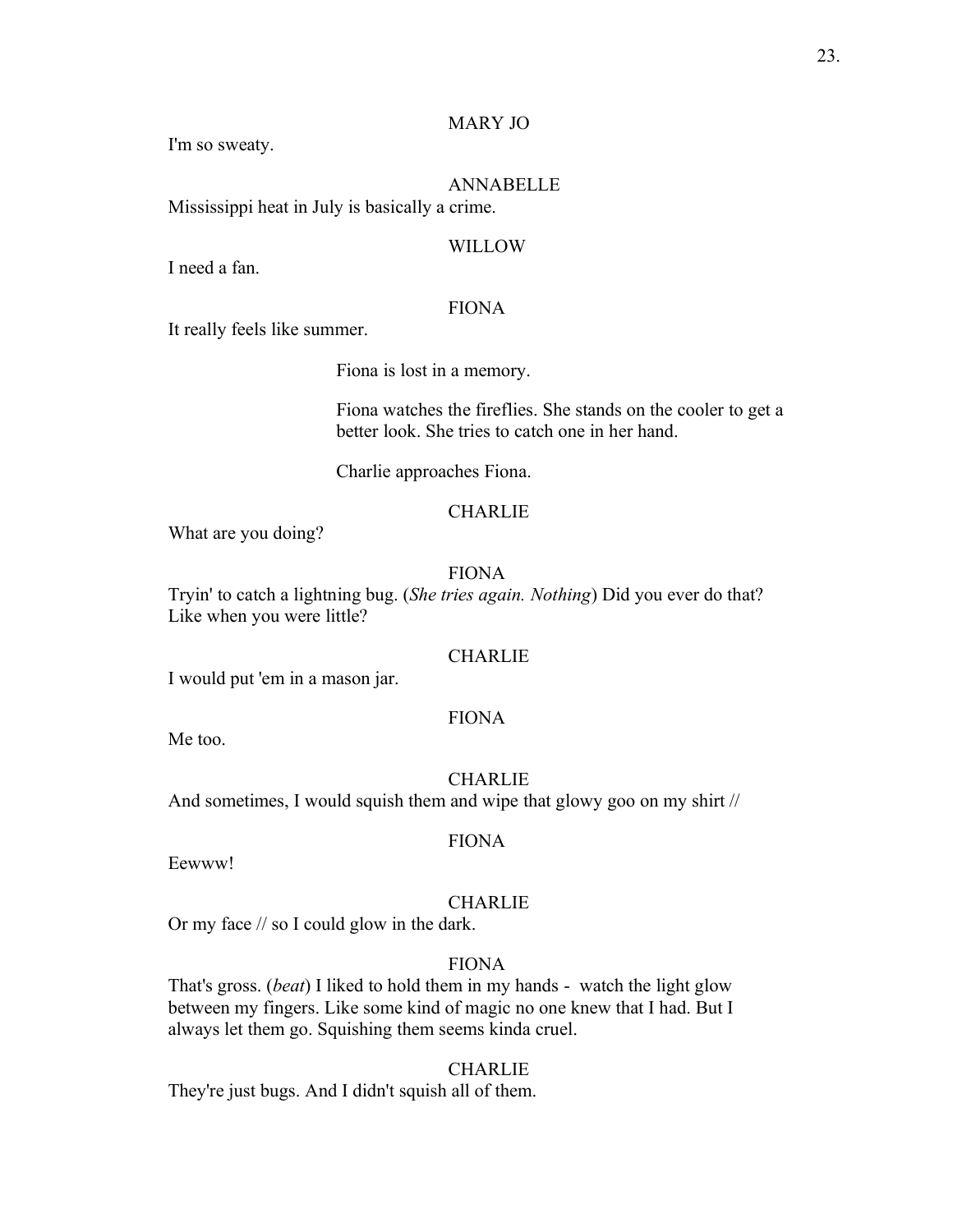## FIONA

(*teasing*) So just occasionally cruel?

# **CHARLIE**

Right. Special occasions.

They both sit on the cooler.

# FIONA

I used to be better at catching them.

# CHARLIE

Maybe there's less of them now.

# FIONA

You gonna miss me?

# **CHARLIE**

Huh?

# FIONA

When I'm back at school.

# **CHARLIE**

Of course. Why would you ask that?

## FIONA

(*she shrugs*) Why is it this hot at night?

# CHARLIE

Mississippi summer.

# FIONA

Sometimes I forget.

# **CHARLIE**

What else do you forget? When you're not here.

# FIONA

Don't be like that.

They kiss.

# **CHARLIE**

I wish you could stay.

#### FIONA

Me too.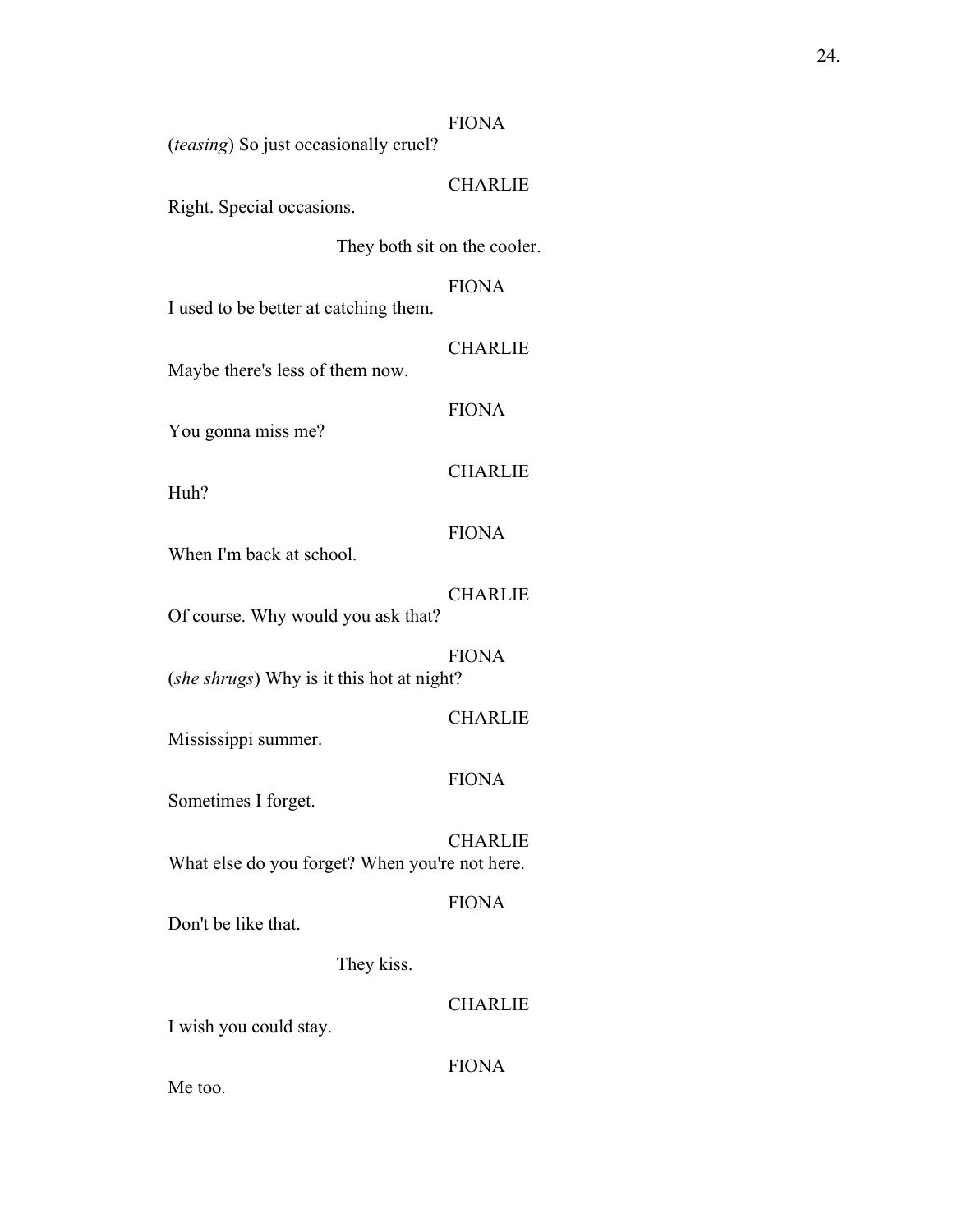# **CHARLIE**

You should. Stay. Transfer here. Finish school // with me.

#### FIONA

I can't do that.

## **CHARLIE**

I never see you. I miss you.

# FIONA

I miss you, too. (*beat*) You could visit me more.

#### **CHARLIE**

I have rehearsals.

FIONA (*teasing*) Romeo, Romeo!- you're a leading // man now.

# **CHARLIE**

Shut up.

## FIONA

Wherefore art thou Romeo?

A beat. The sound of cicadas.

#### FIONA

Two more years. Then no more distance. We can go anywhere. New York, L.A., Atlanta, Oregon.

#### **CHARLIE**

What's in Oregon?

#### FIONA

I don't know, but we could find out.

#### **CHARLIE**

Question.

#### FIONA

Answer.

# **CHARLIE**

You think we'll ever live here?

#### FIONA

Here? (*she thinks*) Maybe. But only after we've gone other places - only when we're ready to settle down.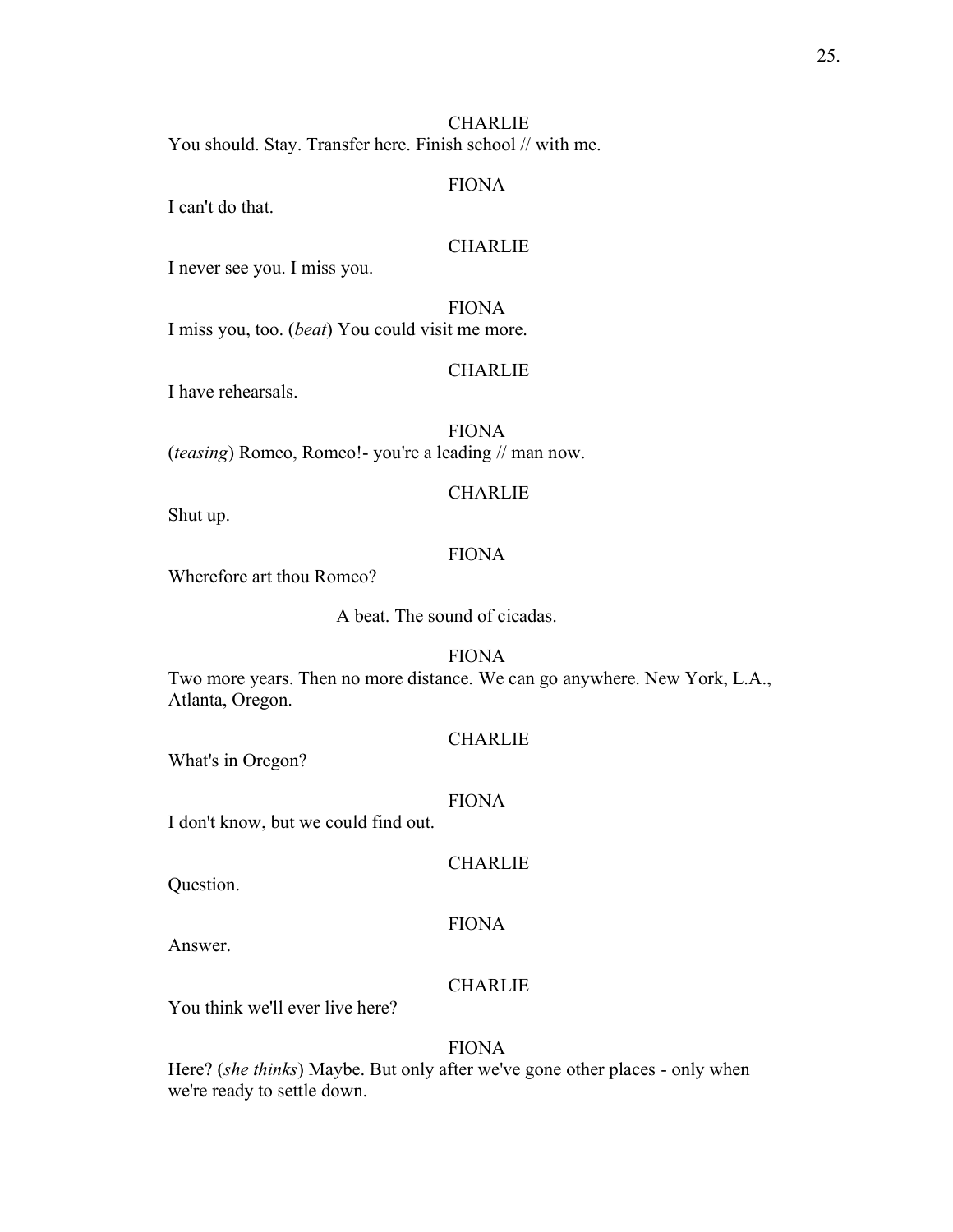# **CHARLIE**

Right.

# FIONA

First, we should have some adventures.

**CHARLIE** 

I like the sound of that.

Beat.

## FIONA

Hey Charlie ... I love you.

What?

CHARLIE

# FIONA

I love you.

The fireflies disappear. Charlie rejoins the party.

# FIONA

Charlie?

The party chorus transforms.

STEVEN

Drinking games, people! Let's go.

## NATALIE

It's late. Let's call it.

# CHARLIE

No way. It's not late.

MARY JO (*yelling*) Fiona! Come over. We're fixing to play a drinking games.

## FIONA

I don't know...

# TOMMY

Uh uh - stop that.

# DUKE

Everybody is playing - you too, Natalie!!

Duke grabs Natalie's hand.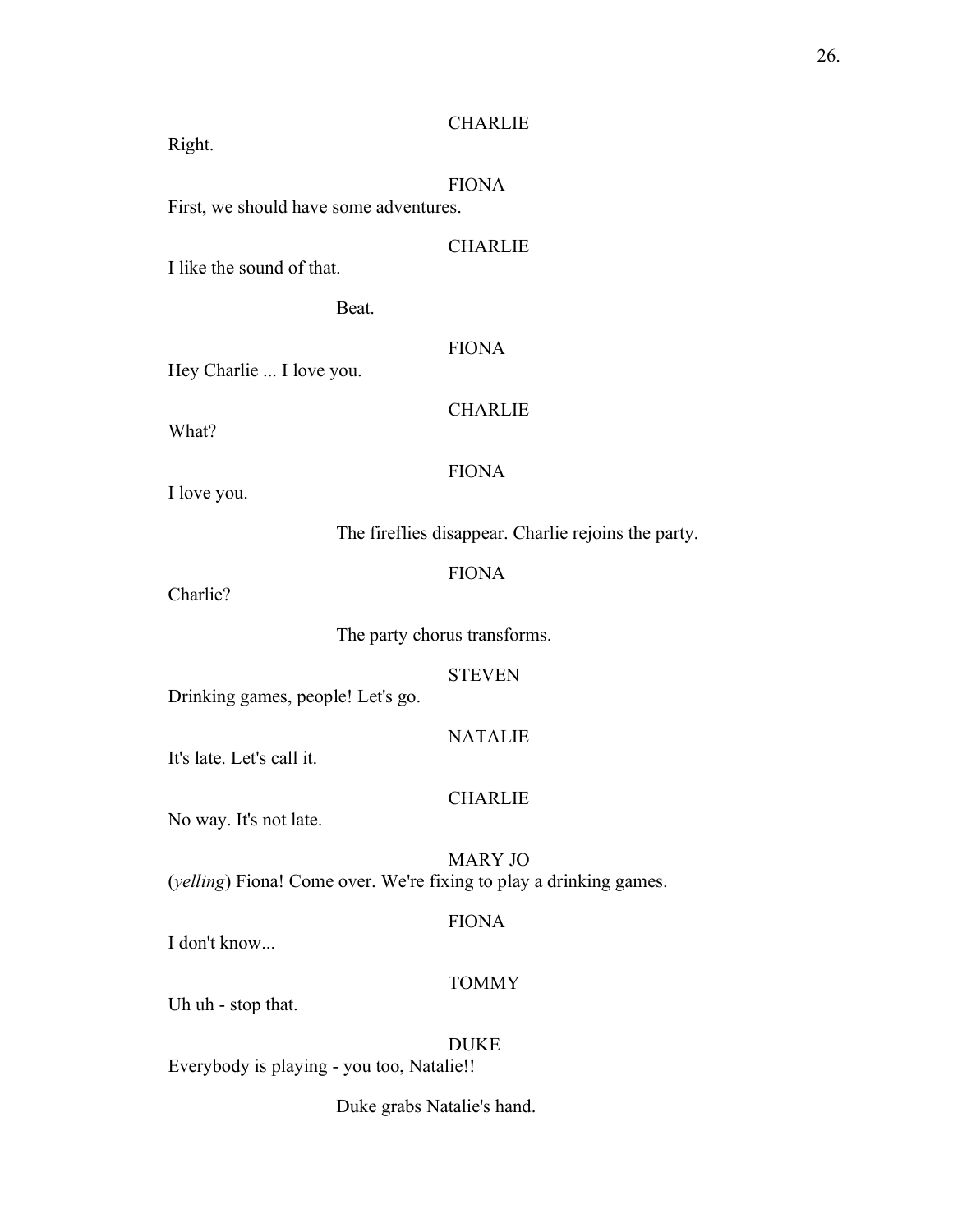# JAMIE

Grab some beers.

Mary Jo whispers to Tommy.

# MARY JO

(*re: Duke and Natalie*) Is that a thing?

# TOMMY

I guess it is now.

# MARY JO

Fi-fi! Will you bring me a beer.

Fiona grabs two beers from the cooler and joins the group.

| Yay! Fiona's playing.                                               | <b>TOMMY</b>   |
|---------------------------------------------------------------------|----------------|
| When in Rome                                                        | <b>FIONA</b>   |
| Never have I ever                                                   | <b>MARY JO</b> |
| Fingers up!                                                         | <b>JAMIE</b>   |
| I don't like this game!                                             | <b>NATALIE</b> |
| It's just for fun.                                                  | <b>DUKE</b>    |
| Okayokayokay! I'm going first. Never have I ever  lived in Chicago. | <b>MARY JO</b> |
| I mean, technically I lived // in Evanston.                         | <b>FIONA</b>   |
| <b>I MEAN Evanston!</b>                                             | <b>MARY JO</b> |
| Wow, okay.                                                          | <b>FIONA</b>   |

Fiona drinks and puts a finger down.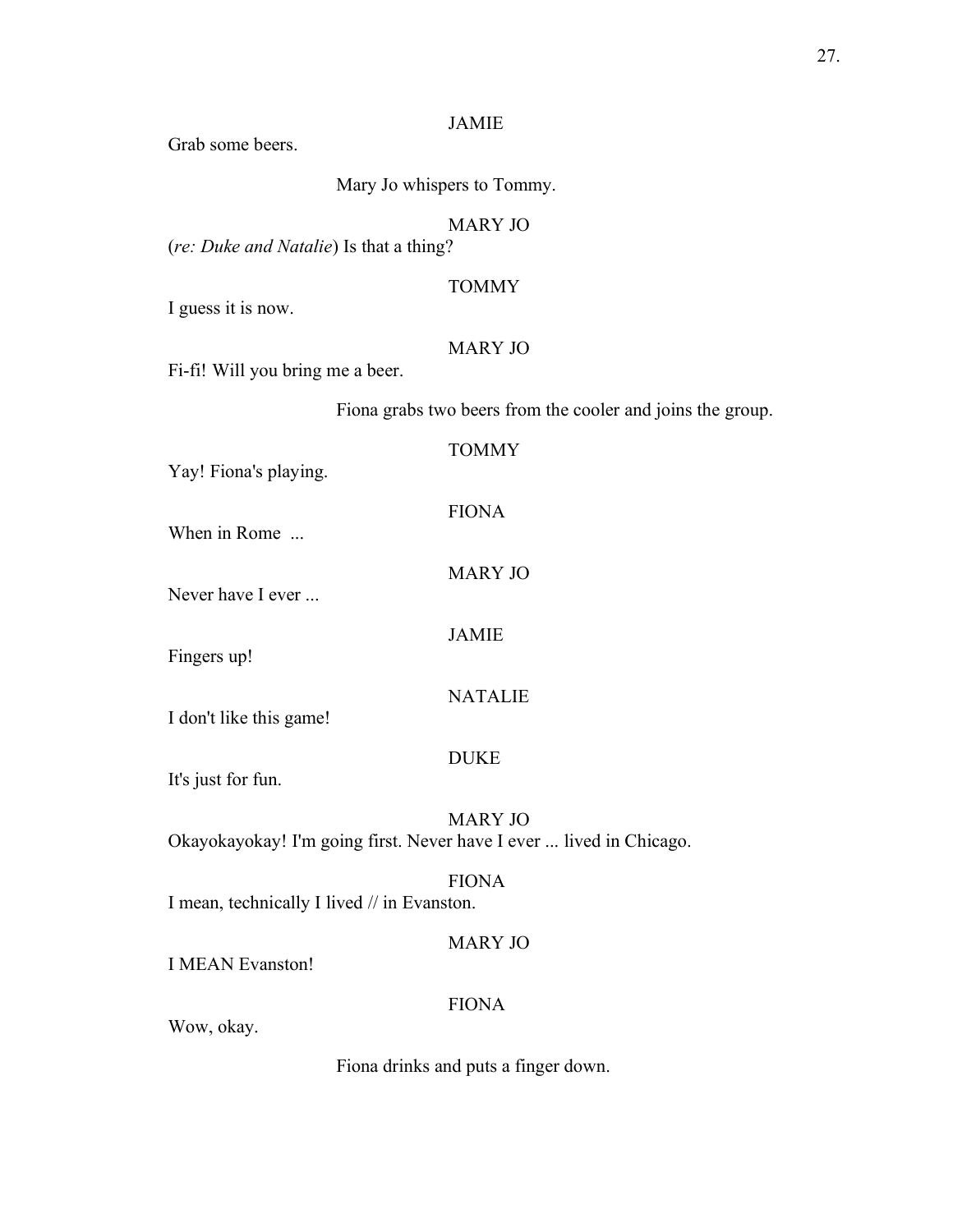## MARY JO

It's only cause I love you.

ANNABELLE Never have I ever ... gone skinny dipping!

### DUKE

You should try it some time.

A few people drink and put fingers down.

## TOMMY

Um... Never have I ever ... um ....

# MARY JO

Come on, Tomtom!

## TOMMY

I'm thinking! Don't put pressure on me.

JAMIE

You're taking too long. Never have I ever had my ears pierced.

All the women except Fiona drink.

## JAMIE

Fiona ... you gotta drink.

# CHARLIE

No, Her ears aren't pierced.

#### TOMMY

Really?

# FIONA

I just never got them pierced. Is that weird?

# MARY JO

Yep - you're a freak. Steven, your turn.

# **STEVEN**

Never have I ever done cocaine.

A few people drink and put down fingers.

#### **WILLOW**

Never have I ever had sex in the kitchen.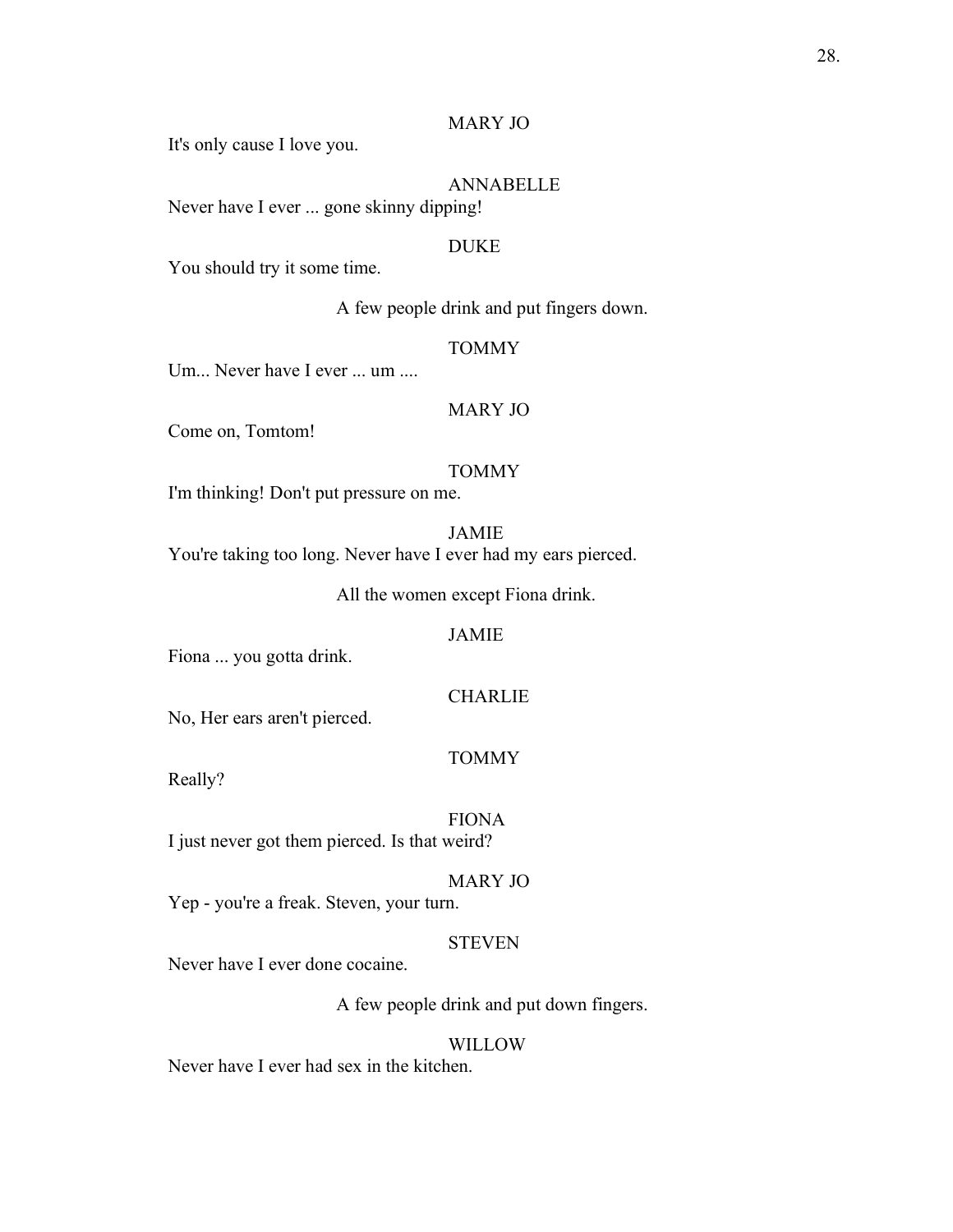#### **CHARLIE**

This kitchen? Or any kitchen?

## WILLOW

Dealers' choice.

Charlie, Annabelle, and Duke drink and put fingers down.

DUKE Never have I ever worked at Magnolia publishing.

Fiona puts a finger down.

TOMMY

People are really coming for you tonight, Fi.

FIONA Never have I ever gotten my truck stuck in the mud at the lake!

One time!

## FIONA

DUKE

Drink!

## PARTY CHORUS

Drink!

Duke drinks and puts a finger down.

NATALIE Never have I ever been in a Shakespeare play.

# CHARLIE

Come on!

**NATALIE** All right theatre people - drink! You too, Romeo.

#### TOMMY

It's just a game, Charlie.

Charlie, Willow and Tommy drink and put fingers down.

#### TOMMY

Never have I ever had a threesome.

Willow drinks and puts a finger down. Everyone reacts.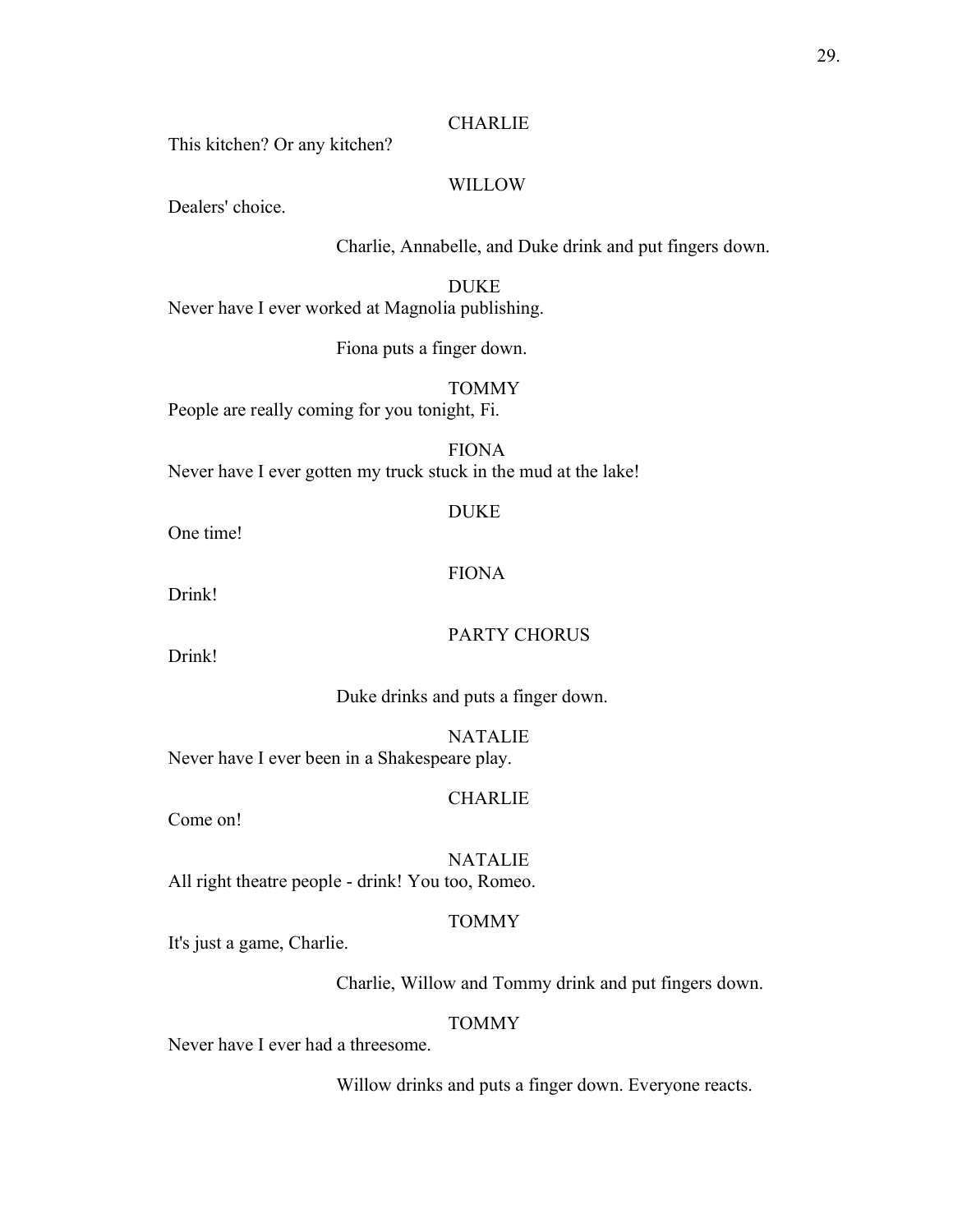#### WILLOW

You are all prudes.

# **CHARLIE**

Shhh! Shh! Never have I ever had a sister.

#### DUKE

LAME! Come on. Don't hold back!!

Fiona and a few other party chorus drink.

Time begins to speed up.

# MARY JO

CHARLIE

**STEVEN** 

WILLOW

DUKE

FIONA

TOMMY

NATALIE

JAMIE

ANNABELLE

Never have // I ever been ...

Never have // I ever had ...

Never have // I ever seen ...

Never have I // Never have I ...

Shoplifted!

Given a blow job!

Never have // I ever

I have never, never ...

Had sex in a pool!

Had sex in a hot tu!

Had sex in public!

ANNABELLE

MARY JO

Never have I ever ...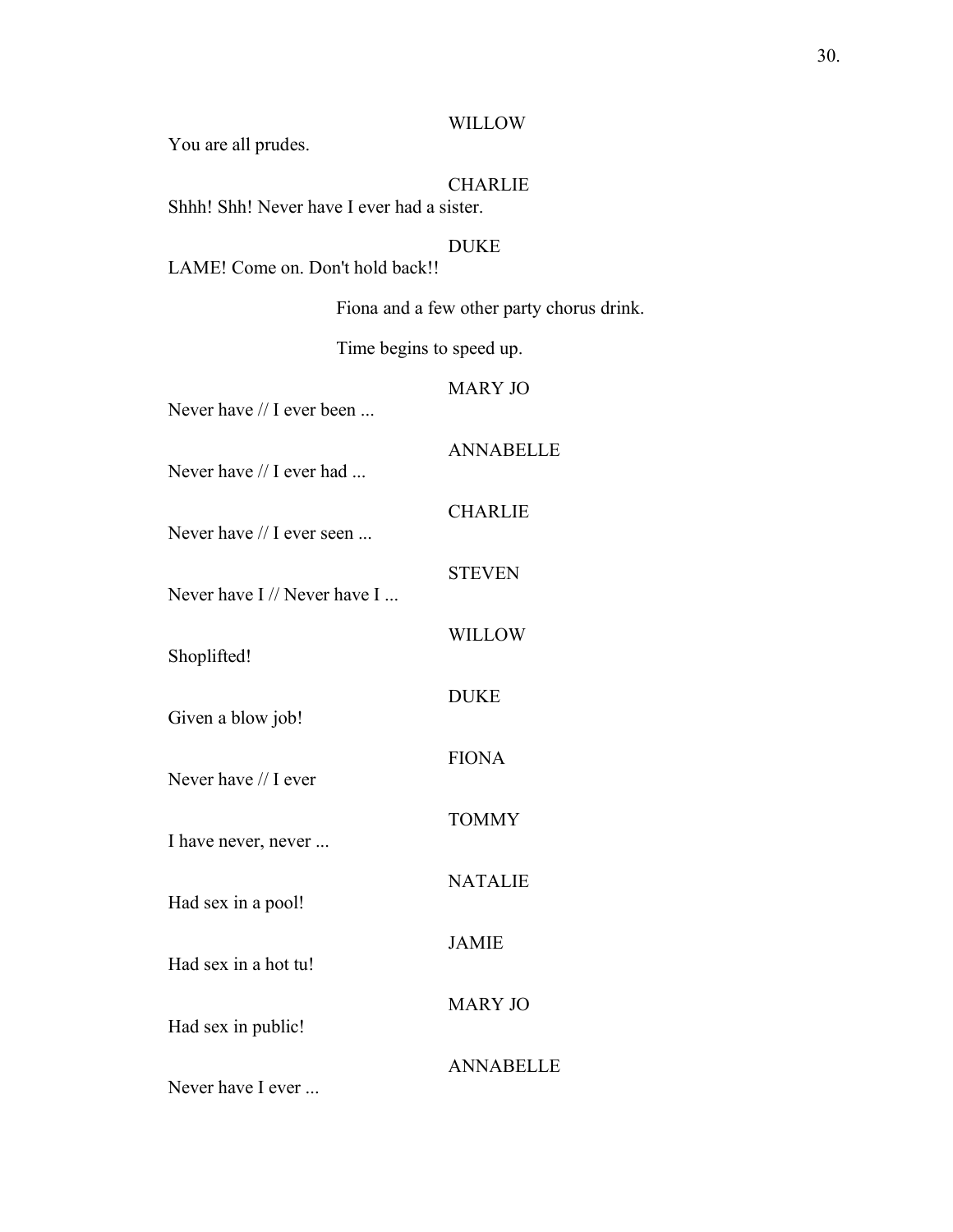| Never have I                        | <b>CHARLIE</b>                                  |  |  |
|-------------------------------------|-------------------------------------------------|--|--|
| Been in a car accident.             | <b>STEVEN</b>                                   |  |  |
| Blacked out.                        | <b>WILLOW</b>                                   |  |  |
| Walked in on my parents having sex! | <b>DUKE</b>                                     |  |  |
| Everyone reacts.                    |                                                 |  |  |
| Um  Never have I ever               | <b>FIONA</b>                                    |  |  |
| Never never                         | <b>TOMMY</b>                                    |  |  |
| <b>I</b> Never EVER                 | <b>NATALIE</b>                                  |  |  |
| If I ever --                        | <b>JAMIE</b>                                    |  |  |
| Never have, never will --           | <b>MARY JO</b>                                  |  |  |
| Never ever, ever --                 | <b>ANNBELLE</b>                                 |  |  |
| Never have I ever been in love.     | <b>CHARLIE</b>                                  |  |  |
|                                     | The game stops. Fiona has only one finger left. |  |  |
| The sound of Fiona's heartbeat.     |                                                 |  |  |
| I didn't hear what you said.        | <b>FIONA</b>                                    |  |  |
|                                     | <b>CHARLIE</b>                                  |  |  |

It was dumb - let me do another one --

FIONA

No, what did you say?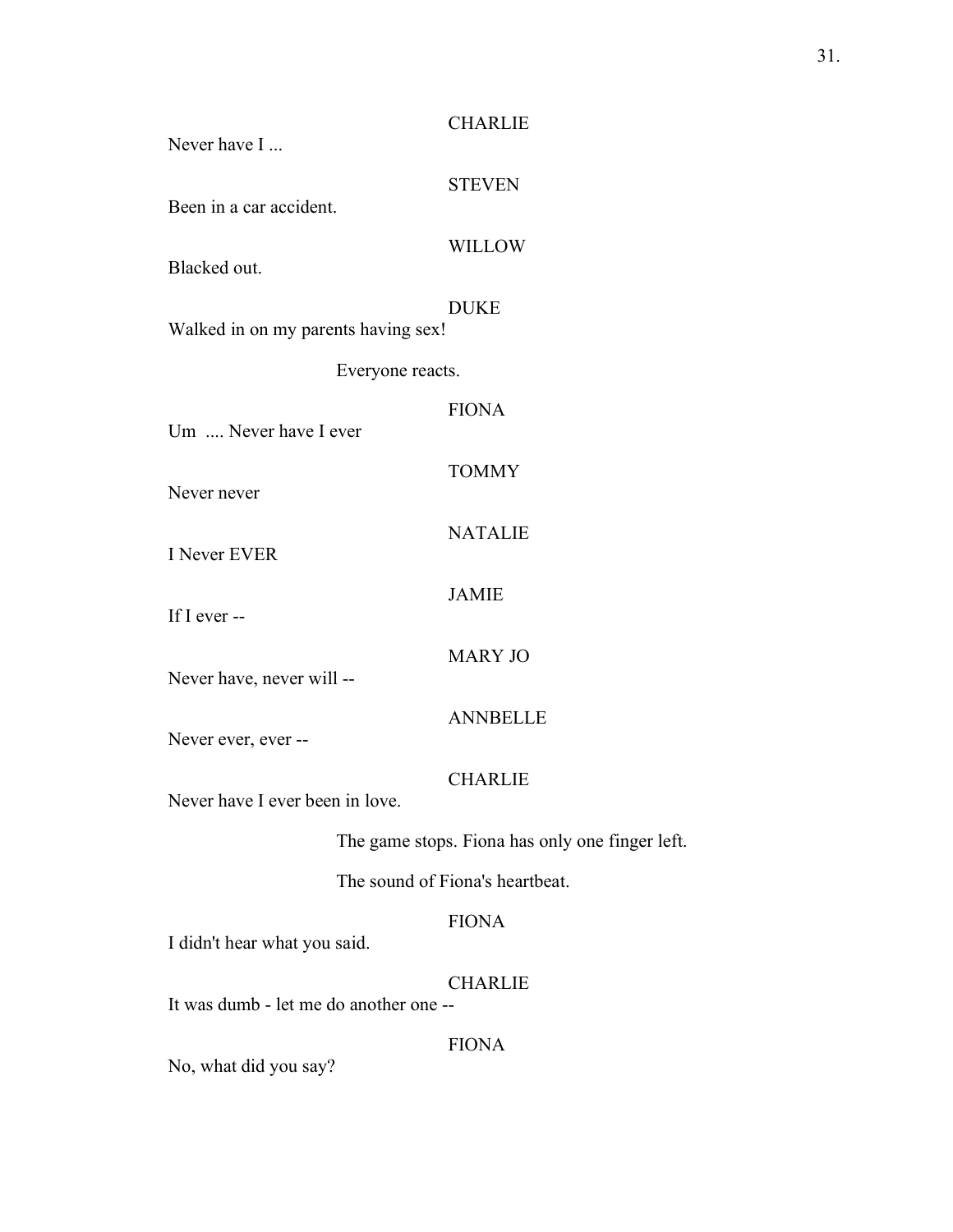#### **CHARLIE**

Never have I ever been in love.

Fiona's heartbeat gets louder. Everyone is watching her.

She drinks and puts her finger down.

Heartbeat sound stops.

# FIONA

I guess I lose.

A tense beat.

DUKE But it's a drinking game - so everybody wins!

#### PARTY CHORUS

Yeah!

# ANNABELLE

Time for a new game.

The scene transforms. The same people, a different party.

Fiona moves away from the party to the porch.

Fiona she pulls cigarettes out of her pocket and lights one.

The ensemble plays a drinking game with a deck of cards.

**WILLOW** Okay, the name of the game is Captain Asshole. Where's the cards?

#### **CHARLIE**

Here.

Charlie tosses a deck of cards to Willow. She shuffles.

Mary Jo leaves the party to join Fiona on the porch.

MARY JO Smoking? Without me? ... (*she gestures towards the cigarette Fiona has*)

# FIONA

You know I smoke sometimes.

# MARY JO

I didn't think you like, bought your own.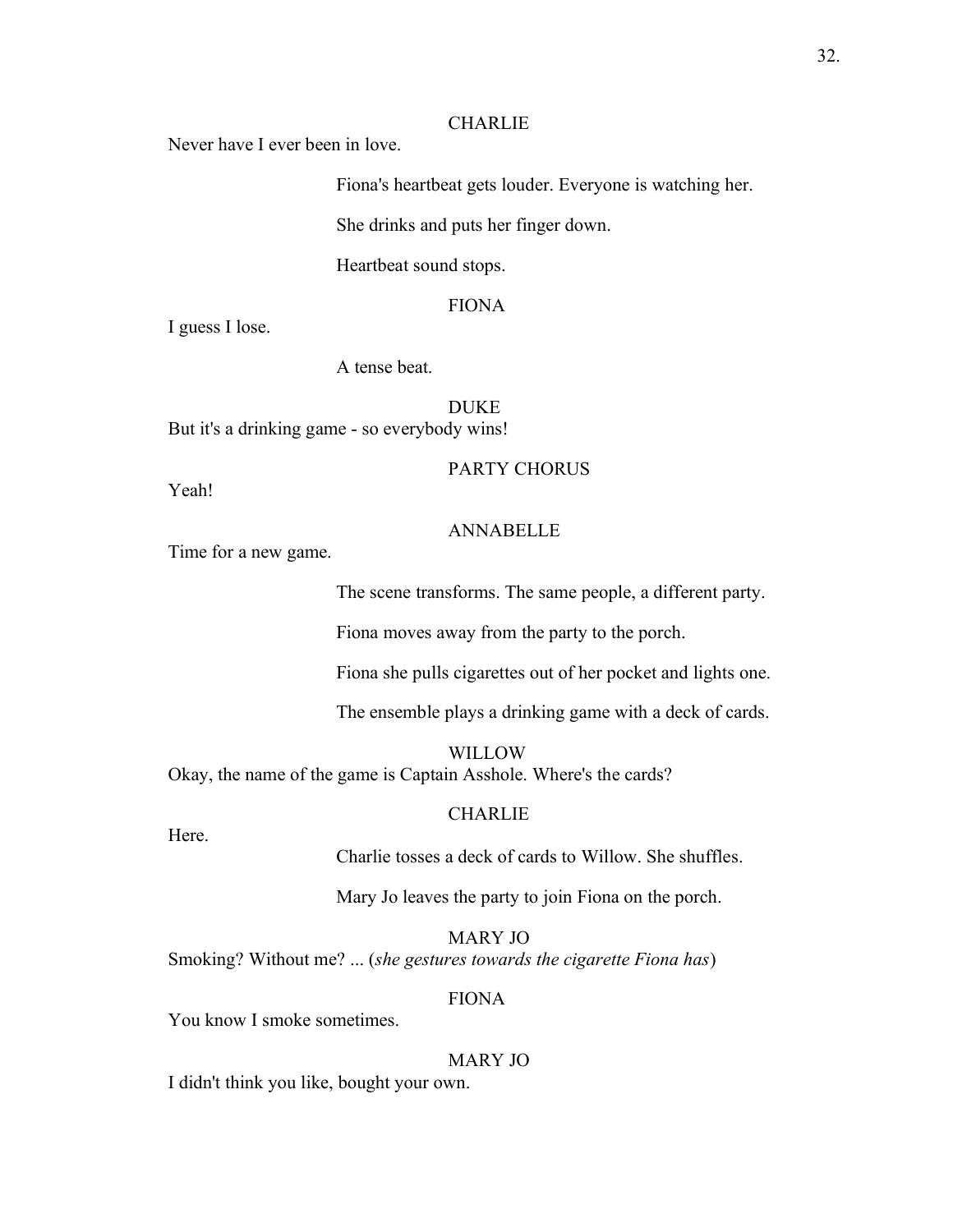# FIONA

Well, I do.

# MARY JO

Okay, Joe Cool. Give me one. (*beat*) You owe me for like, years of bumming cigarettes to you.

# Fiona gives Mary Jo a cigarette.

In the party Natalie flips over a card.

# NATALIE

Four! Whores! Drink up, ladies.

The party chorus women drink.

# **TOMMY**

(*choosing a card*) Nine. I can never // remember what that is

#### WILLOW

Truth or Dare! Truth or Dare!

# TOMMY

I hate that one.

#### **STEVEN**

You gotta do it.

## TOMMY

Okay .... Steven // Truth or Dare?

On the porch.

# MARY JO

Remember when we used to just ride around // and complain about guys

# FIONA

Sure. Yep.

# MARY JO

(*continuous*) And I would give you my cigarettes and we would watch the little orange embers on the end blow away out the window.

# FIONA

(*looking at her cigarette)* It kinda looked like a sparkler or something. Like the Fourth of July.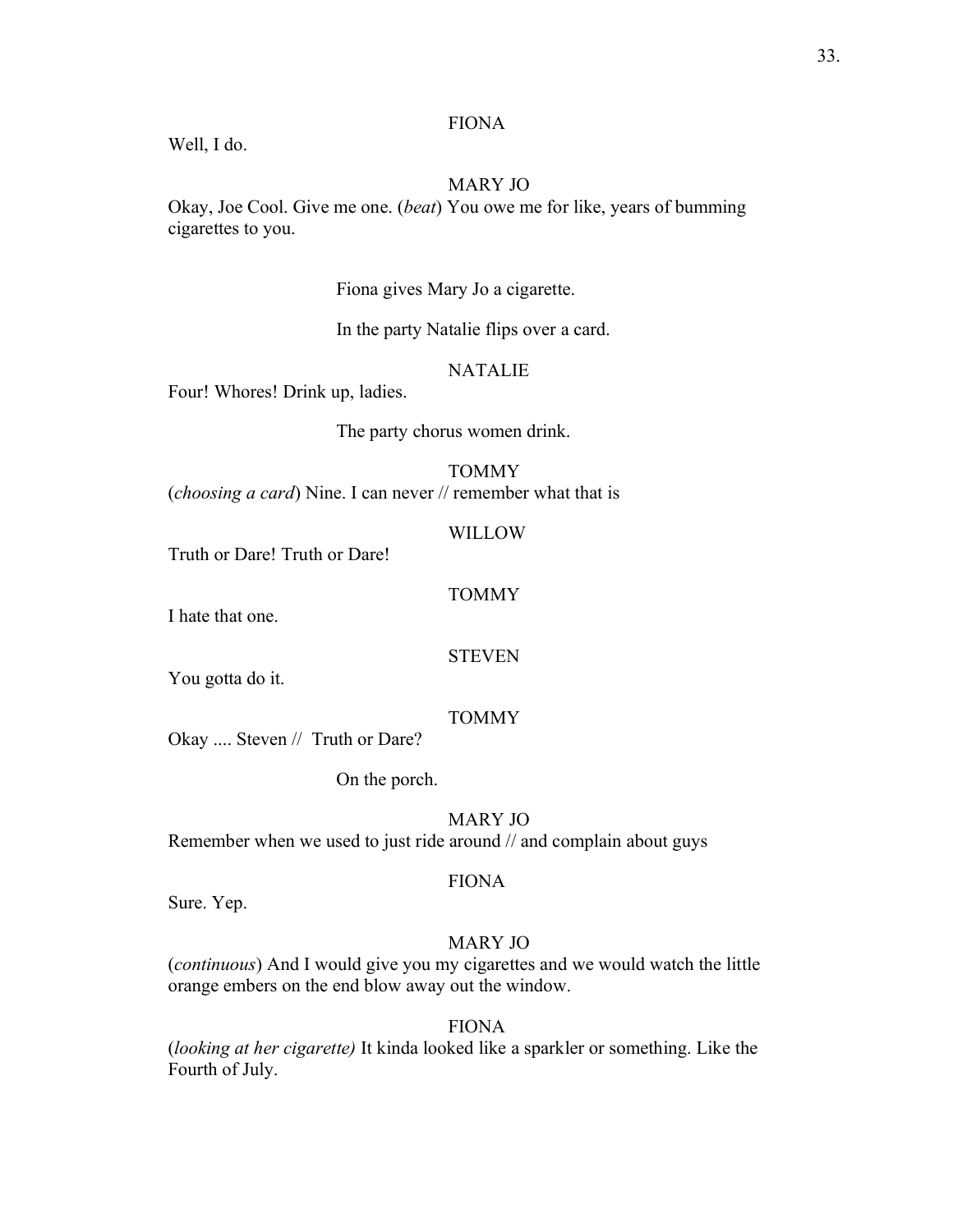## MARY JO

Yeah.

# FIONA (*studying her cigarette*) You can't see it in the daylight. Just gray ash.

A beat.

In the party.

JAMIE (*pulling a new card*) That's an Ace! New Captain Asshole.

The Party chorus groans.

# ANNABELLE

You're the worst.

#### JAMIE

Just for that - everyone drink!!

#### TOMMY

Look at what power has done to you.

#### JAMIE

Drink, Tommy!

The Party chorus all drink.

FIONA

Do you ever think about high school?

## MARY JO

Like what?

FIONA Like how we used to just drive around? Like that's what we did // for fun

## MARY JO

We did other things.

# FIONA

Like what?

MARY JO Um ... we hung out in the Jitney parking lot, thank you very much.

FIONA Parking lots! The lake. The spot. We were so cool.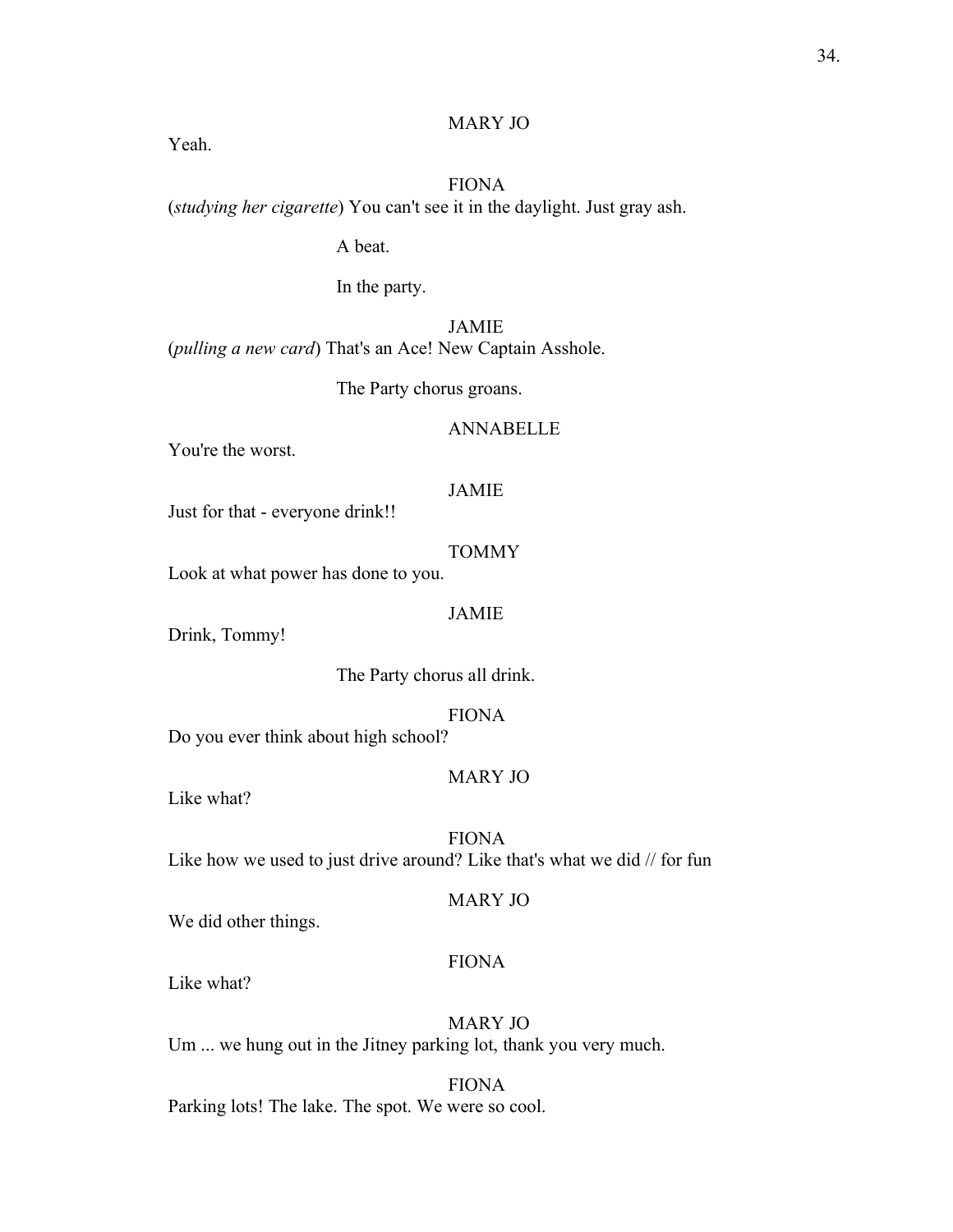#### MARY JO

We've really moved on from that.

In the party.

# JAMIE

Whose turn is it?

#### DUKE

My turn, my turn.

He chooses a card.

On the porch, Mary Jo and Fiona are laughing at a story.

#### FIONA

Your face. I'll never forget your face!

## MARY JO

You just let me dance with a stranger!

FIONA How would I know him? We were at some random bar?

MARY JO

I don't know ... I thought you knew him.

# FIONA

How? How would I know him?

# MARY JO

And then he dipped me!

FIONA

Oh my god! The dip. Your eyes // were so big!

# MARY JO

Like who fuckin' does that? (*reliving the dip*) Whoop! My life flashed before my eyes.

They keep laughing

In the party, Charlie gestures to Duke for a smoke. They get up from the game.

#### NATALIE

(*flips over a card*) Eight that's waterfalls!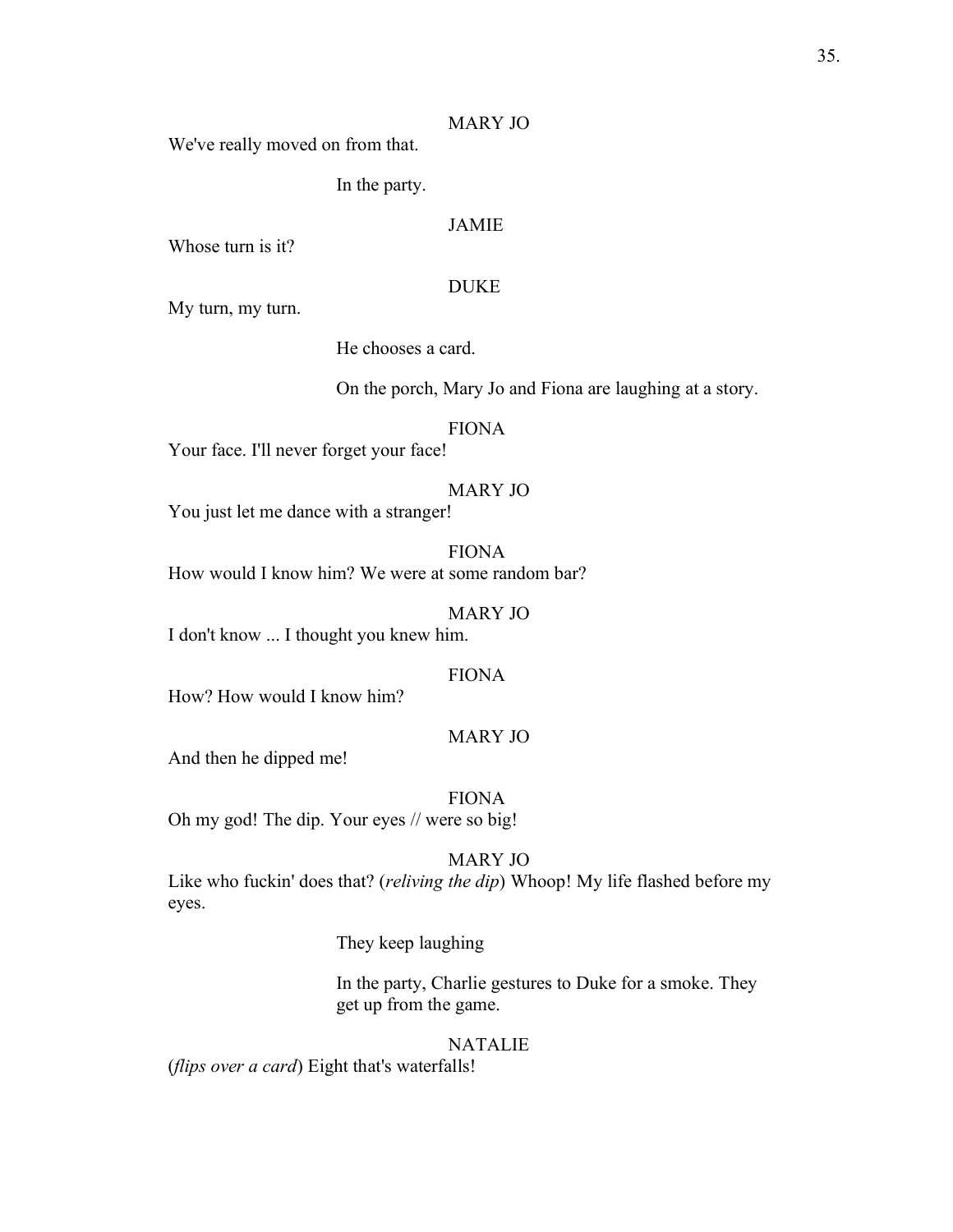#### TOMMY

(*to Charlie*) Where you goin?

## DUKE

We'll be back!

## JAMIE

You heard her! Waterfalls!

The chorus stands up and chug their beers.

On the porch.

## FIONA

But I **did** rescue you!

#### MARY JO

Nuh-uh. I rescued myself!!

## FIONA

I helped!

Charlie and Duke enter the porch.

#### DUKE

Hey.

Duke lights another joint. Charlie has a cigarette.

#### CHARLIE

Fiona McDowell! Are you smoking?? Your mother was right - we are a terrible influence.

## FIONA

You've seen me smoke before.

#### **CHARLIE**

I don't think so.

#### FIONA

Well, things change.

MARY JO She's a grown ass woman. She can do what she likes!

# CHARLIE

I know, I know. I just meant - I'm just surprised.

## In the party, Steven flips a card over.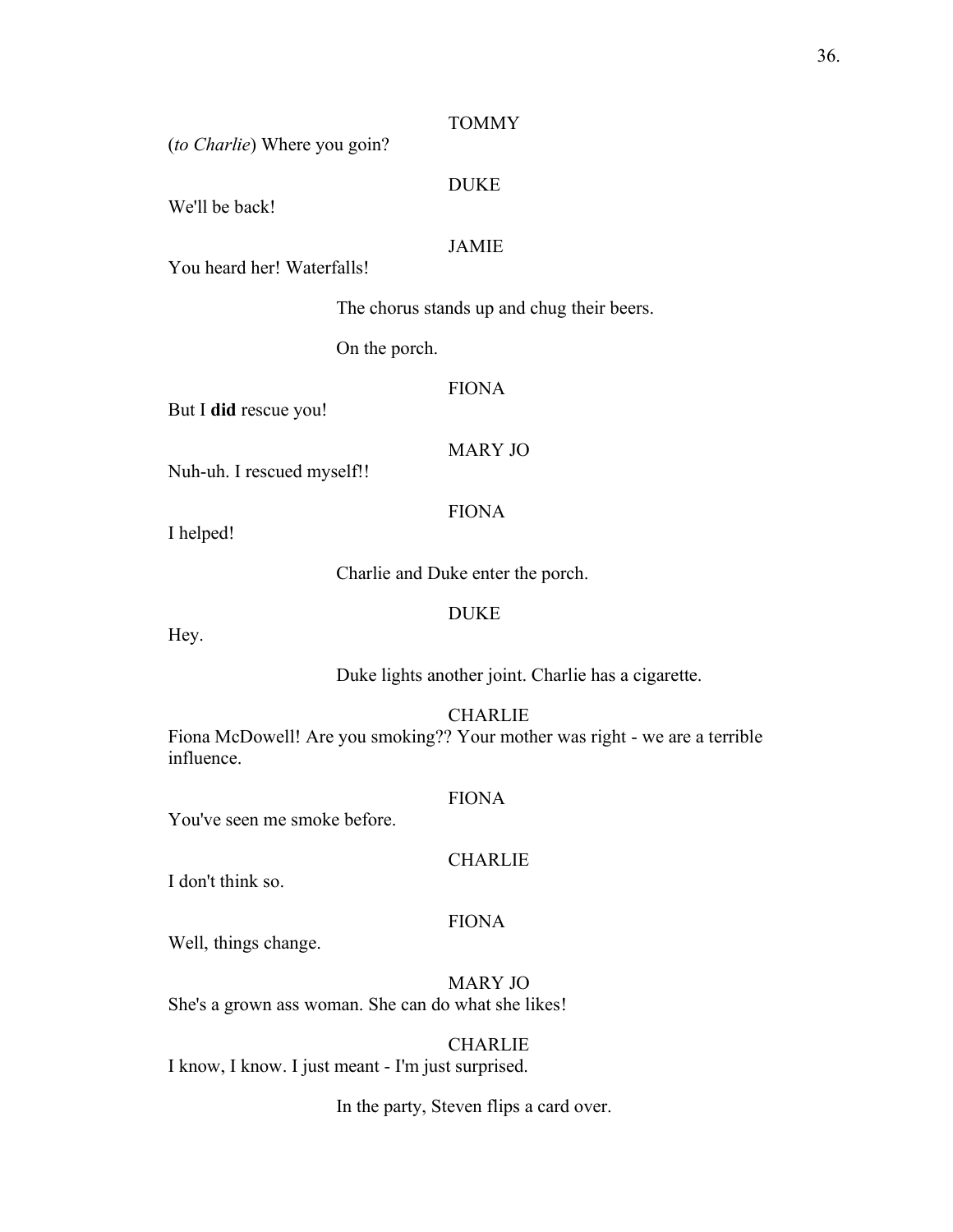## **STEVEN**

My choice. And I say ... Tommy! You have to drink.

#### TOMMY

Y'all are pickin' on me!

## JAMIE

Do it!

On the porch.

#### DUKE

What were you two laughing about?

MARY JO

When I went to visit Fiona in Chicago.

## **CHARLIE**

When was that?

MARY JO Before Thanksgiving. (*to Fiona*) We should go back!

#### FIONA

I don't live there // anymore

## MARY JO

But you'll go back. Don't you think?

#### FIONA

I dunno.

MARY JO Or maybe you'll go somewhere else - like San Francisco or Seattle //

## **CHARLIE**

Get out and stay out.

MARY JO San Diego or ... South Carolina ... someplace that starts with S ...

DUKE Charlie is counting the hours until his escape.

#### FIONA

You're done with school. Just go.

## **CHARLIE**

... I need more credits. I have another semester. At least.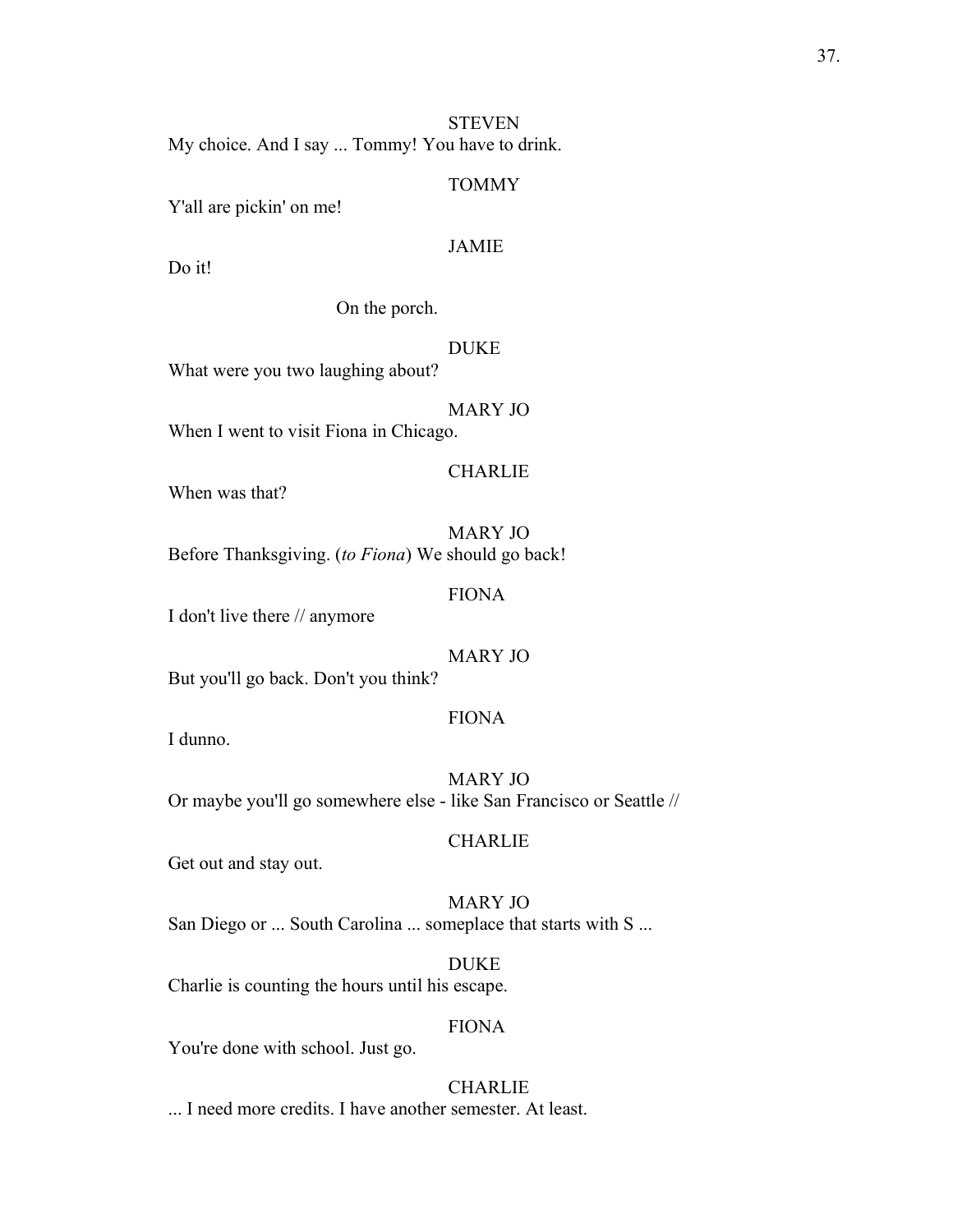#### DUKE

(*offering a high five*) That's right. Super seniors!

#### FIONA

Oh, I didn't know ...

## MARY JO

Ohmygod! Fiona! Idea!! Let's move to Chicago. Together! // You and me.

#### DUKE

Whatcha gonna do in Chicago?

## MARY JO

Well... I do have a teaching certificate. People need teachers. There are schools // everywhere ...

#### **CHARLIE**

There are restaurants everywhere.

## FIONA

What about the snow?

#### MARY JO

Ohmygod, the snow! // The snow!

#### DUKE

Yeah, it gets cold up there.

## MARY JO

Duke, you don't even know! When I was there - it was November, right? And I was not prepared // not at all

#### FIONA

I told her to pack a coat.

#### MARY JO

Yeah, well, I learned my lesson, didn't I? It was freezing // absolutely freezing.

## CHARLIE

You got that Mississippi // blood, girl.

In the party. Annabelle flips a card over.

#### ANNABELLE

Social! Cups up.

The party Chorus raises their solo cups.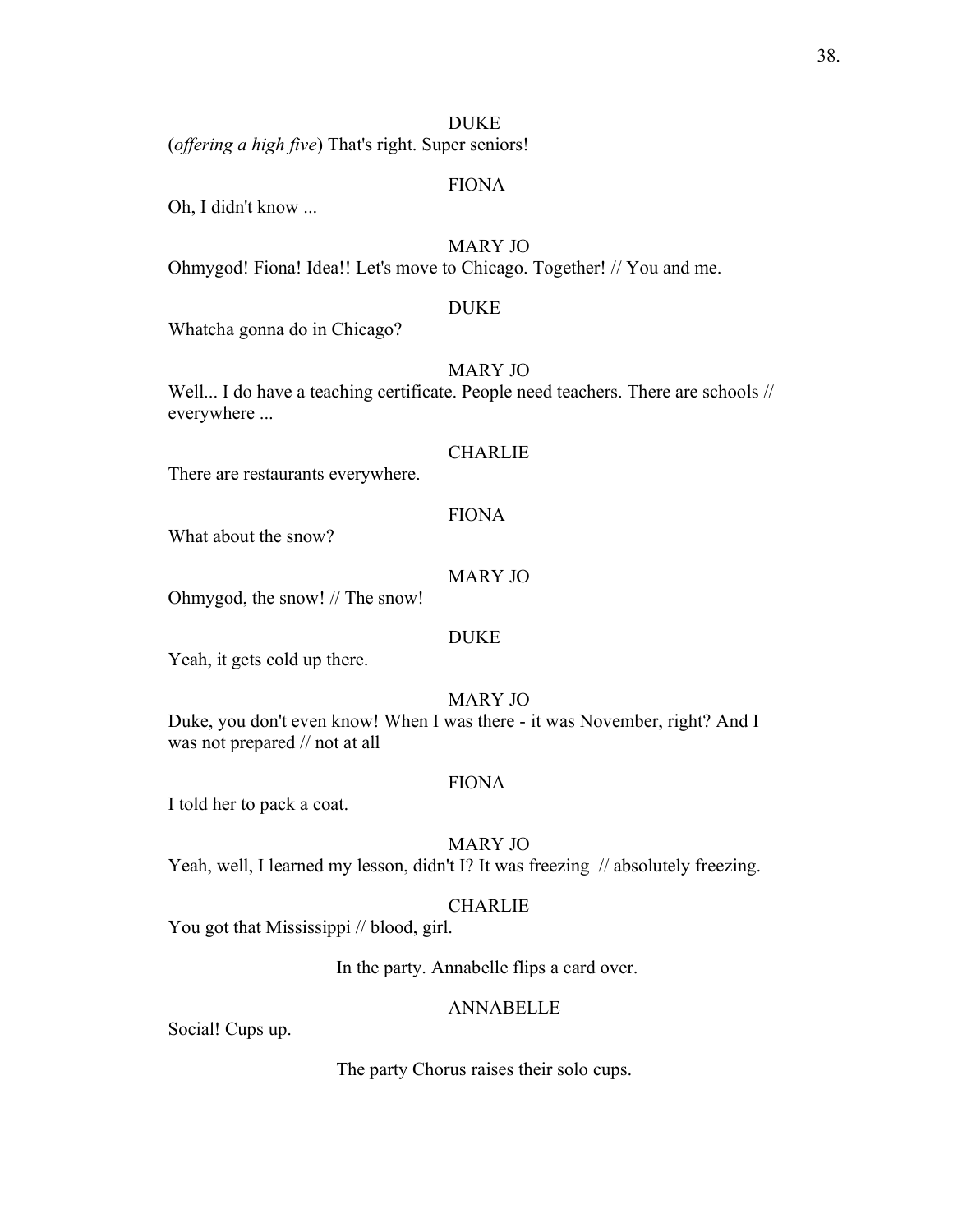#### ANNABELLE

To ... late nights at Duke's.

## PARTY CHORUS

Late nights!

#### They all touch their cups to the table then drink.

## NATALIE

Wait, where is Duke?

On the porch.

## MARY JO

We were out one night - two a.m. on Saturday - well, technically Sunday! **Sunday morning!** // I could not believe it.

## **CHARLIE**

(*mocking*) You mean you drank on the Lord's day?

## DUKE

(*teasing*) I hope you went home and said your prayers!

## MARY JO

You're interrupting my story! Anyway, Fi and I are out late at this bar, it's like 2 am // on Saturday ... wait, I said that.

## FIONA

And Mary Jo was dancing with a really handsome guy!

#### MARY JO

Shut up! I'm talking about after. So, we're walking to the train and //

#### FIONA

No - we were walking to IHOP!

## MARY JO

Right! The IHOP. I wish we had an IHOP.

#### DUKE

I fucking love // pancakes.

## MARY JO

And it started snowing. SNOWING! In **November**. Like these big fat flakes, and my feet got so wet. It snowed sooo much.

## FIONA

It was just a few inches.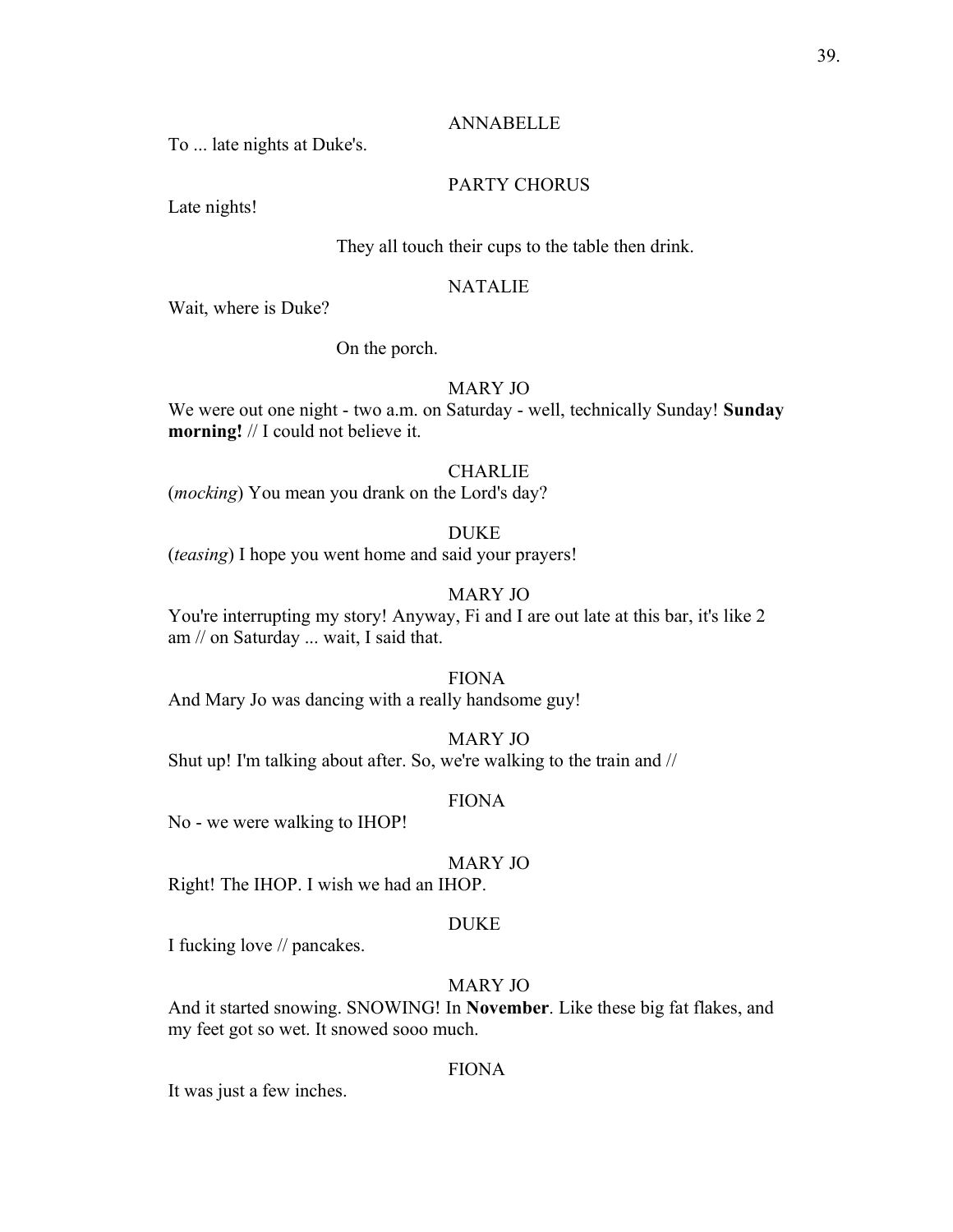MARY JO

It was too much for me. I had to buy a new coat! Cause what I wore did // not cut it. At all.

| Your new coat! It was so cute.           | <b>FIONA</b>                                                                                |
|------------------------------------------|---------------------------------------------------------------------------------------------|
| So cute! But I'll never wear it again.   | <b>MARY JO</b>                                                                              |
| Move to Chicago. Wear it there.          | <b>CHARLIE</b>                                                                              |
| I bet I would like the cold.             | <b>DUKE</b>                                                                                 |
| Don't be // so sure.                     | <b>MARY JO</b>                                                                              |
|                                          | <b>DUKE</b><br>I could grow a beard. Wear lots of flannel. Chop down some trees with an ax. |
| Like a lumberjack?                       | <b>FIONA</b>                                                                                |
| Could be fun. Learn to ski or some shit. | <b>DUKE</b>                                                                                 |
| Natalie stumbles to the porch.           |                                                                                             |
| Hey!                                     | <b>NATALIE</b>                                                                              |
| (to Natalie) Do you know how to ski?     | <b>DUKE</b>                                                                                 |
| I don't think so                         | <b>NATALIE</b>                                                                              |
|                                          | Natalie stumbles a little and Duke catches her.                                             |

## DUKE

Uh oh. You okay?

## NATALIE

I'm good. I'm so good.

She flirtatiously touches his arm.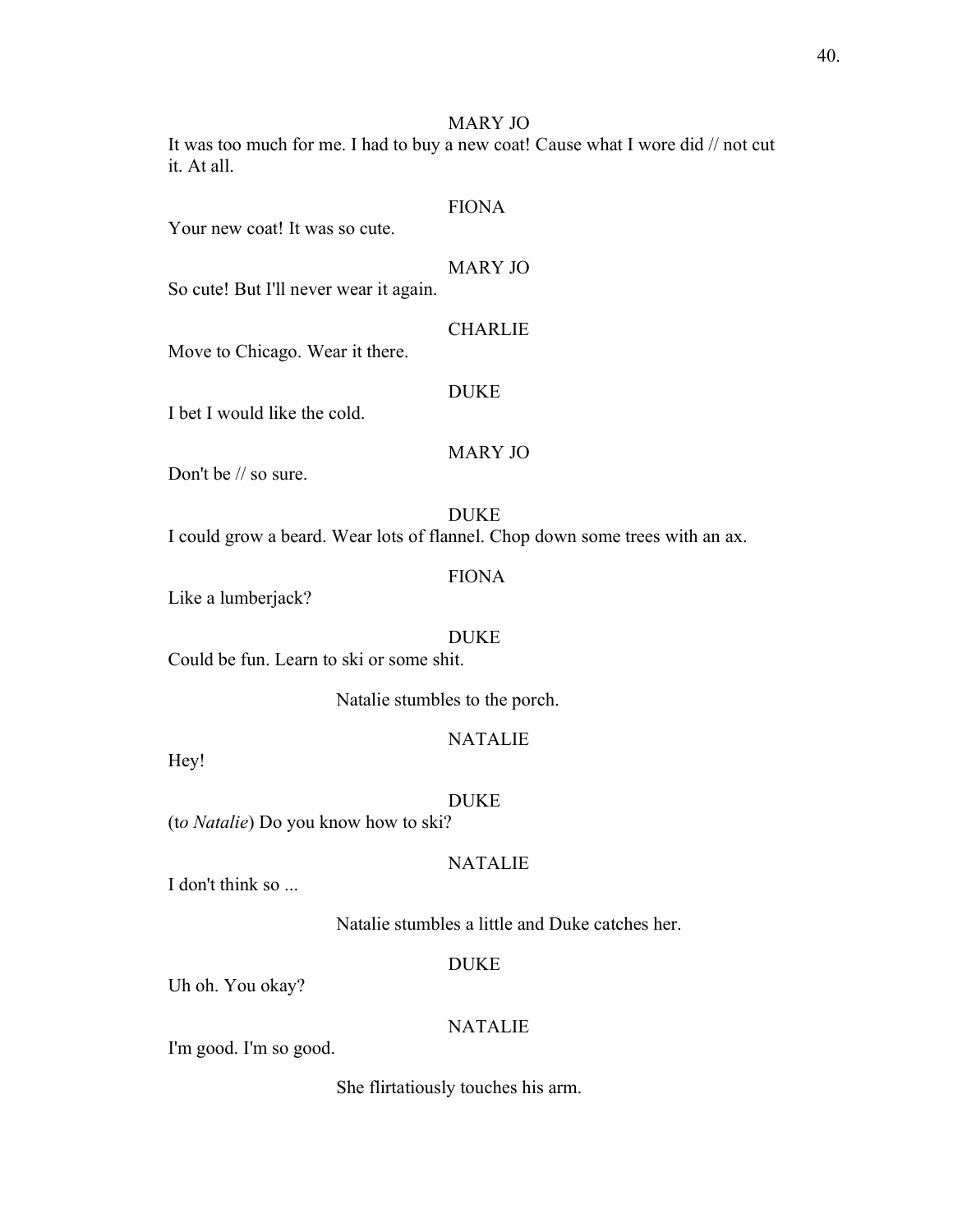| <b>NATALIE</b>                                                               |
|------------------------------------------------------------------------------|
| <b>DUKE</b>                                                                  |
| <b>CHARLIE</b>                                                               |
| <b>NATALIE</b>                                                               |
| <b>DUKE</b>                                                                  |
| <b>NATALIE</b>                                                               |
| Natalie pulls Duke back towards the party.                                   |
| <b>CHARLIE</b>                                                               |
| <b>DUKE</b>                                                                  |
| Natalie leads Duke inside. They sit close together with the<br>Party Chorus. |
| <b>MARY JO</b>                                                               |
| <b>CHARLIE</b>                                                               |
| <b>MARY JO</b>                                                               |
| <b>CHARLIE</b>                                                               |
| <b>FIONA</b>                                                                 |
| <b>CHARLIE</b>                                                               |
|                                                                              |
|                                                                              |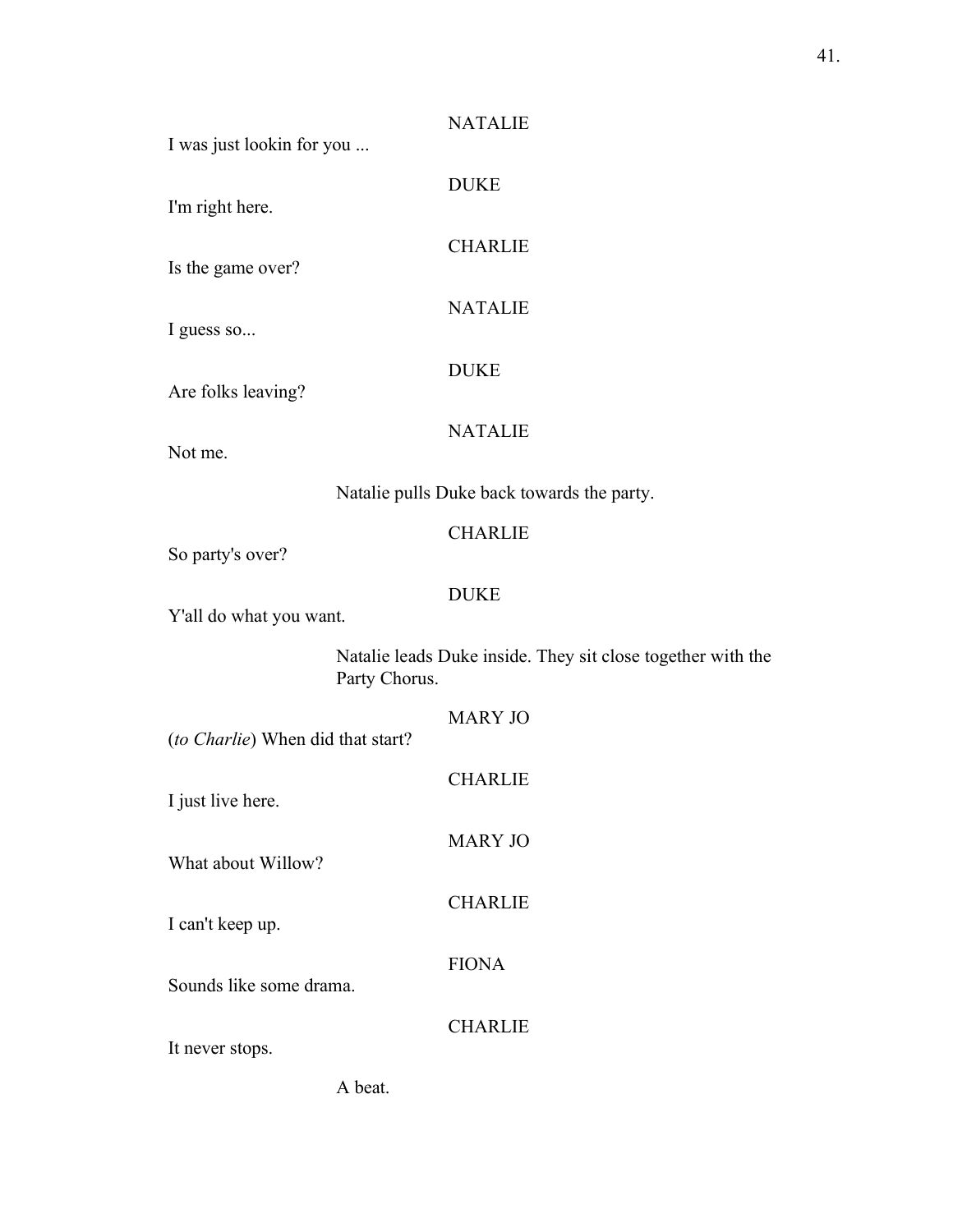So, Mary Jo's gonna be a teacher, Duke's gonna be a lumberjack. What's your big plan, Charlie?

## **CHARLIE**

Take over the world.

## FIONA

Seriously. You gonna be a famous actor or something?

## CHARLIE

(*teasing*) Who could resist this face?

## MARY JO

Barf.

## CHARLIE

MARY JO

**CHARLIE** 

MARY JO

CHARLIE

Doesn't matter. As long as I'm not here.

- What's so bad about here?
	-

The velvet ditch.

What's that? A song?

It's what they call this town.

## FIONA

I've never heard that.

## MARY JO

I don't get it.

## **CHARLIE**

The velvet ditch. Someplace where people can get too ... what's the word... cozy? Comfortable. People get comfortable. Never want to leave.

## FIONA

The velvet ditch?

## **CHARLIE**

Easy to fall into. Hard to climb out.

Tommy comes to the porch.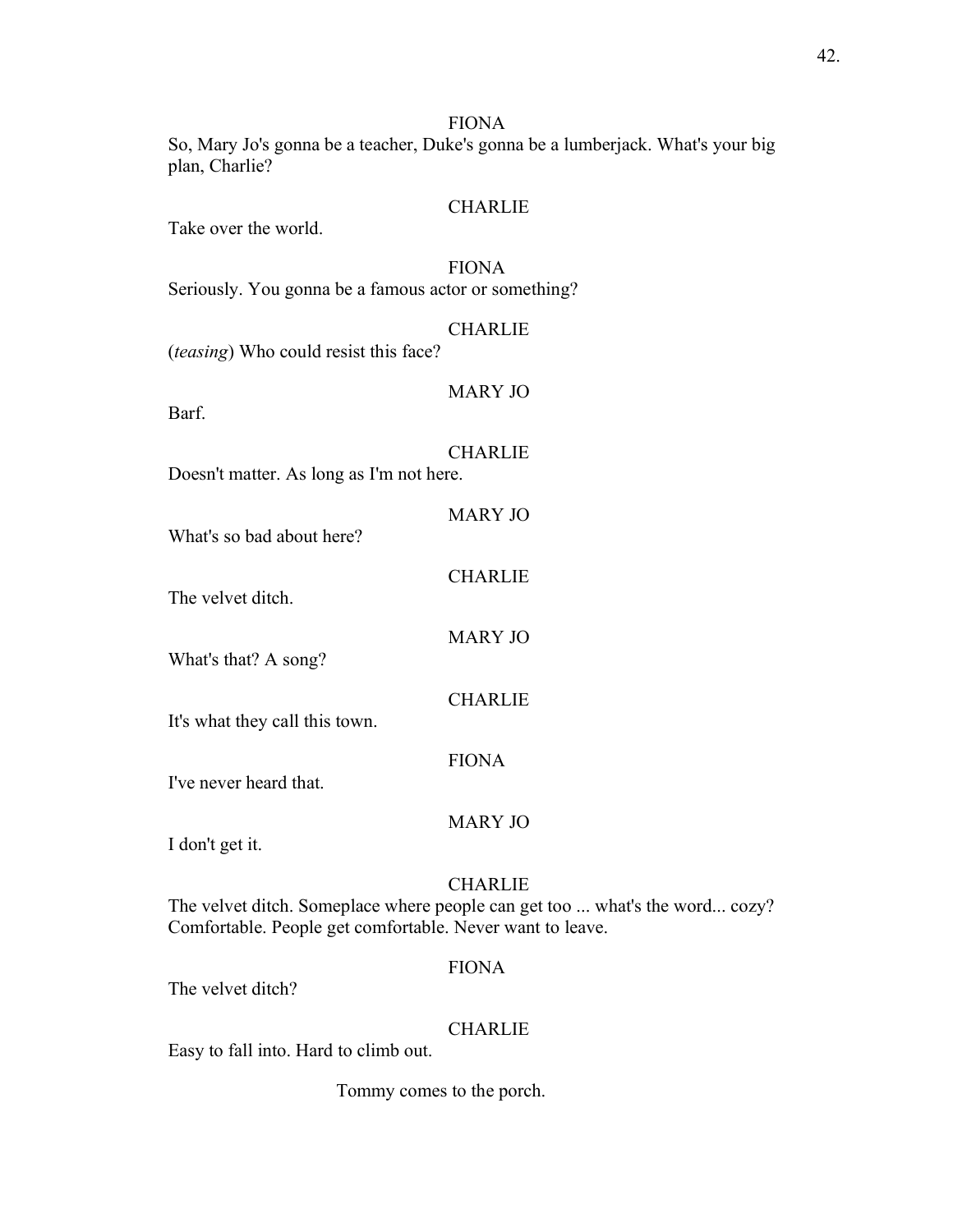## TOMMY

Mary Jo - Annabelle's puking in the bathroom.

## MARY JO

Uh oh.

## Mary Jo and Tommy leave Fiona and Charlie on the porch.

| What about you Fiona?       | <b>CHARLIE</b> |
|-----------------------------|----------------|
| What <b>about</b> me?       | <b>FIONA</b>   |
| If Mary Jo's a teacher -    | <b>CHARLIE</b> |
| Right now she's a waitress. | <b>FIONA</b>   |
| Right, now doesn't count.   | <b>CHARLIE</b> |
|                             |                |

FIONA

Doesn't it?

## CHARLIE

Nah. Right now is like ... limbo. In between. Like the moment before something big. The moment before your life really starts. Nothing but potential and possibilities.

## FIONA

Is that what this is?

#### CHARLIE

Oh yeah.

## FIONA

It doesn't feel like that. But if this is limbo with possibilities ... that's intriguing.

## CHARLIE

Intriguing. Good word.

A beat.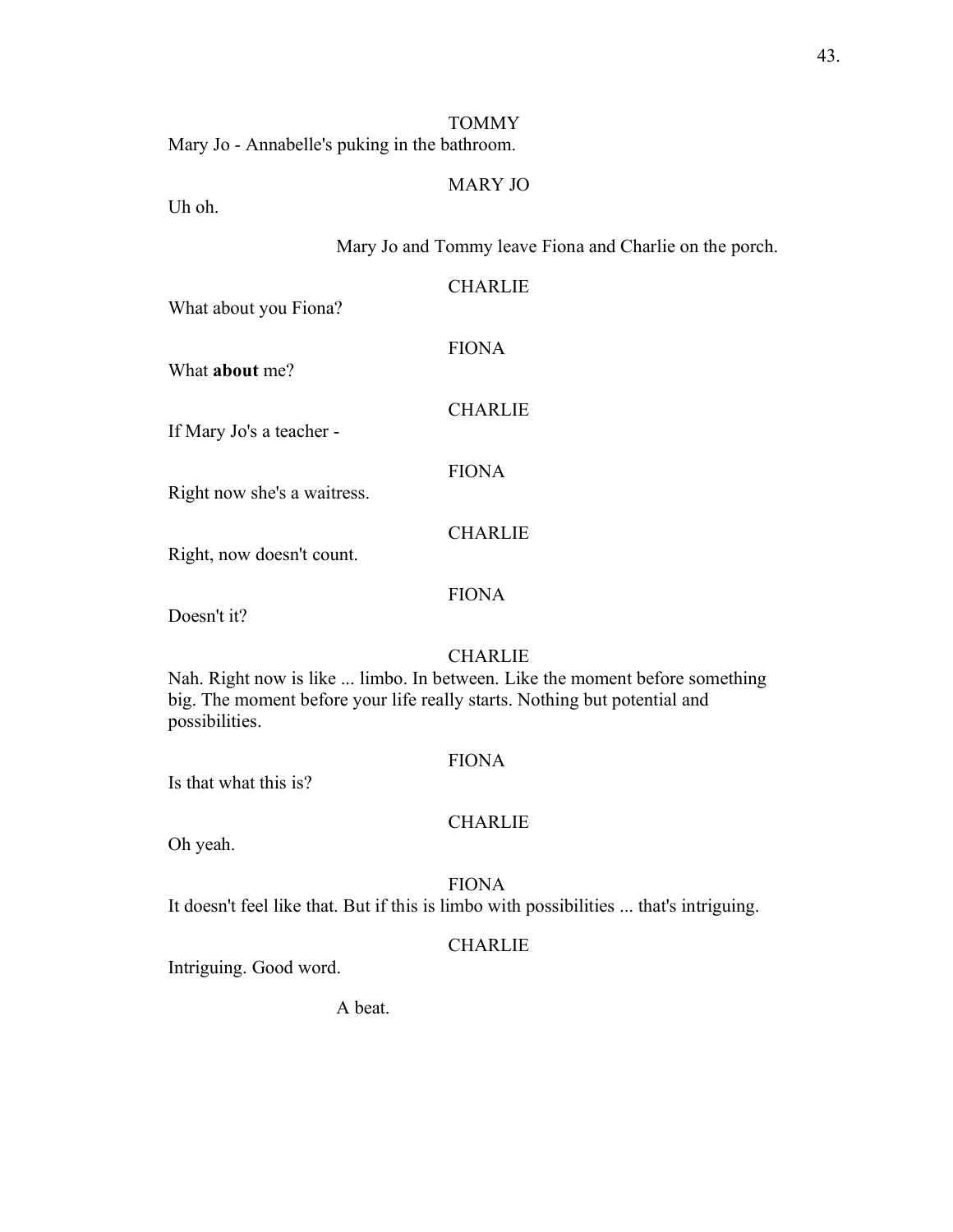## **CHARLIE**

So what about you. Magnolia publishing and then .... ? Back to Chicago? Or move to New York? Be a big publisher? Editor? Writer? What's your next adventure?

#### FIONA

Yes. Maybe. All of the above?

Charlie moves closer to her.

The sound of Fiona's heartbeat grows louder.

#### **CHARLIE**

Or you just stay here for a while?

#### FIONA

I honestly don't know.

## **CHARLIE**

Why didn't you tell me you were coming back to town?

#### FIONA

I didn't think you'd care.

They are very close now. Charlie kisses her.

The sound of Fiona's heartbeat grows louder.

After a moment, Fiona pulls away.

The scene transforms. The same people, a different party.

Fiona enters the party.

#### PARTY CHORUS

Fiona! Hey! (etc.)

Steven has a forty ounce beer taped in one hand.

#### STEVEN

Fiona! Edward forty-hands!

## JAMIE

You're supposed to do both hands!

#### **STEVEN**

Well, clearly I need help to tape the other one.

A song starts playing.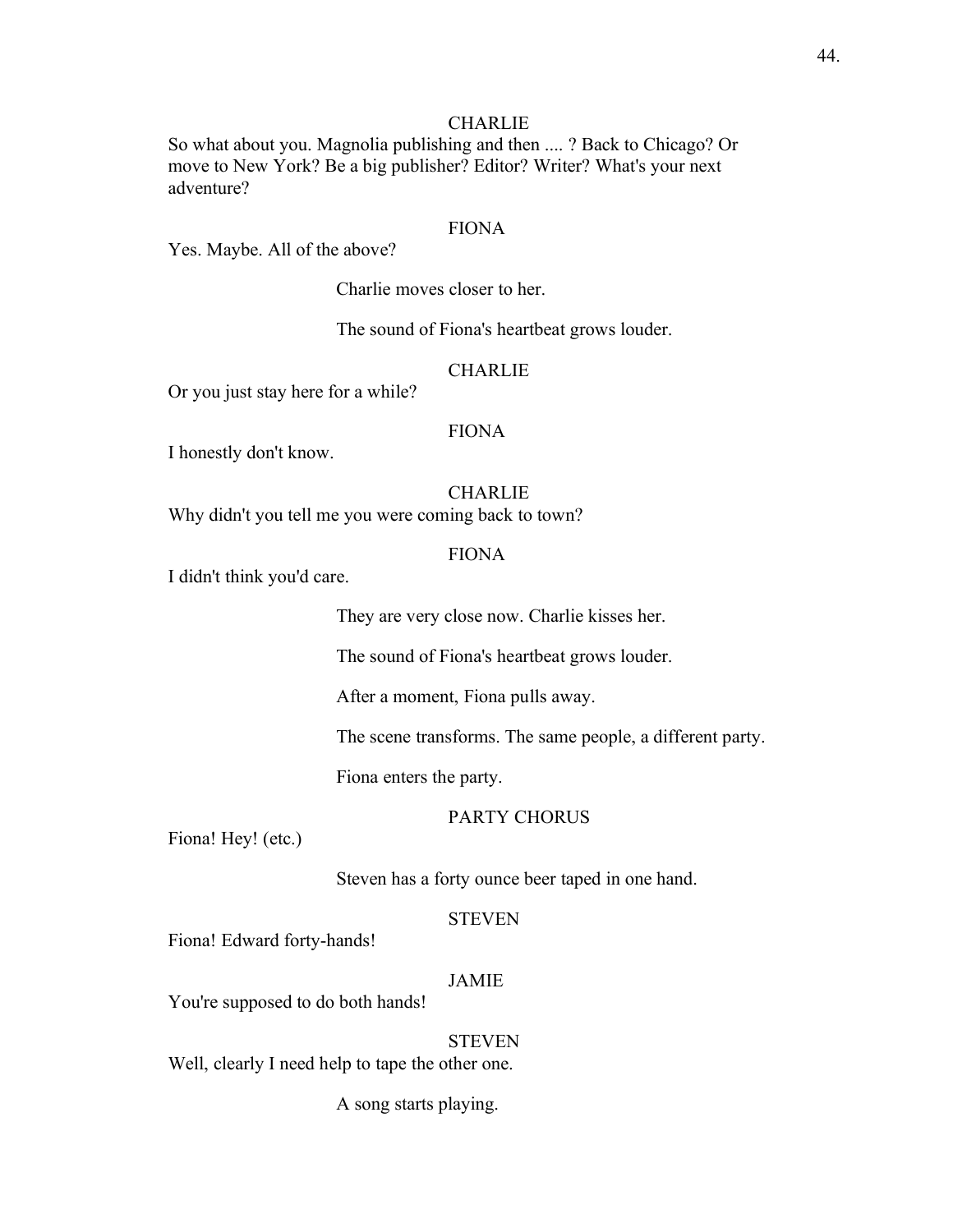Steven drinks from the forty and dances.

JAMIE

I'm hungry. Is anybody else hungry?

## **NATALIE**

What time is it?

JAMIE I'm gonna order a pizza. Anybody want pizza?

#### WILLOW

Are they still delivering?

## DUKE

They deliver until 2 a.m.

JAMIE You gotta chip in if you want pizza. No cash, no pizza. I mean it.

Jamie takes out a cell phone to make a call.

## NATALIE

What time is it?

#### **STEVEN**

Is there any more beer?

#### WILLOW

There's a forty taped to your hand.

STEVEN

Right.

Charlie and Willow laugh at Steven.

## CHARLIE

(*to Willow*) You need a drink?

#### **WILLOW**

Sure.

Charlie and Willow walk away together. Fiona sees.

Steven picks up a roll of duct tape.

#### **STEVEN**

Fiona, can you help me with this?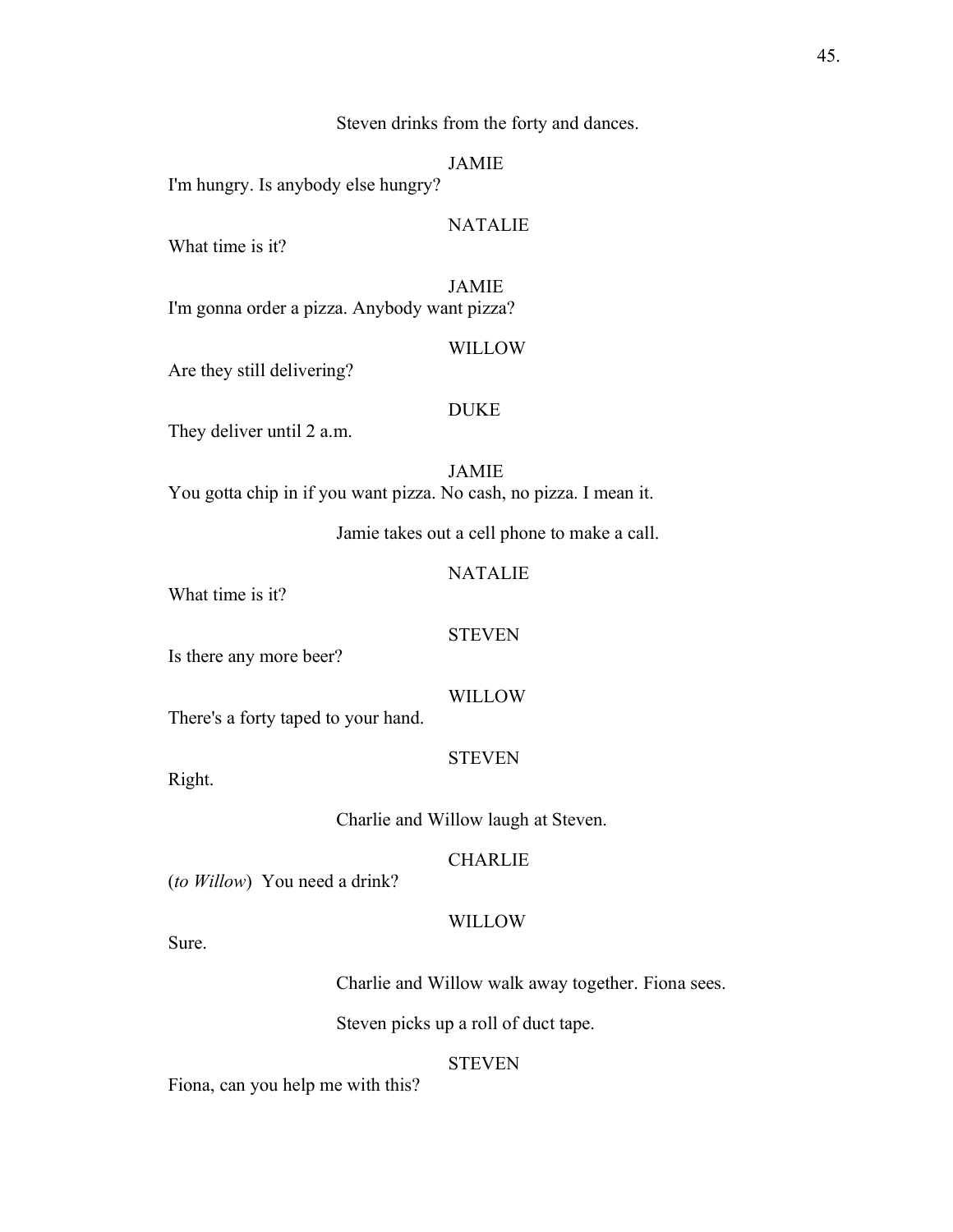What if you have to pee?

Mary Jo walks over supported by Tommy.

| Oh no. What happened?                       | <b>FIONA</b>                                            |
|---------------------------------------------|---------------------------------------------------------|
| Did I throw up?                             | <b>MARY JO</b>                                          |
| You sure did.                               | <b>TOMMY</b>                                            |
| I'm sorry                                   | <b>MARY JO</b>                                          |
| It's okay. Let's sit down, yeah?            | <b>TOMMY</b>                                            |
|                                             | They sit. Mary Jo touches her hair. It's in a ponytail. |
| Did you put my hair in a ponytail?          | <b>MARY JO</b>                                          |
| I did.                                      | <b>TOMMY</b>                                            |
| I love you so fucking much.                 | <b>MARY JO</b>                                          |
| I know.                                     | <b>TOMMY</b>                                            |
| So. Fucking // Much.                        | <b>MARY JO</b>                                          |
| I know. I love you, too.                    | <b>TOMMY</b>                                            |
| Like  if you weren't gay  // if you weren't | <b>MARY JO</b>                                          |
| I know.                                     | <b>TOMMY</b>                                            |
| I think I wanna lay down for a minute.      | <b>MARY JO</b>                                          |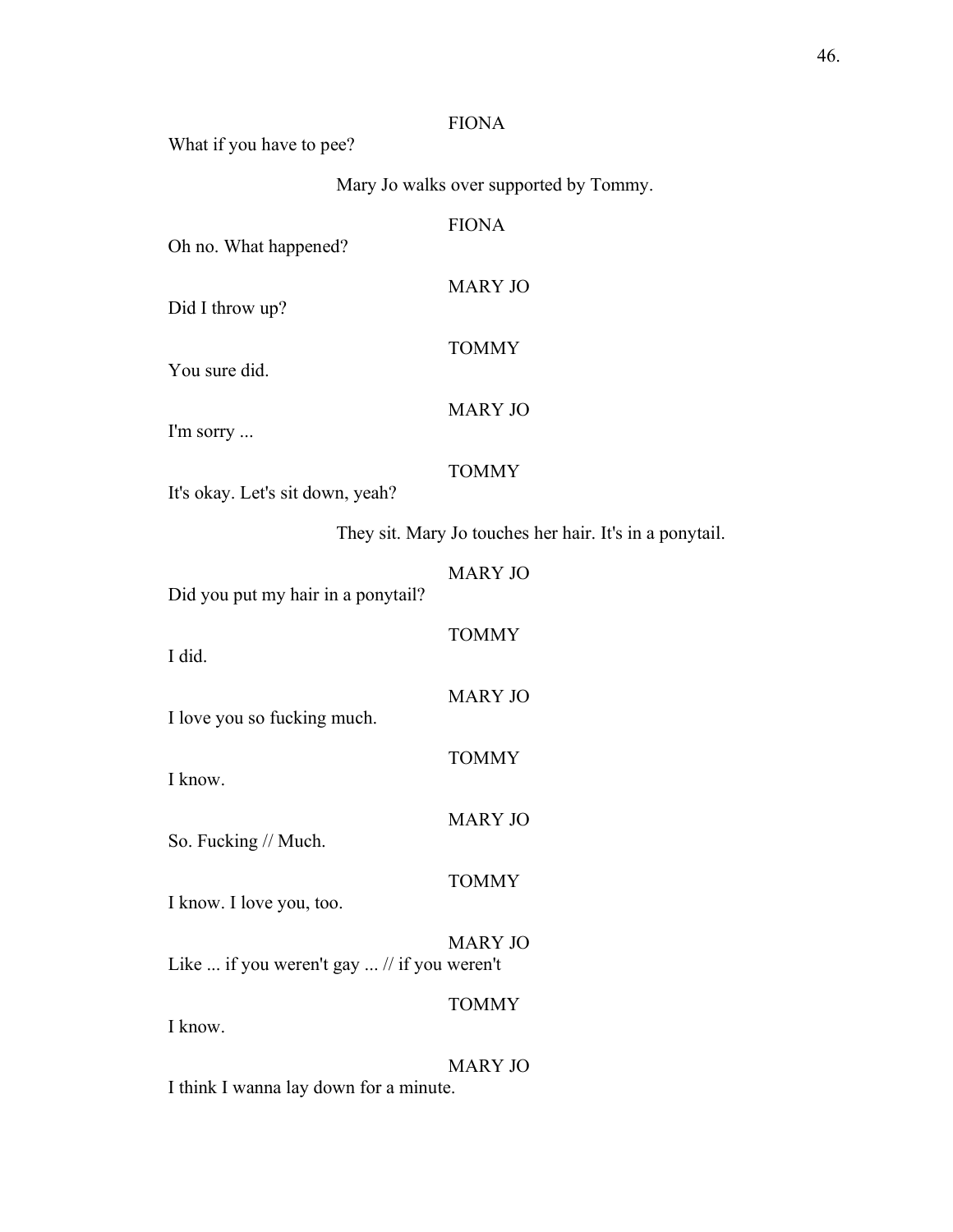Mary Jo passes out on the couch.

## FIONA

Hey, Mary Jo ...

## **CHARLIE**

She'll sleep it off.

## JAMIE

Pizza's gonna be here in twenty minutes.

#### **CHARLIE**

(*to Willow)* Let's go to the porch.

Willow nods and follows Charlie to the porch.

Fiona watches them leave.

The party chorus are all subdued.

## FIONA

Tommy! Let's take a shot.

#### TOMMY

You want this? I made it for Mary Jo.

Fiona takes a sip of the drink.

FIONA

What is it?

#### TOMMY

An old fashioned.

#### FIONA

Like this town.

Tommy chuckles.

#### FIONA

The party feels kind of dead tonight.

TOMMY

Eh, it happens. They can't all be ragers. (*beat*) You ready to go?

Fiona looks over at Charlie and takes another sip of the drink.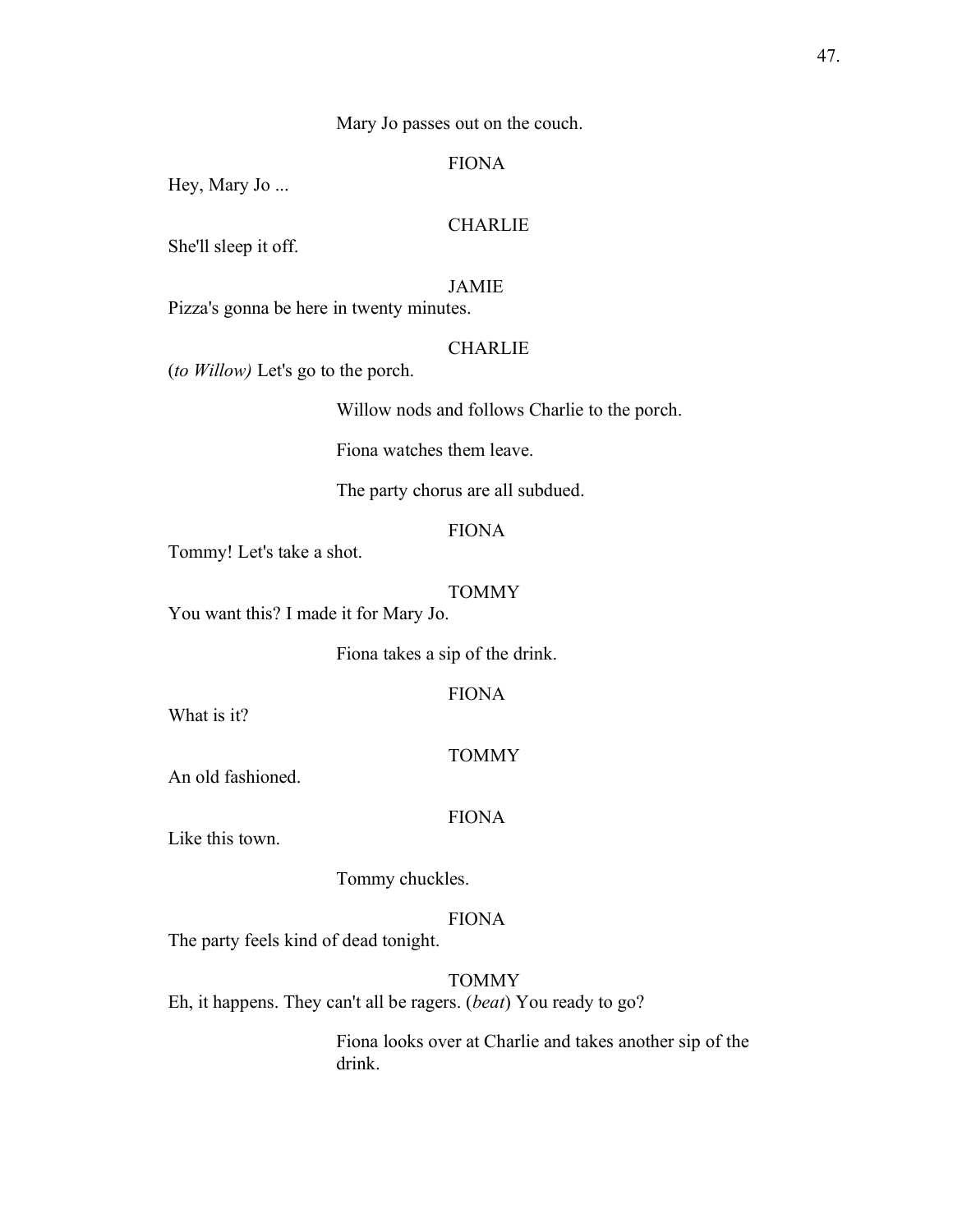Maybe in a bit.

A long beat. The party chorus is still quiet.

## FIONA

So .... Classes starting soon?

## TOMMY

Yep. Getting ready for fall auditions.

#### FIONA

Y'all doing any exciting shows?

## TOMMY

Not really.

## FIONA

Oh.

## **TOMMY**

I don't mean to negative - it's just the same kind of stuff we've been doing. Shakespeare and Arthur Miller and some musical from the 60s.

## FIONA

You don't like that stuff?

## TOMMY

I'm ready for something different. This year can't go fast enough. Next summer, I'm moving to New York.

## FIONA

Wow.

#### **TOMMY**

My friend Claire is there already. She's liking it I think.

#### FIONA

She played Juliet. Right?

#### TOMMY

Oh yeah - I shouldn't have mentioned --

## FIONA

Oh, it's fine. Totally fine. That was a long time ago.

## TOMMY

Anyway, she likes it and she's going to help me find a place and all that stuff.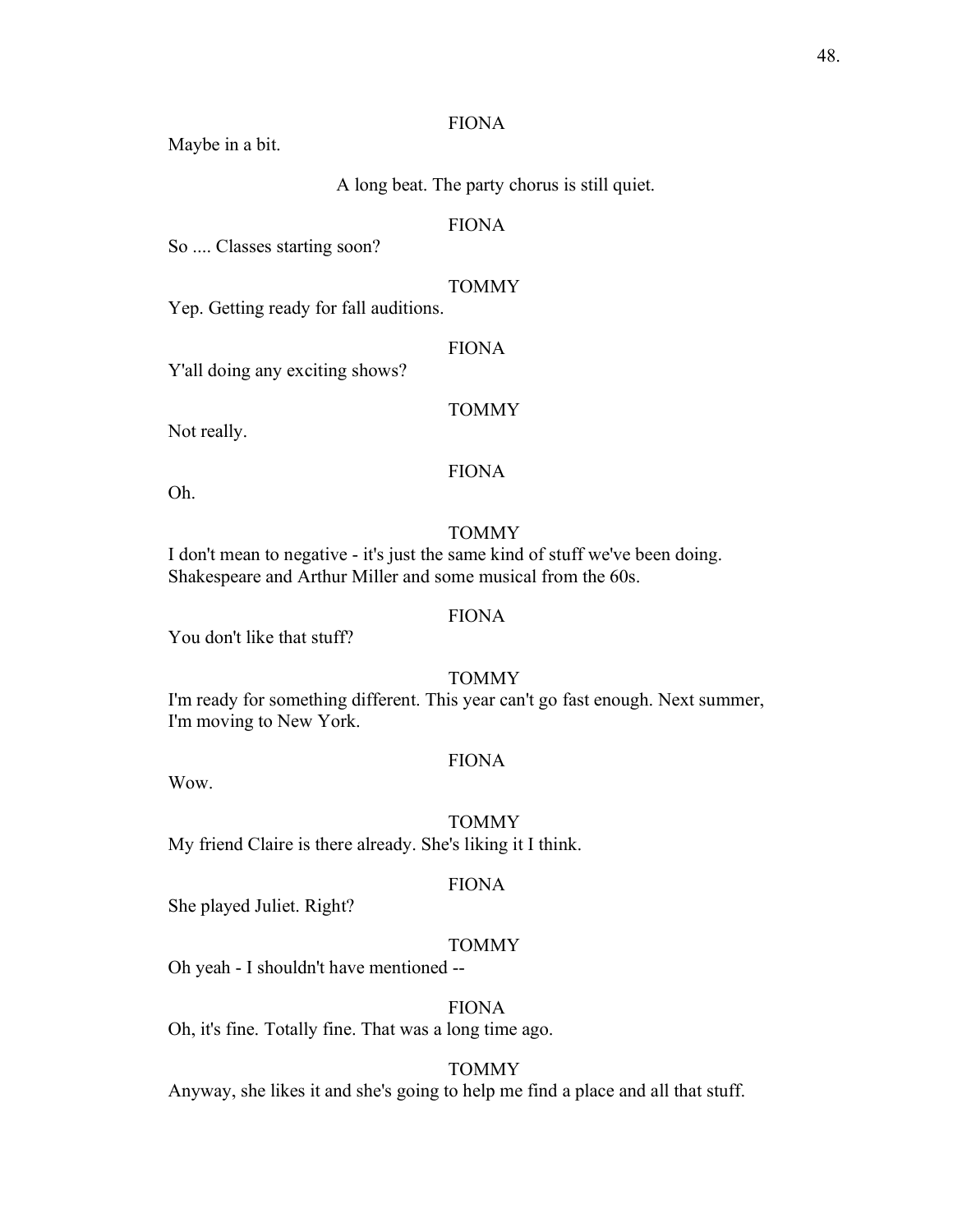My boss offered me a job today.

#### TOMMY

Don't you have a job?

#### FIONA

An internship. But ... they like me. hooray. And they want me to join the team. Part time for now. Maybe full time eventually.

#### TOMMY

That's good, right?

#### FIONA

It's great. For now.

#### TOMMY

You don't sound excited.

#### FIONA

I am. I should be. I guess I was just expecting for things to be different. After graduation, you know? But this is good. It's a great step. And I can just work this job for a year or so and then go somewhere else.

## TOMMY

Yeah. You'll have experience.

FIONA

Exactly. I'll have experience. And here, they like me here. So ... there's that.

She takes a another drink. She's getting drunk.

#### TOMMY

Maybe you should be done?

#### FIONA

No. I can't be done. It's still a party, right? We're having fun. (*she tries to stand*) Should we play some drinking games?

## TOMMY

I don't know.

Fiona tries to wake up Mary Jo.

## FIONA

Mary Jo! Do you want to play drinking games?

Mary Jo just rolls over.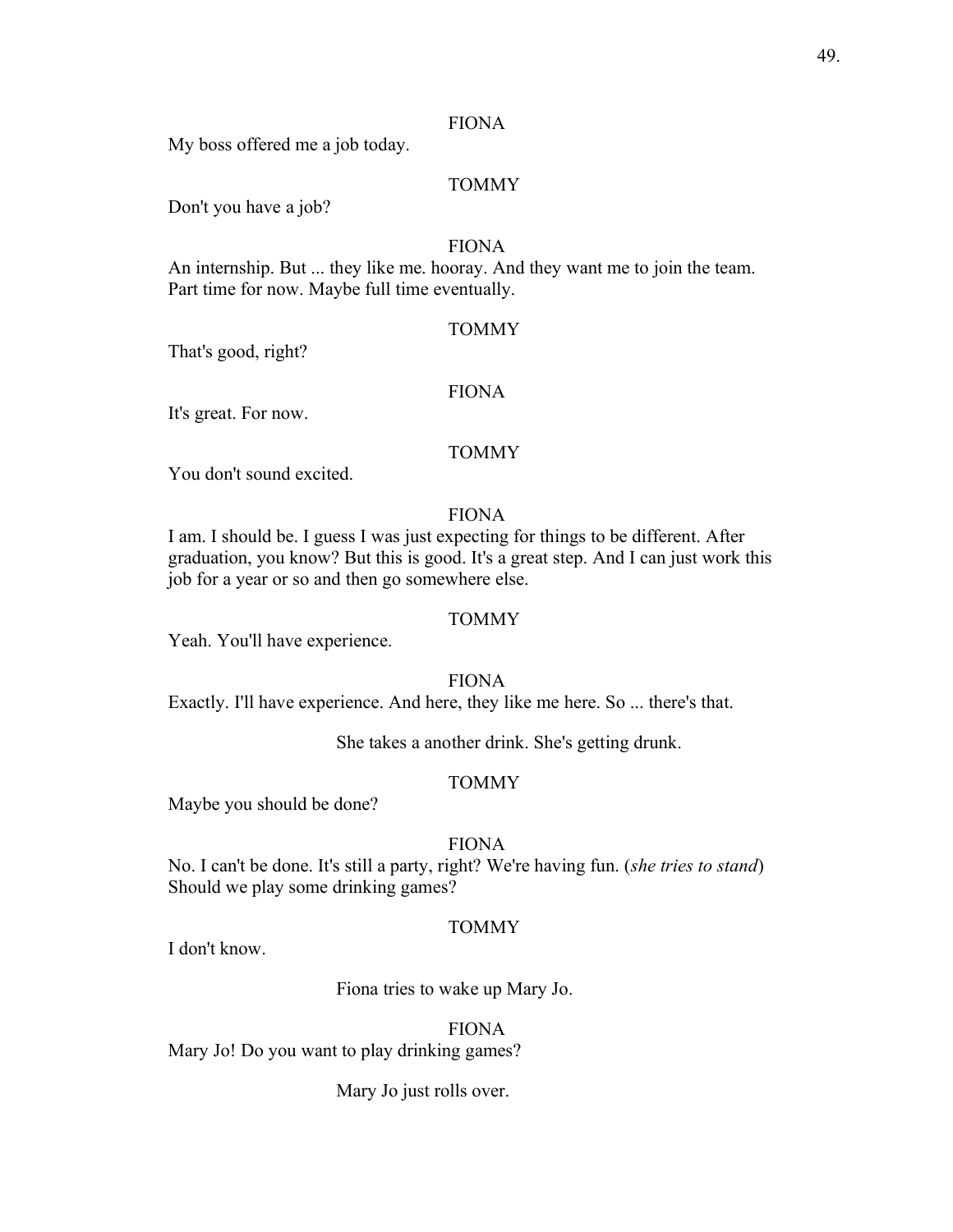#### JAMIE

I still need a little more cash for the pizza.

#### FIONA

Steven! Let's get a dance party going!

#### **STEVEN**

Yesss!

Steven gets music playing.

#### Fiona pulls Tommy to dance with her.

## FIONA

Let's have fun!

Fiona stumbles slightly.

## **TOMMY**

Whoa. You okay?

#### FIONA

I'm great. I'm so great.

#### DUKE

Fiona! It's kinda late.

#### FIONA

No! Don't be a buzzkill. Come and dance with me. (*she finishes her drink*) Have you ever had an old fashioned? It's really delicious.

DUKE I think you should sit down. FIONA Let's do tequila shots. TOMMY Here's some water. FIONA Ugh - no thank you.

Fiona looks at Duke. She kisses him.

#### DUKE

Whoa. What are you doing?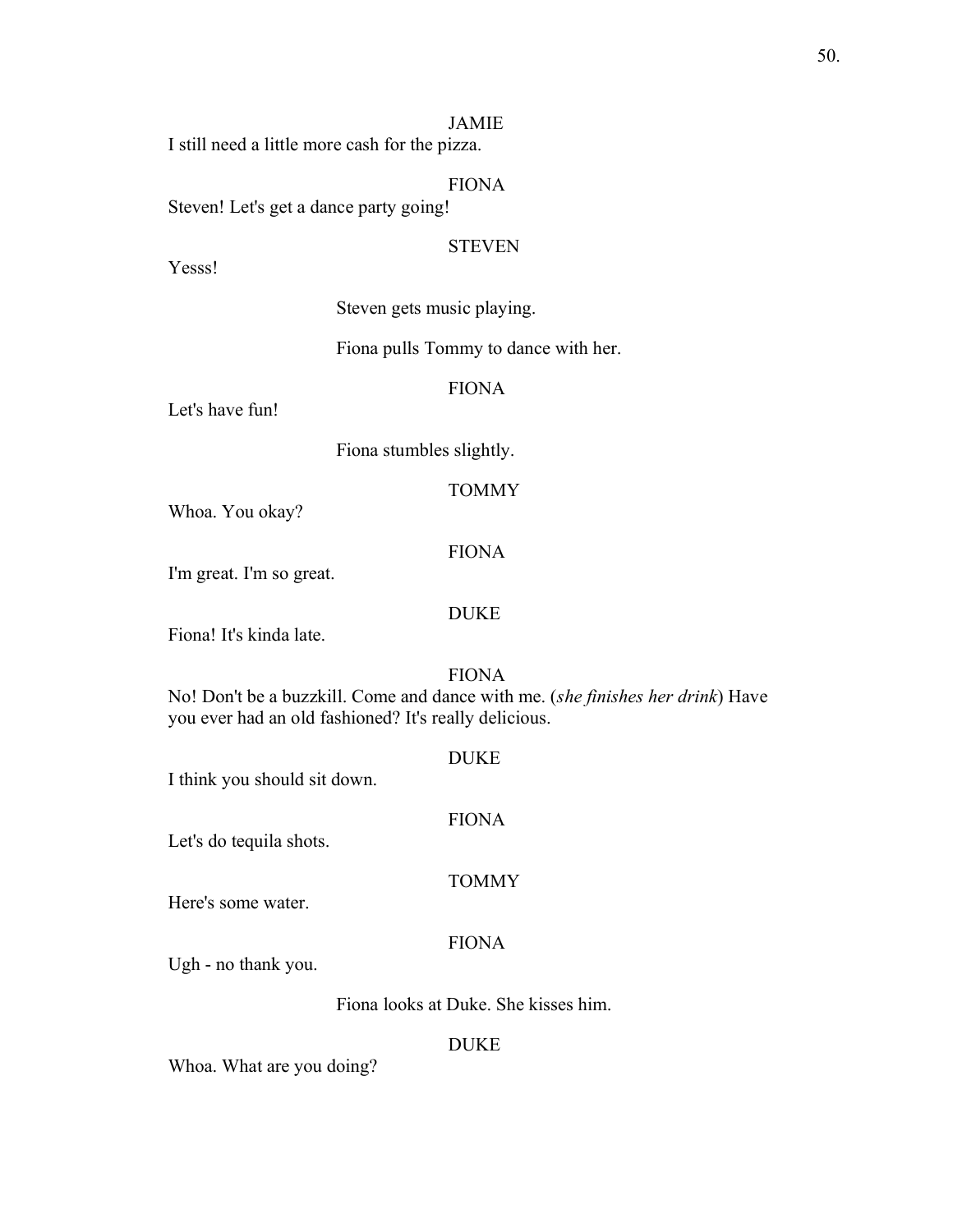I'm having fun. That's why we're all here, right?

## DUKE

Yeah ... but ...

Fiona kisses him again. This time Charlie sees.

Tommy pulls Fiona away.

**TOMMY** 

You should drink this water.

I'm fine!

FIONA

#### CHARLIE

What's going on?

It's cool.

## FIONA

DUKE

Steven and I are starting a dance party.

### **STEVEN**

I think I should sit down.

Charlie takes Fiona's arm.

**CHARLIE** 

You're drunk.

## FIONA

No, you're drunk!

#### DUKE

(*To everyone*) We're all drunk!

Party chorus cheers half-heartedly.

## CHARLIE

I think you should go.

## FIONA

No! Stop. Get away from me.

We hear Fiona's heartbeat.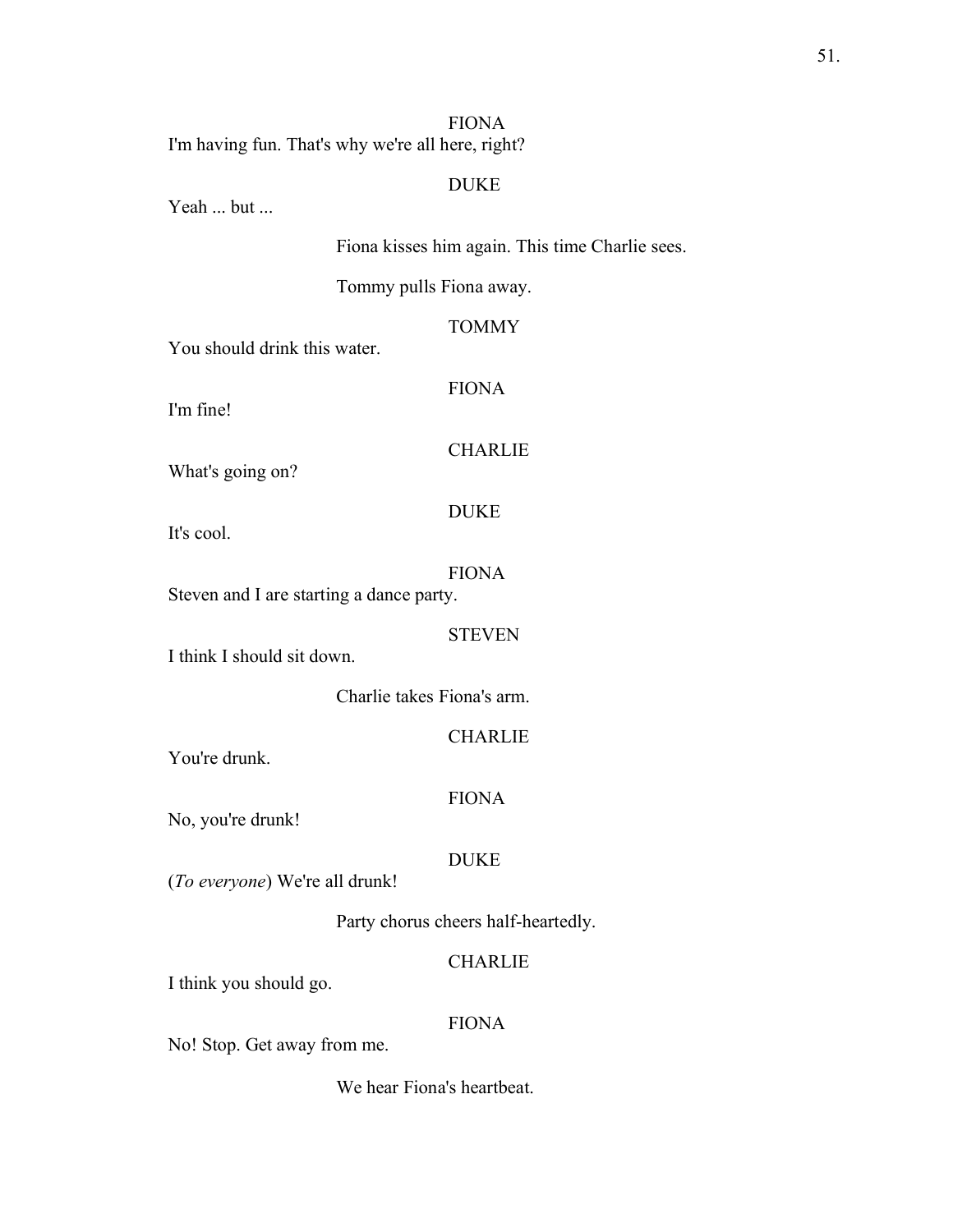#### TOMMY

I can give you a ride home, if you want.

## FIONA

No thanks.

## CHARLIE

At least sit down.

The heartbeat gets louder.

#### FIONA

Don't tell me what to do!

## **CHARLIE**

Okay. Okay --

The heartbeat gets louder. Fiona sways a bit.

Mary Jo wakes up on the couch.

#### MARY JO

Have I been asleep?

FIONA

(*covering her ears and screaming)* Just stop!

The heartbeat grows louder.

Everyone looks at Fiona.

## FIONA

I think I just need to ... um ...

Fiona looks like she may be sick.

The doorbell rings.

## JAMIE

Pizza's here.

The scene transforms to suggest a bathroom. This could be represented with just a five gallon bucket.

The heartbeat stops.

Fiona leans into the bucket moaning.

After a moment, Charlie enters the bathroom.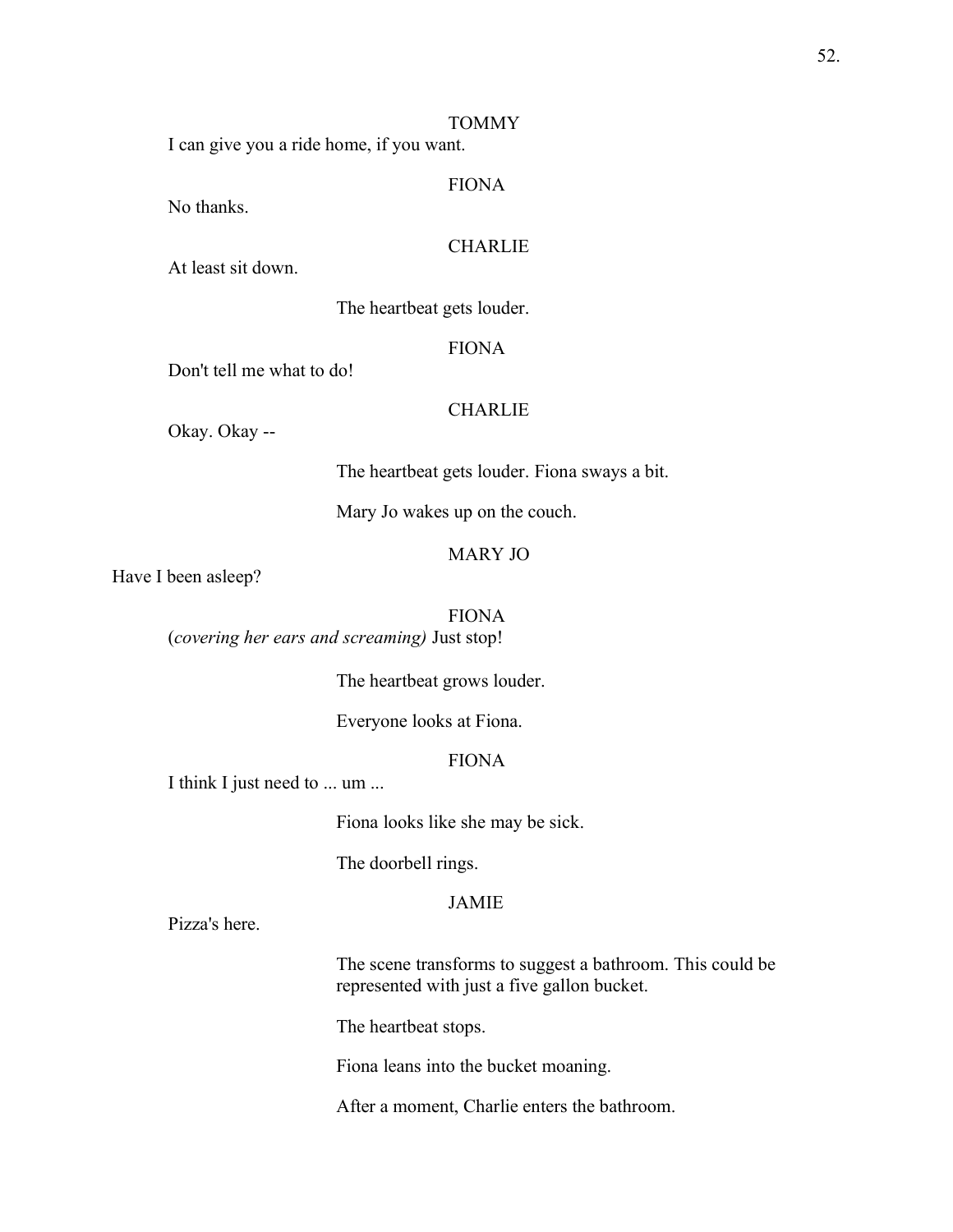## CHARLIE

You okay?

# FIONA

(*holding back tears*) I drank. Too. Much.

## CHARLIE

It's okay. Did you puke?

## FIONA

(*moaning*) Not yet ...

## **CHARLIE**

It happens to everybody. Come here.

Someone from the chorus hands Charlie a wash cloth.

## **CHARLIE**

Here.

He presses the cloth to her face.

## FIONA

That's nice.

Someone from the chorus hands Charlie some water.

## CHARLIE

Water?

Fiona takes a sip.

#### FIONA

Thank you. (*beat*) I'm so stupid.

# CHARLIE

It's not a big deal.

## FIONA

Never have I ever been this drunk ...

Fiona laughs a little.

## **CHARLIE**

Feeling better.

## Fiona nods.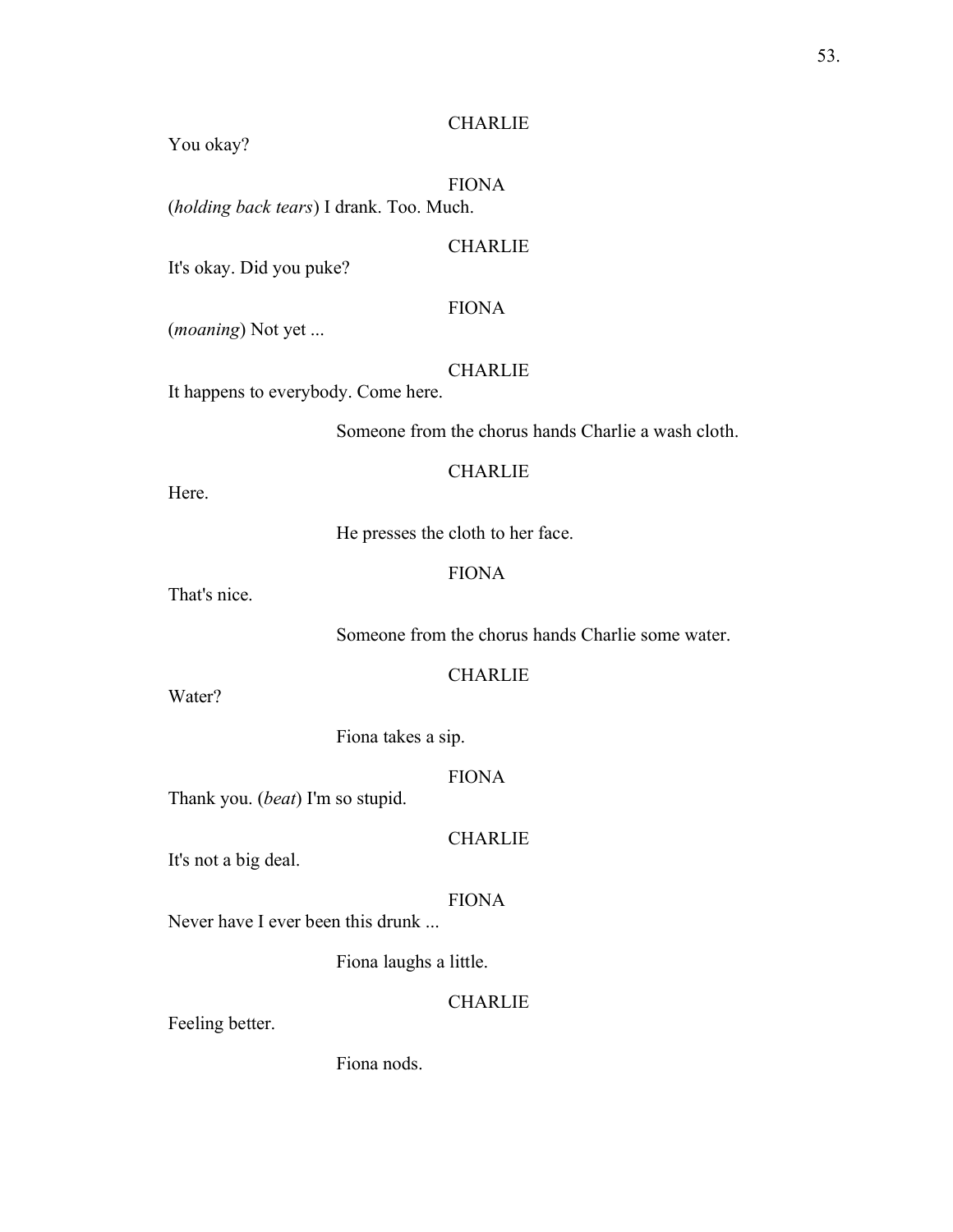| Question.                                             | <b>FIONA</b>                                                                                                                                                                          |
|-------------------------------------------------------|---------------------------------------------------------------------------------------------------------------------------------------------------------------------------------------|
| Answer.                                               | <b>CHARLIE</b>                                                                                                                                                                        |
| Was it true?                                          | <b>FIONA</b>                                                                                                                                                                          |
| What?                                                 | <b>CHARLIE</b>                                                                                                                                                                        |
| Never have I ever.                                    | <b>FIONA</b>                                                                                                                                                                          |
| Come on, Fiona I don't want // to talk about this now | <b>CHARLIE</b>                                                                                                                                                                        |
| I would like to know the truth.                       | <b>FIONA</b>                                                                                                                                                                          |
| It was a game.                                        | <b>CHARLIE</b>                                                                                                                                                                        |
| Right. Just a game.                                   | <b>FIONA</b>                                                                                                                                                                          |
| Beat.                                                 |                                                                                                                                                                                       |
| I've never seen you like this.                        | <b>CHARLIE</b>                                                                                                                                                                        |
| <b>FIONA</b><br>There's lots you don't know about me. |                                                                                                                                                                                       |
| I think I know you pretty well.                       | <b>CHARLIE</b>                                                                                                                                                                        |
|                                                       | <b>FIONA</b><br>You did. Two years ago. But then you fell in love with someone else. Or maybe it<br>wasn't love - whatever, it wasn't me. And now I'm different. I have a tattoo now! |
|                                                       | <b>CHARLIE</b>                                                                                                                                                                        |

Good for you.

## FIONA

And I'm not going to tell you where it is!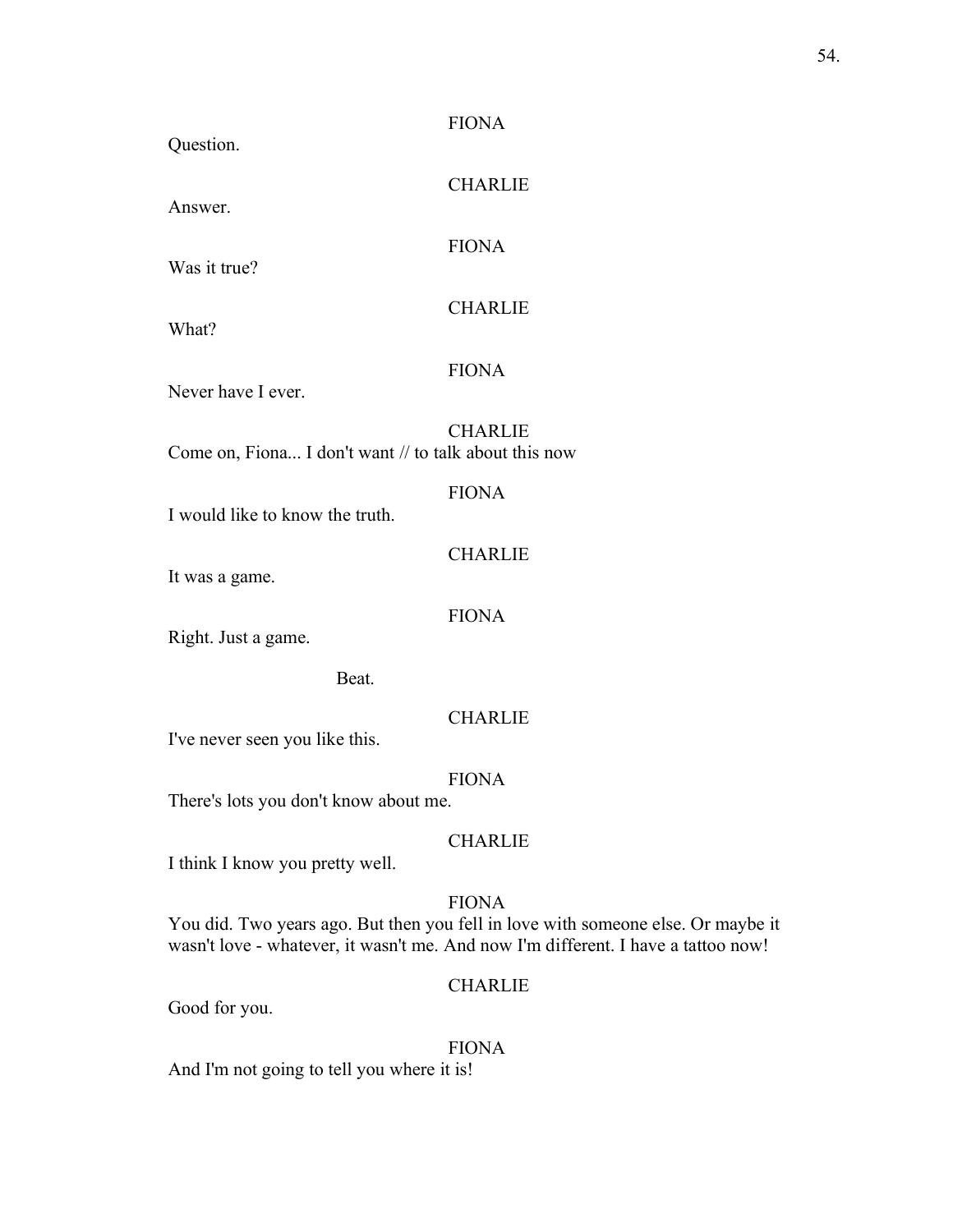## **CHARLIE**

Is it your lower back?

## FIONA

Whatever. That's where everybody gets them. But you always said you hated tattoos. But I don't care because we aren't together!

## **CHARLIE**

I know.

## FIONA

And you know what else? I got offered a job today?

## **CHARLIE**

You did?

## FIONA

Yeah. Mr. Gilmore wants me to work for him full time. He says I'm doing really well.

## CHARLIE

I'm sure you are.

## FIONA

So ... all I have to do now is find a place to live - Mary Jo said we could live together. And we're going to have so much fun - it's going to be so awesome.

#### **CHARLIE**

If that's what you want, I think it's great.

The Party Chorus start to get up.

## ANNABELLE

It's almost time. Hurry.

## FIONA

Yep. That's what I want.

#### JAMIE

Get ready for the countdown.

The Party Chorus ready themselves.

CHARLIE

I'm glad you'll be around. It's been nice having you back.

## FIONA

Don't do that.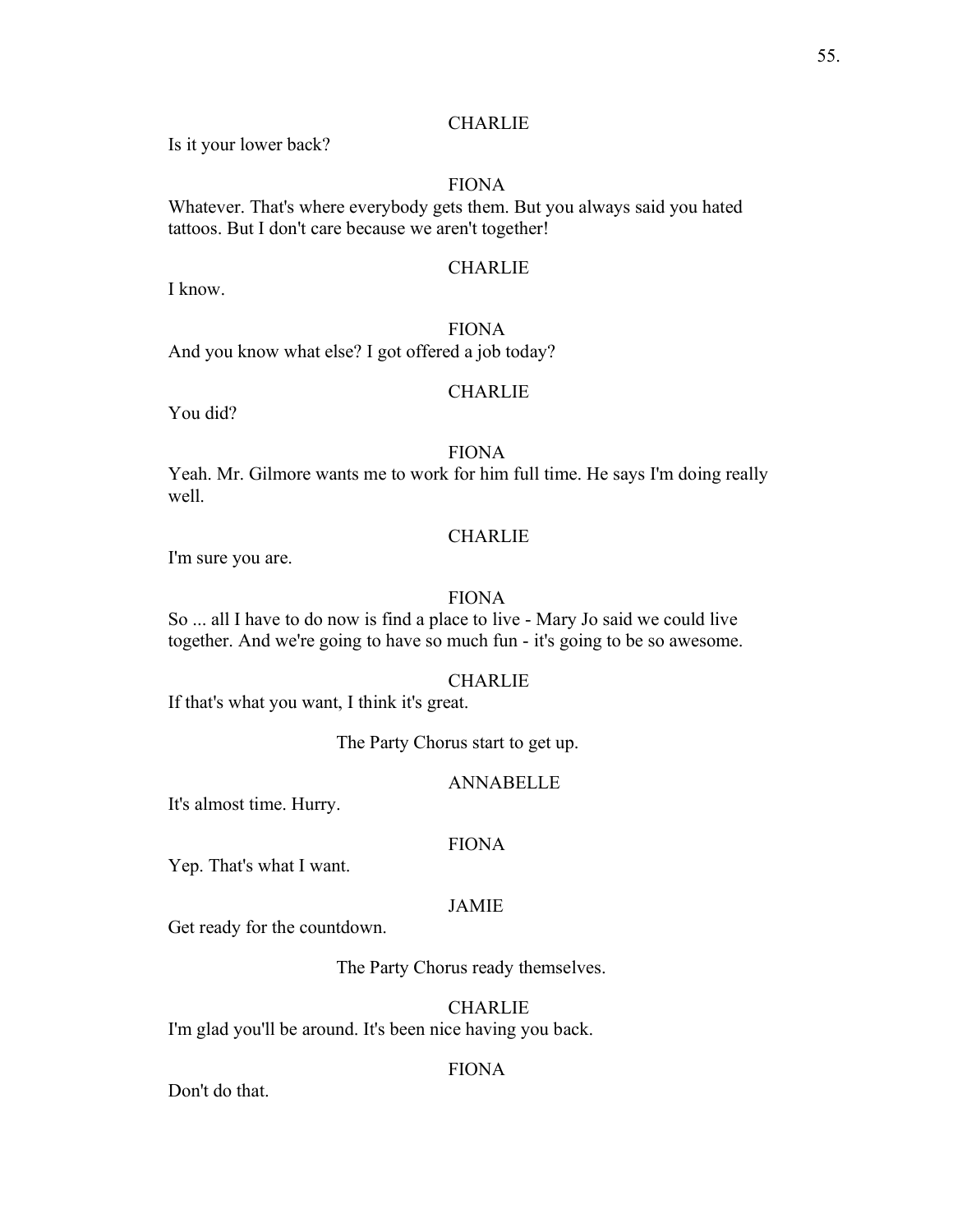## PARTY CHORUS

Ten ... nine ...

## CHARLIE

What?

## FIONA

Don't be ... nice or cute or whatever.

PARTY CHORUS

Eight ... seven ...

## **CHARLIE**

What did I say?

FIONA You know -- things are much easier when I hate you.

Six... five ...

## CHARLIE

You hate me?

Fiona nods.

PARTY CHORUS

PARTY CHORUS

PARTY CHORUS

Five ...

CHARLIE

I just want you to be happy.

FIONA

CHARLIE

FIONA

Well, I want you to be happy too.

Four ...

Fiona --

You're a liar.

Three ...

FIONA

I know you used to love me ....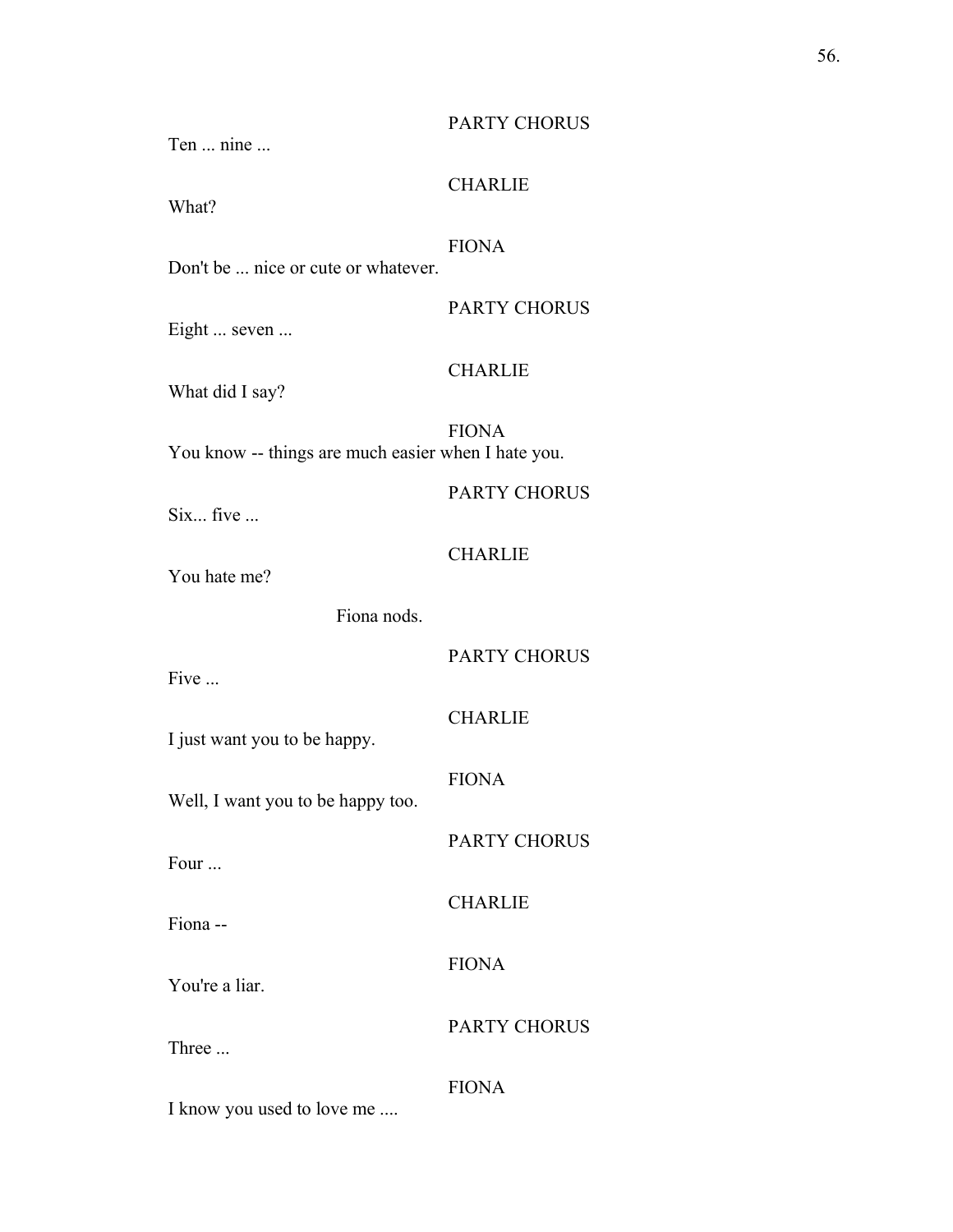## PARTY CHORUS

Two ...

## FIONA And it's over now, which is perfectly fine. But I know you did. You had to --

## PARTY CHORUS

One.

Charlie kisses Fiona.

## PARTY CHORUS

Happy New Year!

The party chorus kiss and cheer.

Charlie kisses Fiona again.

The party transforms.

MARY JO (*calling*) Fiona! Charlie! Get in here! We have champagne.

## **CHARLIE**

Happy New Year.

## FIONA

Happy New Year.

The party chorus throw streamers and have noise makers.

| Happy New Year!            | <b>CHORUS</b>  |
|----------------------------|----------------|
| Can we talk?               | <b>CHARLIE</b> |
| Now?                       | <b>FIONA</b>   |
| I can't stay here.         | <b>CHARLIE</b> |
| You want to leave already? | <b>FIONA</b>   |
| I'm moving.                | <b>CHARLIE</b> |
|                            |                |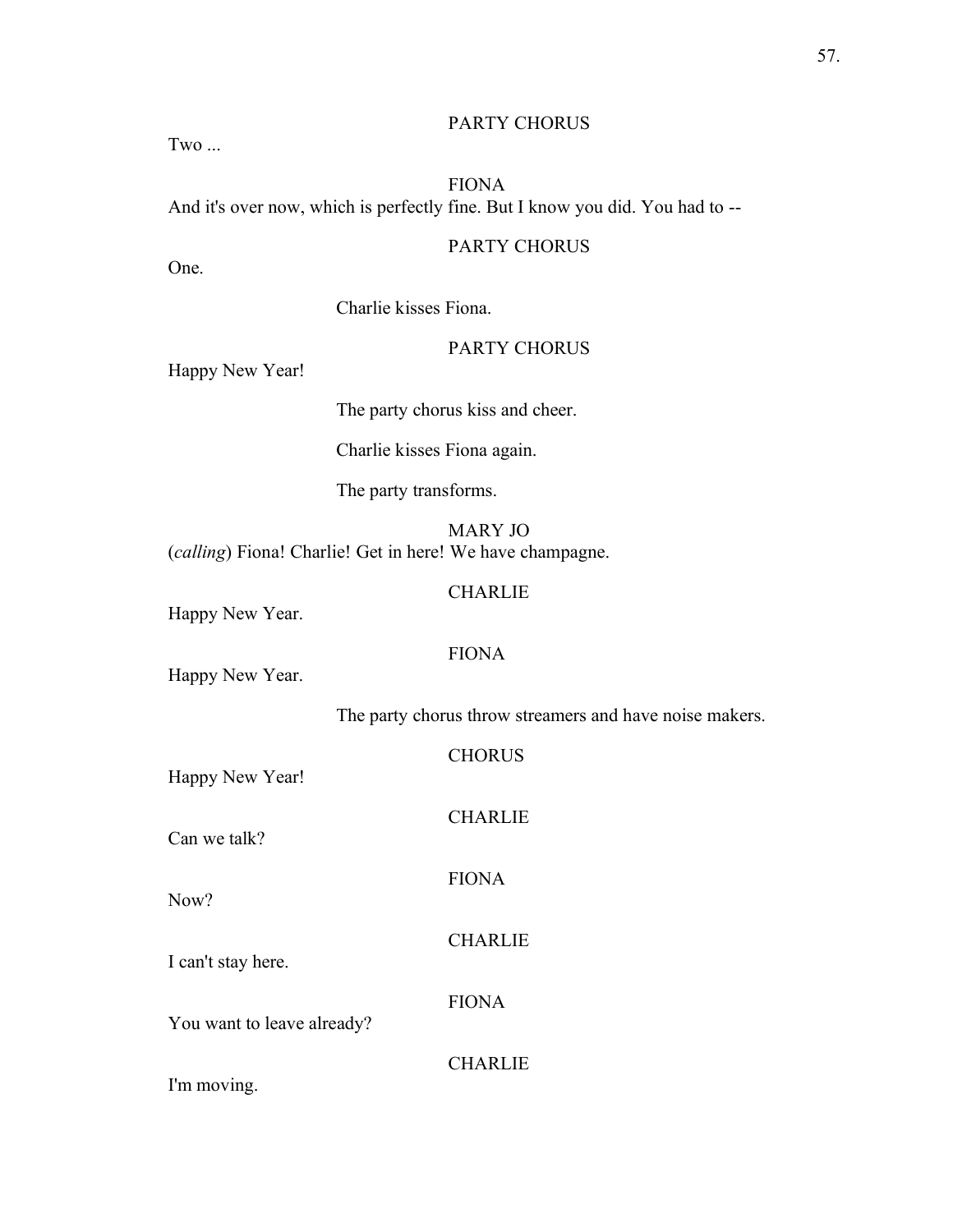What? Where?

## **CHARLIE**

New York.

## FIONA

You're moving?

## **CHARLIE**

You knew I just had a few more classes to take.

## FIONA

I thought you wanted me // to stay ...

## **CHARLIE**

I can't stay here forever.

#### FIONA

What's in New York?

#### CHARLIE

I've been talking to my friend, Claire.

## FIONA

Your ex ...

CHARLIE She told me about a job. She knows the city. It's perfect timing.

#### FIONA

Are you running away from me?

## **CHARLIE**

I'm not ready to settle down here.

Fiona's heartbeat starts beating loudly.

## CHARLIE

You knew this would happen eventually.

#### FIONA

I'm so stupid ...

## **CHARLIE**

We couldn't do this forever.

The heartbeat gets even louder.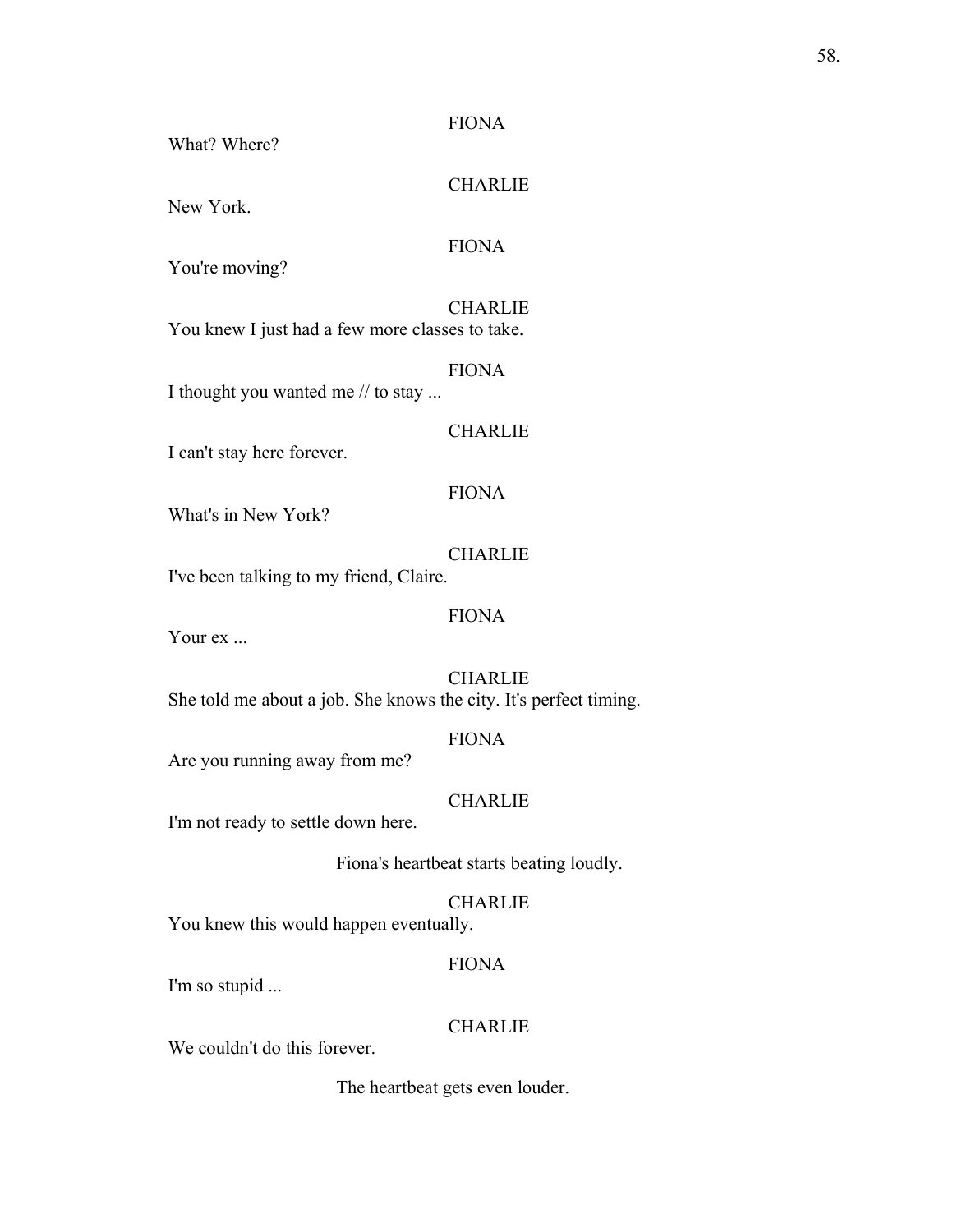# **CHARLIE**

| I'll see ya.                                                      |                                                            |  |
|-------------------------------------------------------------------|------------------------------------------------------------|--|
|                                                                   | Party chorus waves goodbye to Charlie.                     |  |
| <b>CHORUS</b><br>(Overlapping/ad libbing) Bye Charlie! Good Luck! |                                                            |  |
|                                                                   | Charlie exits.                                             |  |
|                                                                   | The heartbeat gets louder and faster.                      |  |
|                                                                   | Fiona grabs the bucket from earlier and throws up in it.   |  |
|                                                                   | The heartbeat stops. Charlie is gone.                      |  |
|                                                                   | The entire party chorus are standing apart watching Fiona. |  |
| Is the party over?                                                | <b>FIONA</b>                                               |  |
| We're still here.                                                 | <b>TOMMY</b>                                               |  |
| What time is it?                                                  | <b>FIONA</b>                                               |  |
| Late.                                                             | <b>WILLOW</b>                                              |  |
| Early.                                                            | <b>ANNABELLE</b>                                           |  |
| I got this for you.                                               | <b>MARY JO</b>                                             |  |
|                                                                   | Mary Jo hands her a shot glass.                            |  |
| What is it?                                                       | <b>FIONA</b>                                               |  |
| Tequila. And a lime.                                              | <b>MARY JO</b>                                             |  |
|                                                                   | Mary Jo produces a lime slice.                             |  |
|                                                                   | Fiona takes the shot and bites the lime.                   |  |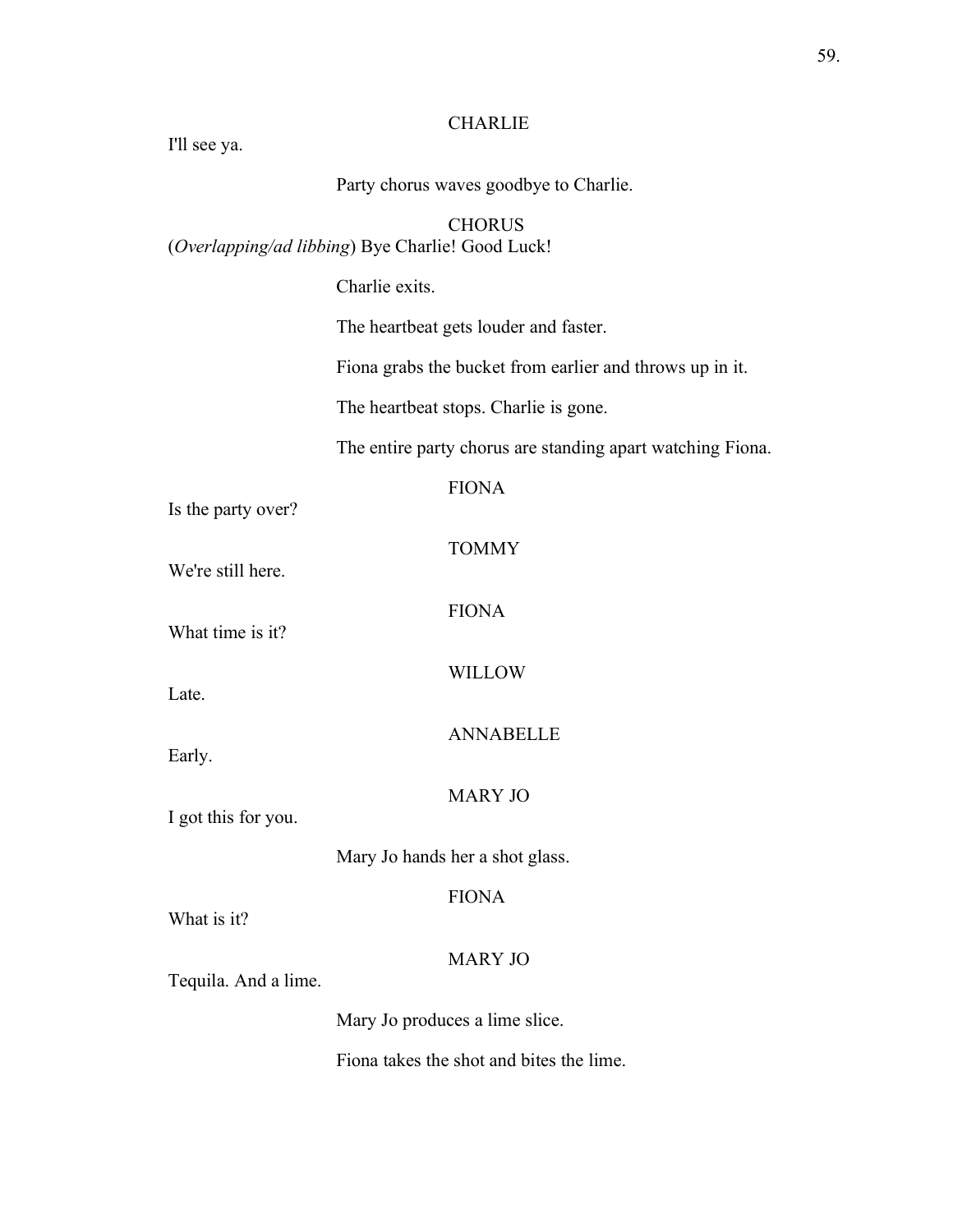## MARY JO

You're getting better at that.

Hey kid, you okay?

FIONA

DUKE

Huh?

## DUKE

Is it time to go?

## FIONA

Like go home? (*beat*) No, I can't go home. Not when we have a perfectly good late night going strong.

#### DUKE

All right! That's what I'm talking about!

Duke tosses Fiona a beer from the cooler. She catches it. And opens it.

FIONA Why are y'all just standing around? This is supposed to be a party.

The party chorus cheer.

## FIONA

I'm not tired. Are you?

PARTY CHORUS

No!

FIONA

STEVEN

Then let's late night.

Late night!

## FIONA

Where's the music?

Music starts. The chorus dances. One epic moment.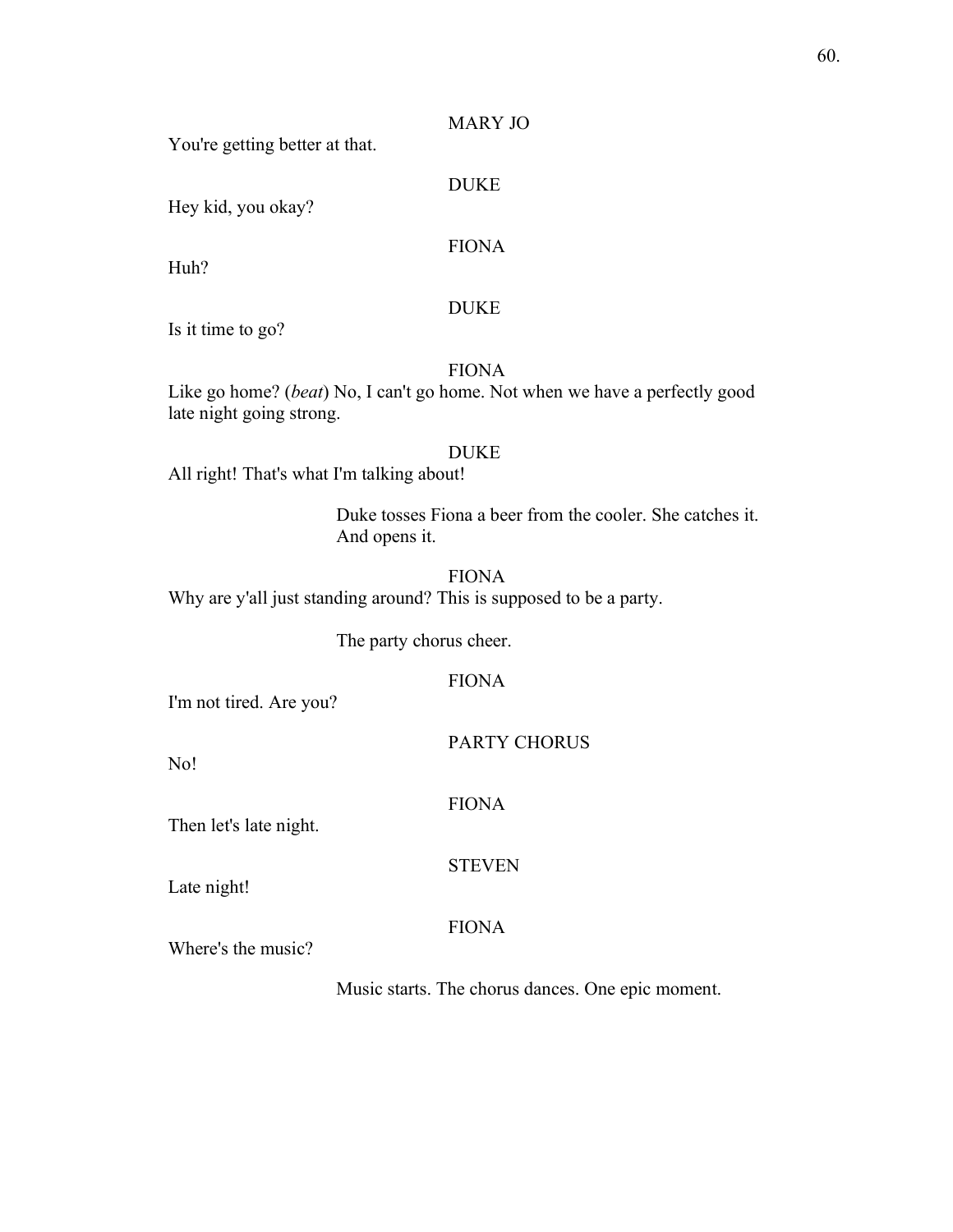|                                                 | After a minute, fireflies appear to illuminate the stage.                                                                     |
|-------------------------------------------------|-------------------------------------------------------------------------------------------------------------------------------|
|                                                 | The music fades out as the sound of cicadas grows louder.                                                                     |
|                                                 | Fiona is distracted by the fireflies.                                                                                         |
|                                                 | <b>FIONA</b>                                                                                                                  |
| (shouting) Wait!                                |                                                                                                                               |
|                                                 | Time stops. The dancing stops. Everyone looks at Fiona.                                                                       |
| I had a  a                                      | <b>FIONA</b>                                                                                                                  |
|                                                 | She gestures about the mason jar.                                                                                             |
|                                                 | Someone throws Fiona a plastic cup. She looks at it for a<br>moment.                                                          |
|                                                 | The lights change. The fireflies disappear.                                                                                   |
|                                                 | The party chorus stare at Fiona                                                                                               |
|                                                 | <b>DUKE</b>                                                                                                                   |
| Flip cup!                                       |                                                                                                                               |
| Mine's empty.                                   | <b>FIONA</b>                                                                                                                  |
|                                                 | <b>PARTY CHORUS</b>                                                                                                           |
| Flip cup, flip cup.                             |                                                                                                                               |
| Here.                                           | <b>MARY JO</b>                                                                                                                |
|                                                 |                                                                                                                               |
|                                                 | Mary Jo pours some beer into Fiona's cup. Duke has set up<br>a row of cups on two sides of a table.                           |
|                                                 | Everyone plays. Fiona is the last one her team.                                                                               |
|                                                 | Duke and Mary Jo hold their solo cups.                                                                                        |
| <b>FIONA</b><br>On your marks! Get set  GO!     |                                                                                                                               |
| Duke and Mary Jo cheers their cups, then drink. |                                                                                                                               |
|                                                 | The actors should play a real game of flip cup. Complete<br>with shouting and cheering. It doesn't matter which team<br>wins. |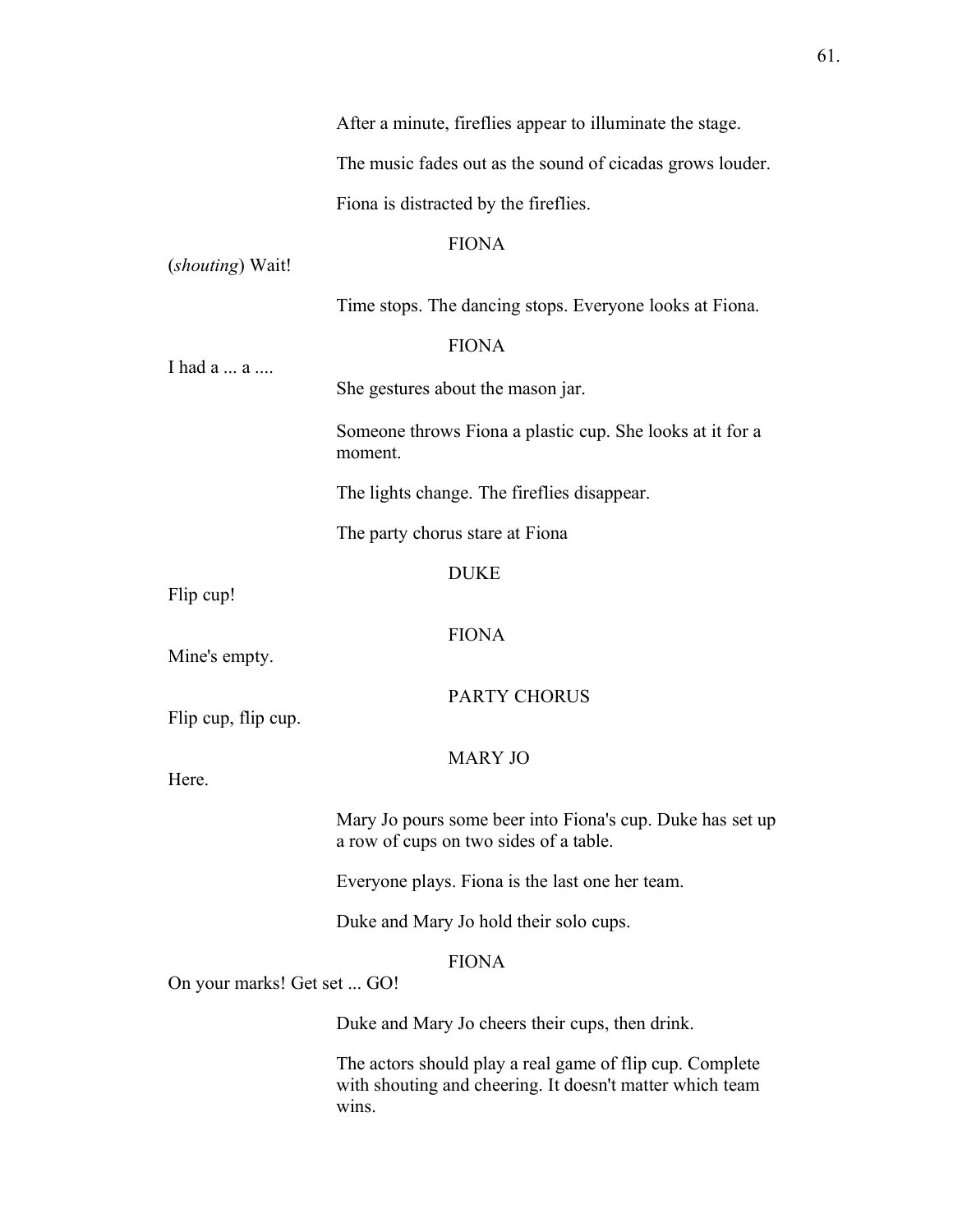#### When the game is over ....

## DUKE

Fiona!

Fiona and Duke high five.

## DUKE

Hostess with the mostest.

Duke grabs a deck of cards and addresses the entire party.

#### MARY JO

New game!

Cheers from the party chorus.

#### MARY JO

Captain Asshole.

Mary Jo hands Duke a deck of cards.

DUKE

I am Captain Asshole. And I have the (*he pulls a card from a deck*) Queen of Diamonds!

## FIONA/MARY JO

Drink!

All the women drink.

**DUKE** I am Captain Asshole and I have the (*another card*) eight of diamonds.

#### CHORUS

Waterfalls!

The party chorus line up to drink.

Duke finishes his beer and crushes it on the ground.

## DUKE

We need more beer. Kendra!

Duke passes Kendra the deck of cards and exits .

## KENDRA

Okay ... Now, I am Captain Asshole! And I have the ... (*she draws a card*) six of clubs. Six for dicks! Drink!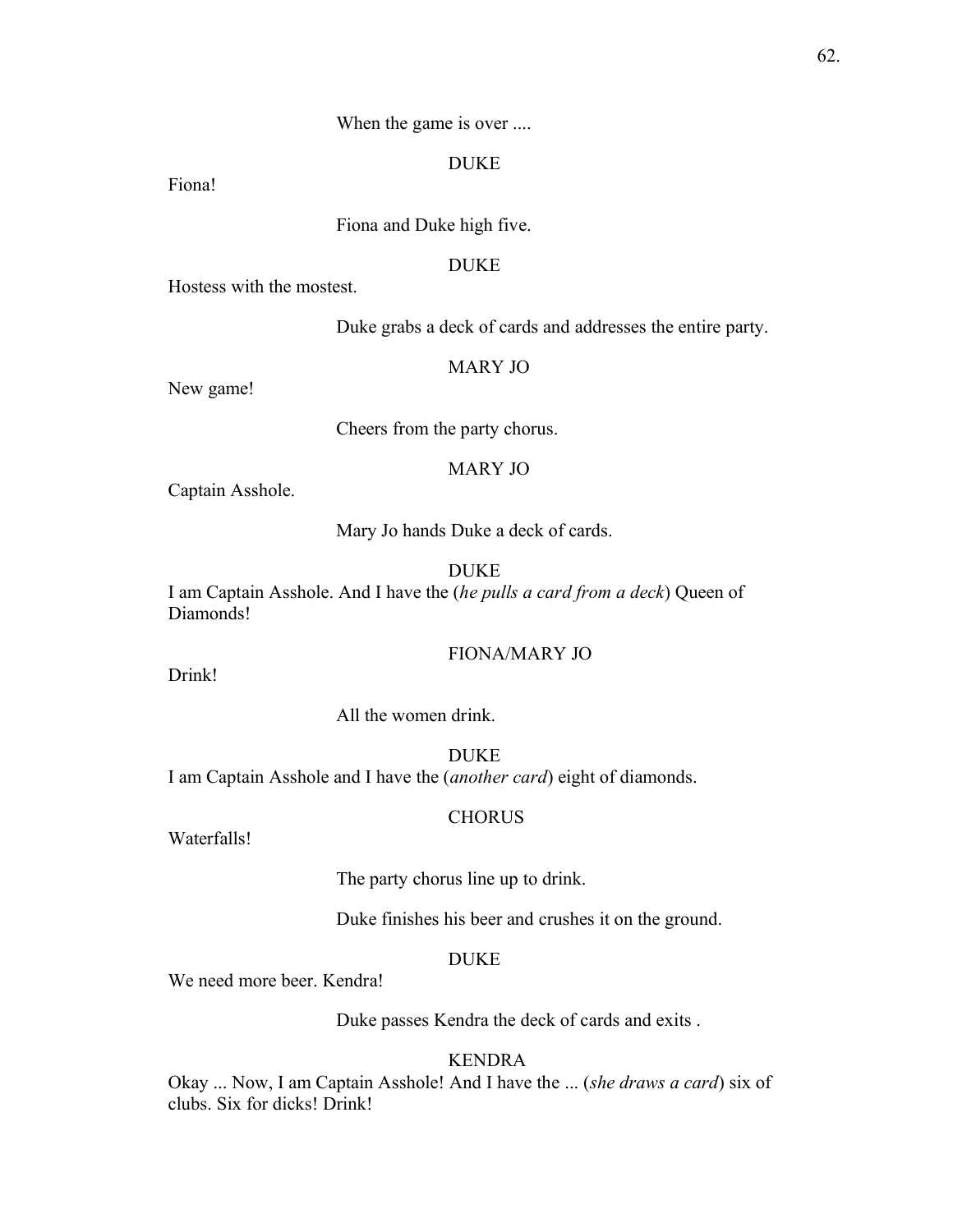#### ROBERT

I hate this game.

FIONA This is our house, so we say everyone must play.

#### MARY JO

DRINK!

All the men in the chorus drink.

## STEVEN

(*Calling offstage*) Duke, we need those beers.

Duke enters with a case of beer to refill the coolers.

KENDRA I'm still Captain Asshole and the next card is ... (*draws a card*) the two of spades!

#### FIONA/MARY JO

Face off!

Shelly picks two people (*any two people*) onstage. Those two people play rock, paper, scissors. When one of them loses

#### **CHORUS**

Drink!

The loser drinks. The chorus cheer.

The game continues. Amber approaches Mary Jo. This should be the same actor who played Willow earlier.

#### AMBER

Mary Jo! I'm here.

## MARY JO

Am-ber! Ama-bama.

Mary Jo gives Amber a big hug.

## KENDRA

Four of hearts!

## FIONA/MARY JO

WHORES!

All the women except Amber drink.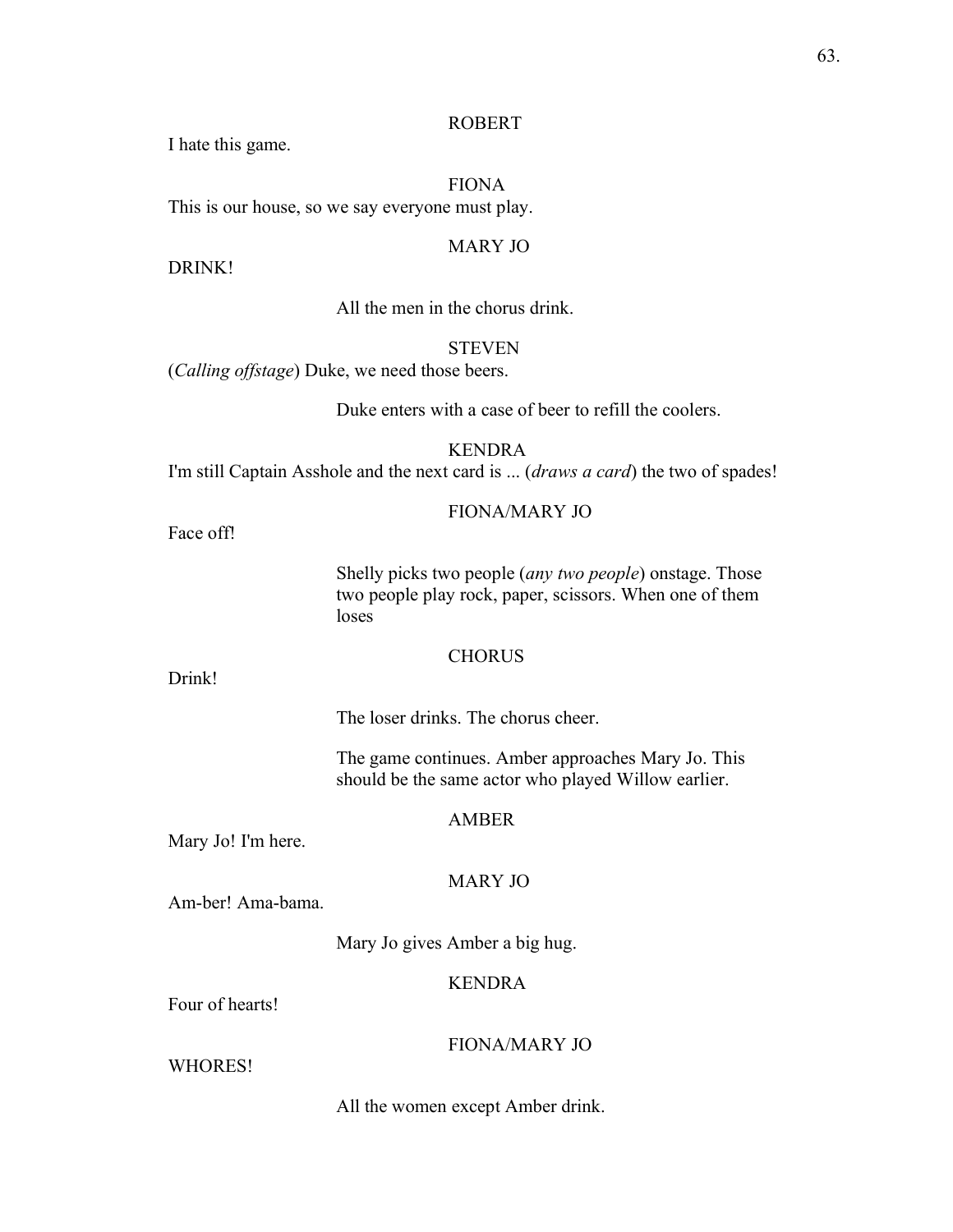You have to drink.

Duke appears with a beer for Amber.

## DUKE

Beer?

AMBER

Thanks.

## DUKE

My pleasure.

Duke goes back to the coolers.

## MARY JO

Fiona, have you ever met my --

FIONA

Willow? Right?

## AMBER

What?

## KENDRA

King of Spades! My choice.

MARY JO (*to Fiona*) Oh my god! Willow! I haven't thought about her in a hot minute.

## AMBER

I'm Amber.

KENDRA

And I choose ... (*Pointing at Amber)* you!!

The whole party looks at Amber.

## FIONA

You have to drink.

## KENDRA

Because I'm Captain Asshole.

## AMBER

What?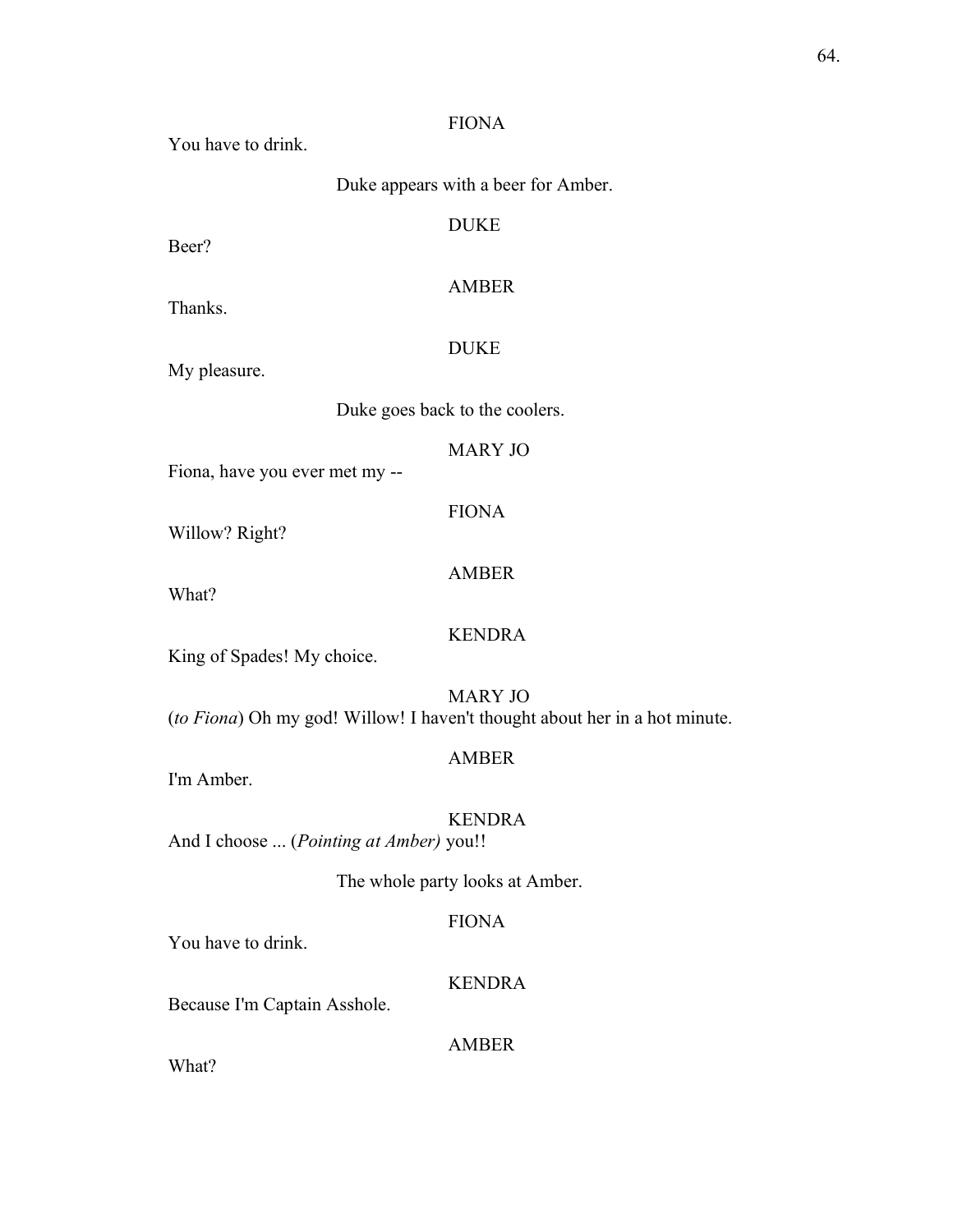## MARY JO

It's a game.

#### CHORUS

## DRINK, DRINK, DRINK!

Amber hesitantly takes a drink from the beer Duke gave her.

The chorus cheers. Amber makes a sour face.

#### AMBER

I don't really like beer.

MARY JO

Amber works at Shenanigan's with me.

## AMBER

I just started.

FIONA Welcome! This is the party house. Our door's always open.

**STEVEN** 

Ace of diamonds! New Asshole!

Mary Jo rushes forward.

## MARY JO

Me! Me! Me!

Mary Jo takes the deck.

MARY JO And my first order of business - no more Captain. I am Queen Asshole!

#### **CHORUS**

All Hail the Queen!

#### FIONA

(*raising her drink*) Long live the queen!

Everyone drinks except Amber.

## MARY JO

Amber! You must drink. Your queen commands it!

#### AMBER

(*to Fiona*) is this part of the game?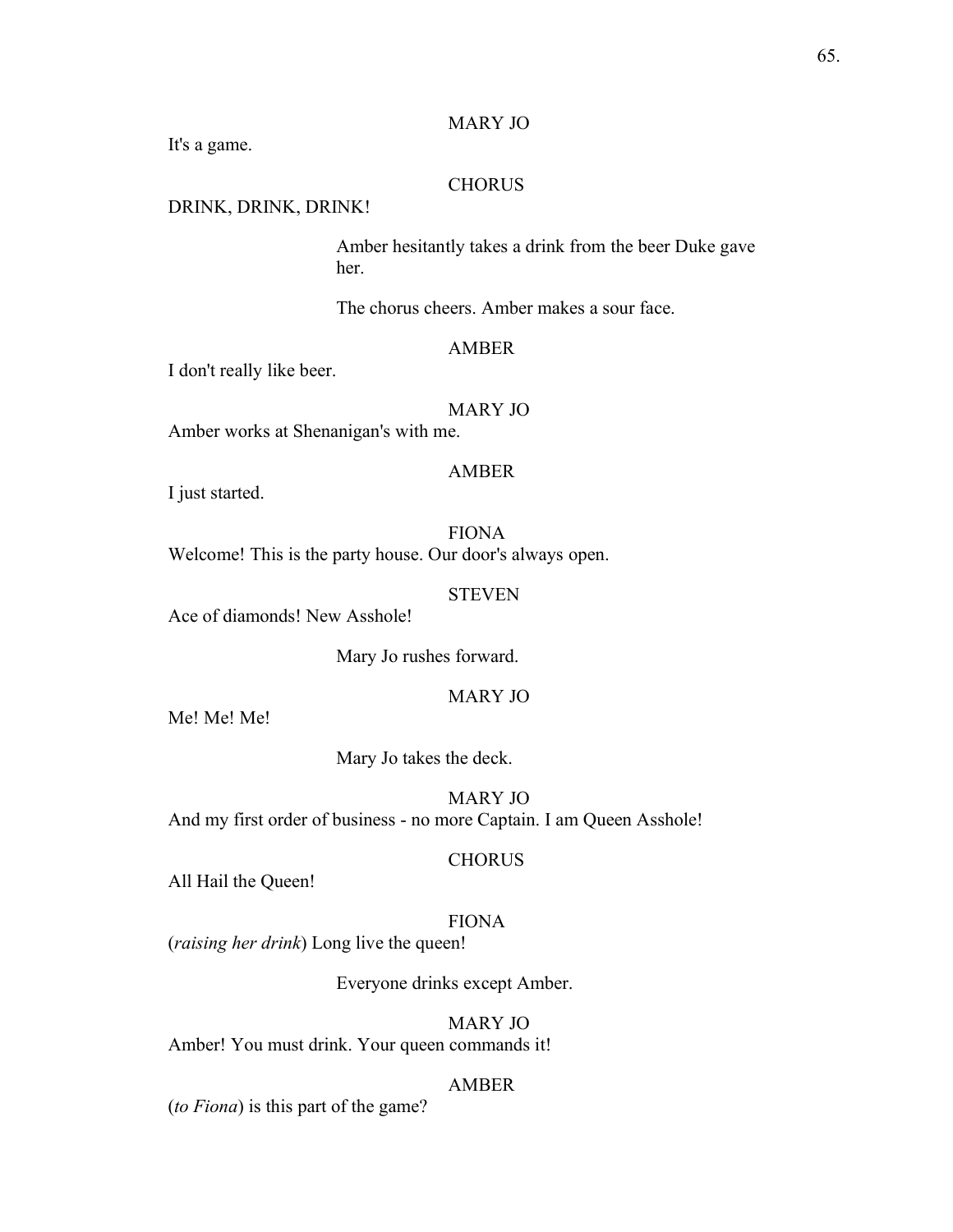#### **CHORUS**

#### DRINK!

Fiona nods. Amber drinks.

MARY JO

Thank you, Amber. The next // card is ....

AMBER

What game is this?

#### FIONA

Captain Asshole.

MARY JO Jack of Hearts! // Jacks are for ... a toast!

**CHORUS** 

Toast! Toast! Toast!

## FIONA

(*overlapping*) You'll catch on.

MARY JO Let's see (*looking around*) Duke! Give a toast.

Duke raises a beer.

DUKE All right. All right. Quiet down. A toast. To Fiona, Happy Birthday!!

FIONA

It's your birthday?

I guess so.

MARY JO

CHORUS

FIONA

Happy Birthday!

Happy Birthday!

(*to Mary Jo*) How old am I?

MARY JO

Girl, are you that drunk?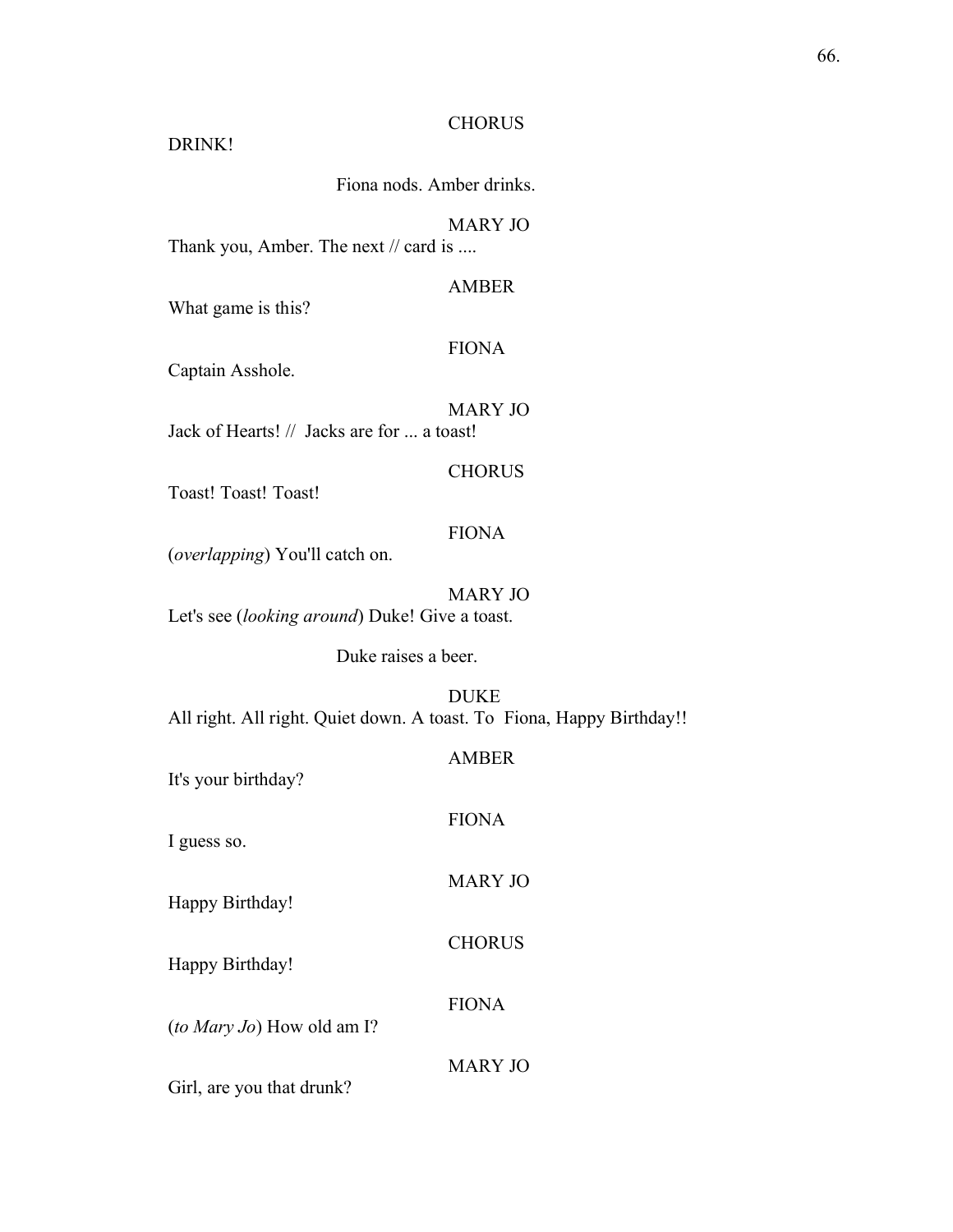## Fiona tries to laugh it off.

## FIONA

What? No - I'm fine.

Kendra appears next to Fiona.

## KENDRA

Birthday present for Fiona. (*She presents a joint*) Burke hooked me up. (*Yelling across the room*) Thanks, Burke.

> Burke smiles and waves. This should be the same actor who played Tommy earlier.

## FIONA

Tommy?

## KENDRA

Burke. Burrrrrrke.

She lights the joint. The stage fills with haze. And smoke.

Mary Jo and Steven come over.

#### MARY JO

Birthday girl is having a good time!

Kendra passes the joint to her.

FIONA

Is Tommy coming tonight?

**STEVEN** 

I miss that guy.

MARY JO

FIONA

Tommy moved to LA.

## MARY JO

You were at his going away party. Oh my god, we were so hung over the next day.

FIONA

Right.

What?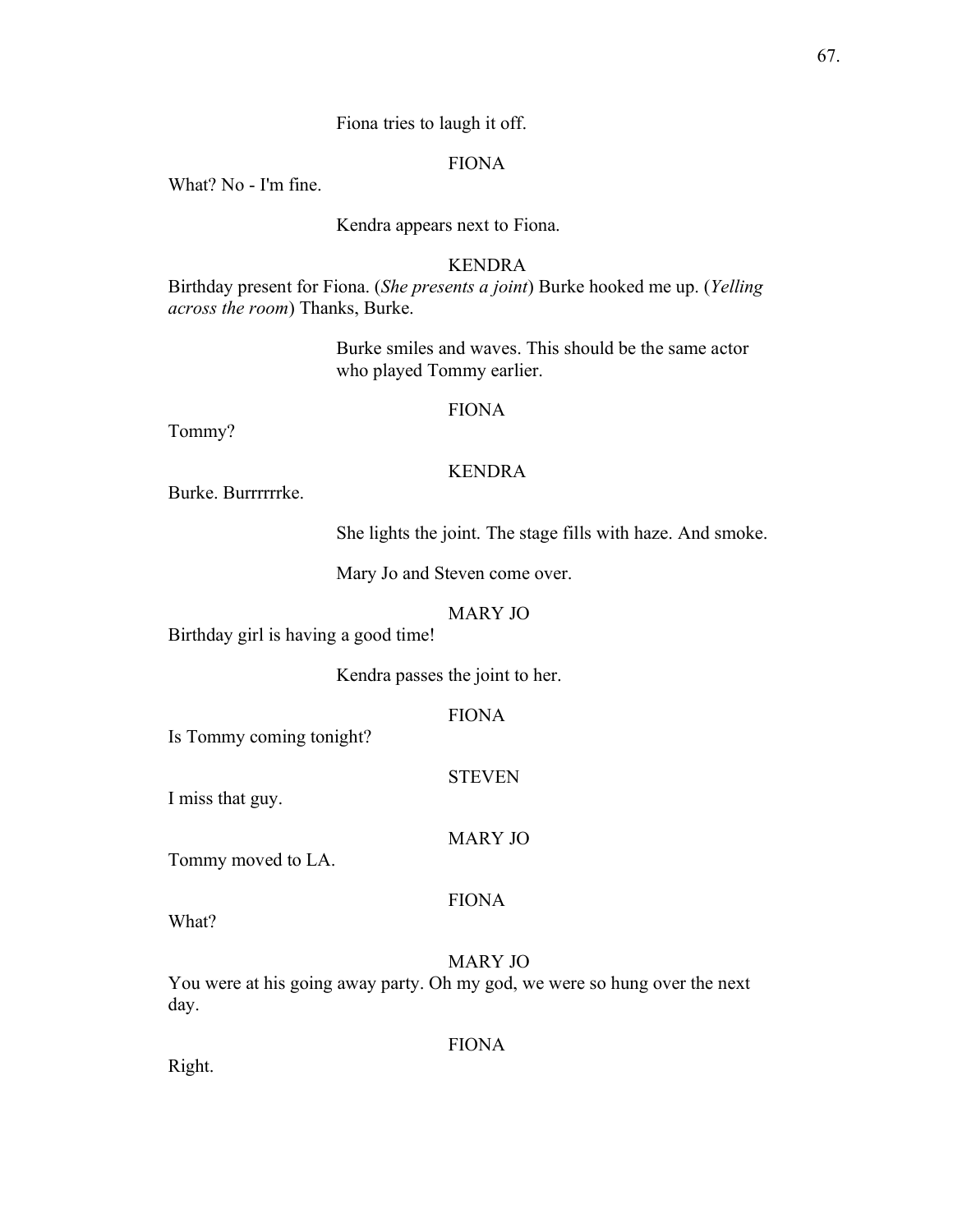| Oh my gosh, did I tell you about Maggie Jackson? | <b>MARY JO</b>                                                                                |
|--------------------------------------------------|-----------------------------------------------------------------------------------------------|
| Who's that?                                      | <b>KENDRA</b>                                                                                 |
|                                                  | <b>MARY JO</b><br>You remember - two years behind us in high school. She was a cheerleader.   |
| Uh huh. She drove that white Jeep?               | <b>STEVEN</b>                                                                                 |
| Oh yeah.                                         | <b>FIONA</b>                                                                                  |
|                                                  | <b>MARY JO</b><br>Well my mom was telling me that Maggie and Clark McKenzie just got married. |
| He was nice.                                     | <b>FIONA</b>                                                                                  |
| He was an ass.                                   | <b>STEVEN</b>                                                                                 |
| And she's knocked up.                            | <b>MARY JO</b>                                                                                |
| Did you really say 'knocked up'?                 | <b>FIONA</b>                                                                                  |
| What's wrong with that?                          | <b>MARY JO</b>                                                                                |
| It's so  crude.                                  | <b>FIONA</b>                                                                                  |
| I can't believe Clark is going to be a dad.      | <b>STEVEN</b>                                                                                 |
| Believe it.                                      | <b>MARY JO</b>                                                                                |
| Maybe they'll be really happy.                   | <b>FIONA</b>                                                                                  |
|                                                  | <b>KENDRA</b><br>If I was marrying someone from high school, I do not think I would be happy. |

Duke and Amber join them.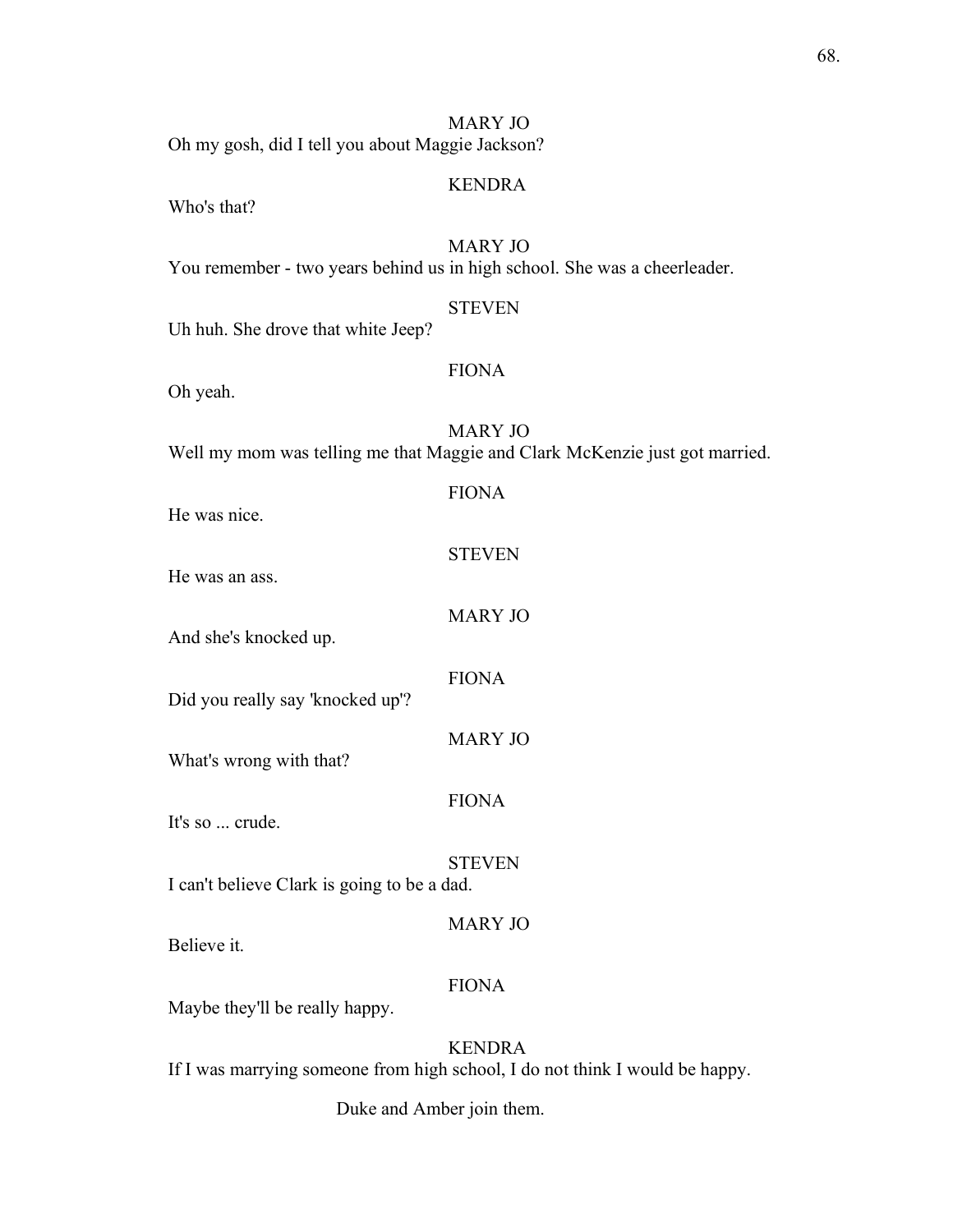#### DUKE

Can Amber use your bathroom?

Sure - no problem.

#### AMBER

MARY JO

It's this way?

#### KENDRA

I'll show you.

## Amber leaves with Kendra.

MARY JO Did you hear that Clark McKenzie is going to be a dad?

DUKE

No shit? So weird that people we know are having babies.

FIONA

Yeah. Like making whole new humans where there used to be no humans.

DUKE You know who I saw the other day was Molly ... Molly ... really short. Big teeth?

#### **STEVEN**

Molly Rainey?

DUKE Rainey!! Yes. She was with her **two** kids with her in the grocery store.

**STEVEN** 

That's too many kids.

#### DUKE

They were being little assholes.

## MARY JO

Don't say that!

#### DUKE

You weren't there. You didn't seem them.

FIONA Molly made a new human -- two new humans -- and what are we doing?

A beat.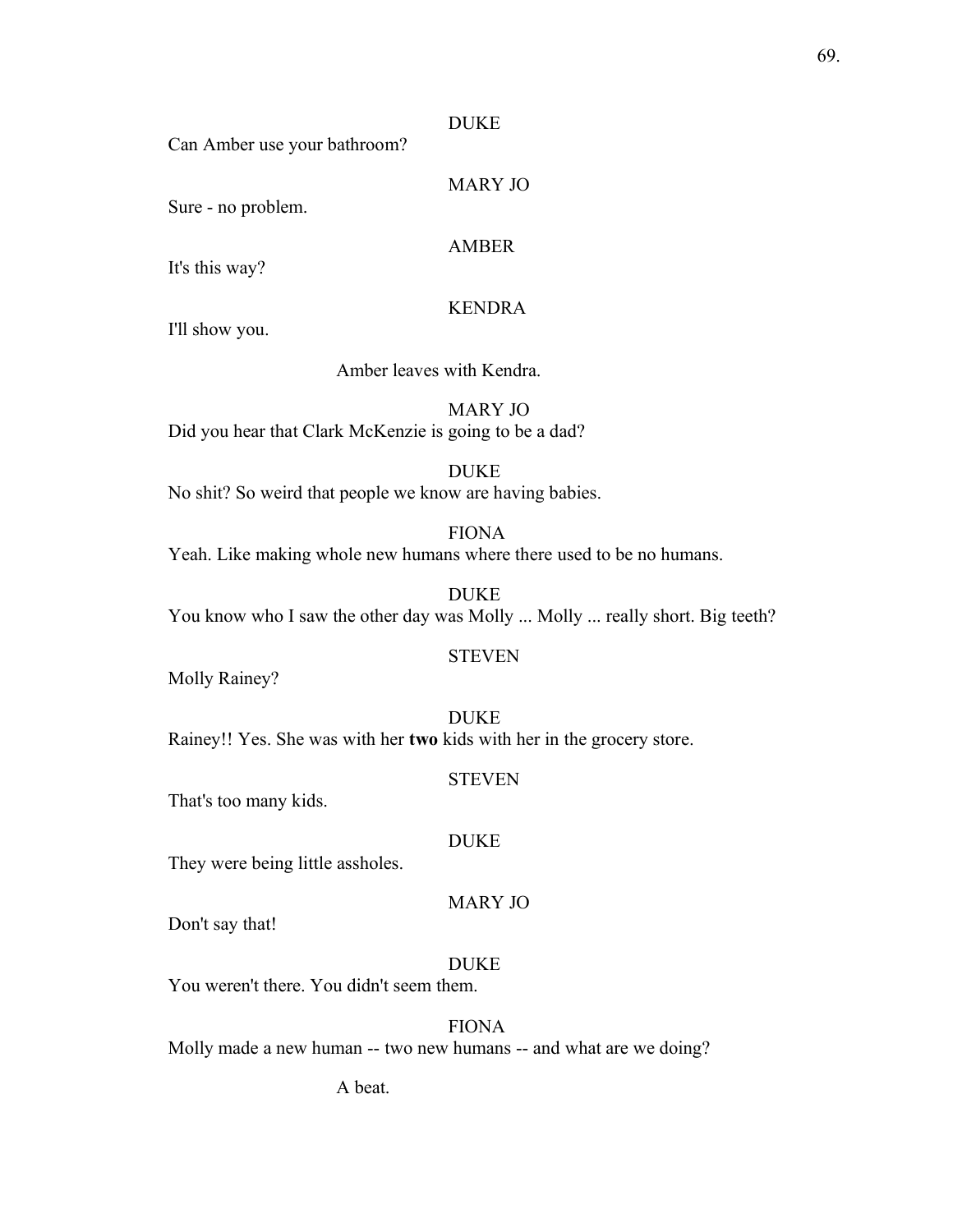#### DUKE

We are drinking.

## MARY JO

(*raising her glass*) Hell yes we are!

#### Amber and Kendra return.

## AMBER Ummm.... I think someone's having sex in your bathroom.

What?

# FIONA

// Who is it?

MARY JO

# KENDRA

I didn't stay to listen.

#### DUKE

(*Laughing*) At least it's not your bedroom.

#### MARY JO

Duke - make them stop!

#### DUKE

What am I supposed to do?

## MARY JO

Knock on the door. Tell them to stop!

Fiona is disoriented.

Duke knocks on something.

#### DUKE

(*knocking*) Hey! Stop ... doing that. It's not cool.

Other members of the party chorus knock on different places - walls, doors, chairs, etc.

## BURKE

(*knocking*) Hey! Can I come in?

## KENDRA

(*knocking*) I'm here - and I brought wine!

Mary Jo's phone buzzes. She checks it.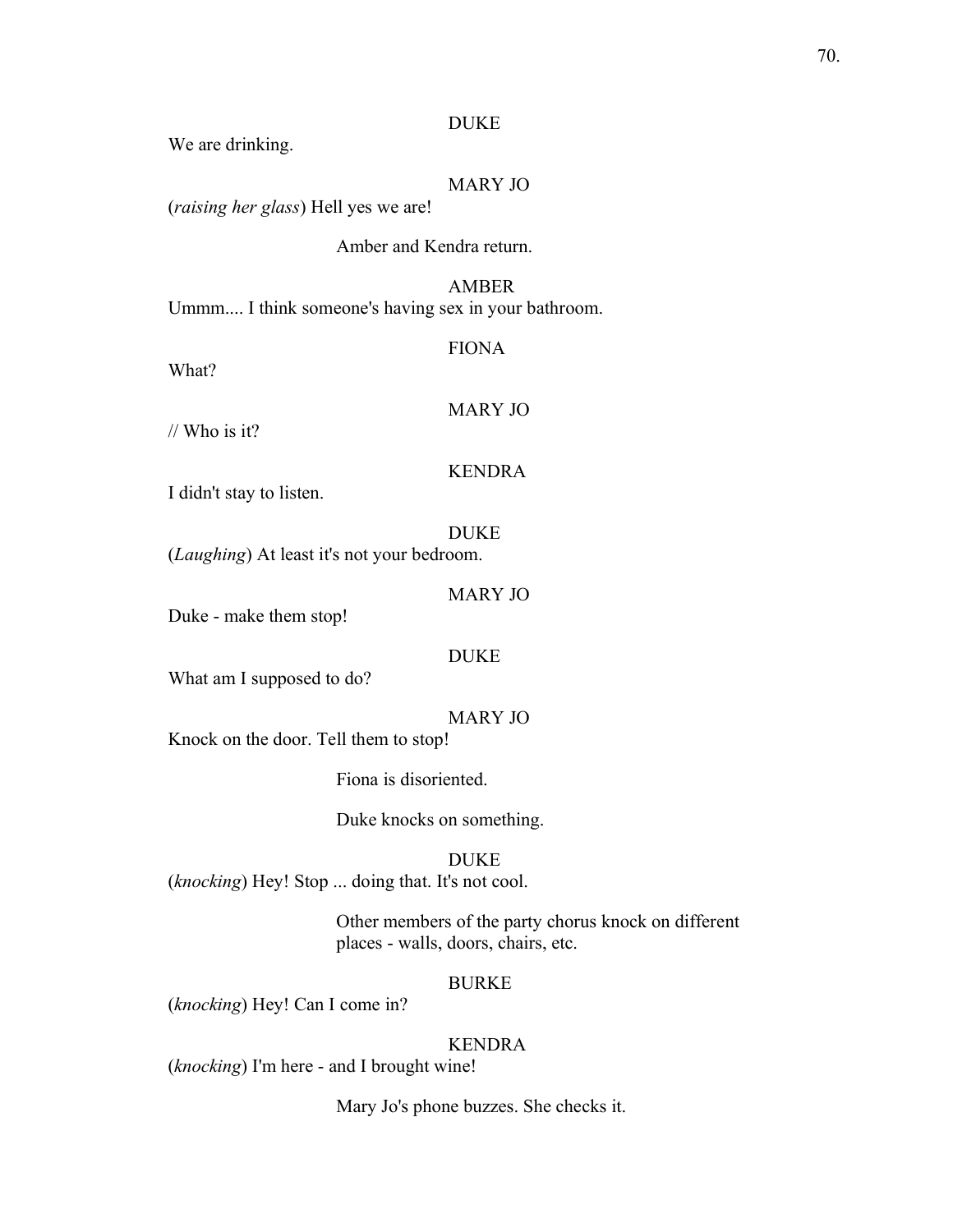MARY JO (*to Fiona*) Is it okay if more friends from work come over?

AMBER (*knocking*) Sorry - but do you have more toilet paper?

ROBERT (*knocking*) Is it cool if I just crash on the couch?

**STEVEN** (*knocking*) I'm just gonna change the music --

SARAH JANE

(*knocking*) Hey, is Mary Jo here?

## FIONA

Hey Natalie!

The scene transforms. A different party.

SARAH JANE

Fiona!

Lights snap into focus.

SARAH JANE

Do you live with Mary Jo?

## FIONA

Oh my god ... Sarah Jane?

They hug stiffly.

## FIONA

What are you doing here?

SARAH JANE I ran into Mary Jo at the bar - she told me to come over.

#### FIONA

What brings you to town?

SARAH JANE

I live here now ... or again.

#### FIONA

You moved back? That's great --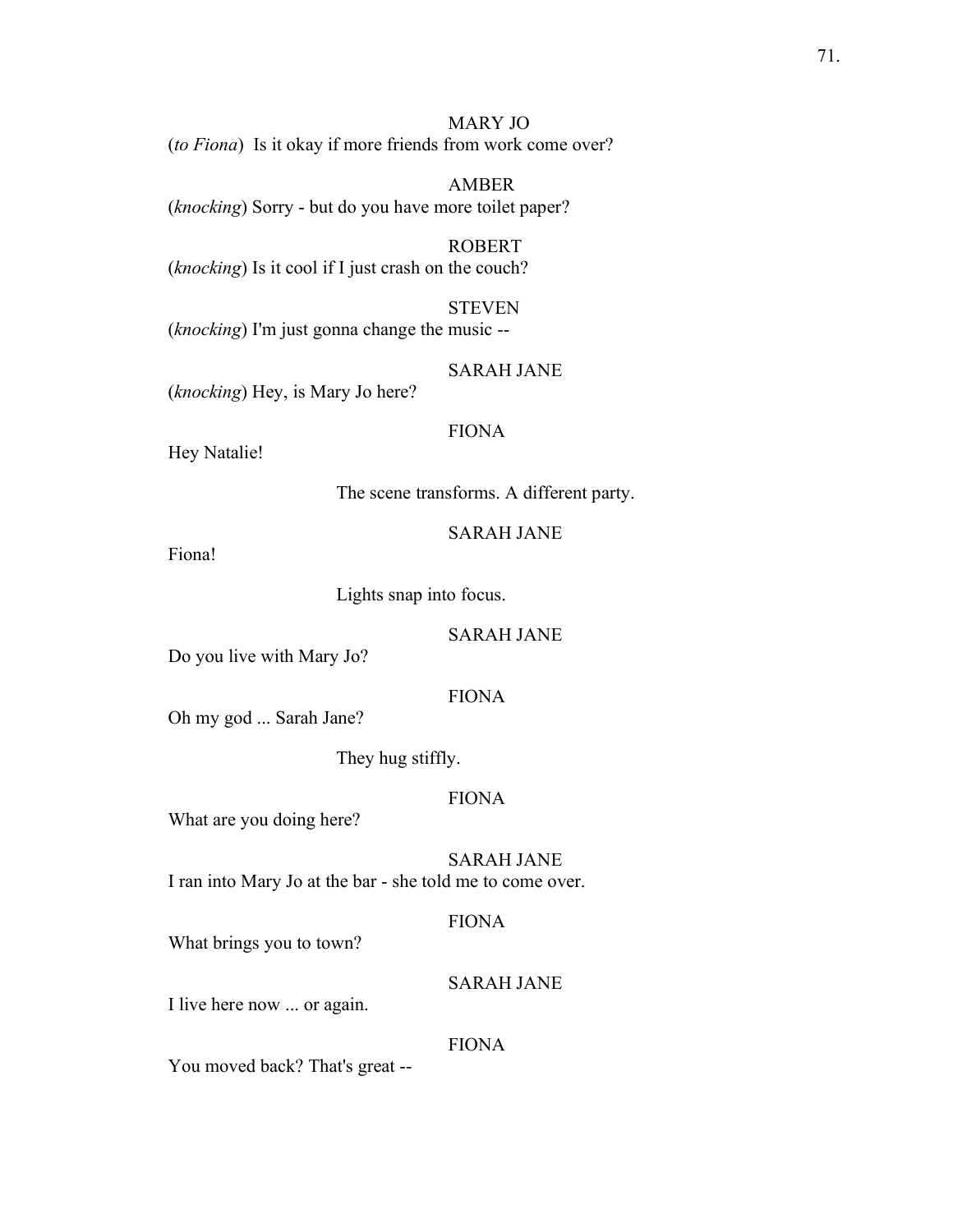#### SARAH JANE

Yeah. So fun. I just started Law School.

#### FIONA

Law School. Wow. And you were in Memphis?

#### SARAH JANE

Nashville. Just working at some coffee shop with no direction. Just wasting time. It was time to get serious, so here I am.

#### FIONA

Yeah. That's // great.

## SARAH JANE

We're not getting any younger! So - Law School! (*beat*) And what about you?

#### FIONA

I live here. With Mary Jo.

## SARAH JANE

I know... I meant are you working?

## FIONA

Oh yeah, Magnolia Publishing. (*when Sarah Jane doesn't recognize it*) I've been there for a while. It's small. You remember Lindsay Gilmore's dad?

## SARAH JANE

Oh yeah! What a sweetheart.

## FIONA

I work for her dad.

#### SARAH JANE

Good for you! That's so great.

#### FIONA

It is. It's great. It's really // great.

A long pause.

Mary Jo approaches.

#### MARY JO

Sarah Jane! You came.

## SARAH JANE

I'm here!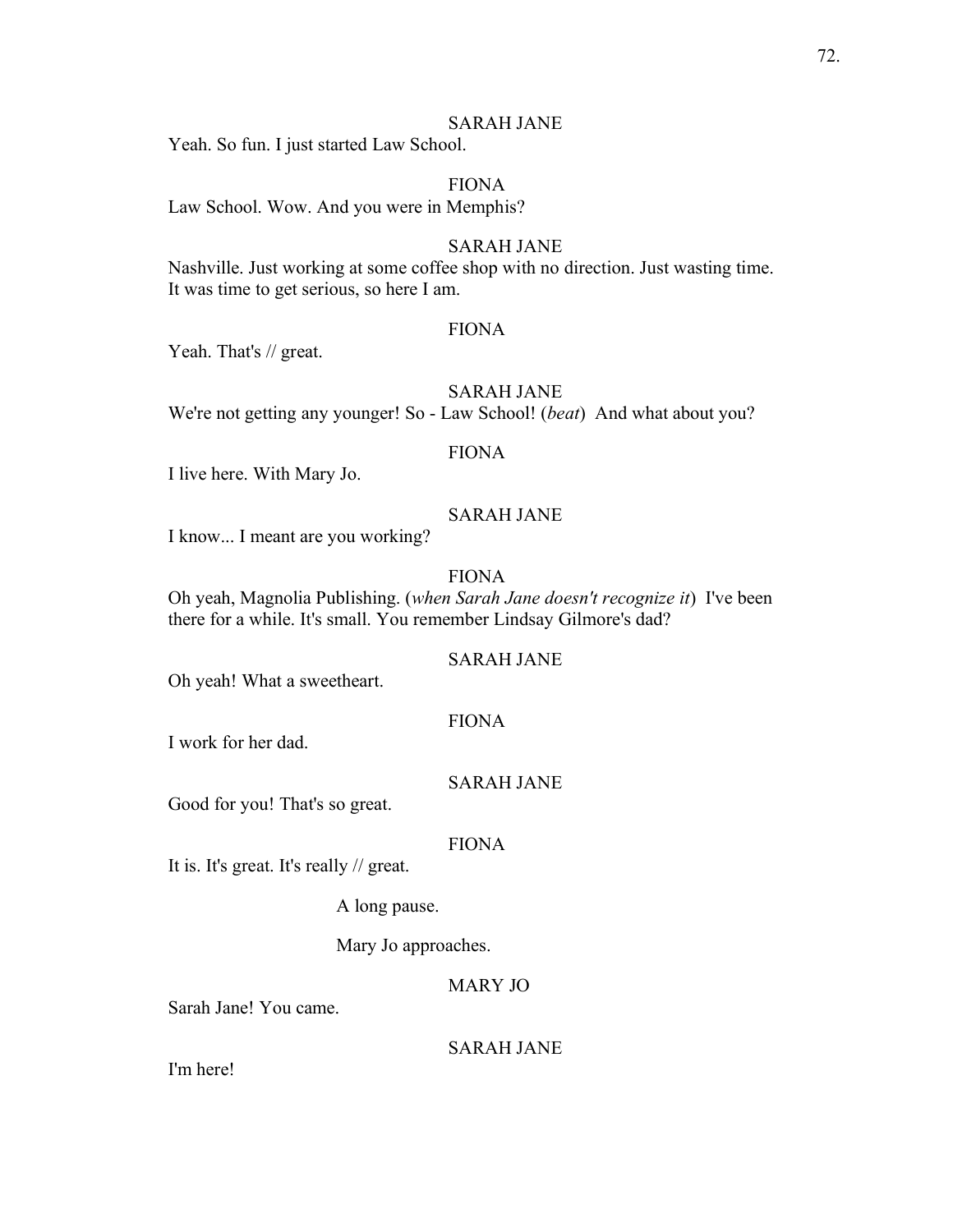73.

#### MARY JO I'm opening more wine! Should I do red or white?

## SARAH JANE

White for me.

## MARY JO

(*to Fiona*) White okay?

## FIONA

Sure.

Mary Jo leaves to get wine.

An awkward moment.

SARAH JANE Oh my gosh, I was actually thinking about you the other day.

## FIONA

Really?

## SARAH JANE

I was reading something - An article maybe? Something online? Anyway, it was about Queen Elizabeth - the first - and I thought about that report you did in Ms. Stone's class // in tenth grade --

#### FIONA

Ms. Stone!

## SARAH JANE

(*continuous*) -- and you put on that crazy make up for your presentation --

FIONA Wow - I completely forgot about that. I loved Ms. Stone!

## SARAH JANE

Me too! She was my favorite teacher.

## FIONA

So sad when she died.

## SARAH JANE

What?

#### FIONA

Ms. Stone... last // May, I think ...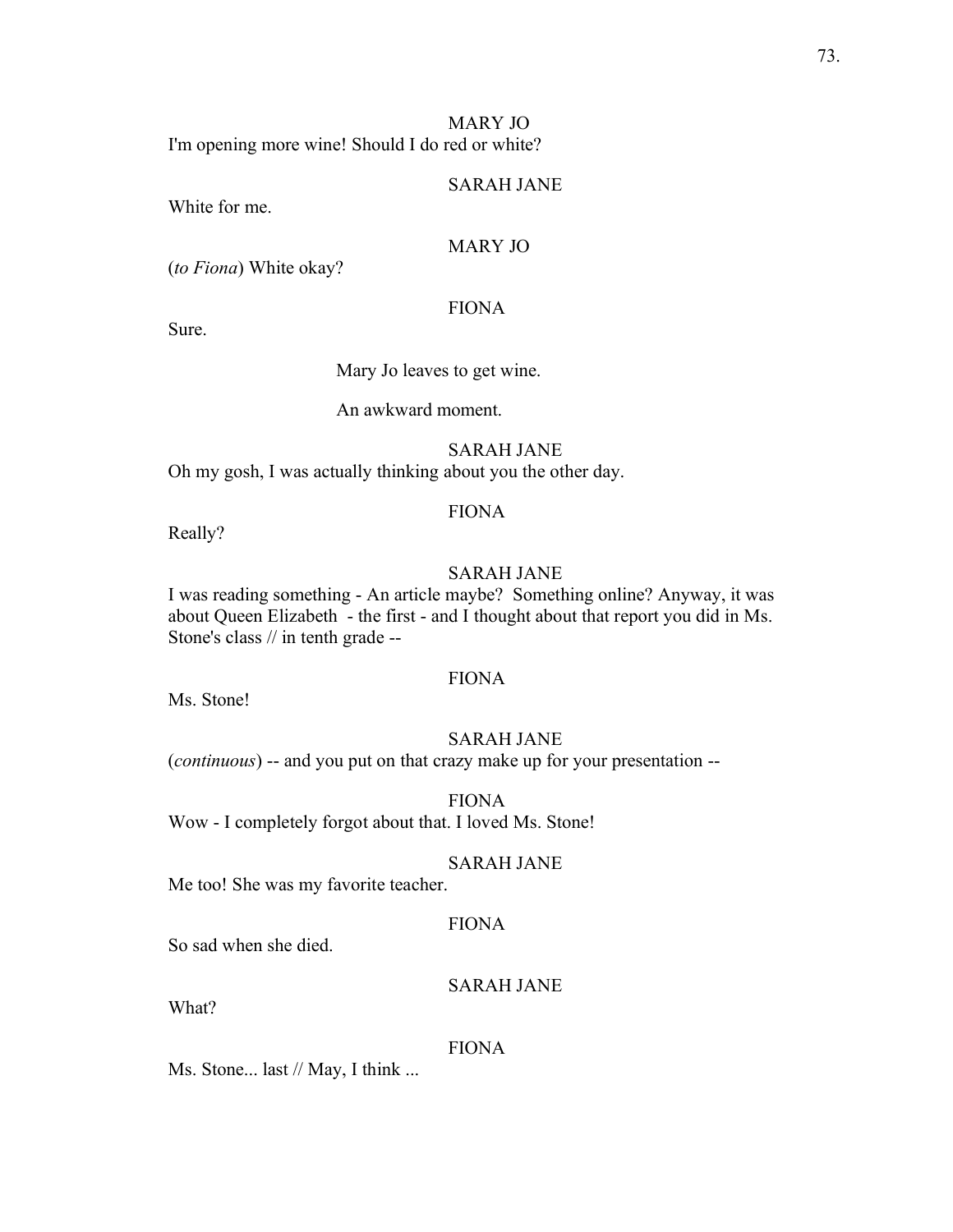## SARAH JANE

(*getting upset*) Don't.

## FIONA

Sarah Jane... I'm so sorry. You didn't hear?

## SARAH JANE

Stop. Don't tell me.

Sarah Jane tries not to lose it.

#### FIONA

I didn't mean to --

SARAH JANE No. It's ... it's fine. I'm just surprised no one told me, you know?

#### FIONA

I'm really sorry.

## SARAH JANE

Not your fault ... you don't have to be sorry.

Beat.

## FIONA

So, do you like law school?

SARAH JANE

Um... it's good, you know. Lots to read. I'm ... gonna help Mary Jo with the wine.

## FIONA

Okay.

Sarah Jane disappears into the party chorus.

#### FIONA

It was really good to see you!

Fiona listens to other conversations around her.

#### AMBER

Due this summer.

#### BURKE

That makes two, right?

#### AMBER

That's right.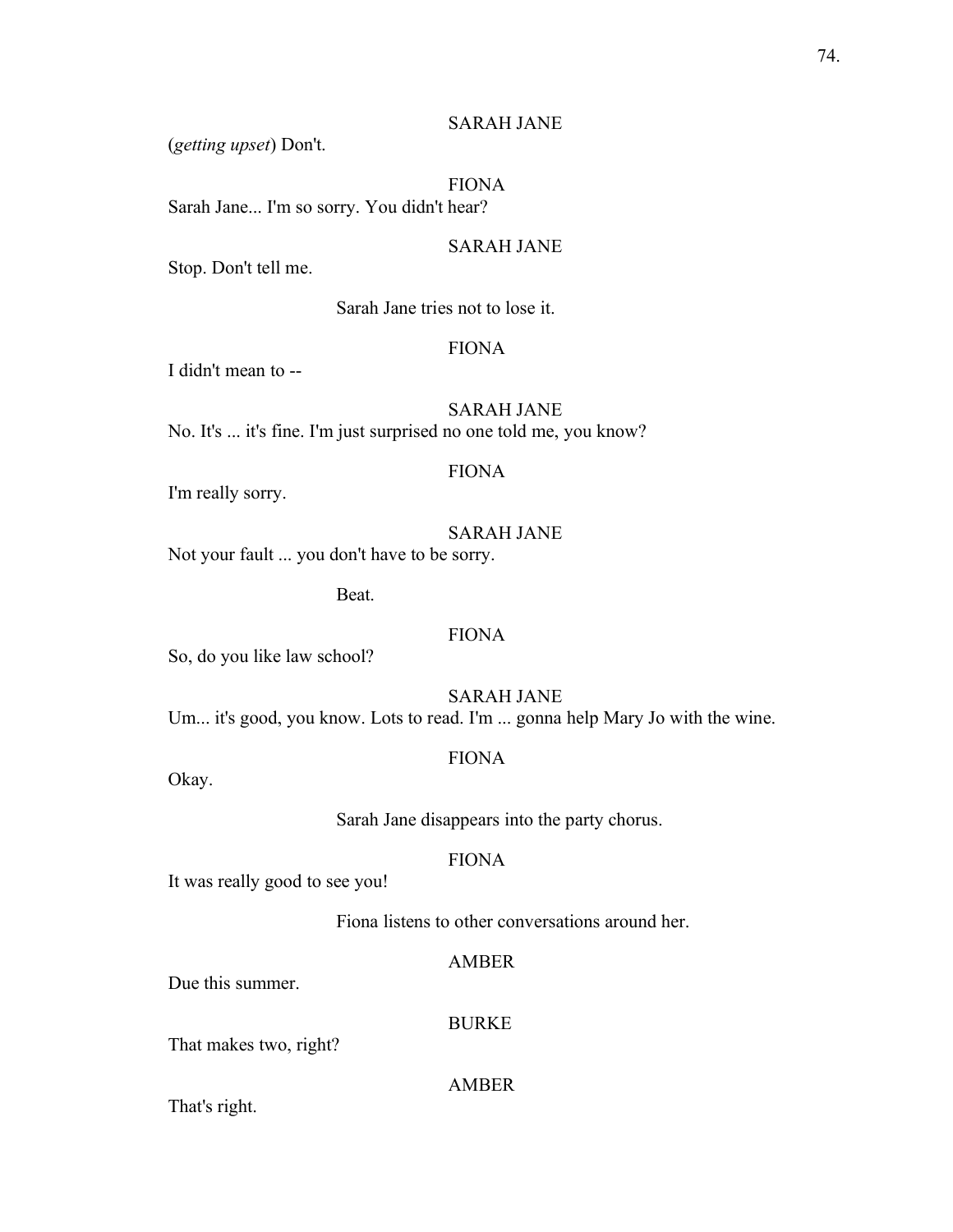#### BURKE

Wild. Do I have to get them a present?

Another conversation.

#### **STEVEN**

How have you been holding up?

## KENDRA

I'm all right. As good as expected I guess.

#### **STEVEN**

I'm so sorry. The funeral was nice.

## KENDRA

Yeah. I think dad would've liked it.

Another conversation.

## DUKE

I couldn't believe it.

## ROBERT

How old was he? Twenty-seven?

#### DUKE

Yeah. Doesn't seem fair.

## ROBERT By the time they caught it, there was nothing they could do.

DUKE

So sad.

#### Mary Jo returns with wine for Sarah Jane.

#### SARAH JANE

You had Mrs. Stone, right?

## For history?

#### SARAH JANE

MARY JO

Did you know she died?

## MARY JO Oh yeah. I think my mom told me when that happened.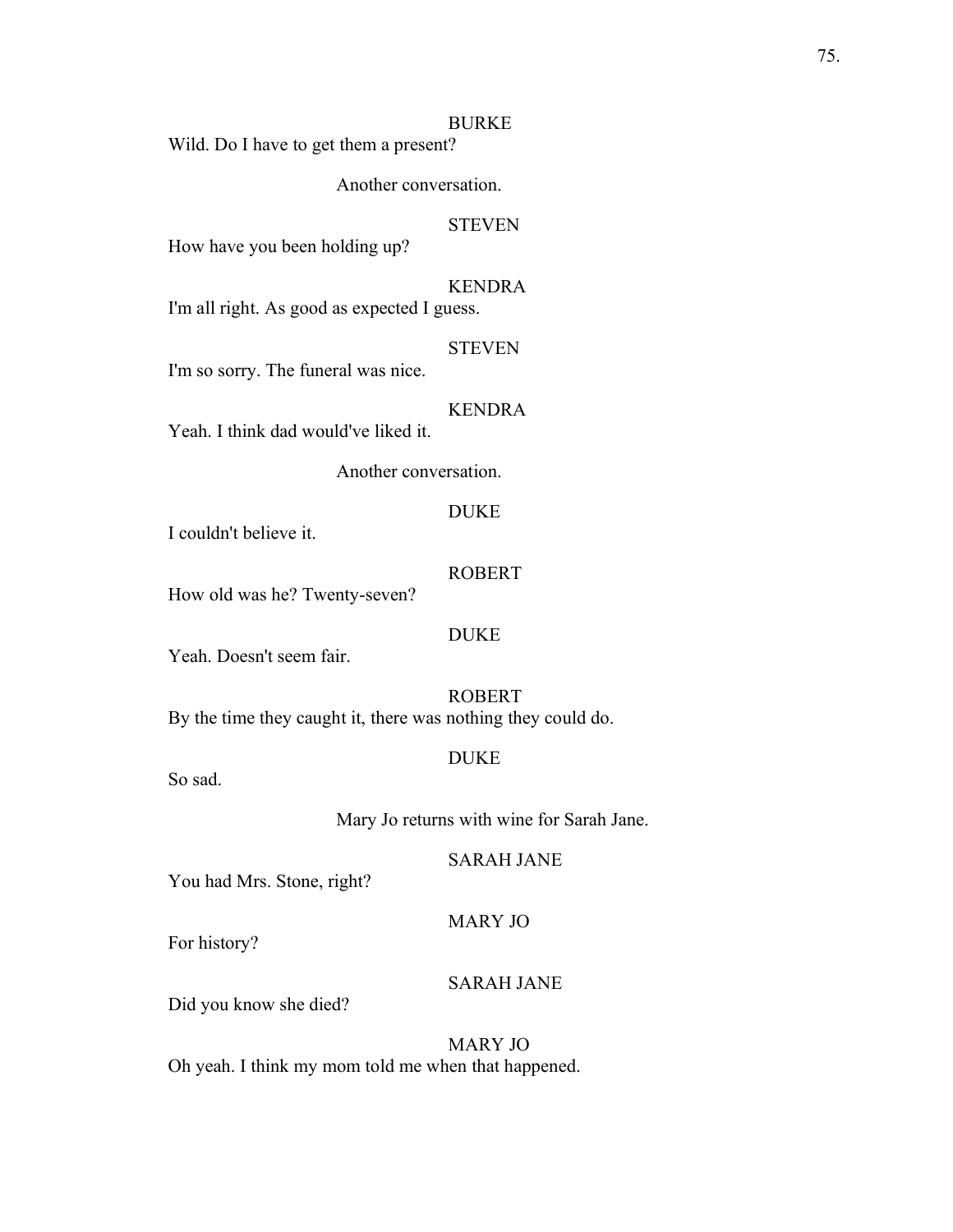#### SARAH JANE

I can't believe it

## MARY JO

I guess I forgot about it.

The party chorus all talk at once. Fiona can no longer make out what they are saying

Mary Jo walks up to Fiona.

## MARY JO

Got your wine.

Fiona drinks it quickly. The party chorus quiet down.

## MARY JO

Guess who I ran into!

No idea.

MARY JO

FIONA

Charlie Harrison.

FIONA

You're joking.

MARY JO He just moved back to town! I told him to stop by.

FIONA

No you didn't.

MARY JO

What? It's ancient history, right?

## FIONA

Right.

Fireflies appear everywhere.

Fiona steps away from the party.

The Chorus all turn their backs. Fiona's on the porch.

She takes a breath. Finally quiet. She watches the fireflies.

Charlie enters with a case of beer. The fireflies disappear.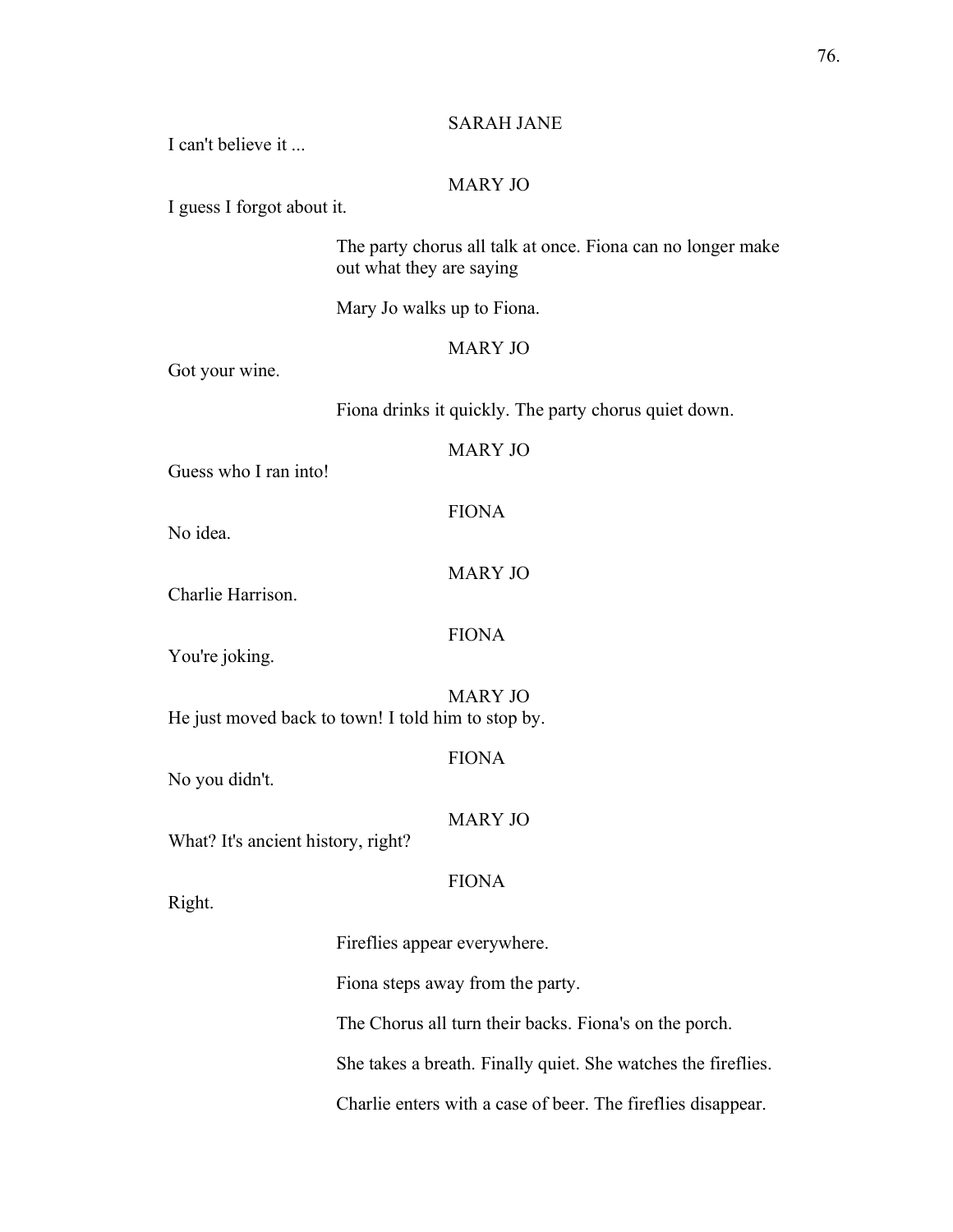## **CHARLIE**

Hey.

FIONA

Me? (*she looks around*)

**CHARLIE** 

Yeah. What are you doing?

FIONA

I thought I saw a lightning bug.

You gonna catch it?

**CHARLIE** 

FIONA

I don't know.

## **CHARLIE**

I think there aren't as many as there used to be. Lightning bugs. Like when we were little, it seemed like there were thousands.

## FIONA

Maybe you can't trust your memory.

## CHARLIE

Maybe you're right.

## FIONA

Is this then? Or is it now?

CHARLIE I got a text from Mary Jo ... said you were having people over.

## FIONA

It's the party house. Door's always open.

## **CHARLIE**

But you're all alone.

A beat.

## FIONA

I heard a rumor.

**CHARLIE** 

What's that?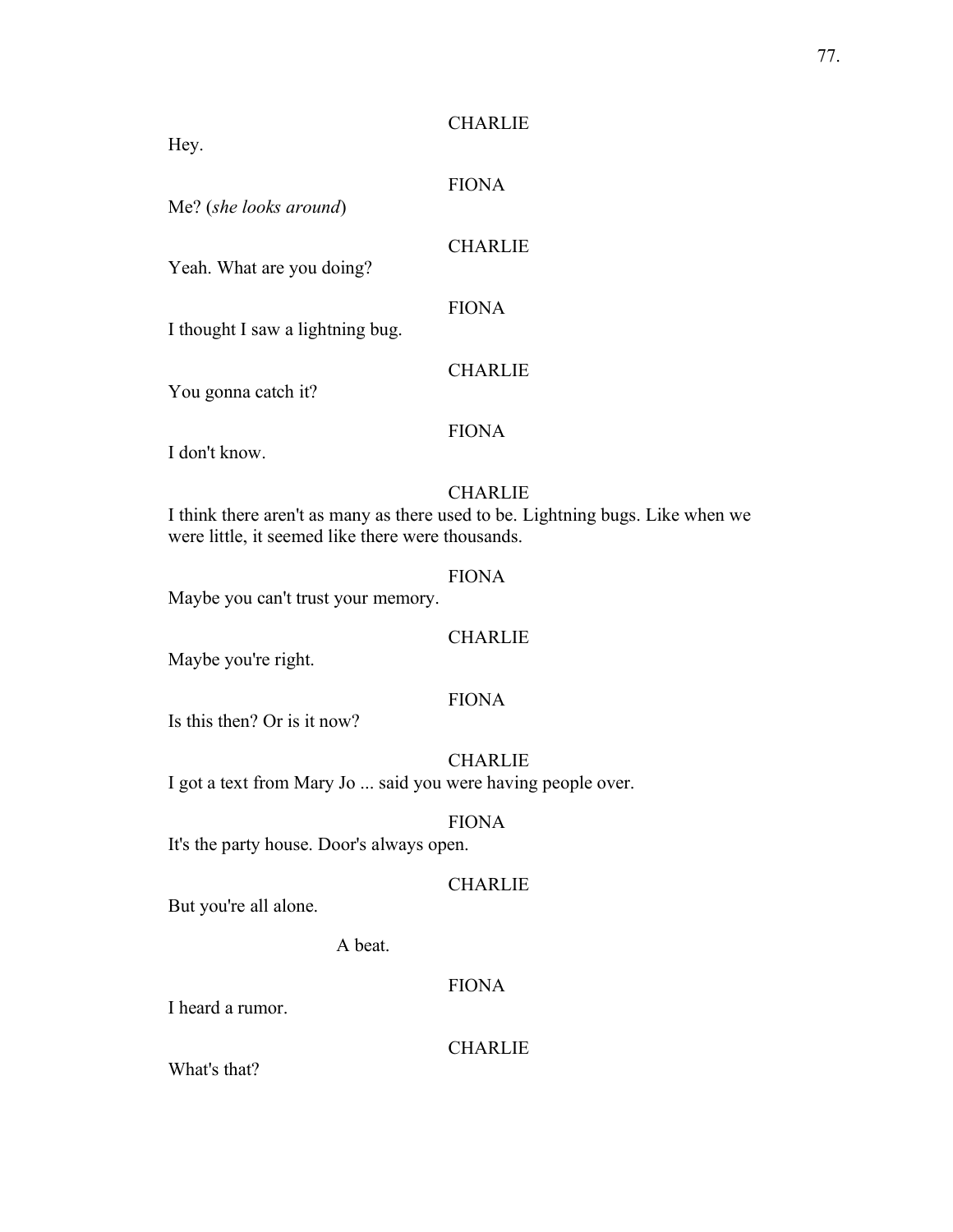#### FIONA

That you moved back to town.

## CHARLIE The rumors are true. Charlie Harrison! The prodigal son has returned!

## FIONA

Back from New York.

## **CHARLIE**

I drove over to Chaney's today --

## FIONA

Yeah, they closed.

#### **CHARLIE**

It's a Walgreen's. I was so surprised.

## FIONA

Yeah (*beat*) Anything else different?

#### CHARLIE

Other than that? Nope. It's all the same.

Beat.

#### FIONA

New York? How long were you --

## CHARLIE

Five years.

#### FIONA

Wow.

#### **CHARLIE**

Long time, right?

## FIONA

Yep. So ... you glad that you're back?

#### CHARLIE

Yeah. I think so.

## Beat.

## CHARLIE

Question.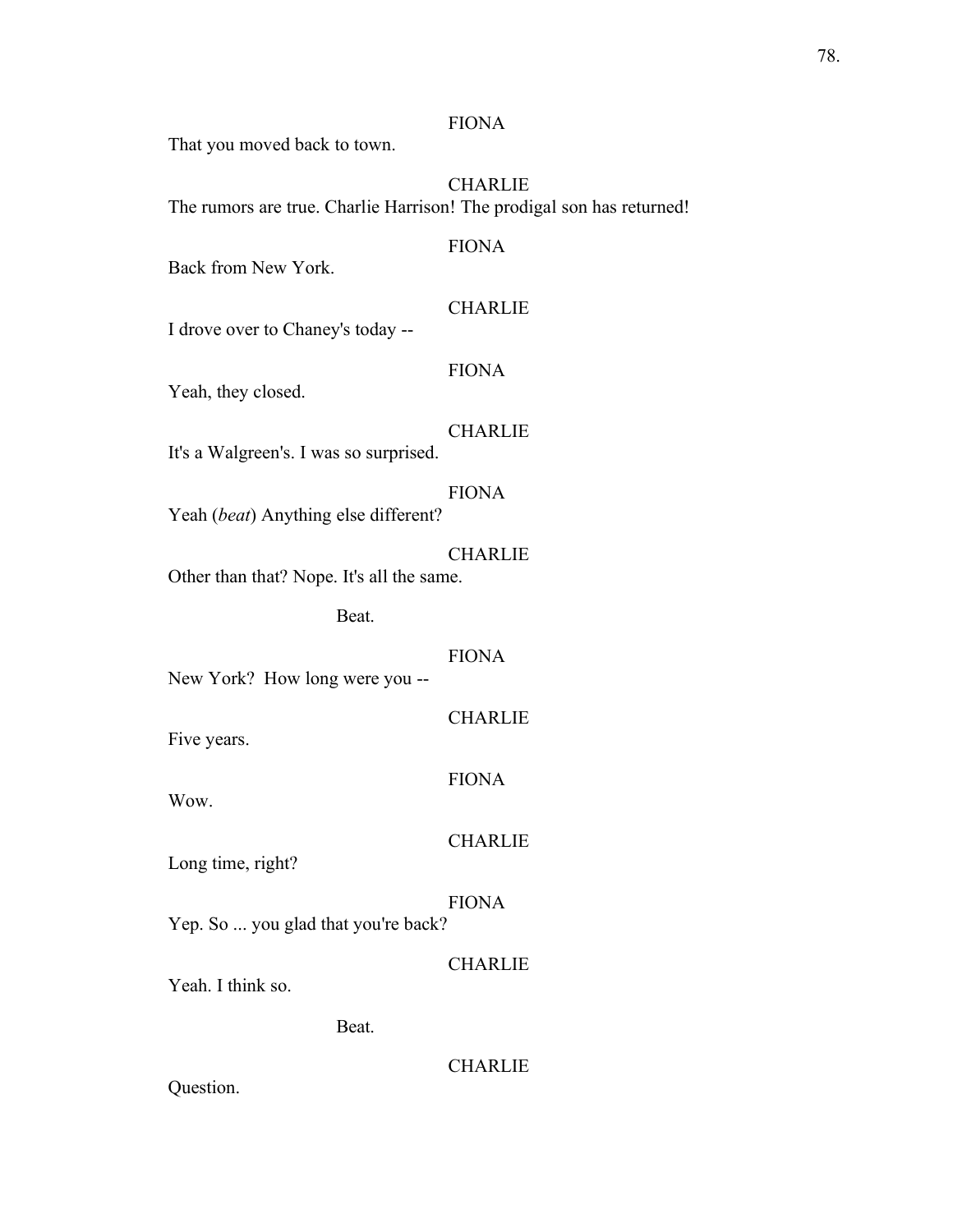#### FIONA

Answer.

## **CHARLIE**

When you were gone - like, when you were away at school - did you miss it?

## FIONA

Miss what?

## **CHARLIE**

This town. Your friends. All of this.

#### FIONA

Oh. Um ... that was a while ago.

#### **CHARLIE**

Nevermind. It was a dumb // question

#### FIONA

No, no. I just need to think about it. Did I miss it? I missed ... people, of course. Like when we dated, I always missed ... And my family. And I hated feeling like I was missing out on the stuff everyone here was as part of....

#### **CHARLIE**

Like life goes on without you?

## FIONA

Yeah. I guess that was always hard.

#### **CHARLIE**

Right. Like ... what if I hadn't left?

Beat.

#### FIONA

This one time, I think it was spring break of my sophomore year, and it must have been a really long winter or something... But my mom and I were driving down Bent Tree Road and the trees were so green, and the flowers were blooming and the air smelled so good. And I just started crying. And my mom thought something was wrong, but I was just crying because it was spring. All the trees in Chicago look dead until May. Sometimes June. And I didn't know I was missing spring until it was right in front of me.

## CHARLIE

Yep. I know what you mean. (*beat*) I will not miss the snow. Not at all.

#### FIONA

I do love the snow. Most of the time.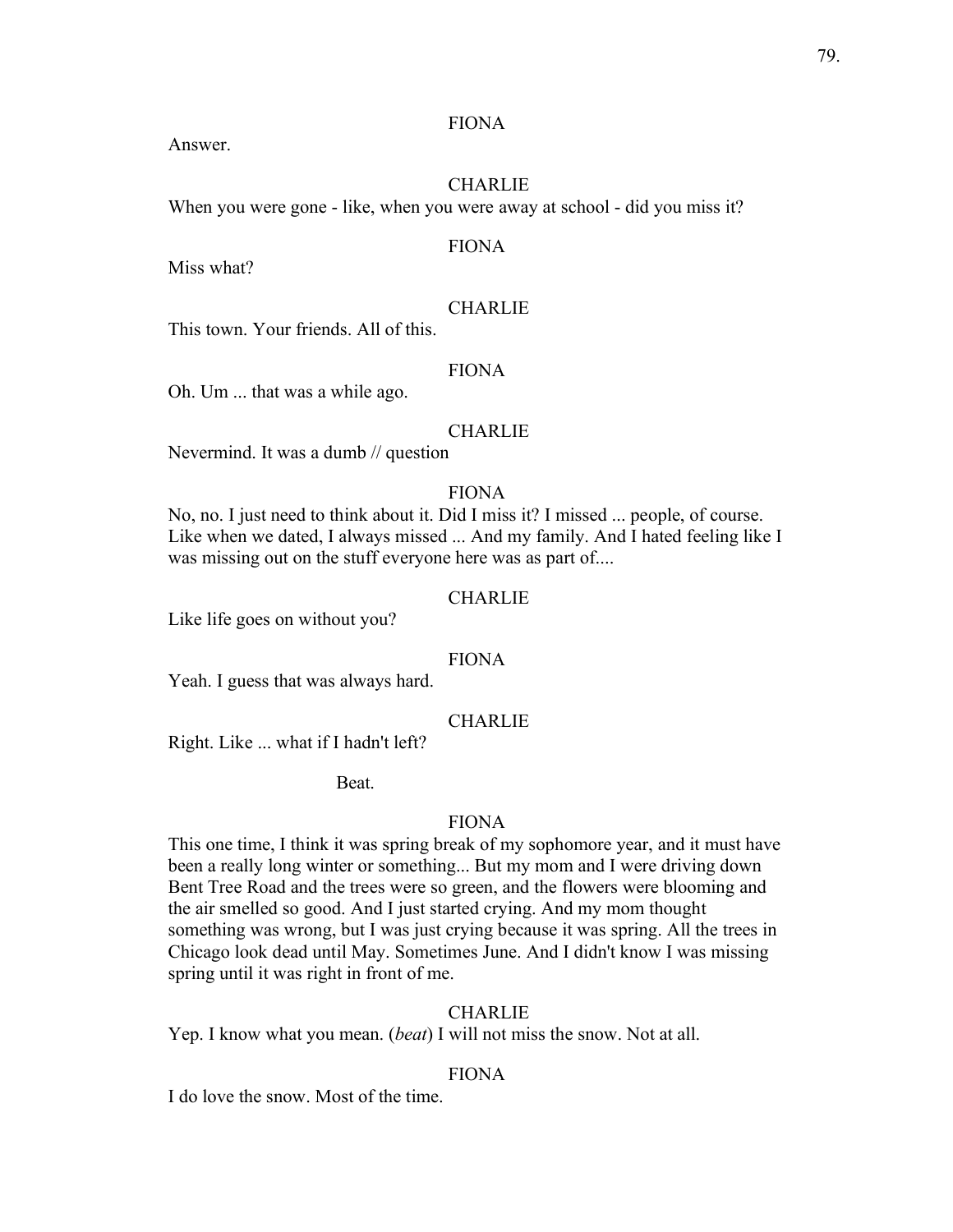Beat.

Charlie looks up.

## CHARLIE

I missed the stars. You can't see them in the city.

## FIONA

I wouldn't think so.

## **CHARLIE**

And I missed my family. And I missed this dumb town which was a shock to me. And I missed you.

The distant sound of Fiona's heartbeat.

#### FIONA

That does surprise me.

#### CHARLIE

I did --

## FIONA

What about Claire?

## **CHARLIE**

We broke up like two years ago - and I have ... not been doing so great since then. Could never really catch a break - it's been years since I went to an audition

Duke comes out to the porch.

#### DUKE

Charlie! I thought I saw you!

Fiona's heartbeat fades out.

#### **CHARLIE**

What's up, man!

#### DUKE

Get in here.

The chorus transforms. Back inside at the party.

#### **CHARLIE**

(*holding up his case of beer*) Hey!

The chorus looks up at him. They barely react.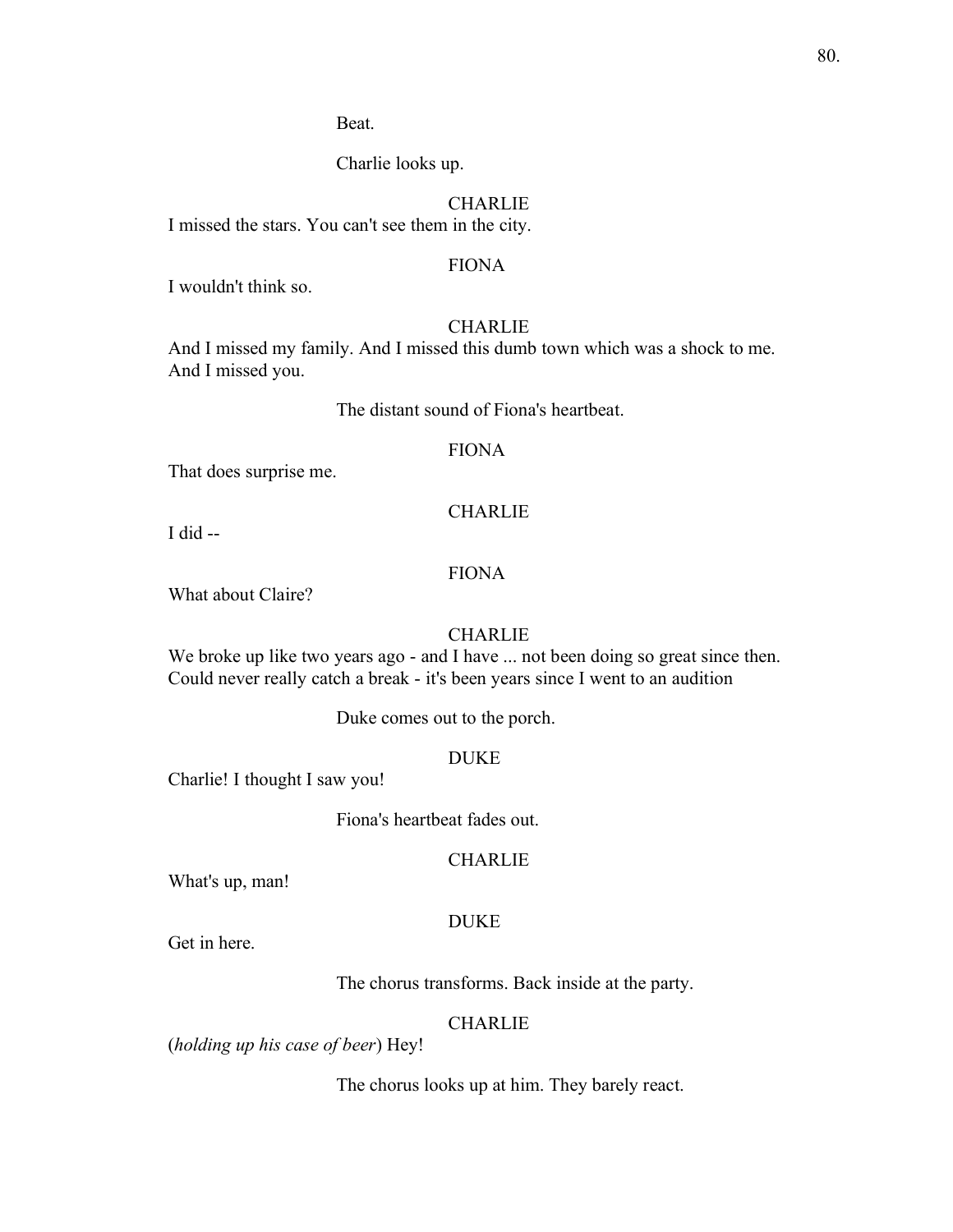#### DUKE

(*shouting*) Mary Jo! Look who's here.

## **CHARLIE**

Where is she?

#### DUKE

She's around here somewhere... (*shouting*) Amber! Come meet Charlie!

Amber joins them.

#### DUKE

This is my fiancé, Amber.

**CHARLIE** 

Nice to meet you.

## AMBER

**CHARLIE** 

This is New York Charlie?

Used to be.

#### AMBER

I've heard a lot about you.

#### DUKE

What have you been up to man?

CHARLIE Just living at home and saving some money. Working for my dad.

#### DUKE

Nice. (*beat*) You need a drink.

#### AMBER

Let me get you some wine.

All the party chorus have wine glasses now.

CHARLIE Come on, man. It's a late night. Let's do some shots.

### DUKE

It's not even midnight.

#### CHARLIE

Right - but like - for old time's sake.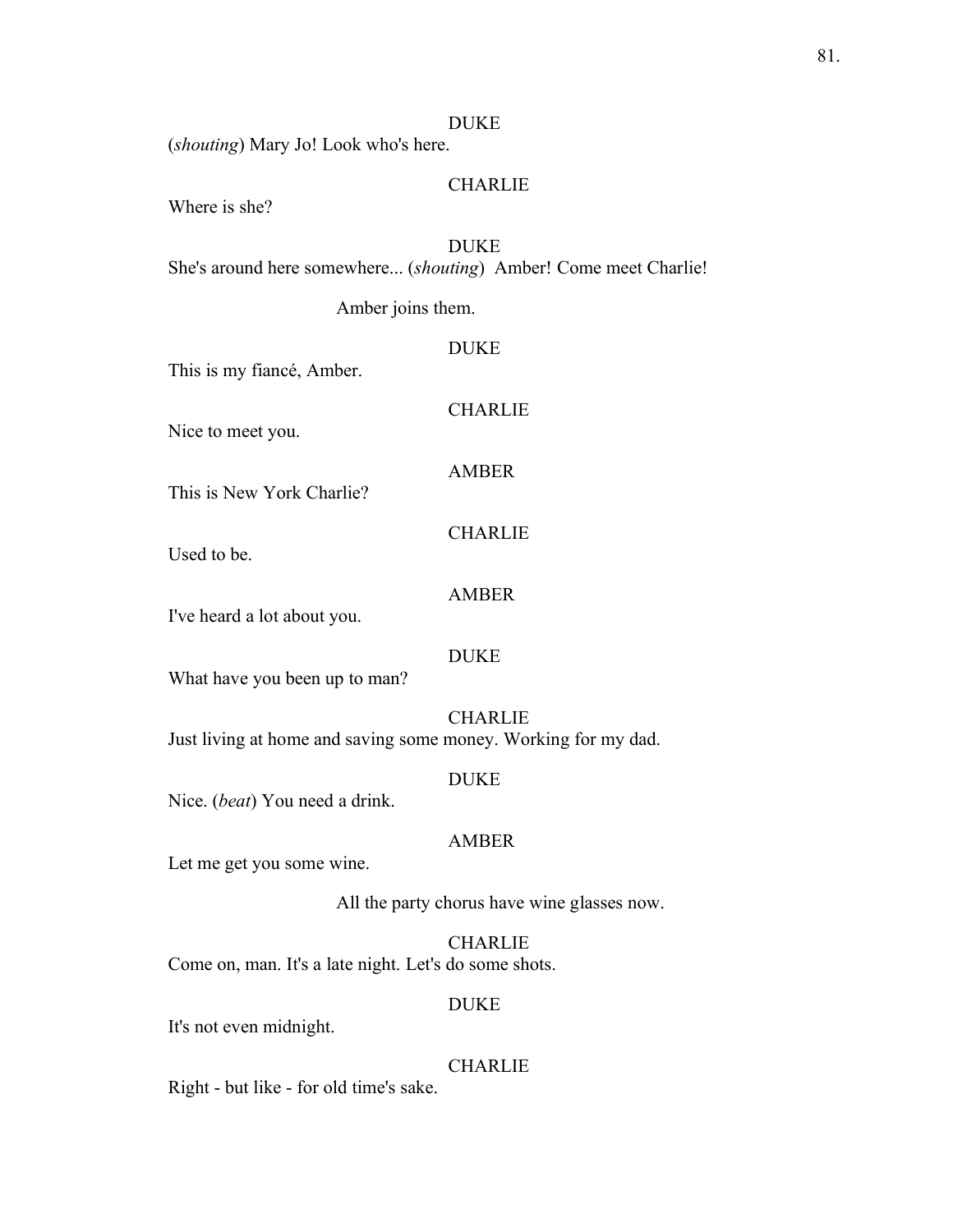#### FIONA

I have some tequila.

## CHARLIE

That's my girl.

A chorus member brings tequila shots for Duke, Fiona, Charlie.

## **CHARLIE**

Thanks, man.

#### DUKE

FIONA

Just like old times. Right, Fi?

#### **CHARLIE**

(*raising his shot glass*) To old times.

They all take their shots.

Fiona takes the glasses and walks away.

FIONA

Hey, Burke!

Yeah.

Yeah.

## BURKE

FIONA

Where's Mary Jo?

## BURKE

Maybe in the bathroom?

Charlie is plugging is iPhone into a speaker.

#### CHARLIE

Who's phone is this?

#### ROBERT

That's mine.

CHARLIE I'm gonna take over for a bit. You don't mind, do you?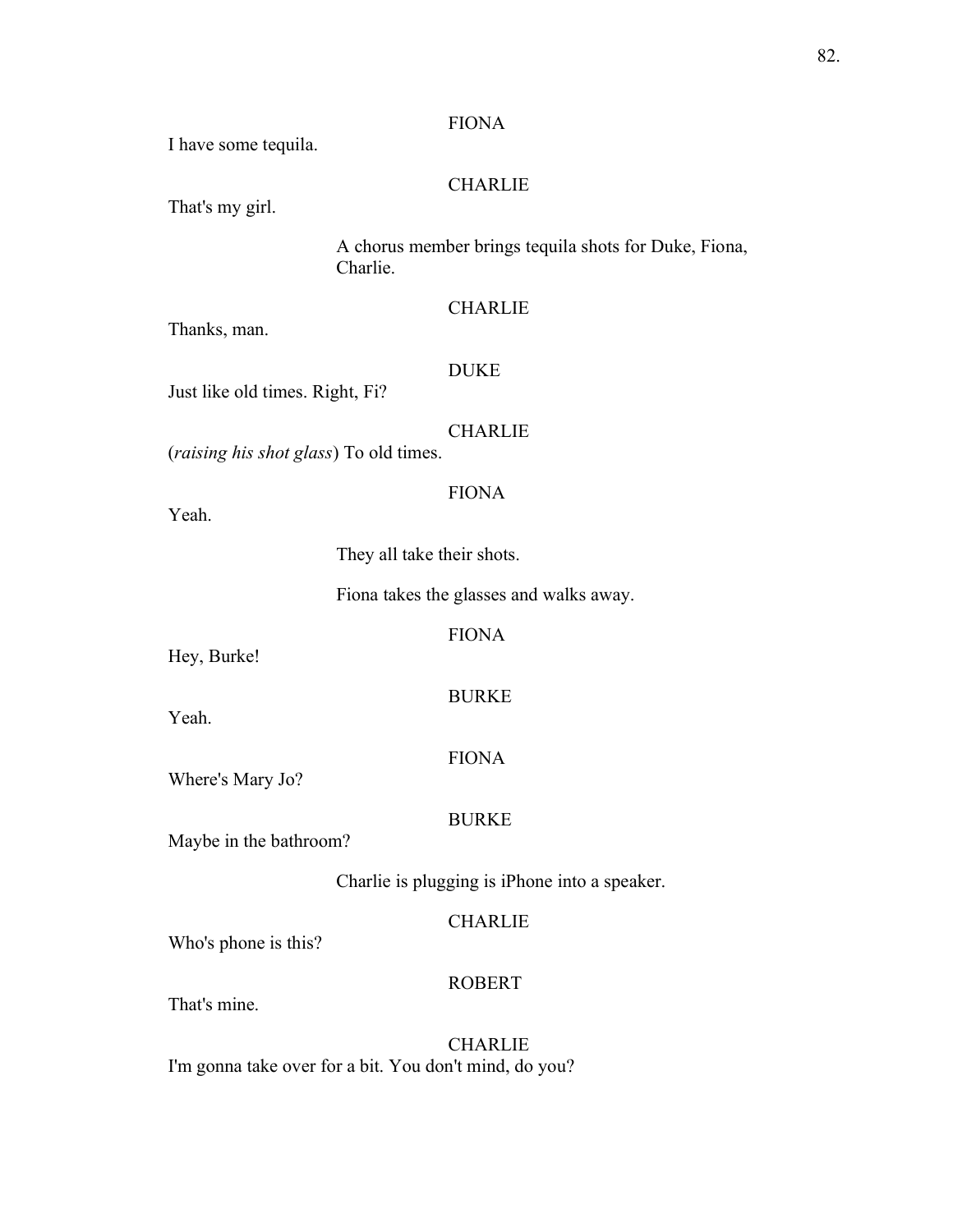#### ROBERT

Sure.

The music comes on loud, the same song from the beginning of the play.

#### AMBER

What song is this?

## DUKE

Classic!

The scene transforms.

The lights snap into focus.

The bathroom. Mary Jo pukes into a bucket.

Kendra holds her hair back.

#### KENDRA

There you go. That's it. You're okay.

Mary Jo moans a little. Fiona enters.

#### KENDRA

Fiona. Thank god!

## FIONA

Get a wet wash cloth.

Kendra does and presses it to Mary Jo's head.

KENDRA There you go, sweetheart. Does that feel better?

Mary Jo sort of nods, but she moves like a rag doll.

#### FIONA

What happened?

## KENDRA

She just said she felt sick all of the sudden.

## FIONA

Mary Jo? Mary Jo?

Mary Jo moans a little more. Fiona pets her reassuringly.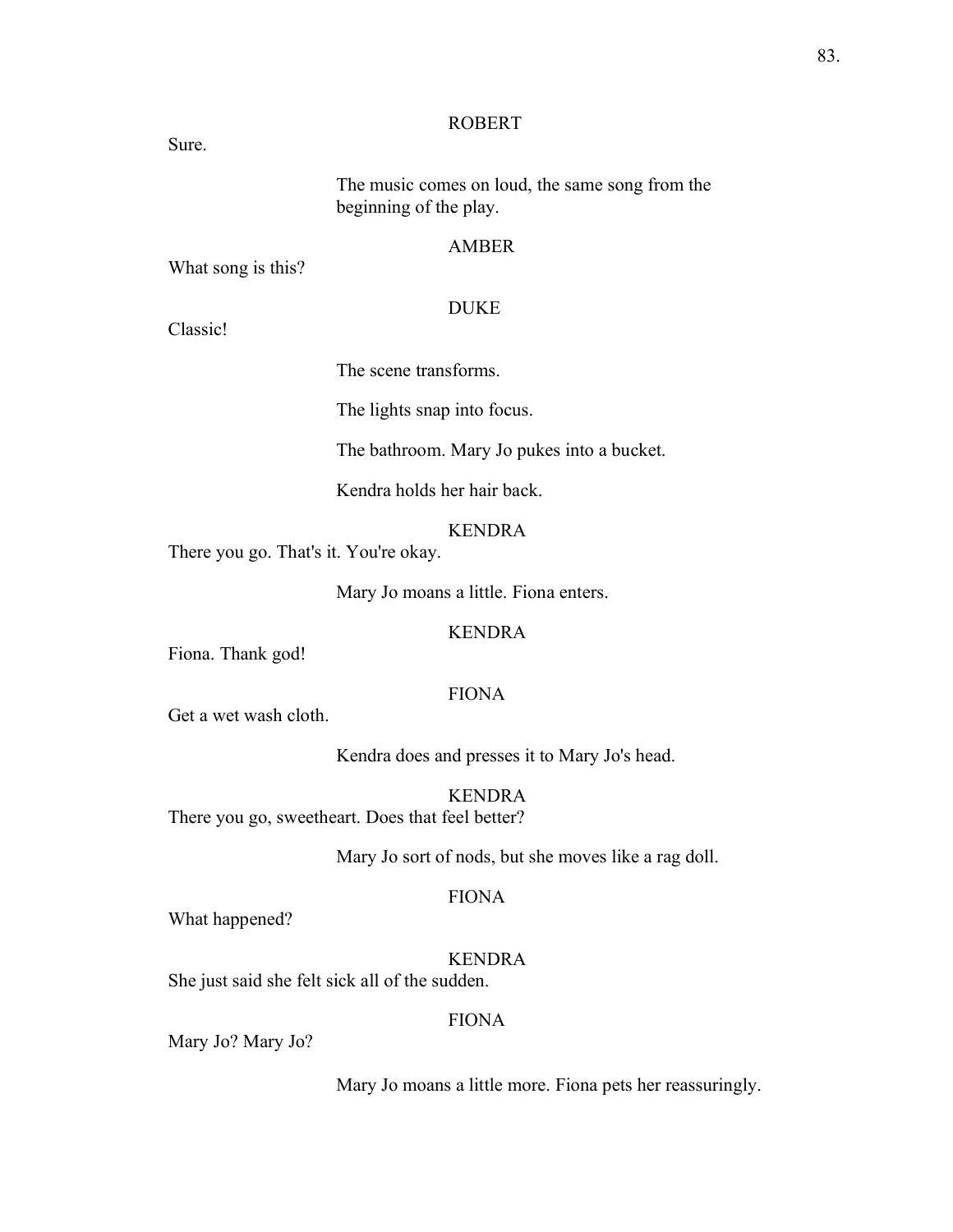#### MARY JO

Oh no ... Did I ruin the party .... ?

Mary Jo whimpers.

## FIONA

No. Not at all. Everyone's having a really good time. Right, Kendra?

Fiona gives her a look.

## KENDRA

Yep ... it's always a great party here.

## MARY JO

I'm so sorry ....

Mary Jo throws up into the trashcan. Fiona watches.

## FIONA

There. Do you feel better now?

#### KENDRA

Yeah ... she looks better already.

Kendra starts to leave.

## FIONA

Wait - do you know how much she drank?

#### KENDRA

Nope. But I'm guessing, a lot?

Kendra joins the party chorus.

#### MARY JO

(*mumbling*) I gotta lay down.

#### FIONA

(*overlapping*) Where you goin' honey?

#### MARY JO

(*flopping/falling over*) I need to lay down.

## FIONA

Watch your head ...

MARY JO

Ow.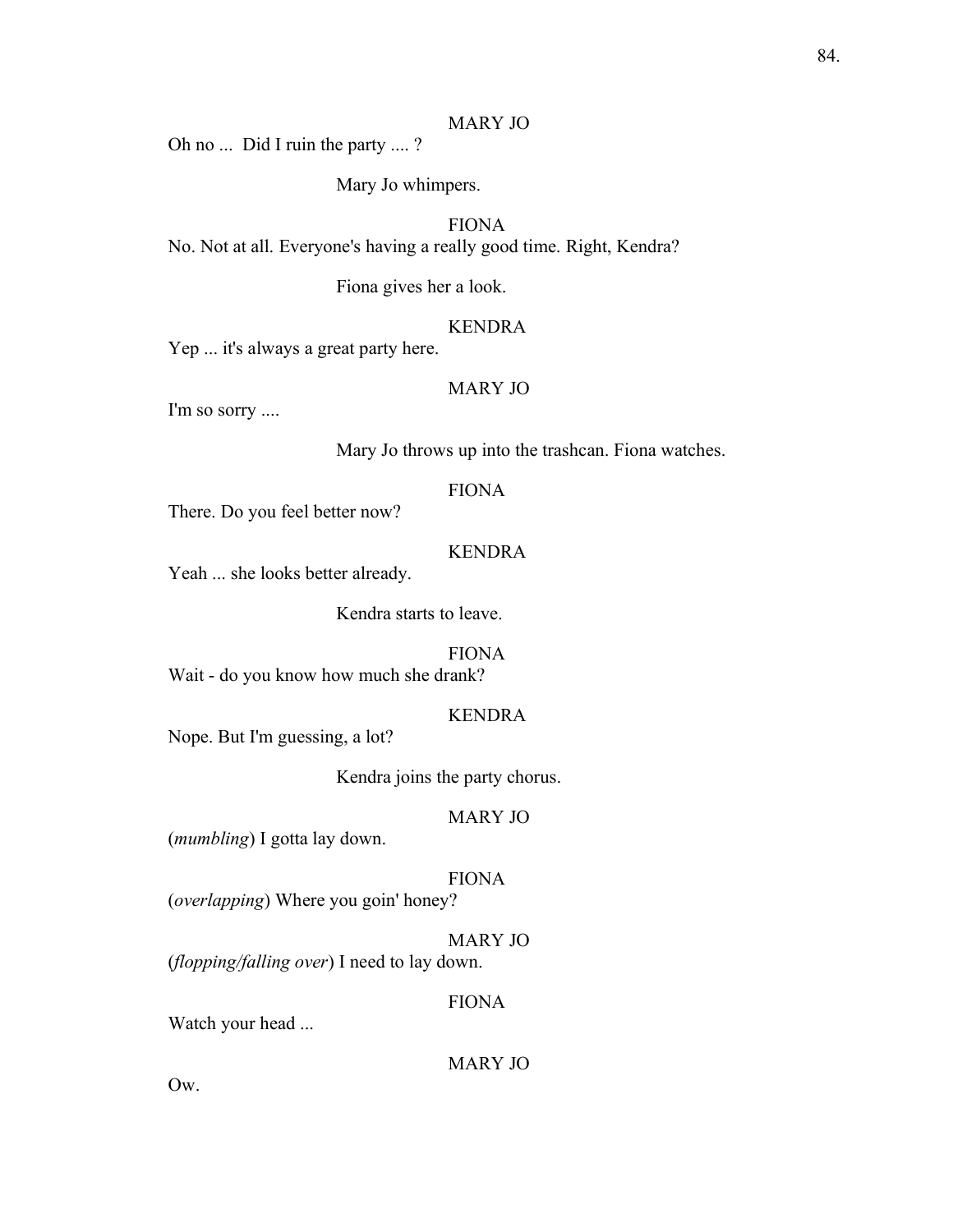#### Mary Jo lays on the floor.

#### FIONA

Yeah, okay. I guess you can - lay down there. (*beat*) What did you drink? Huh? You never puke. (*beat*) I'm kinda mad at you right now. You invited Charlie and he's taking tequila shots with Duke like no time has passed at all ... which is insane because a lot of time has passed... and I want to say that things have changed but I'm not really sure that they have. Not for me.

Sometimes, I feel like I go into this trance or something. Like, suddenly I'm driving to work and I won't remember leaving the house or getting in the car. Or if I brushed my teeth or not. Autopilot or something. And I don't know how long it goes on like that. Just on autopilot. Going through the motions and ... well, that's really fucking scary. Because all this **time** has passed and I don't know why I'm doing any of it.

#### She looks at Mary Jo. Mary Jo doesn't move.

#### FIONA

Okay, sit up. Let's clean you up.

Fiona tries to pull Mary Jo up to sitting but she can't.

#### FIONA

You can't sleep on the bathroom floor.

Mary Jo doesn't move.

#### FIONA

Mary Jo? Can you open your eyes for me? Huh? Can you wake up for me?

Duke comes in.

#### DUKE

Everything okay?

#### FIONA

Duke - she's // not talking.

DUKE (*overlapping*) Mary Jo, shit. What the hell?

#### FIONA

She's puked // a couple times.

#### **DUKE**

How much did she drink?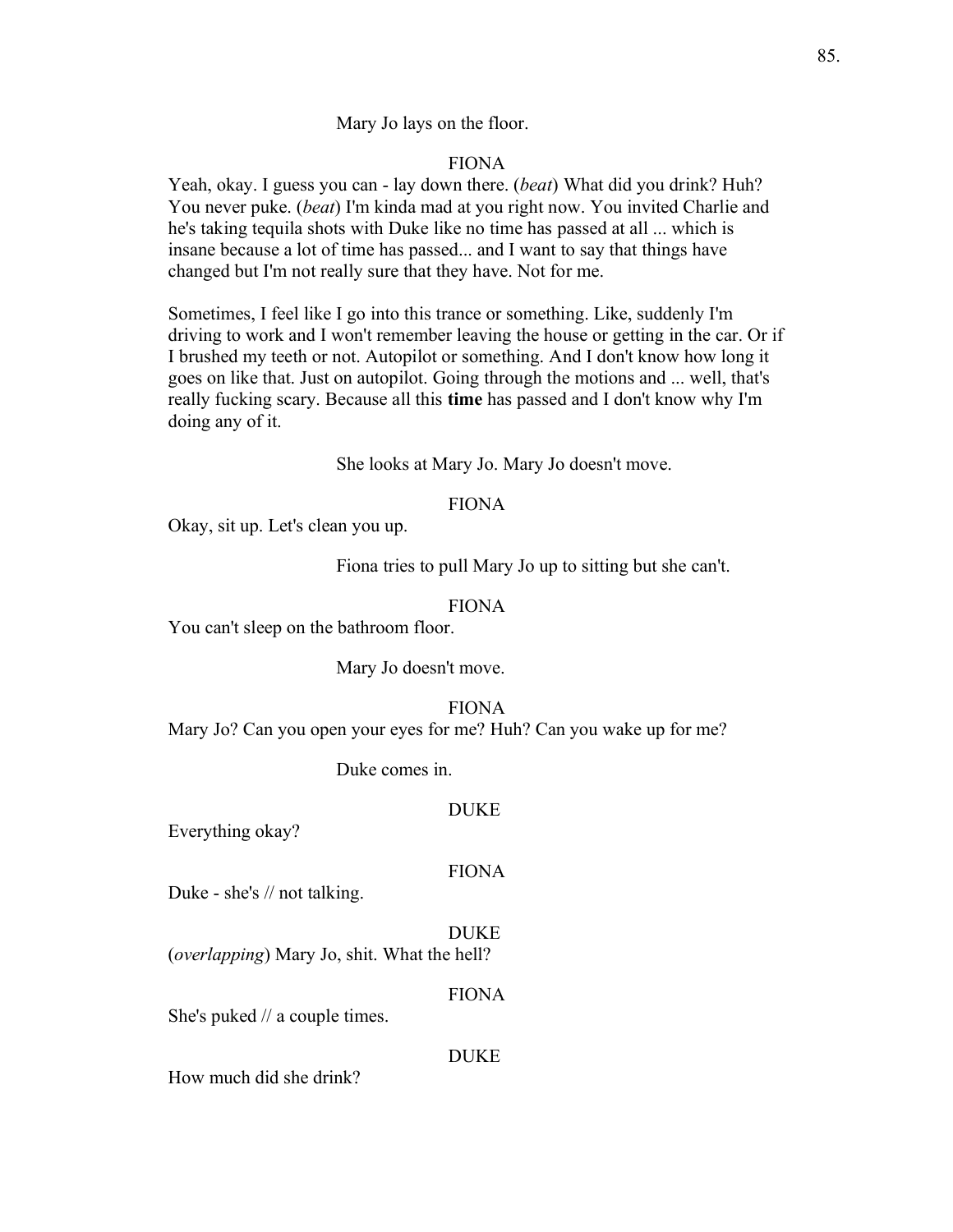FIONA

I don't know (*gently tapping Mary Jo's face*) ... Mary Jo, honey. Time to get off the floor.

DUKE Do you think she took something? Or is // she just drunk...

#### FIONA

What // would she take?

## DUKE

Mary Jo. Get up.

Duke tries to pull Mary Jo's arm.

## MARY JO

No. Nono.

#### FIONA

Mary Jo. You have to get up.

#### DUKE

Just hang on.

Duke leaves.

#### MARY JO

I wanna sleep ...

## FIONA

No. Time to get up.

Charlie appears in the bathroom.

#### CHARLIE

Oh no. Jo-jo! What happened?

## FIONA

I've never seen her like this.

## CHARLIE

She just needs to sleep it off.

Mary Jo moans a little.

#### CHARLIE

Come on, I can help you take her to her room.

Charlie goes to help Mary Jo off the floor.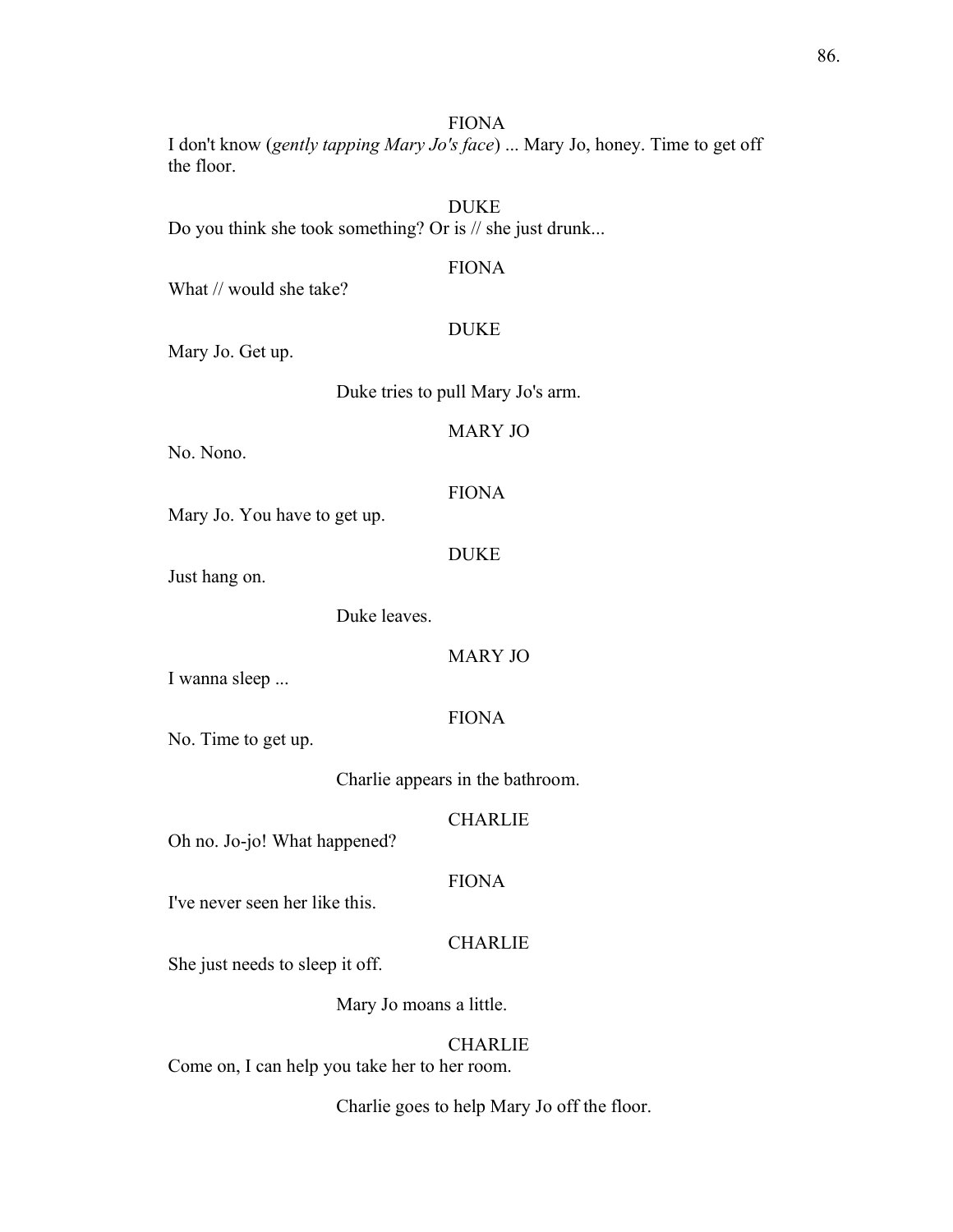#### FIONA

Charlie, what the hell?

Duke returns with a prescription pill bottle.

DUKE

These were in her room. Did she take some tonight?

## FIONA

I've never seen those.

#### **CHARLIE**

Y'all are overreacting.

## FIONA

(*tapping Mary Jo's face*) Mary Jo, open your eyes. Please, you're kinda scaring me.

Mary Jo moans slightly. Still dead weight.

DUKE

Did you take something? MJ, did you take these?

FIONA

Can you throw up anymore? Huh?

#### DUKE

You gotta tell us.

MARY JO (*head lolling from side to side*) I can't. I can't.

#### FIONA

Should I call 911?

## **CHARLIE**

Mary Jo - get up.

#### DUKE

I don't know ... I've never seen her like this.

## FIONA

I don't know what to do.

No one wants to make a decision.

Red lights flash. Sirens sound.

The party chorus move towards them and surround Mary Jo and Fiona.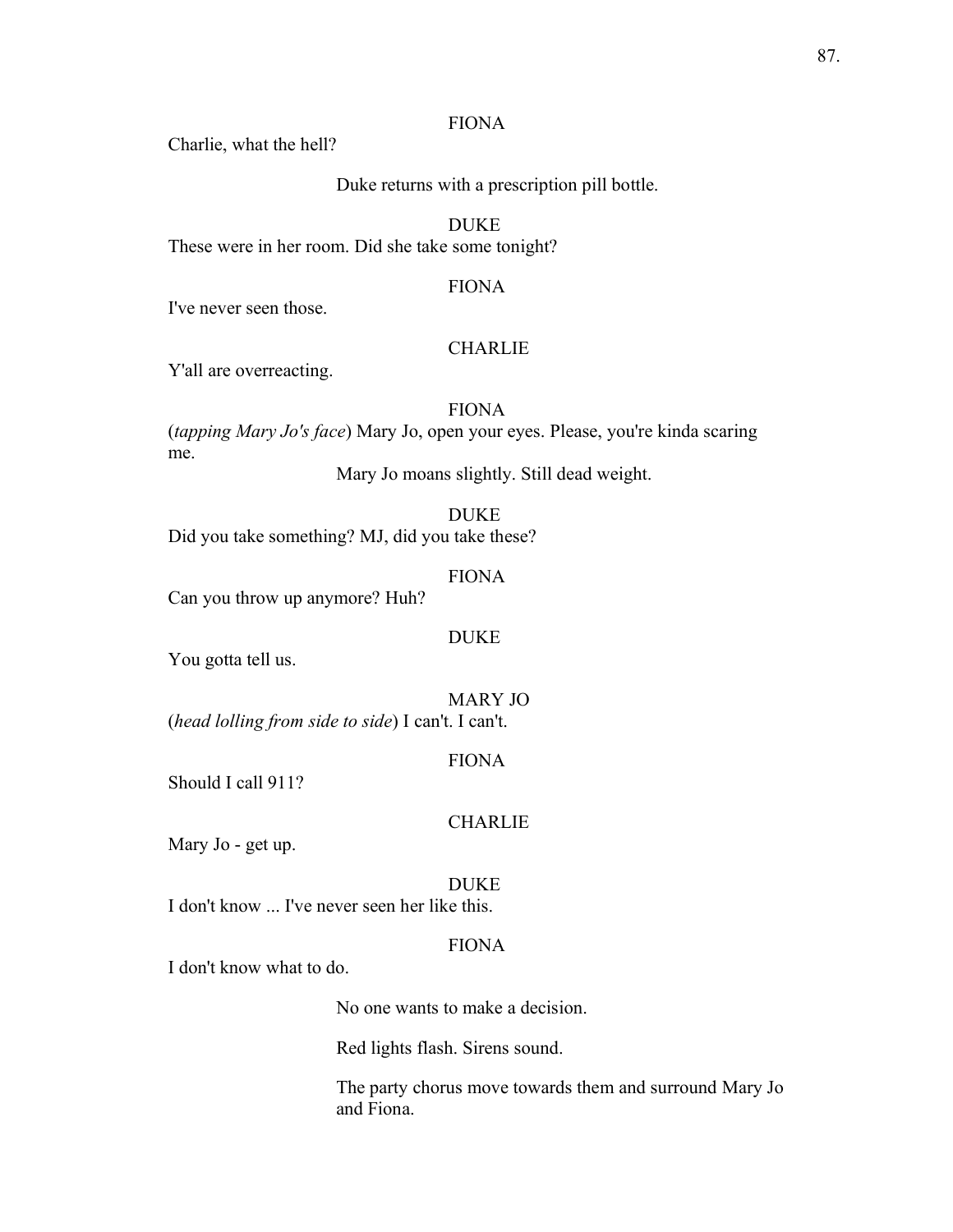The ensemble slowly exit the stage.

Fiona is left alone onstage wearing a coat.

Fiona is lost in a memory.

The sound of an elevated train. Cold light. We are no longer in Mississippi.

Mary Jo enters, also in a coat.

MARY JO I can't believe that guy dipped me! Has that ever happened to you before?

## FIONA

Never!

## MARY JO

(*overlapping*) What a night.

#### FIONA

Your face!

MARY JO My life flashed before my eyes and you stood there laughing.

| I saved you. |
|--------------|
|--------------|

FIONA

MARY JO

Sure. Whatever.

Beat.

It is so fucking cold!

That coat is too thin.

MARY JO

MARY JO

FIONA

You don't like it?

FIONA It's cute, but it's not warm. I said 'pack warm clothes'.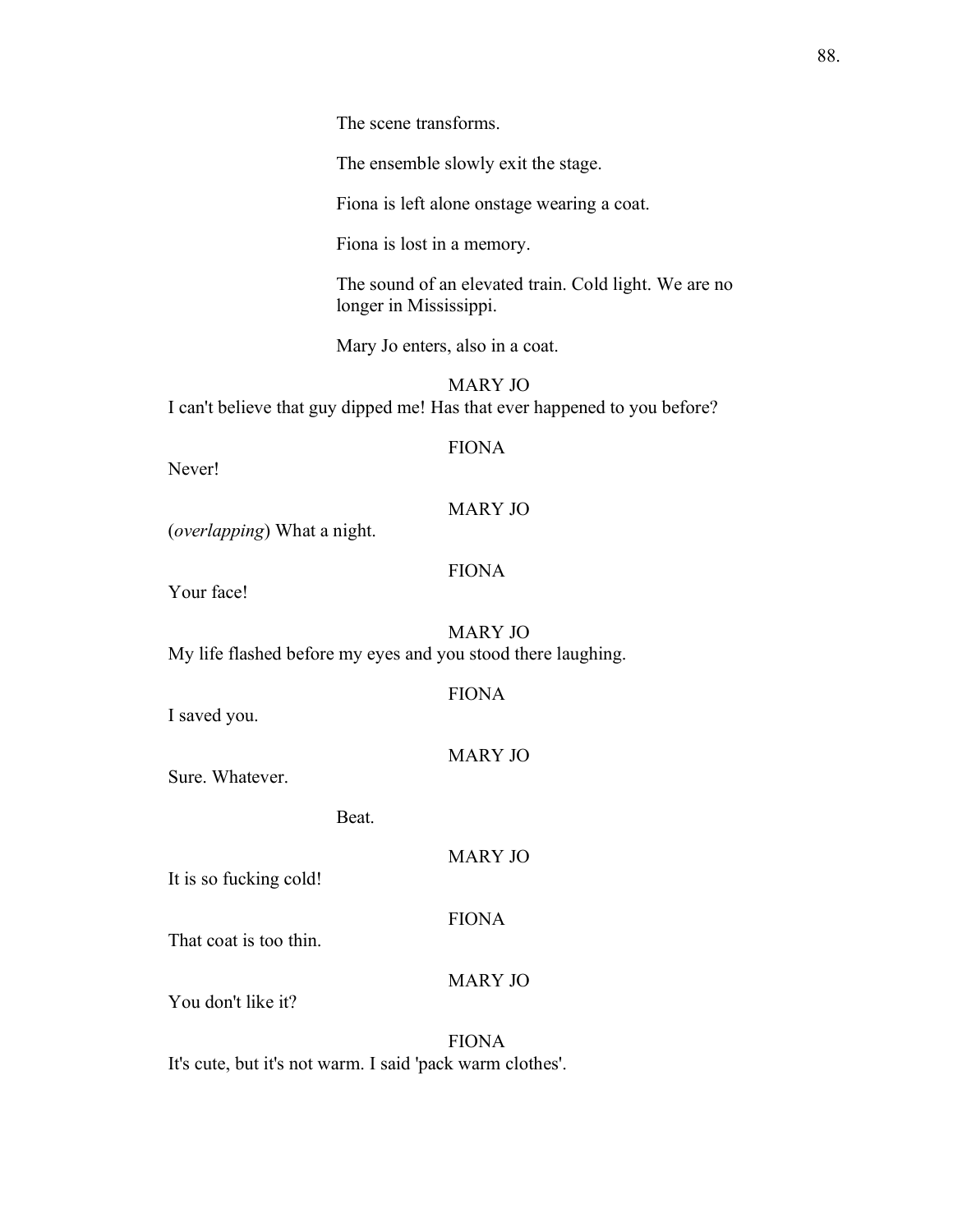MARY JO I thought I did ... I mean, it's November! FIONA Are you hungry // I'm hungry. MARY JO Starving!! FIONA There's an IHOP on Halstead. You like pancakes? MARY JO I fucking LOVE PANCAKES! FIONA Ok, let's walk. MARY JO Walk? FIONA It's not far. Mary Jo stops her before she can walk off. MARY JO I'm having a really good time. FIONA Me too. MARY JO It's nice to get away. I'm so glad I came to visit. FIONA Yeah? MARY JO Except that it's too fucking cold! (*looking at the sky*) Holy shit! FIONA What? MARY JO (*overlapping*) Is that snow?

FIONA Oh wow. yeah. I didn't know // it was gonna snow.

## 89.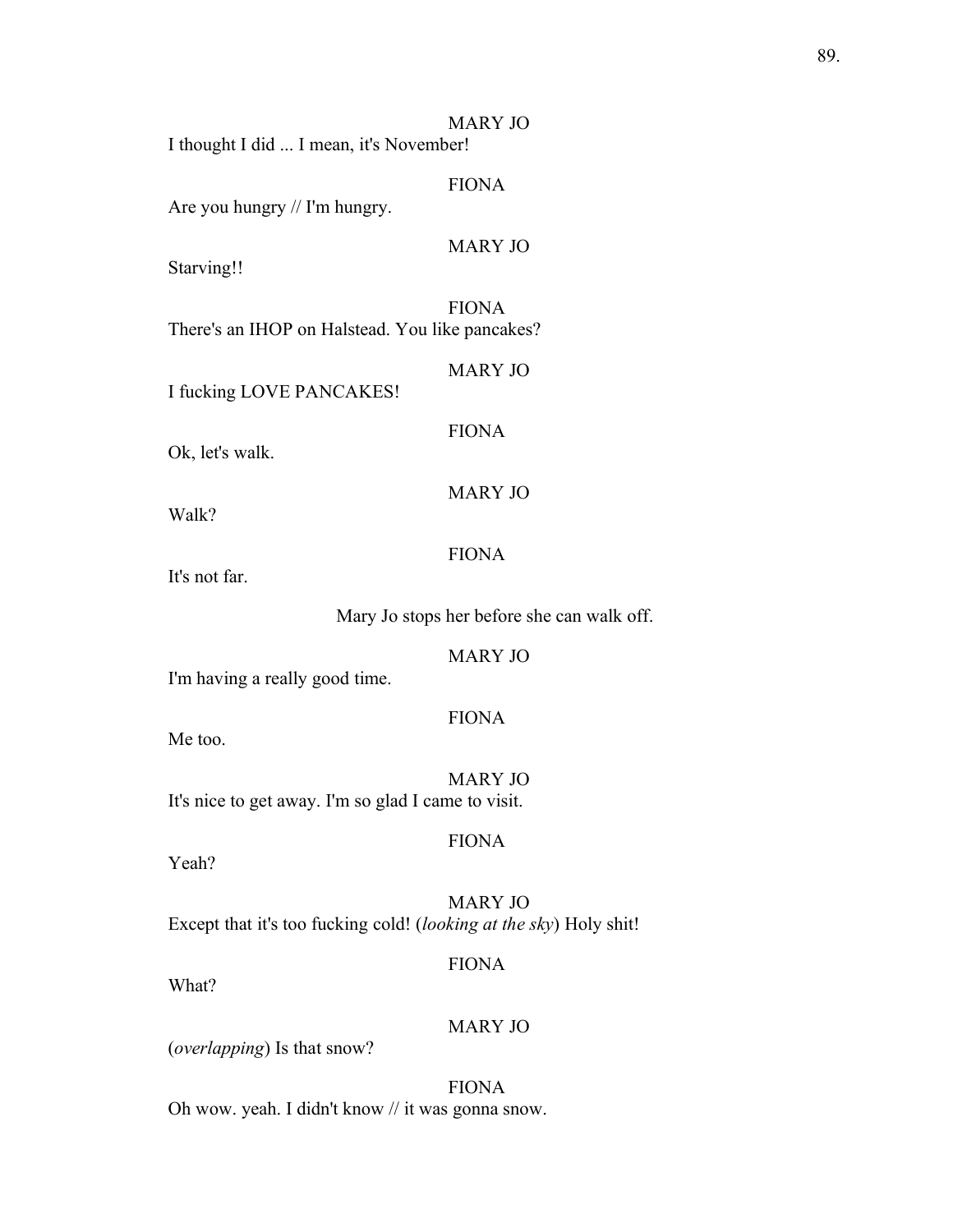## MARY JO

It's snowing. In November.

I love the snow. It's pretty.

## MARY JO

FIONA

I think my teeth are chattering.

FIONA

Shhh --shhh. Listen.

## MARY JO

What am I listening for?

FIONA

It just sounds like ... snow. (*she listens*) There's a kind of quiet when it snows.

Beat. They listen.

## MARY JO

That's great, but I cannot feel my toes.

FIONA (*looking down)* Yeah, those shoes are going to get soaked.

#### MARY JO

My shoes!!

FIONA

We'll put them by the radiator when we get home.

MARY JO You're lucky your my best friend. I don't ruin my shoes for just anyone.

FIONA Tomorrow, we can get you a new coat. So you don't freeze your ass off.

Beat.

## MARY JO

This place really suits you.

FIONA

What? I don't know what I'm doing // I'm just ...

## MARY JO

Well, duh. I certainly don't know what I'm doing. I'm twenty-one and do my laundry at my parents house. What the fuck do I know?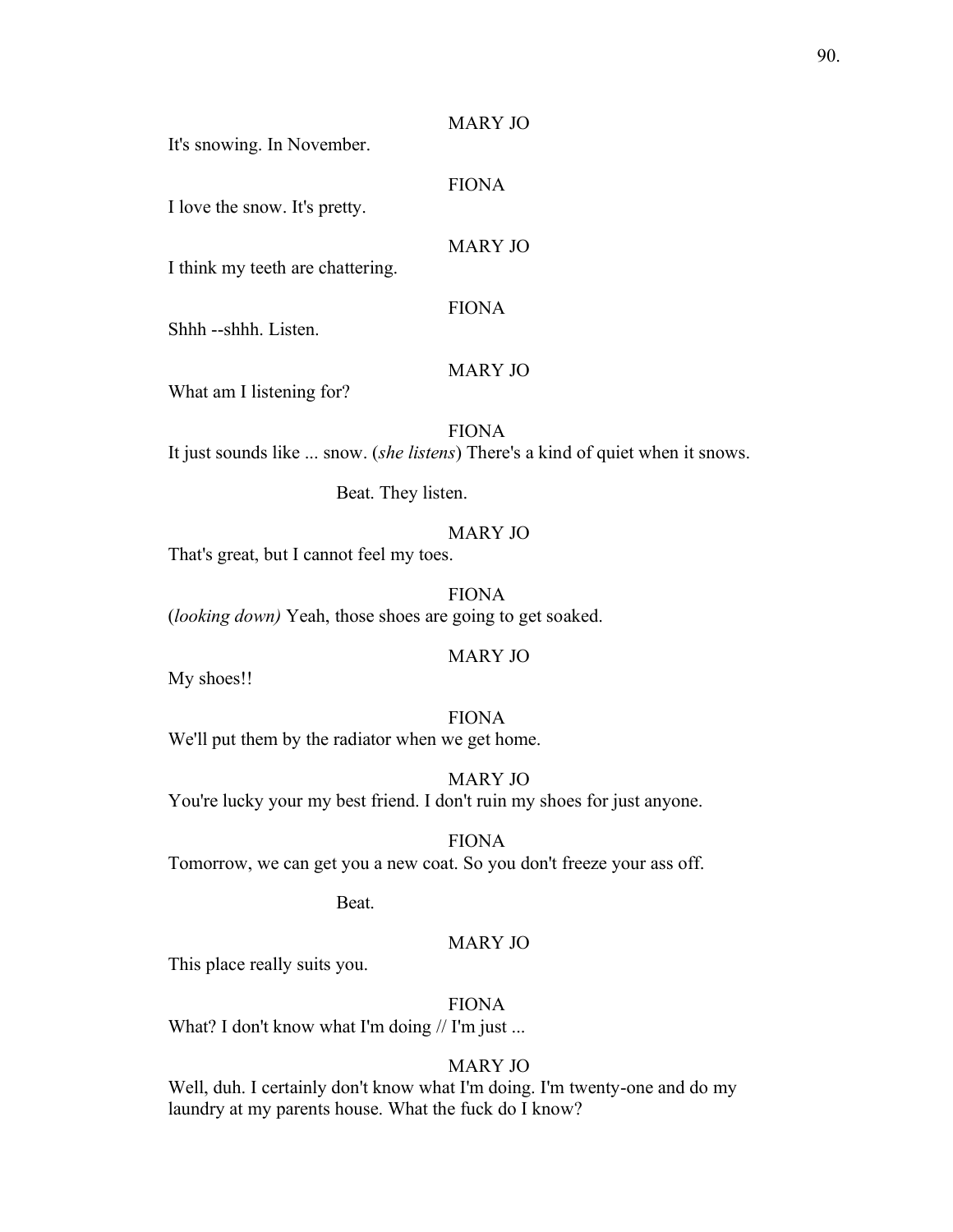#### FIONA

I think about home sometimes... A lot. What you and Duke and --

#### MARY JO

(*interrupting*) And Charlie?

## FIONA

Yes, and Charlie - think about what y'all are up to. Like maybe I'm missing out on something.

#### MARY JO

You aren't missing out. You have an IHOP that's open at two in the morning!

FIONA I just thought everything would feel different...

#### MARY JO

I'm really proud of you.

### FIONA

Shut up ...

## MARY JO

No, I mean it. And yes, I'm drunk, and I say things like this when I'm drunk.

#### FIONA

You say lots of things when you're drunk.

#### MARY JO

But I mean it. You're here. You aren't back home. You're figuring things out --

## FIONA

I don't have anything figured out --

## MARY JO

Who cares. You're trying. Not everybody does that.

#### FIONA

I'm terrified I'm messing everything up.

## MARY JO

We all are. Cause it's scary. Look, lots of people back home stay in town, get married, have a family, blah, blah, blah. That's the life they always wanted. They're the lucky ones.

#### FIONA

You think they're lucky?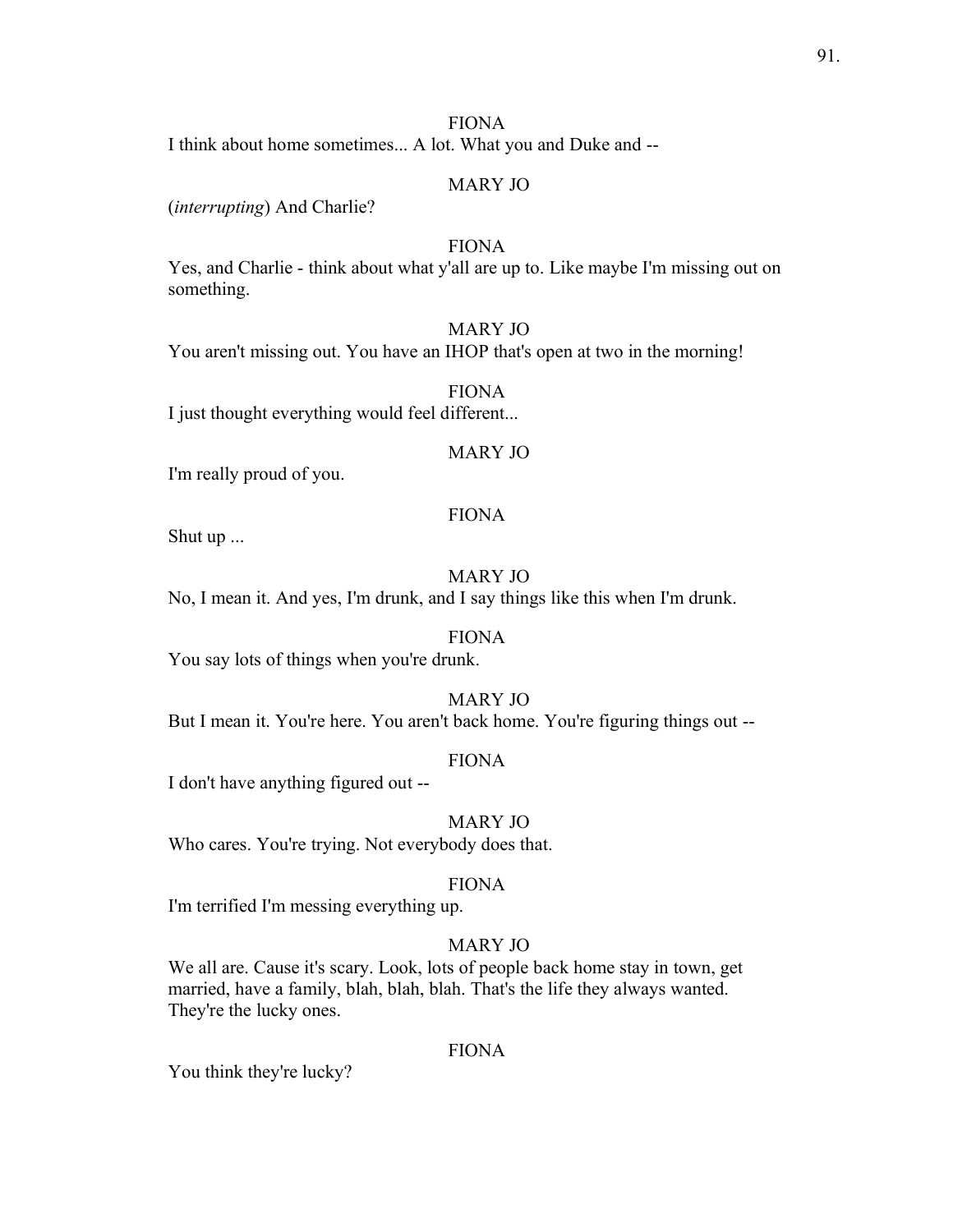#### MARY JO

Yeah, cause they're happy. They got what they wanted. They're not like us. They don't have that thing inside that's screaming that there's something more for them. So we can listen to that voice. We can try to do something different. Go away to big fancy college in Illinois for example.

## FIONA

Shut up.

#### MARY JO

Or we can be like everyone else. Do what's expected. Never take a risk. Try to be happy with some kind of picket fence fantasy. But we'll always wonder what could have been. What we could've done different.

## FIONA

I just want to be happy.

#### MARY JO

You seem happy here.

FIONA

Maybe.

They stop and look up.

## MARY JO

You're right. Snow can be pretty.

A quiet moment between them.

The snow falls.

The sound of crickets and cicadas fade in slowly.

The chorus reenter. Mary Jo is pulled away.

The snow stops.

## FIONA

Never have I ever ...

Mississippi night. Crickets. Cicadas.

Fireflies everywhere.

Fiona tries to catch one.

The chorus surround her, softly speaking.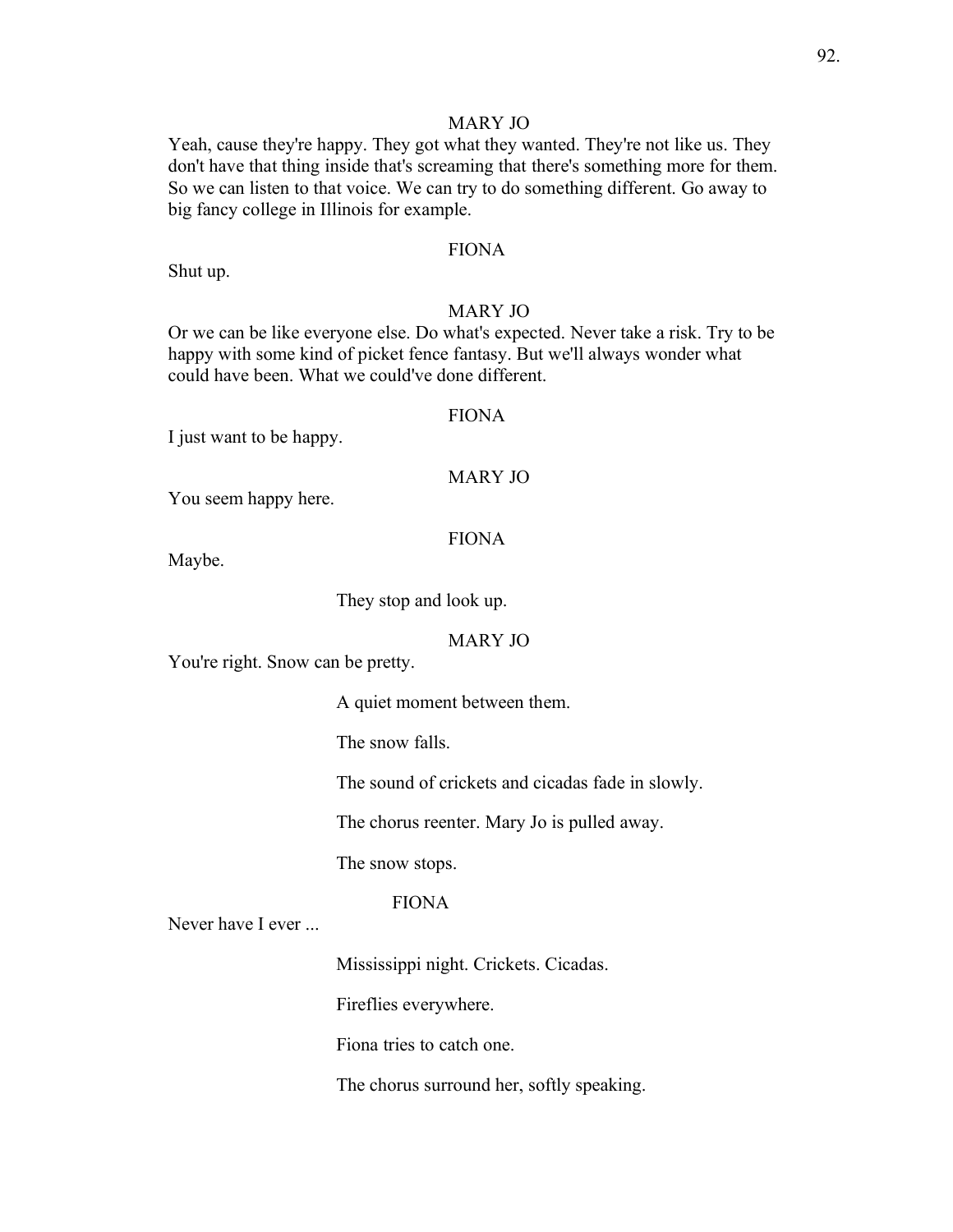#### **CHARLIE**

Right now is like ... limbo. In between.

#### AMBER

What game is this? I don't know the rules --

#### MARY JO

Duke look who's here!! Fiona has returned!

## **STEVEN**

Don't you have to say something you haven't done?

#### DUKE

Just like old times. Right, Fi?

Fiona closes her hands. She looks inside. She caught nothing.

#### TOMMY

I'll be around. It's better than going back home.

#### SARAH JANE

Just wasting time.

#### KENDRA

Everyone's having a really good time. Right, Fiona?

#### FIONA

I'm having fun.

## **CHARLIE**

Like the moment before something big. The moment before your life really starts. Nothing but potential.

#### MARY JO

So, is the party over?

The fireflies fade out. Only the light in the mason jar is still lit up. Fiona retrieves the jar.

The Party Chorus begin to exit slowly.

## MARY JO

What should we do tonight?

## SARAH JANE

You having people over?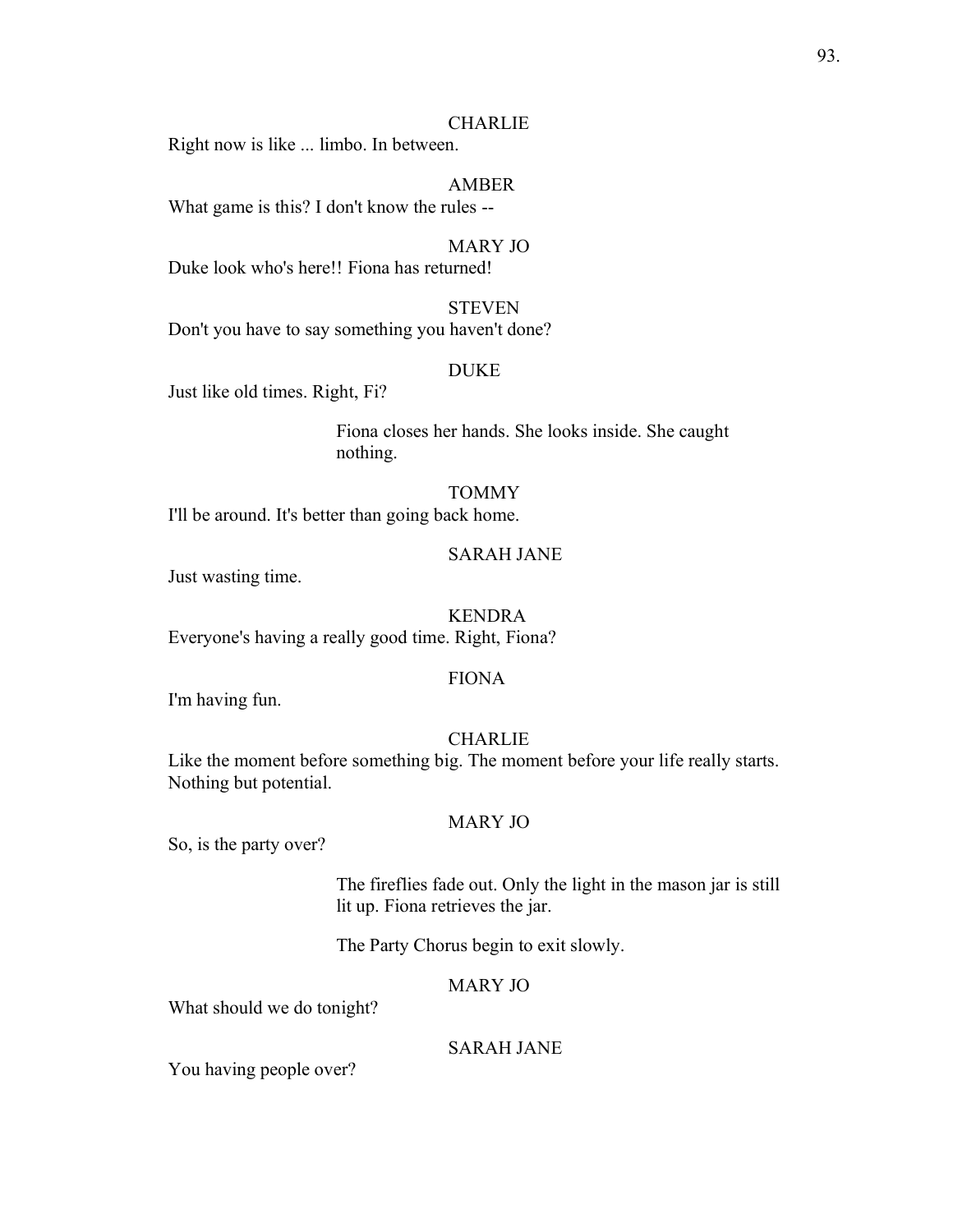# Should we late night? AMBER I have wine. DUKE We have beer, too. Fiona studies the mason jar. ROBERT It's last call. KENDRA I gotta close out my tab! BURKE Mary Jo, you coming? MARY JO Just a second.

**STEVEN** 

Mary Jo types a text on her phone.

Fiona gets a text message on her phone. She reads it aloud.

## FIONA

Late night?

Fiona types a response.

MARY JO

(*reading the text*) Not tonight. Catch you later.

Mary Jo smiles and exits.

Fiona opens the mason jar and releases the firefly.

She watches it fly away.

Fiona looks out into the audience. She takes a breathe, then walks out of the theatre.

END OF PLAY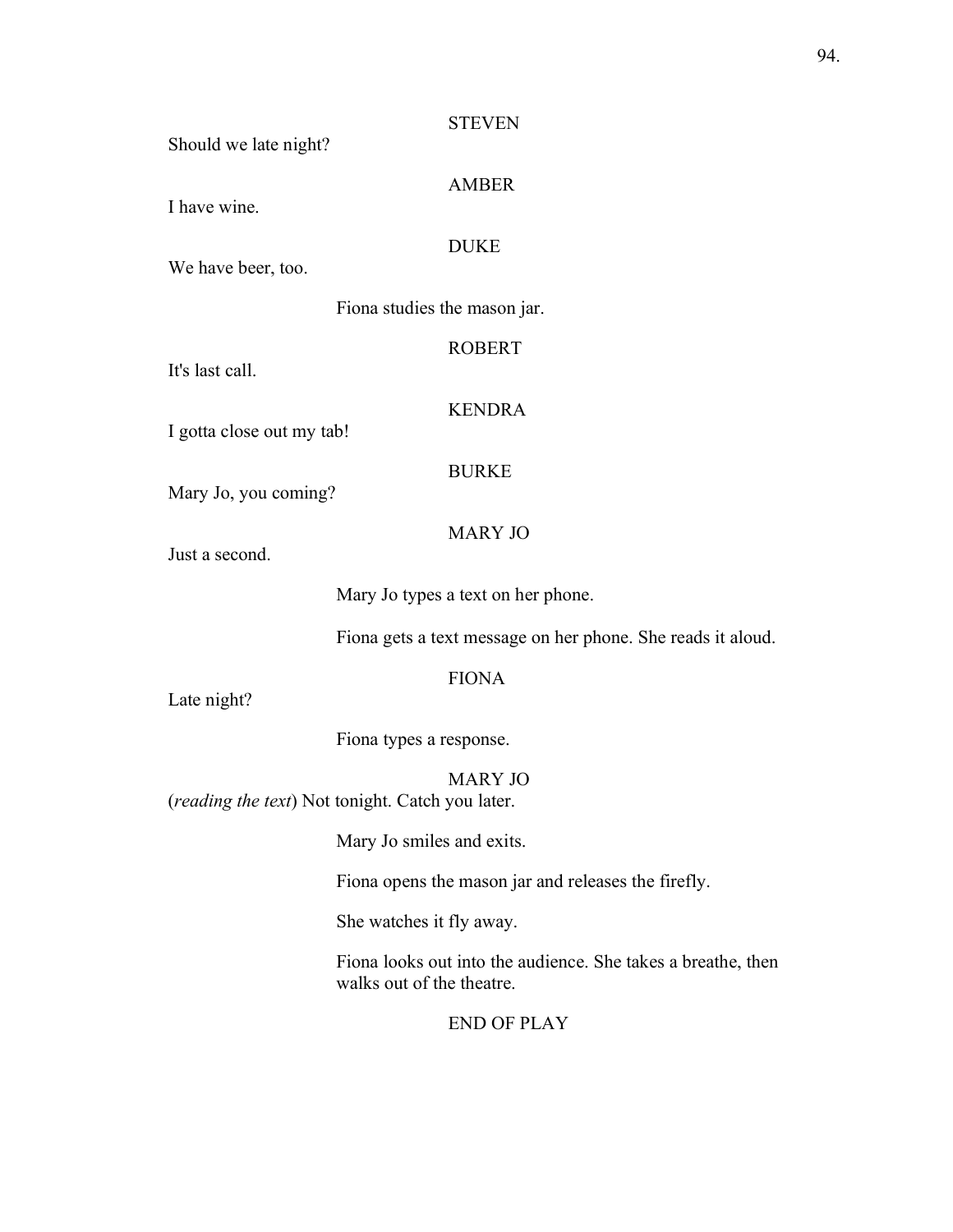#### **AFTERWORD**

#### *Introduction*

As an MFA candidate at the Hollins Playwright's Lab, I found myself asking similar questions again and again: What kind of plays do I want to write? What productions am I dying to be a part of? What stories am I eager to show an audience?

Over the past five years, I've participated in productions large and small, from delightful entertainment to depressing drama. Whether it was Summer Festival in Roanoke or another stage manager gig in Chicago, I kept wondering what *excited* me. My theatrical tastes have always been varied and eclectic, and the plays I wrote in the Hollins MFA program were just as wideranging. My first summer at Hollins, Bonnie Metzgar told us, "As an artist, find what you are interested in and run towards it." One of the first lessons I learned in graduate school, but arguably the most important.

I spent my time at the Playwright's Lab learning about structure, analysis, and theory. But after the countless writing assignments, assigned readings, and workshop presentations of so many plays, the most important discovery I made was my own voice as an artist. My thesis play is the culmination of my entire experience at Hollins. *The Velvet Ditch* is a play I can honestly say represents my individual voice as an artist; a voice that I will continue to refine and question for the rest of my artistic career.

#### *The Idea*

I have always had a love/hate relationship with my hometown of Oxford, Mississippi. Family and hometowns have given countless writers inspiration that can fuel an entire career. So, maybe it was inevitable that I would write about it in a play. In *The Secret Life of the American*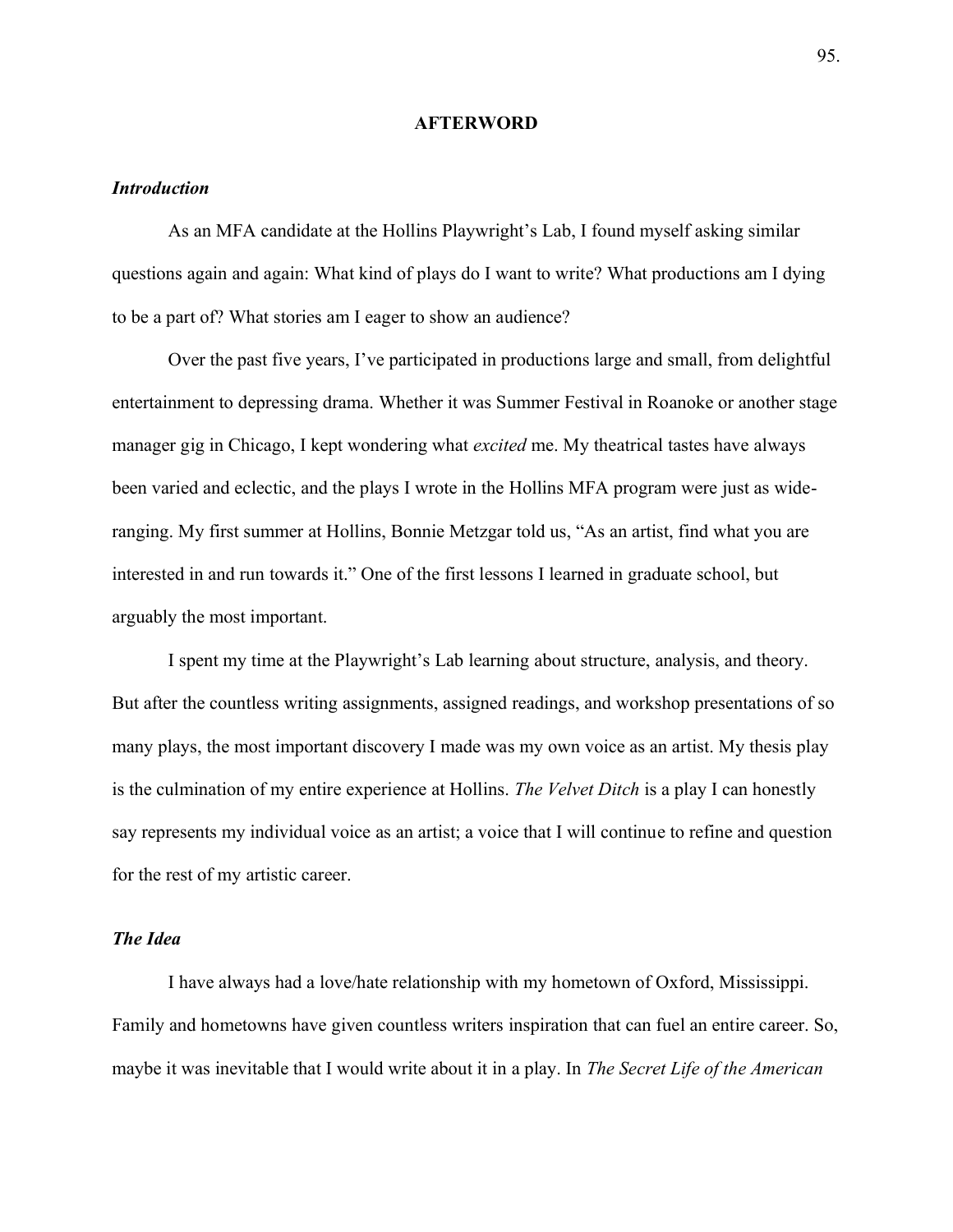*Musical*, Jack Viertel posits that many writers of plays or musicals cultivate their own memories for writing:

> Andre Bishop, Lincoln Center Theater's artistic director, began his career running Playwrights Horizons, which was dedicated to discovering and producing important new writers. Bishop said in an interview that every young playwright has a play in him that could be called *The House I Grew Up In.* In this sense, *The Music Man,* which could have been called *The Town I Grew Up In*, is a close cousin of works as diverse as *The Glass Menagerie* and *Ah, Wilderness!* (Viertel 2017 42)

*The Velvet Ditch* in many ways is my own *Town I Grew Up In* play. I found myself coming back to the original idea for the play time and time again. I remembered a time when I was living in Oxford and teaching at the local middle school. My social life revolved around the local college football schedule and late-night parties after every bar in town was closed. I was out of college and thought I should feel more like a real 'grown up'. The truth was, I was trapped in life that I wasn't sure was mine. The future seemed inevitable: I would teach until I retired, maybe marry a local guy, and most people in town would know me as my parents' daughter. I saw that life stretching out in front of me, and I was absolutely terrified.

While I always knew that elements of the play would be inspired by my life experiences, I had to write many different versions of the play to hone in on what I was trying to say. To date, I have written at least three different first drafts that were an attempt at writing *The Velvet Ditch*. None of these plays lived up to my initial inspiration, but each draft got me closer to what I was trying to say. After each failed draft, I would take some time away from the project. But the idea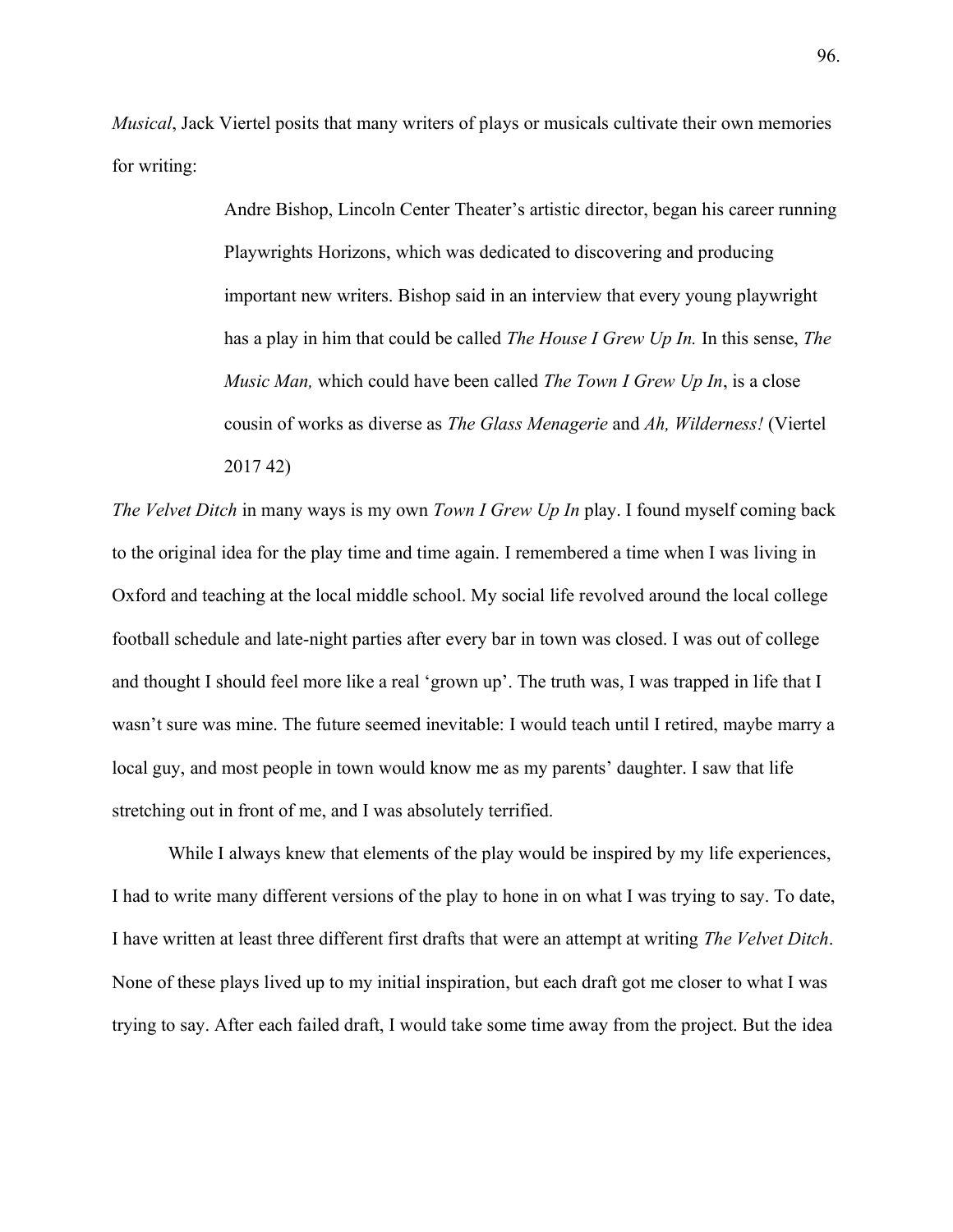stuck with me, and eventually I would pull the mediocre script from a drawer to scavenge for inspiring bits before writing the next version.

## *First Drafts*

I first explored my *Town I Grew Up In* play in Todd Ristau's First Drafts class. The structure of this class meant every week you were given a prompt and then allotted only 72 hours to write an entire first draft of a play. My assignment was to write a play that ended with an unanswered question. Based on the short story "The Lady or The Tiger" by Frank R. Stockton, Professor Ristau asked me to create a certain tension in the narrative that is never released.

The question posed in this play was whether or not the main character will risk leaving her hometown or stay to pursue a relationship with her ex-boyfriend. Would she stay for the possibility of a relationship or leave for herself? The entire play took place at a house party in a small Mississippi town, much like my own hometown of Oxford. Ultimately, I do not believe this play was very successful especially regarding building tension. Many of the scenes were meandering and involved long, drunken conversations over cigarettes and group drinking games. I thought about this play, originally titled *Late Night*, many times after I completed my First Drafts class. I kept imagining putting a party on stage and the possibilities a production could have.

Almost a year later, I returned to this party when I was a part of a workshop series with The New Coordinates (formerly known as The New Colony) in Chicago, IL. The New Coordinates is a theatre company that creates new work in a very specific way. There is always a playwright creating the script, but actors or other company members play a larger part in bringing the characters to life; a style that could be described as a marrying of devised and scripted work. This time, I made significant changes to the play's structure. *Late Nights* was now

97.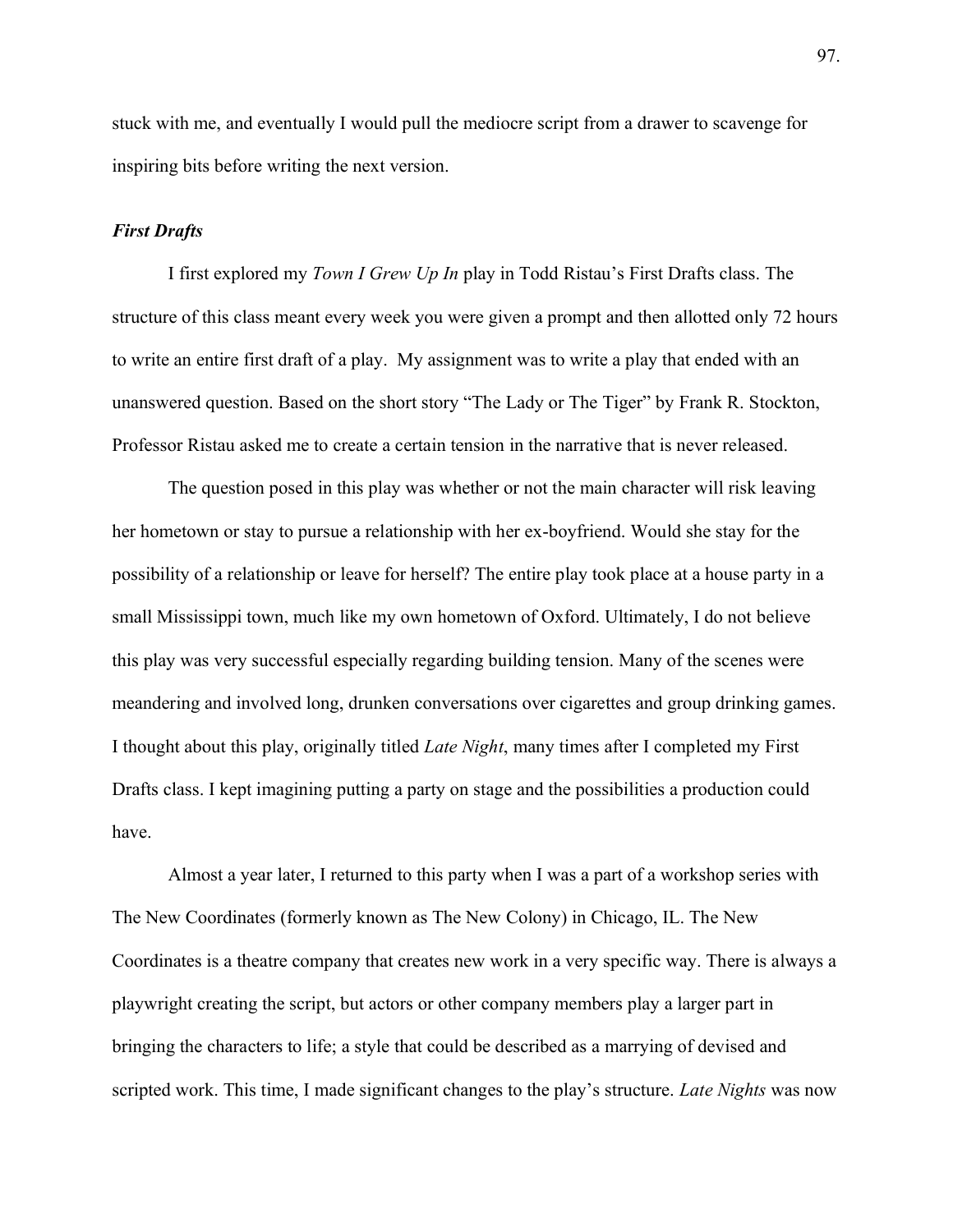a play in two acts: the first taking place in Spring of 2008 just before many of the main characters graduation from college and the second act would take place in Spring of 2014 after the main characters' 10-year high school reunion. Both acts would take place in the same small house six years apart.

This second attempt was closer to the play I was hoping to write. My protagonist, Fiona, was a young woman who desperately wanted to belong and willing to ignore her own best interests to achieve that feeling. In many ways Charlie, her ex-boyfriend, is just like Fiona and is seeking outside validation on all his life choices. Mary Jo, Fiona's friend from high school, took on an important role convincing Fiona to stay in town, get a job, and become a part of the townie party culture, giving Fiona a false sense of belonging.

This two-act draft added the element of time. What would happen to characters who remained trapped in their hometown for years and did not grow or change? Each act presented two very realistic portrayals of a late-night party. The first act had the inciting incident while the second act had the climax. The problem was there was no rising action. The main character was changing but there was no indication why she had learned what she learned – the most interesting part was happening during intermission. The seed of this play was still haunting me, and I knew there were more bones to be scavenged before attempting to write it again.

#### *Script Analysis*

When the time came to choose a subject for my thesis play, I knew that what I was most interested in writing was *Late Nights*. But it was clear neither of my first attempts at this play were right. I needed to examine what I had already written and evaluate what elements were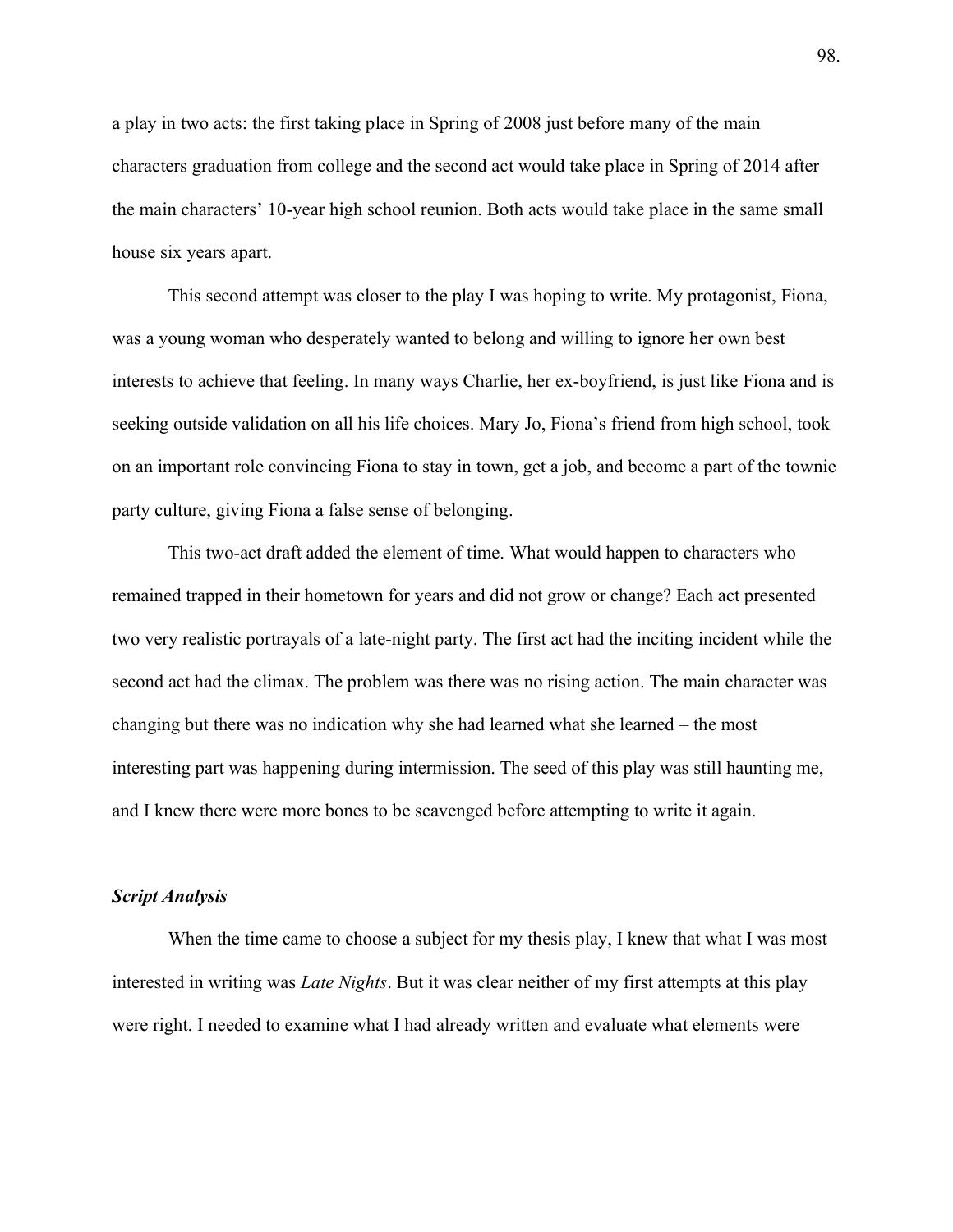drawing me in and what could be left behind. I needed to look at my plays with a more objective eye.

In my Playscript Analysis class, Bonnie Metzgar instructed everyone to read *Backwards and Forwards* by David Ball. This book examines the action of a play, stating that a play's journey is contained within its actions and that every consecutive action should connect to the one before it. (*Backwards and Forwards: A Technical Manual for Reading Plays by David Ball (1998±12-31)* 9-10). The key to my next draft was there: every action in the play should somehow cause the following action, what Ball refers to as triggers and heaps. Nothing was really happening in my play. My protagonist was as passive as they come and there was no way to track her journey from her desire to belong to her need to escape her hometown. The images of the party that I once found exciting, threatened to become dull onstage. If every character is a twenty something playing drinking games and getting wasted, would that a major turn off for an audience?

I was losing faith in my idea before I had officially started my thesis. My advisor, Professor Gogerty, reassured me, "There are no mistakes, only discoveries." I had already discovered that typical American Realism was not serving this play. Yes, it took place in a house and on a porch, but I wasn't interested in telling a slice-of-life story. Portraying a realistic party was not the goal. I was interested in the emotional lives of these characters, but I didn't know how to get there.

It was time to start over. I took what I had learned from the first attempts to write Late Nights and started with a blank page. The first draft of my thesis play had an everything-but-thekitchen-sink quality. To get away from realism, I tried as many theatrical devices as I could think of. I wrote soliloquies and let characters reveal their inner thoughts to the audience. I played with

99.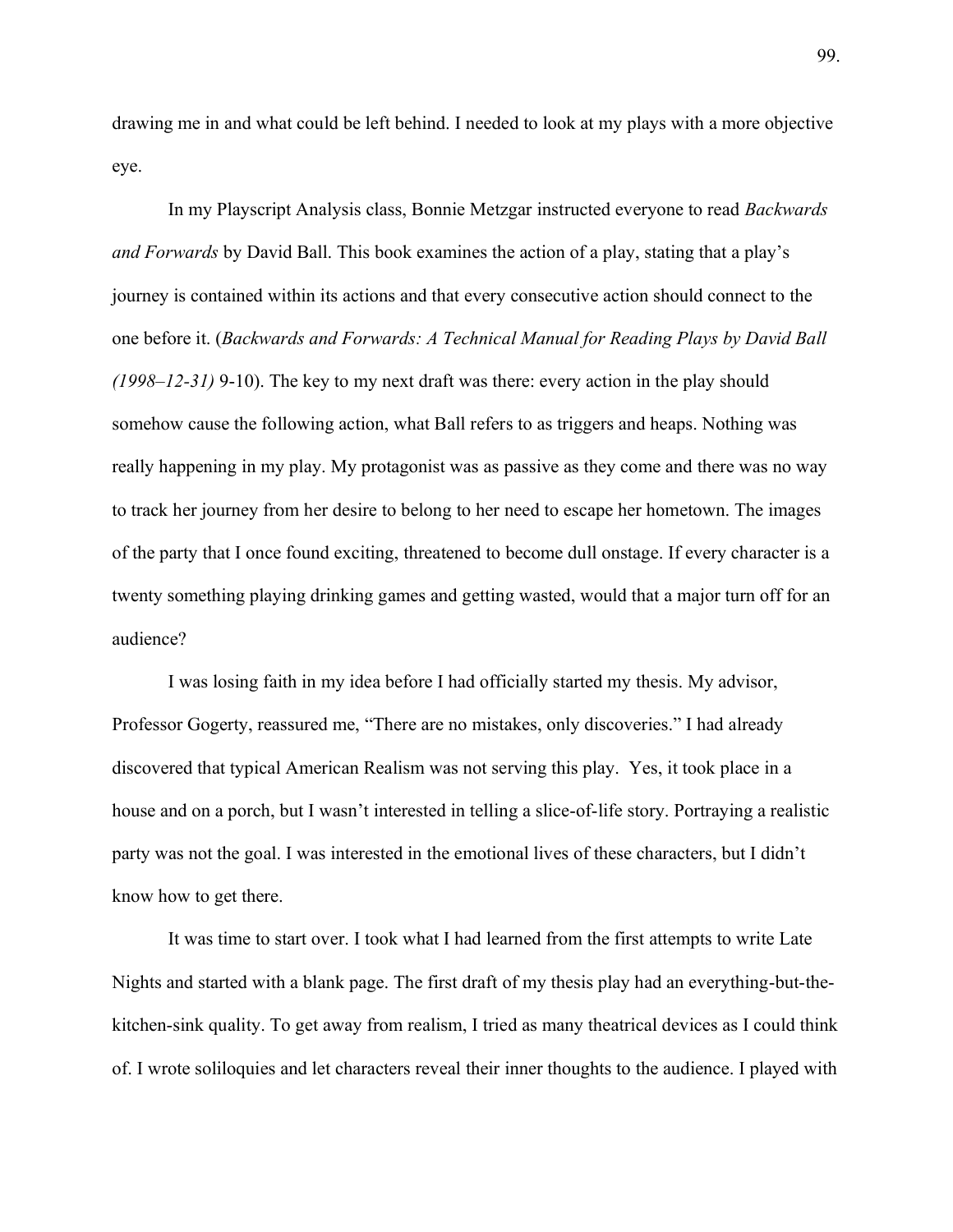the passage of time using slow motion and fast forward sequences. The ensemble acted as a Greek Chorus representing the entire party, with actors playing multiple characters and even performing a "drunk ballet" in between drinking games.

After reading my first draft, Professor Gogerty reminded me of the five questions (adapted from Marsha Norman) that Professor Risteau introduced in Narrative Theory, taken my first summer at Hollins. Who was this play about? And what did the protagonist want? The problem was my protagonist *didn't know* what she wanted (art imitating life since I still wasn't sure what kind of play I wanted to write). But a protagonist without desire leaves the audience without an anchor.

I thought about my Script Analysis class when Professor Metzgar would often talk about the "Container" of a play versus the "Thing Contained." I had my container: a play that takes place at a house party where characters are making questionable choices and ignoring their authentic selves. But what idea did the play contain? The problem was I had no idea what I wanted to say.

#### *Second, Third, And Fourth Drafts*

*Late Nights* was beginning to take shape, but ultimately the play was still a wandering journey with no destination. I thought back to my Advanced Tutorial class, taught by ND Seibel. Each week we analyzed and completed exercises examining a different element of tragedy from Aristotle's Poetics. We explored thought (or theme), music (or musicality), character, plot, diction (or language) and spectacle. During this class, I was in the process of rewriting *Shadow of the Son,* a script that encompassed multiple timelines and fought against the typical structure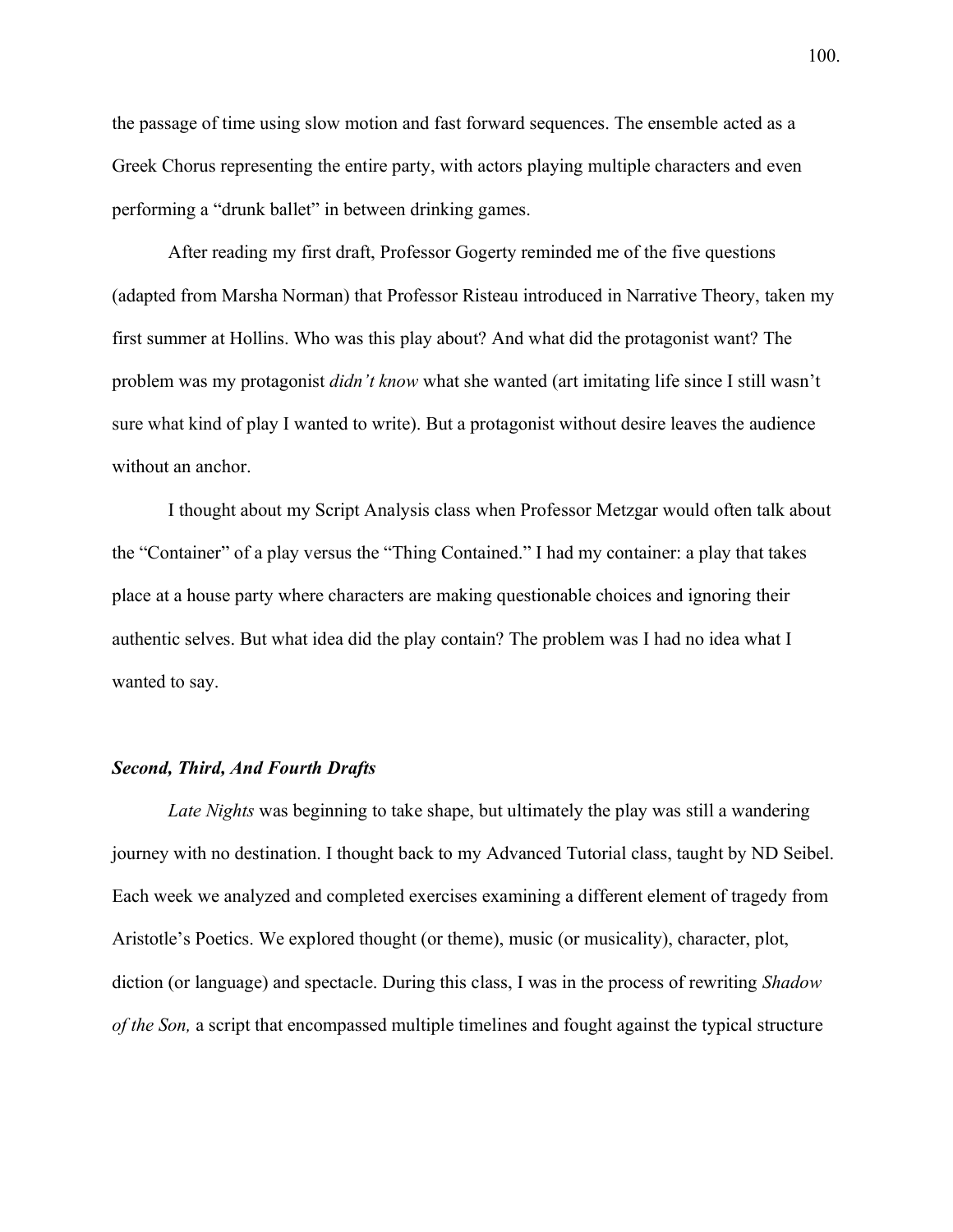of Freytag's pyramid. By analyzing the plot and structure of *Shadow of the Son*, I refined the script and created a piece that I am proud to have written.

It was time to look at the plot and structure of *Late Nights*, which was still a play in two acts happening six years apart. The plot of a play should be a map for the audience to follow, but where did I want the audience to end up? It was Professor Gogerty who helped me see what was already on the page. She pointed out that *Late Nights* was not a play about Fiona; this was a play about a town. The metaphor of the play is the party. The longer Fiona stays at this party, the more she is poisoned and unable to acknowledge what she really wants: to get out. I finally had the answer to the last of Marsha Norman's questions: The play is over when Fiona leaves the party.

This realization broke the play wide open and gave it a new title. Charlie describes the town as a place that's "easy to fall into, hard to get out." *The Velvet Ditch* was the place where Fiona was stuck, and if she tried hard enough, she could convince herself that she was comfortable there. A two-act structure no longer served the plot that was taking shape in the newest draft. Much like *Shadow of the Son*, it was clear that this play would benefit from having an unusual relationship with time; I already had the Party Chorus, so why not use this ensemble to push even further beyond the boundaries of realism. I didn't want to write realism anyway. This wasn't a play about plot, this was a play about what these people felt while sharing a specific place and time.

To get out of the realistic timeline and the two-act structure, I started blurring all the parties together. If the play is over when Fiona leaves the party, then Fiona is always at the party until the very end. The shifts in time would make the audience feel slightly disoriented, just like

101.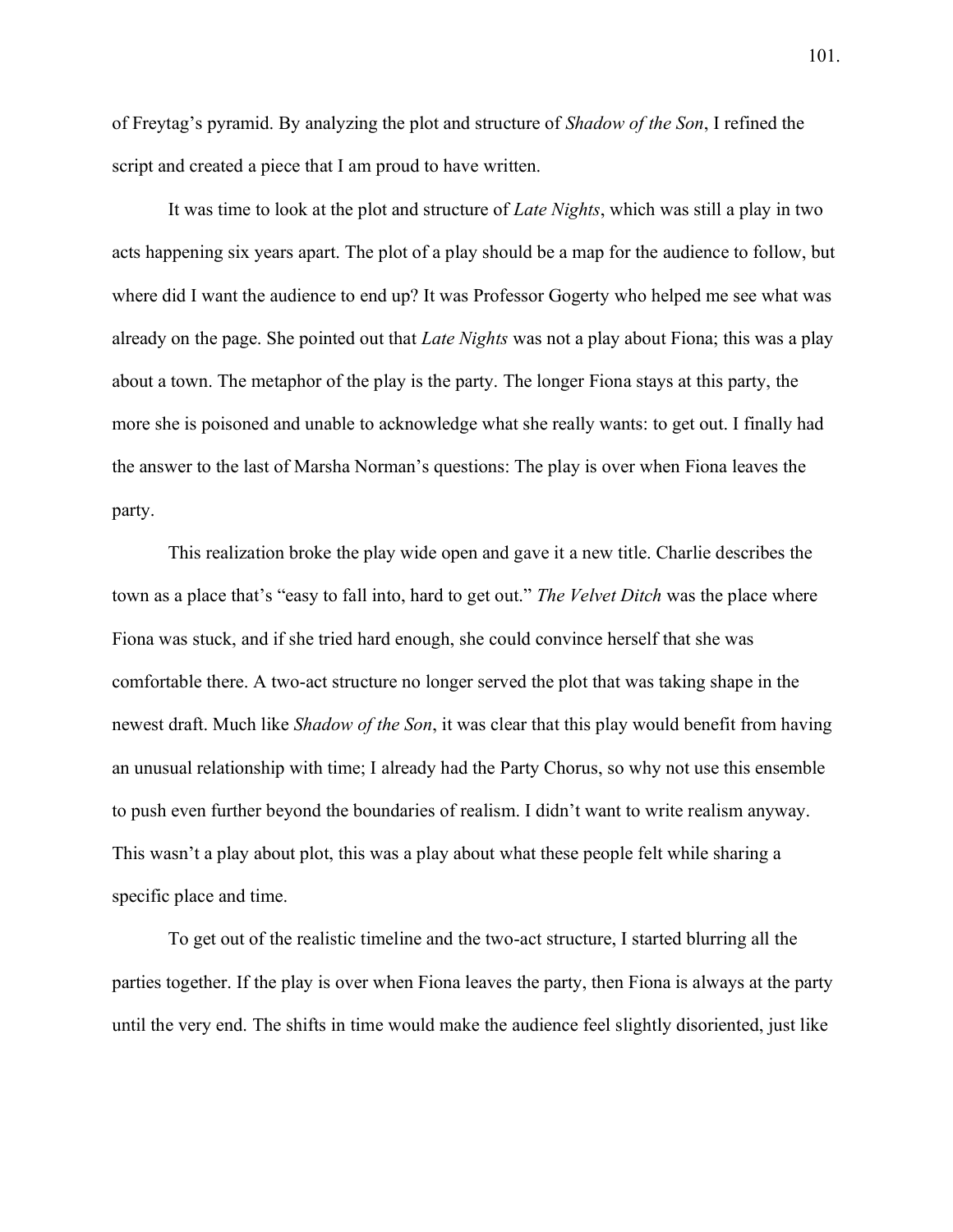the characters as they continue to drink. The characters of the play will be trapped in a neverending party, just like Fiona is trapped in the velvet ditch.

#### *The Fear of Finishing*

In December of 2019, a friend from high school passed away unexpectedly. I was shocked and devastated. I was writing a play based largely on my own memory, and the act of remembering had become painful. Suddenly, writing about myself and my friends felt dangerous and risky. The Velvet Ditch was proving to be the most personal play I had every written, and the reality of being so vulnerable was terrifying. The fear of writing my own story was holding me back. Luckily, in the summer of 2020, I took Memoir in Playwriting with Megan Gogerty. I could not have asked for a better class to take as I was completing my thesis. The class allowed me to explore a variety of different approaches to autobiographical work in the theatre and ultimately, allowed my play to take its final form.

The plays we read for this class all encouraged me to keep going, keep writing. I felt a certain kinship to Doug Wright when I read his essay following the Pulitzer Prize-winning play, *I Am My Own Wife*.

*³*At first, the notion appalled me: depicting myself on-stage? It felt like the most flagrant act of narcissism a writer could commit. Furthermore, I was a playwright, not a memoirist; I hid my true self behind invented characters far more colorful and articulate than I." (Wright  $&$  Mahlsdorf 2005 93)

*The Velvet Ditch* is not based on a historical figure, and I do not have interview transcriptions like Doug Wright. But I was dealing with the same insecurity and fear of depicting myself onstage. Maybe no one would know I had substituted the name Fiona for Kate, but I would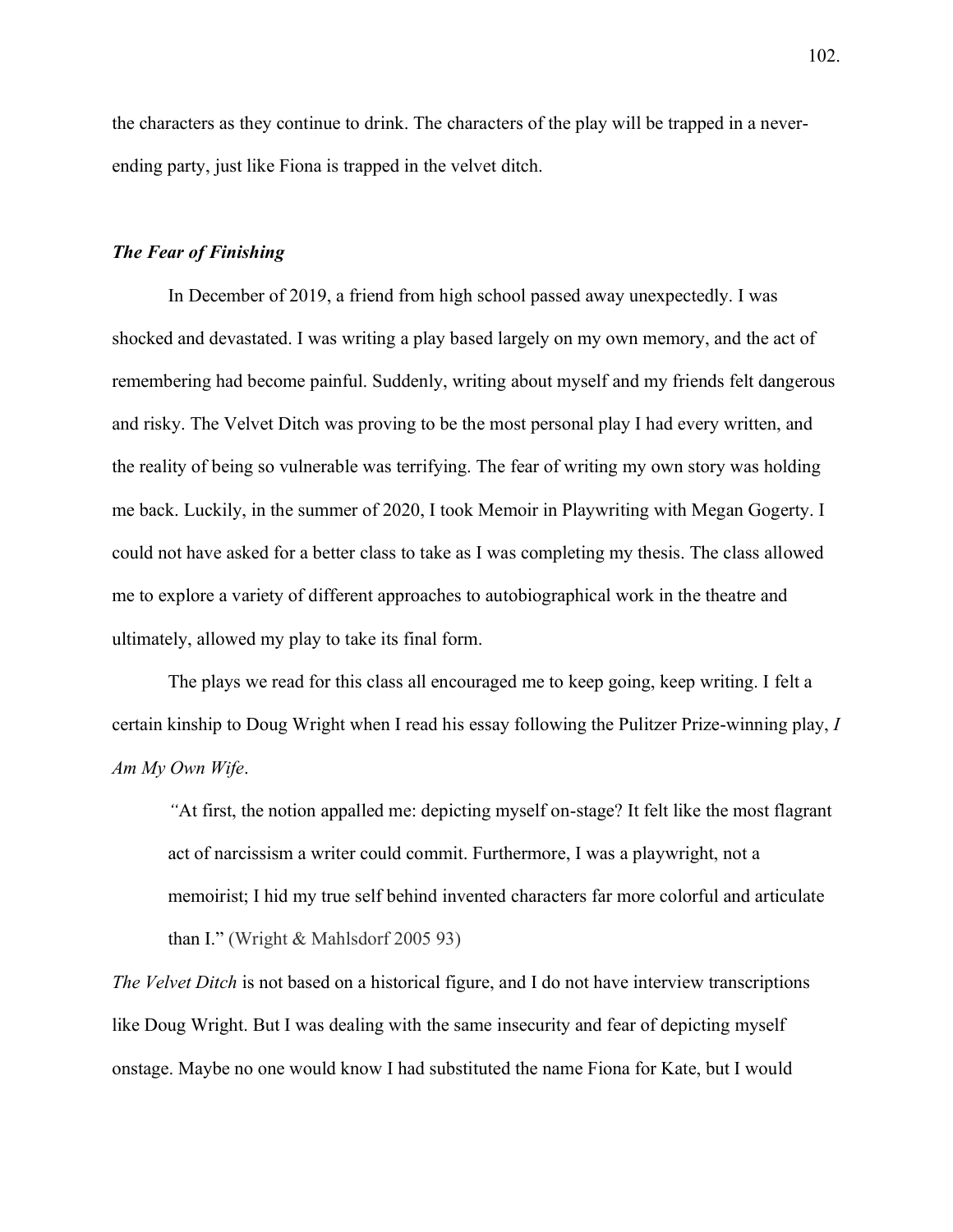know. I needed to take the advice given to Wright by Robert Blacker, although its purpose would certainly apply to my play differently. I am an expert on myself and my own experiences. If I could focus on what my protagonist felt and experienced, maybe the truth of the play would shine through. (Wright & Mahlsdorf 2005 83-101)

The class discussed structures and strategies and read many different plays that utilize some form of memoir, but one lesson came up again and again: Don't let the facts get in the way of the truth. Characters are *characters.* Even if I perform a one-person show and use my real name, I am still playing a character. I was the writer, and I was in charge. I could choose what to share with the audience and what I kept to myself.

When my class read Lisa Kron's play *Well*, I was surprised that Lisa Kron had played herself in the Off-Broadway and Broadway productions. Over the course of the play, Kron's character struggles with telling the story of her own childhood and accurately portraying her memories with a company of actors. Kron (as a writer, and the character) is constantly redefining the relationship between the players onstage and the audience. Sometimes, she is an omniscient narrator looking back on the past, but occasionally the actors in her company are not responding as she expected and Kron the character is left without answers. My favorite moment came when the character of Lisa's mother removes her wig and admits to being an actress playing a part. Kron is immediately vulnerable and relatable because this is life as the audience knows it, unsure of what comes next.

In the Preface to *Well,* Kron writes:

... I would go to see their show and see something riveting. Of course most of the shows (including my own) were far from perfect. But what I remember about the theater I saw in those years is a series of the most extraordinary,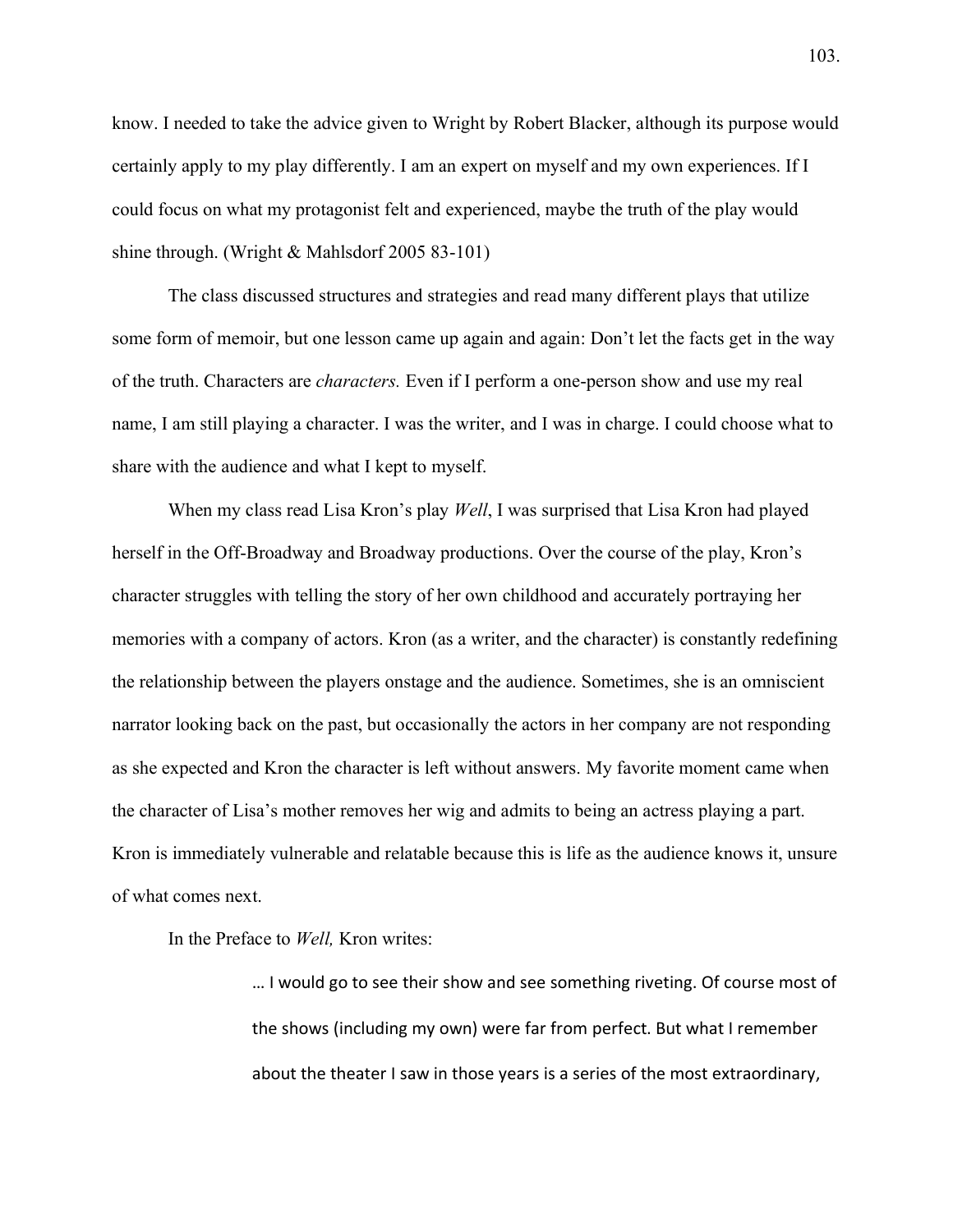appalling, entertaining, *dynamic* moments, which left me eternally fascinated with what happens on a stage when you put someone there who does not know the rules. It began to seem to me that this was a key to viscerally feeling the power of theater ... (Kron 2006 9)

*Well* begins simply, a narrator will tell us about her mother and her youth, and the players will act it out for you. But what is simple at the beginning, is quickly complicated and the play the audience is experiencing goes off the rails. I loved this chaos. It felt very similar to what I wanted my audience to feel when watching my play. I had described the inspiration as looking back on a time in your life and everything feels like a blur. It was the blurry, disjointed chaos I wanted the audience to experience. Guided by Lisa Kron and the other playwrights I read in my memoir class, I was ready to infuse my party play with the haze of distant memory.

## *A Memory Play*

I wasn't writing realism, and I wasn't writing memoir. After multiple drafts, I realized *The Velvet Ditch* is a memory play. Much like Tennessee Williams' *Glass Menagerie*, my protagonist is looking back at certain time in her life to assess how she came to move on from her hometown. *The Velvet Ditch* is one long, drunken party that lasts for years and represents a time in Fiona's life when she felt out of control and lost.

In the production notes of Glass Menagerie, Williams defines the expressionistic nature of memory:

> Being a "memory play," The Glass menagerie can be presented with unusual freedom of convention. Because of it's considerably delicate or tenuous material, atmospheric touches and subtleties of direction play a particularly important part. Expressionism and all other unconventional techniques in drama have only one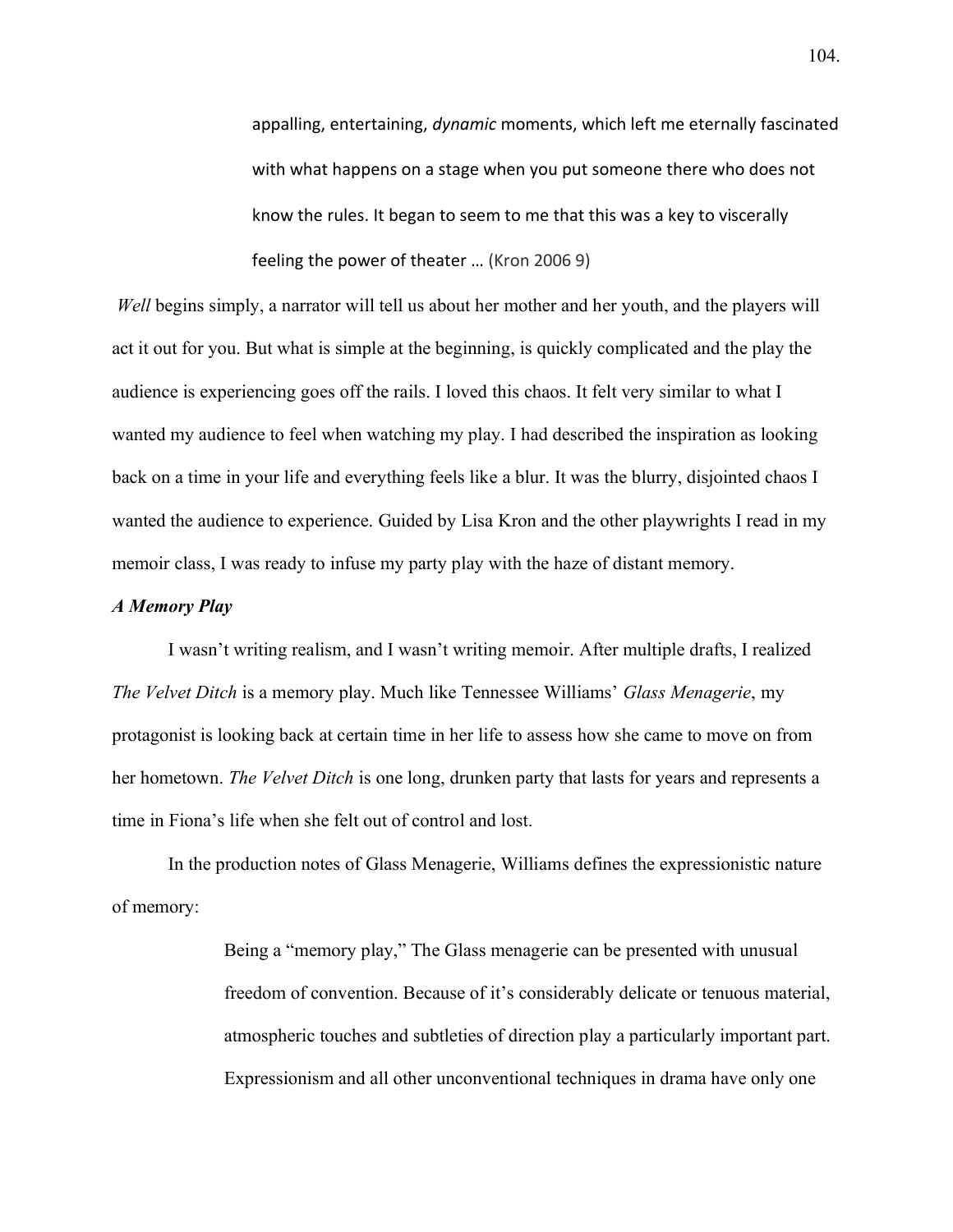valid aim, and that is a closer approach to the truth. When a play employs unconventional techniques, it is not, or certainly shouldn't be, trying to escape its responsibility of dealing with reality, or interpreting experience, but is actually or should be attempting to find a closer approach, a more penetrating and vivid expression of things as they are. (Williams 2)

I remember returning to my hometown during college breaks. I went away to school while so many of my high school friends stayed behind. I wanted to fit in so badly. I wanted to feel like I was a part of something, but those parties only made me feel like an outsider. I wanted the audience to experience what I had felt – being an outsider who was somehow a disappointment and a failure. If everyone around you seems happy and content, why aren't you? Of course, I know now that is an illusion; everyone is living through their own struggles.

Fiona would experience the entire play as memory, much like Williams' own Tom:

Tom: The play is memory.

Being a memory play, it is dimly lighted, it is sentimental, it is not realistic. In memory everything seems to happen to music. That explains the fiddle in the wings. I am the narrator of the play, and also a character in it. (Williams 2)

Although Fiona never addresses the audience directly, every scene is from her unique point of view. The memory of catching lightning bugs haunts Fiona when she moves home after college graduation. She longs for the simplicity of her childhood but cannot manage to recreate it despite returning to her hometown. Like Tom's fiddle player, Fiona's memories are punctuated by different soundscapes. The sound of childhood is a symphony of crickets and cicadas in the Mississippi summer while the sound of new adulthood is filled with rock songs that fill a small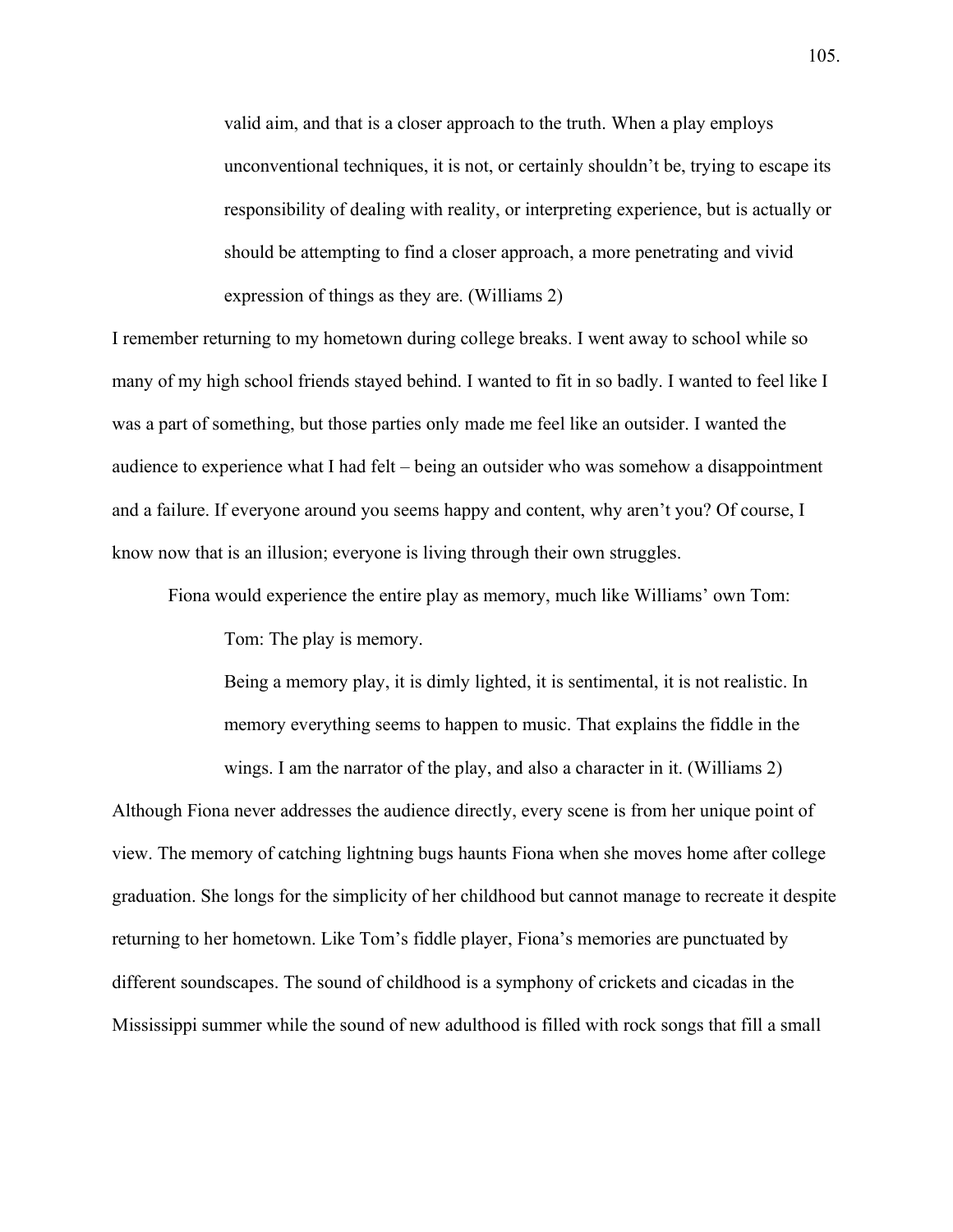house and urge everyone to dance. The audience can even hear the loud beating of Fiona's heart every time she longs for Charlie, her high school sweetheart.

Every event of the play is from Fiona's point of view. The play itself is the act of looking back and reminiscing. Fiona is often confused about what is memory and what is the present, but it's all an illusion. It's all memory. And the moment she steps off the stage, the moment she leaves the play, that is the moment she is truly transformed. That is the moment she is free.

#### *A Play of My Own Creation*

That first full length play I wrote was inspired by a crime that occurred in Holly Springs, Mississippi (only 20 miles from my hometown of Oxford). I couldn't stop thinking about the story. *78 Miles to Graceland* allowed me to write about Mississippi and the unique characters I had known all my life, without having to write a play even remotely autobiographical. I was terrified to share that play with anyone, but ultimately, I submitted it as my writing sample when applying to the Playwright's Lab at Hollins University. A place where I've spent five years searching for my authentic voice as a playwright.

Every course, every professor, and every project asked me to examine the kind of theatre I wanted to make and pushed me to try a variety of styles and genres outside of my comfort zone. It wasn't until writing *The Velvet Ditch* that I found myself back in Mississippi, finally able to write a play that could hold many of my complicated, personal feelings about where I am from and the people who live there.

Every play is a challenge. There is a certain level of mystery that I feel whenever I begin a new project. But the Playwright's Lab has greatly demystified the writing process. With my foundational knowledge from Script Analysis and Narrative Theory, I have become a more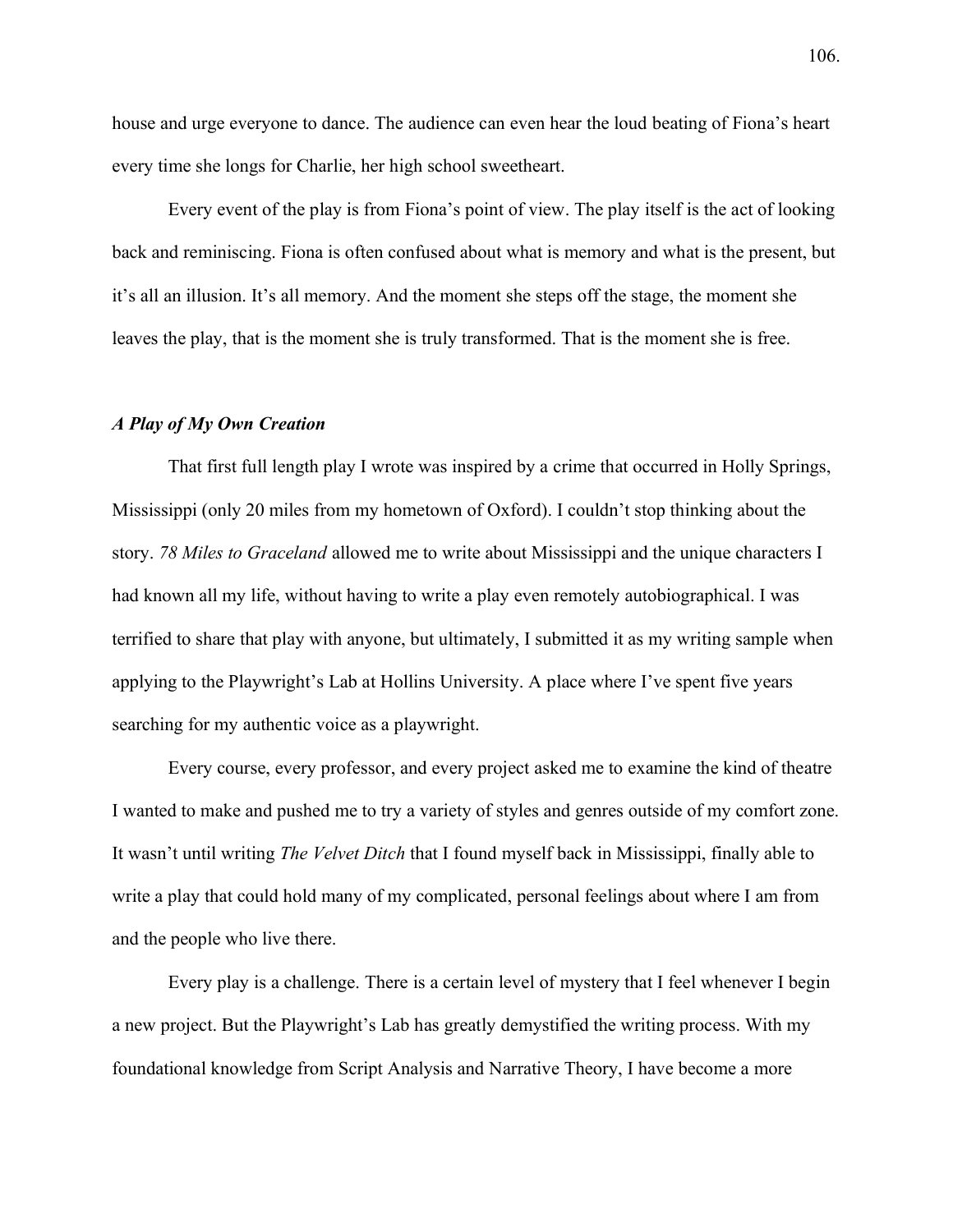prepared writer and an infinitely more helpful audience member for the creators of other new work. Every class that I have taken at Hollins and every professor that I have worked with have shown me a different and valuable way to approach my own writing as well as the plays of others.

But the Hollins experience moves beyond the boundaries of the classroom. With my professors and fellow students, I have learned how to be supportive member of a creative community. My experiences directing and acting in the Summer Festival has given me the gift of working on a new play from a different perspective. I am leaving Hollins as a confident theatre artist and collaborator, and collaboration is truly the most magical and transformative element of theatre.

*The Velvet Ditch* is different from all the plays that came before it, and yet this play feels more me than any of the others. My Hollins community has exposed me to many ways to tell a story  $-$  as many ways as there are individuals in my program. And by sharing and exploring with that community, I am more open to other artists' points of view, while also feeling more secure in my own vision. I attended Hollins to learn how to write, but I am leaving as a theatre artist who found her voice.